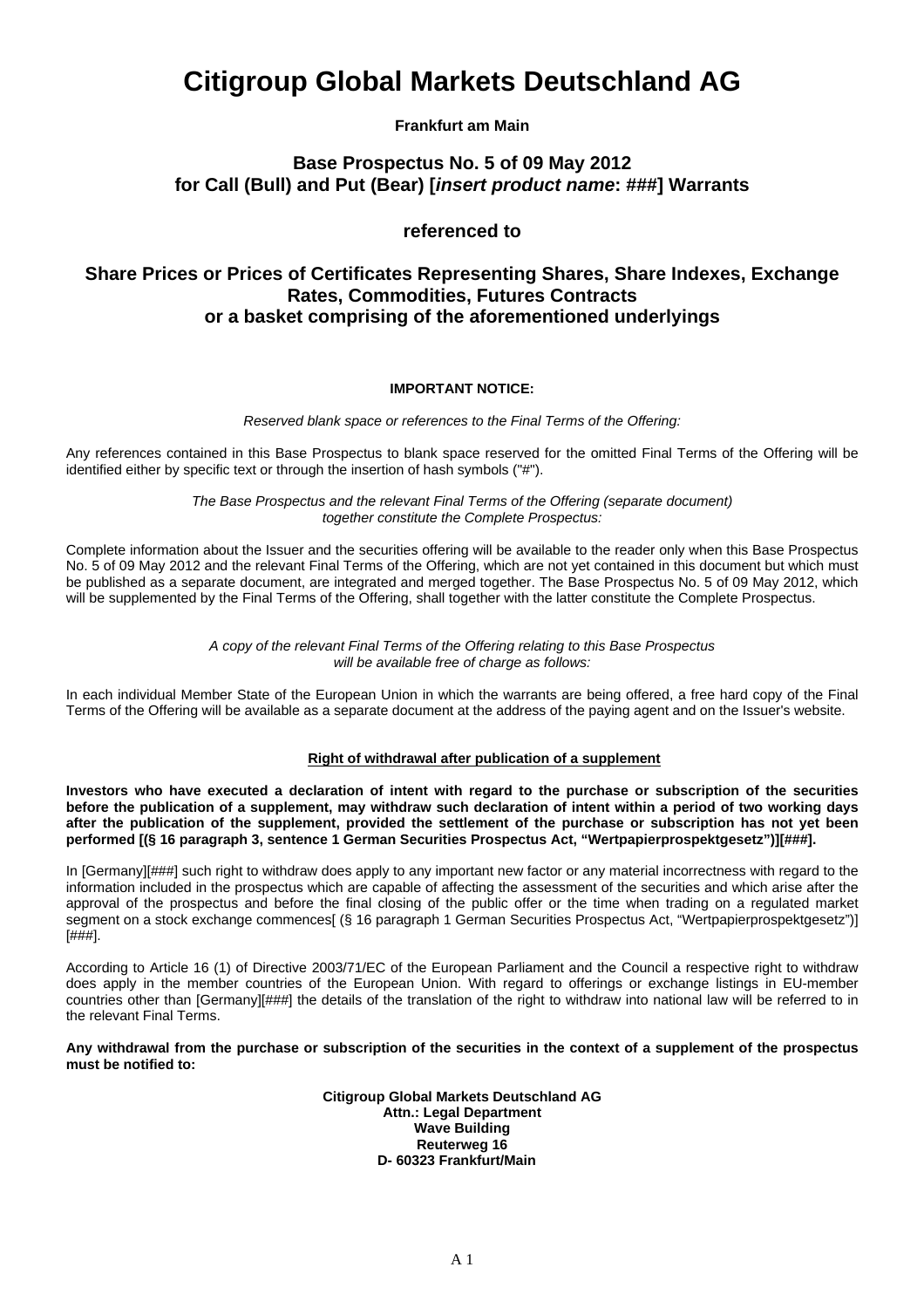This page is intentionally left blank.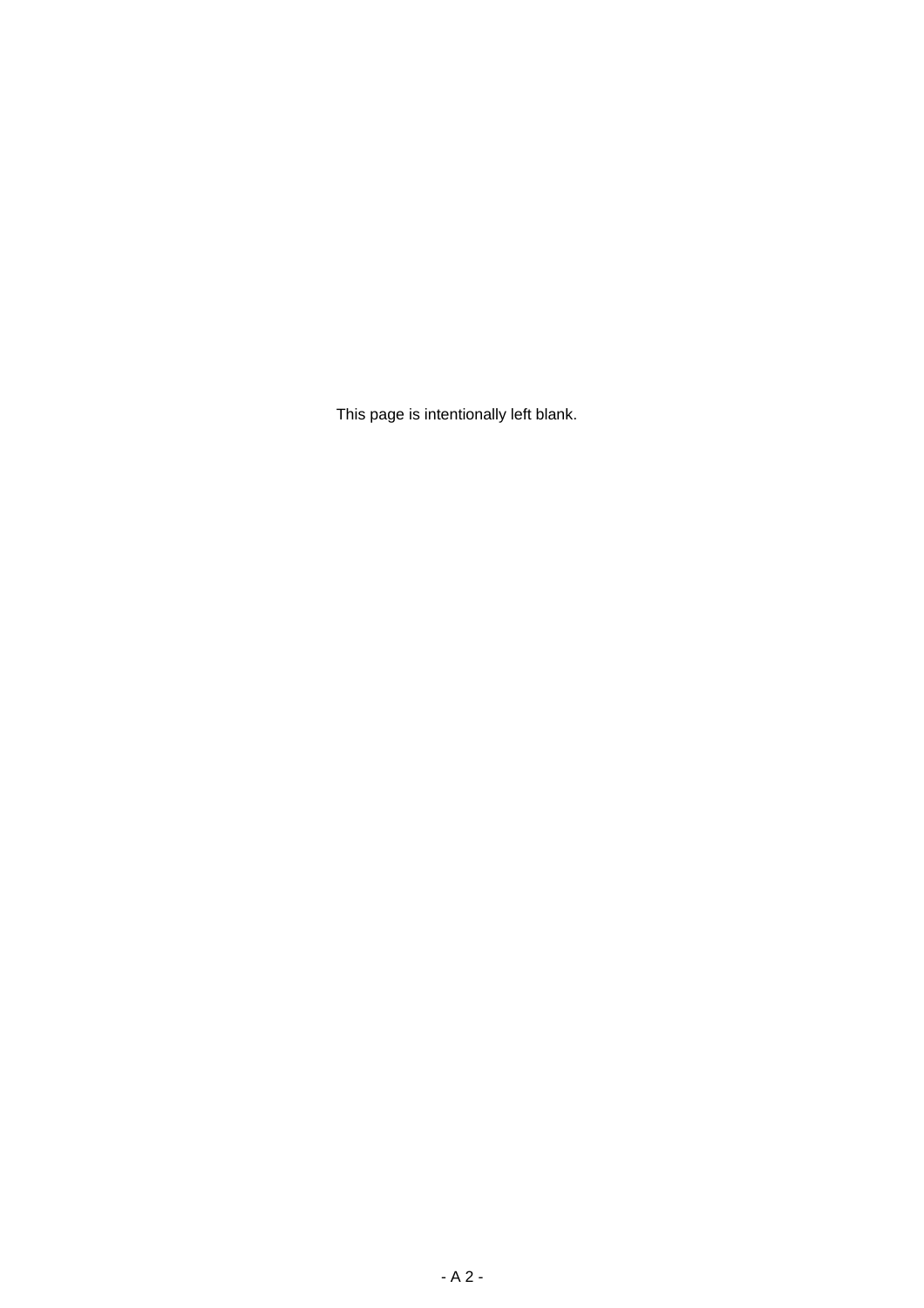| А.  | <b>Table of contents</b>                                                                                                                                                                           | $A_3$          |
|-----|----------------------------------------------------------------------------------------------------------------------------------------------------------------------------------------------------|----------------|
| В.  | <b>Summary</b>                                                                                                                                                                                     | <b>B</b> 1     |
| 1.  | Warning                                                                                                                                                                                            | <b>B</b> 1     |
| 2.  | Risk factors associated with the securities                                                                                                                                                        | <b>B</b> 1     |
| 3.  | Risk factors specific to the Issuer                                                                                                                                                                | <b>B</b> 8     |
| 4.  | Selected financial information of the Issuer                                                                                                                                                       | B 12           |
| 5.  | Governing bodies of the Issuer                                                                                                                                                                     | <b>B</b> 19    |
| 6.  | Membership in the German Subgroup of Citigroup                                                                                                                                                     | <b>B</b> 20    |
| 7.  | History of the Issuer                                                                                                                                                                              | <b>B22</b>     |
| 8.  | <b>Business overview</b>                                                                                                                                                                           | B 23           |
| 9.  | Business with affiliated enterprises                                                                                                                                                               | <b>B23</b>     |
| 10. | Financial condition and outlook for the company                                                                                                                                                    | <b>B</b> 23    |
| 11. | Other information                                                                                                                                                                                  | <b>B23</b>     |
| C.  | Risk factors specific to the Issuer                                                                                                                                                                | C <sub>1</sub> |
| D.  | Risk factors associated with the securities                                                                                                                                                        | D <sub>1</sub> |
| 1.  | General risk factors of warrants                                                                                                                                                                   | D 1            |
| 2.  | Risk factors specific to plain vanilla, call or put warrants                                                                                                                                       | D <sub>6</sub> |
| 3.  | Risk factors specific to turbo bull or bear warrants with knock-out barrier                                                                                                                        | D <sub>7</sub> |
| 3.1 | Turbo warrants, where the strike matches the knock-out barrier                                                                                                                                     | D <sub>7</sub> |
| 3.2 | Turbo warrants, where the strike does not match the knock-out barrier and the<br>gap risk is not borne by the warrant holder directly (Turbo stop-loss warrants not<br>subject to direct gap risk) | D 7            |
| 3.3 | Turbo warrants, where the strike does not match the knock-out barrier and the<br>gap risk is borne by the warrant holder directly (Turbo stop-loss warrants subject<br>to gap risk)                | D 7            |
| 4.  | Risks specific to open end turbo warrants with knock-out barrier                                                                                                                                   | D9             |
| 5.  | Risks specific to capped, digital and straddle warrants                                                                                                                                            | D 11           |
|     |                                                                                                                                                                                                    |                |
| 5.1 | Capped warrants                                                                                                                                                                                    | D 11           |
| 5.2 | Digital warrants                                                                                                                                                                                   | D 11           |
| 5.3 | Straddle warrants                                                                                                                                                                                  | D 11           |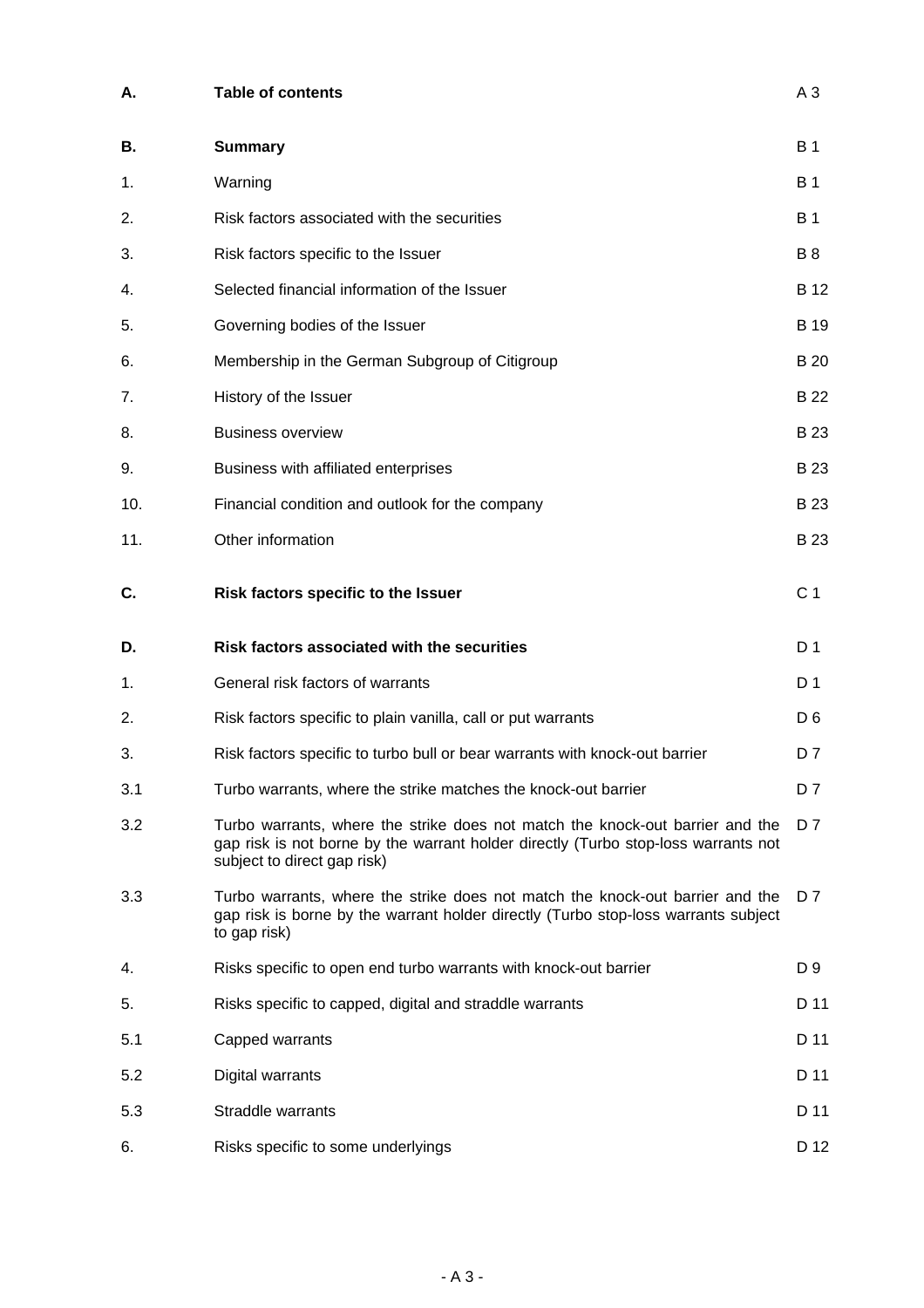| Е.       | <b>Description of the securities</b>                                                                                                                                                         | E 1            |
|----------|----------------------------------------------------------------------------------------------------------------------------------------------------------------------------------------------|----------------|
| 1.       | Persons responsible                                                                                                                                                                          | E <sub>1</sub> |
| 2.       | Risk factors (Reference to "D")                                                                                                                                                              | E <sub>1</sub> |
| 3.       | Key information                                                                                                                                                                              | E <sub>1</sub> |
| 4.       | Information concerning the securities to be offered or admitted for trading                                                                                                                  | E <sub>2</sub> |
| 4.1      | Information concerning the securities                                                                                                                                                        | E <sub>2</sub> |
| 4.1.1    | Class, category and ISIN                                                                                                                                                                     | E <sub>2</sub> |
| 4.1.2    | Factors influencing the value of the warrants (Reference from "D")                                                                                                                           | E <sub>2</sub> |
| 4.1.3    | Applicable law                                                                                                                                                                               | E <sub>2</sub> |
| 4.1.4    | Physical form                                                                                                                                                                                | E <sub>2</sub> |
| 4.1.5    | Currency of the securities Issue                                                                                                                                                             | E <sub>2</sub> |
| 4.1.6    | Classification and ranking of the securities                                                                                                                                                 | E <sub>2</sub> |
| 4.1.7    | Description of the rights, cash amount, knock-out event, stop-loss cash amount<br>and procedures for exercising such rights                                                                  | E 2            |
| 4.1.8    | Issuance Programme constituting the basis for the new Issue                                                                                                                                  | E <sub>2</sub> |
| 4.1.9    | Offering method, underwriters and Issue date of the securities                                                                                                                               | E <sub>3</sub> |
| 4.1.10   | Restrictions on the free transfer of the securities                                                                                                                                          | E 3            |
| 4.1.11   | Exercise day, expiry date, final possible calculation date                                                                                                                                   | E <sub>3</sub> |
| 4.1.12.1 | cash amount, reference price for the exercise,<br>reference price for the currency conversion                                                                                                | E <sub>3</sub> |
| 4.1.12.2 | Stop loss cash amount, intrinsic value upon stop loss, stop loss exchange rate,<br>payment date upon stop loss                                                                               | E <sub>3</sub> |
| 4.1.13.  | Regular income from the securities                                                                                                                                                           | E 4            |
| 4.1.14   | Withholding tax on income generated at the place of the Issuer's registered office<br>and in countries where the offer is disseminated or an application for admission to<br>trading is made | E 4            |
| 4.2      | Information about the underlying                                                                                                                                                             | E 4            |
| 4.2.1    | The reference price of the underlying upon exercise, the reference price for the<br>currency conversion, the currency conversion date, the reference rate service                            | E 4            |
| 4.2.2    | Features of the underlying, available information concerning the underlying                                                                                                                  | E 4            |
| a)       | Features of the underlying                                                                                                                                                                   | E 4            |
| b)       | Information concerning the past and future development of the underlying<br>and its volatility                                                                                               | E 4            |
| C)       | Description of indexes not composed by the Issuer                                                                                                                                            | E 5            |
| d)       | Description of indexes composed by the Issuer                                                                                                                                                | E <sub>5</sub> |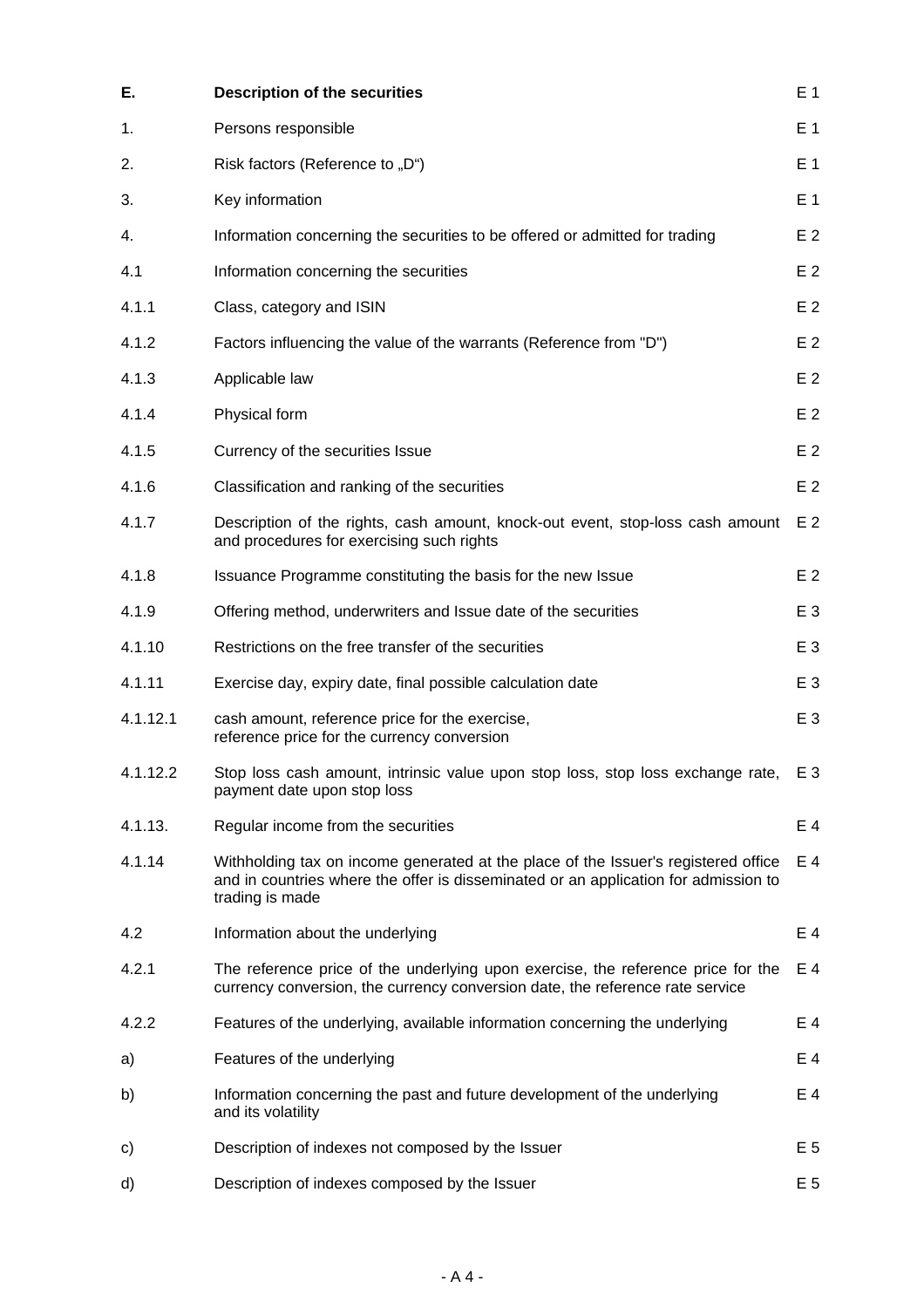| e)    | Current composition of indexes not composed by the Issuer                                                                                                                                                                                                                                                                                          | E 5            |
|-------|----------------------------------------------------------------------------------------------------------------------------------------------------------------------------------------------------------------------------------------------------------------------------------------------------------------------------------------------------|----------------|
| 4.2.3 | Description of any market disruptions or settlement<br>or clearing disruptions, which could influence the underlying                                                                                                                                                                                                                               | E <sub>5</sub> |
| 4.2.4 | Adjustments in the terms of the warrants in case of corporate or other actions in<br>the underlying                                                                                                                                                                                                                                                | E 5            |
| 5.    | Terms and conditions of the offering                                                                                                                                                                                                                                                                                                               | E 5            |
| 5.1   | Purchase, subscription, clearing and settlement                                                                                                                                                                                                                                                                                                    | E 5            |
| 5.1.1 | The terms and conditions (not the warrant terms and conditions)<br>which govern the offer                                                                                                                                                                                                                                                          | E 5            |
| 5.1.2 | The Total Amount of the Offer                                                                                                                                                                                                                                                                                                                      | E 5            |
| 5.1.3 | The offering period and the subscription procedures                                                                                                                                                                                                                                                                                                | E 5            |
| 5.1.4 | Details concerning the minimum and/or maximum amount of subscription                                                                                                                                                                                                                                                                               | E 5            |
| 5.1.5 | The method and timetable for payment and delivery of the securities                                                                                                                                                                                                                                                                                | E 5            |
| 5.1.6 | Method and date on which the offer results are made public                                                                                                                                                                                                                                                                                         | E 5            |
| 5.2   | Sale and allotment                                                                                                                                                                                                                                                                                                                                 | E 5            |
| 5.2.1 | Potential investor groups, offerings in two or more countries;<br>reservation of tranches for specific countries                                                                                                                                                                                                                                   | E 5            |
| 5.2.2 | Notification of allotments to subscribers and<br>whether trading may commence prior to such notification                                                                                                                                                                                                                                           | E 5            |
| 5.3   | Method of pricing, process of price disclosure,<br>costs and taxes charged to purchasers and subscribers                                                                                                                                                                                                                                           | E 5            |
| 5.4   | Placement and/or underwriting                                                                                                                                                                                                                                                                                                                      | E <sub>6</sub> |
| 5.4.1 | Name and address of co-ordinator of the offer<br>and placer in the various countries where offer is made                                                                                                                                                                                                                                           | E 6            |
| 5.4.2 | Name and address of the paying agent and depositary agent in each country                                                                                                                                                                                                                                                                          | E 6            |
| 5.4.3 | Institutions, which have agreed to underwrite the Issue on a firm commitment<br>basis, and institutions, which have agreed to place the Issue without a firm<br>commitment but using their "best efforts", or a statement as to whether the Issue<br>will even be underwritten; Information concerning the underwriting fees and<br>placement fees | E 6            |
| 5.4.4 | Date on which underwriting agreement executed, if it exists                                                                                                                                                                                                                                                                                        | E <sub>6</sub> |
| 5.4.5 | Name and address of the calculation agent                                                                                                                                                                                                                                                                                                          | E 6            |
| 5.5   | Criteria or conditions for establishing the offering price<br>and the Issue volume                                                                                                                                                                                                                                                                 | E <sub>6</sub> |
| 6.    | Exchange trading and trading rules                                                                                                                                                                                                                                                                                                                 | E <sub>6</sub> |
| 6.1   | Admission of the securities to trading on a regulated market                                                                                                                                                                                                                                                                                       | E <sub>6</sub> |
| 6.2   | Regulated markets or equivalent markets,<br>on which the securities have already been admitted to trading                                                                                                                                                                                                                                          | E <sub>6</sub> |
| 6.3   | Institutions which have committed to market making;                                                                                                                                                                                                                                                                                                | E <sub>6</sub> |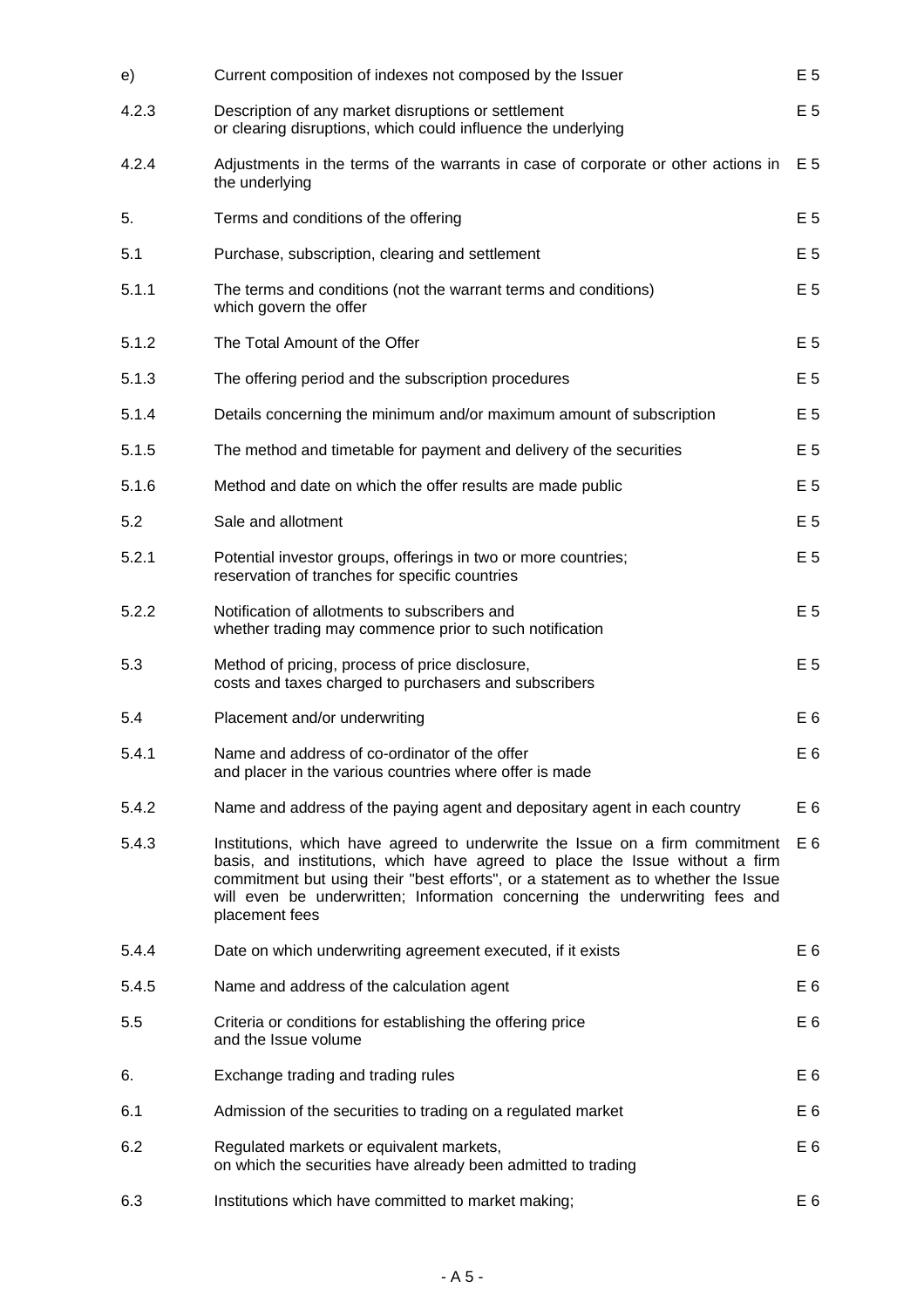|     | Description of the market making obligation                                                |                |
|-----|--------------------------------------------------------------------------------------------|----------------|
| 7.  | Additional information                                                                     | E <sub>6</sub> |
| 7.1 | Advisers named in the securities note                                                      | E 6            |
| 7.2 | Additional reports of the statutory auditor                                                | E 6            |
| 7.3 | Expert declarations or reports in the securities note                                      | E <sub>6</sub> |
| 7.4 | Third party information                                                                    | E <sub>6</sub> |
| 7.5 | Information published after the Issue                                                      | E <sub>6</sub> |
|     |                                                                                            |                |
| F.  | <b>Issuer Description of</b><br>Citigroup Global Markets Deutschland AG, Frankfurt am Main | F <sub>1</sub> |
| G.  | <b>Terms and Conditions</b>                                                                |                |
|     | Legally binding English version                                                            | G 1            |
|     | Legally non-binding German translation                                                     | G 27           |
| Η.  | <b>List of Cross References</b>                                                            | H <sub>1</sub> |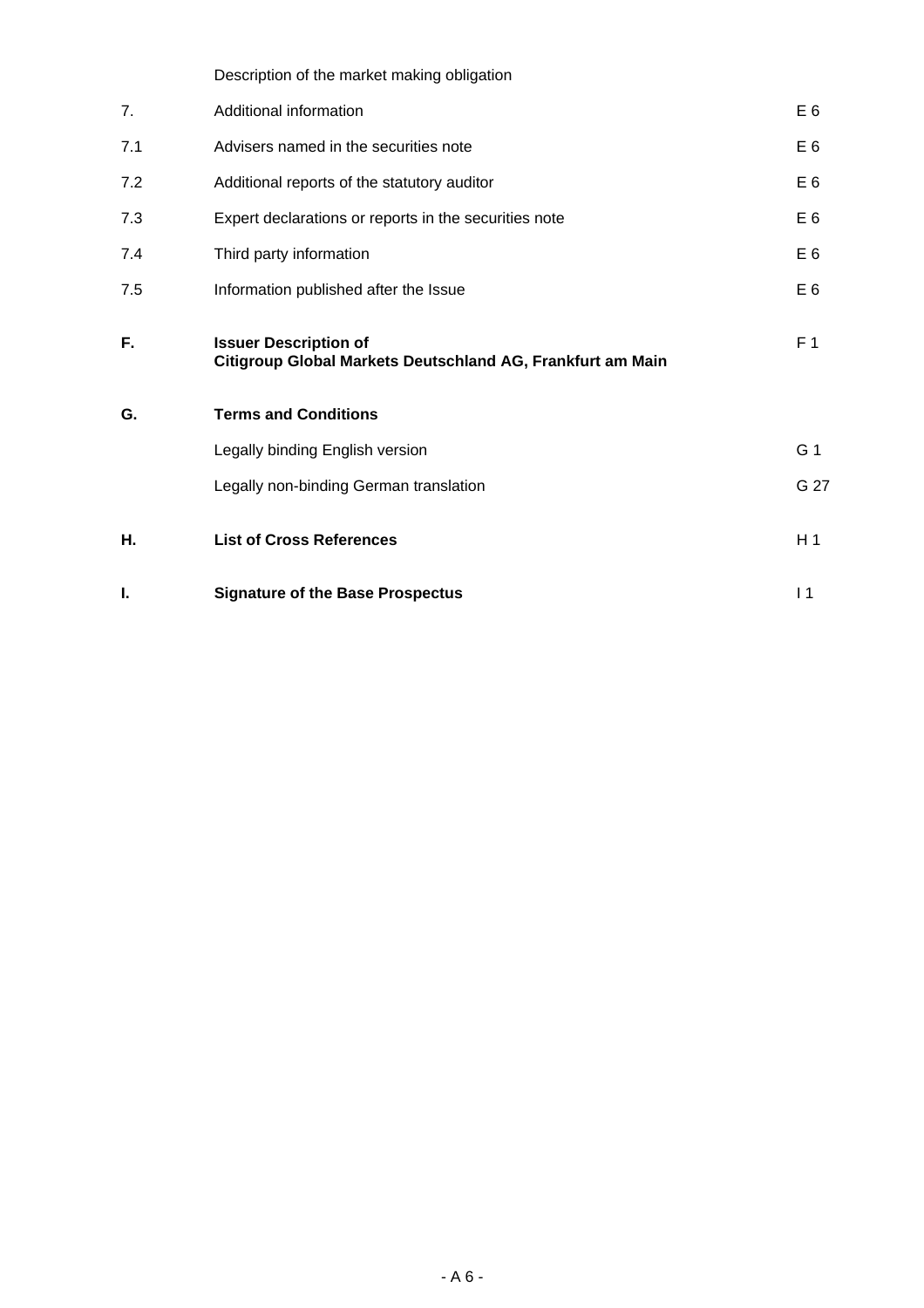This page is intentionally left blank.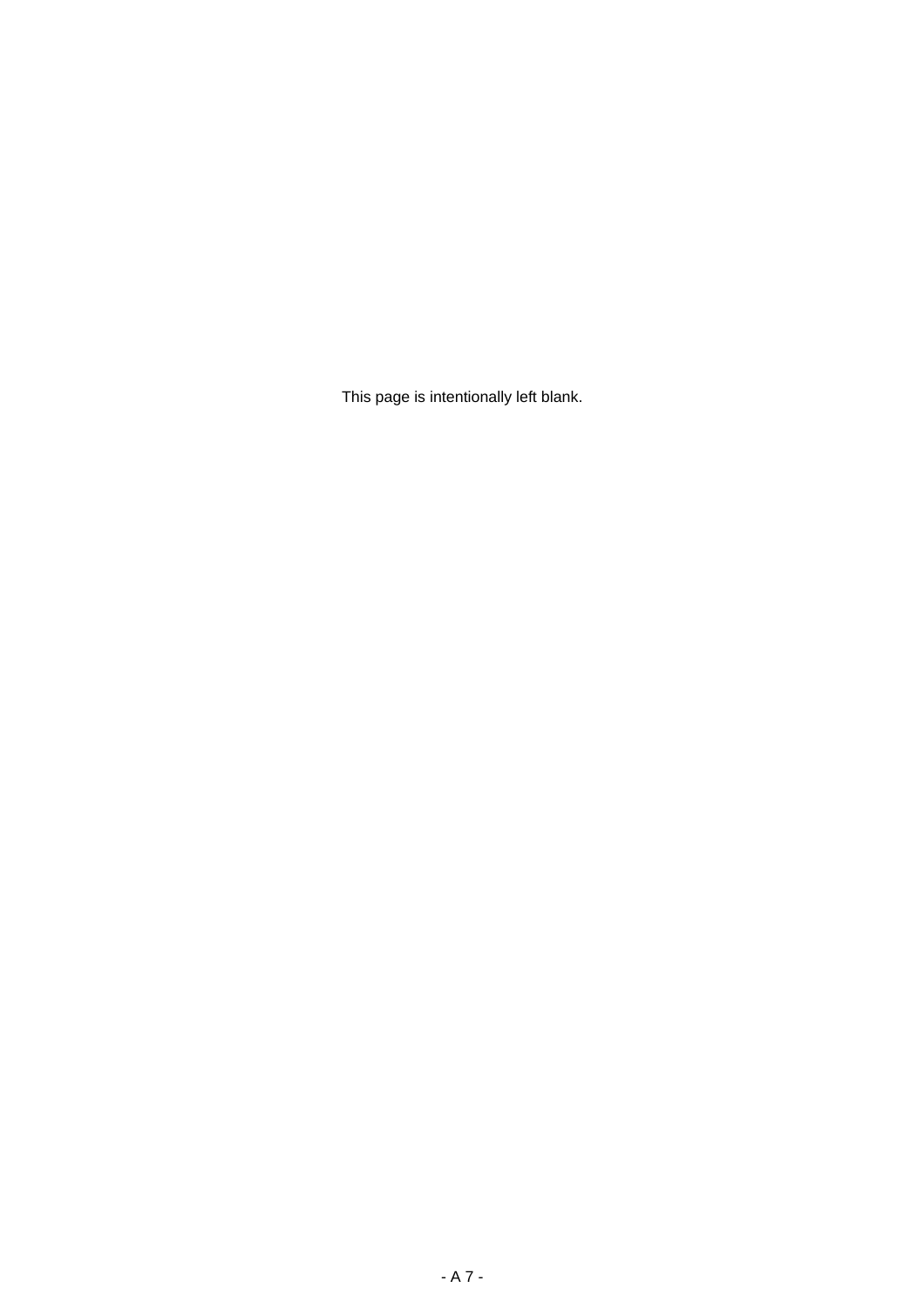# **B. Summary**

# **1. Warning:**

This summary should be read as an introduction to the prospectus. The investor should base each decision to invest in the relevant securities on a review of the prospectus as a whole. In the event that any claims based on information contained in this prospectus are enforced in court, the plaintiff investor may be required under the national laws of the States within the European Economic Area to bear the costs of translating the prospectus before the commencement of proceedings. The persons who assume responsibility for the summary including any translation thereof, or who applied for its publication, may be held liable only if the summary is misleading, inaccurate or inconsistent when read together with other parts of the prospectus.

#### **2. Risk factors associated with the securities**

# **2.1 General risk factors of warrants**

The general risk factors of warrants, as subsequently described, apply to all type of warrants included in this base prospectus. All references to call or put warrants in this paragraph should be understood also as references to bull and bear warrants. Specific risk factors of individual types of warrants are described under 2.2 through 2.5.

#### **Risk of losing entire investment**

The risk of loss on warrants – indeed the risk of losing all capital invested, plus the transaction costs and in some cases the loan costs – is particularly high. The rights certificated in warrants may expire or lose their value because this instrument always embodies rights of limited duration only.

If all other factors affecting price are disregarded, a call warrant will often decline in value if the price of the underlying falls. The opposite is true for put warrants – the value of a put warrant will fall if the price of the underlying increases. Your entire investment will be lost if the warrant is worthless when it expires, i.e. if the price of the underlying at the end of the exercise period is less (call warrants) or more (put warrants) than the strike. Total loss means that the option expires with no value, and the warrant holder cannot thereby claim payment of any intrinsic value upon exercise.

#### **Risk not limited to the price of the warrant**

Any transaction costs, which are invoiced by the custodian bank or the stock exchange through which you execute your buy or sell orders, could affect the amount of your gain or loss. These costs could increase your risk of a total loss even more.

The risk increases even more if you borrow money to finance the acquisition of warrants. In this case, not only do you have to accept the loss incurred, but you must also pay interest on and repay the loan. Therefore, you should never rely on being able to repay the loan principal and interest out of profits made on warrants. Instead, before purchasing the warrants and taking out a loan, review your financial situation to see whether you would still be able to pay interest and repay the loan (potentially on short notice) if you sustain a loss instead of making the anticipated profit.

#### **Disproportionate price fluctuation**

A change in the value of the underlying can have a disproportionate impact on the value of the warrant. A warrant's leverage can work in each direction; in other words, an investor may be advantaged or particularly disadvantaged depending on whether the factors that determine value develop favourably or unfavourably.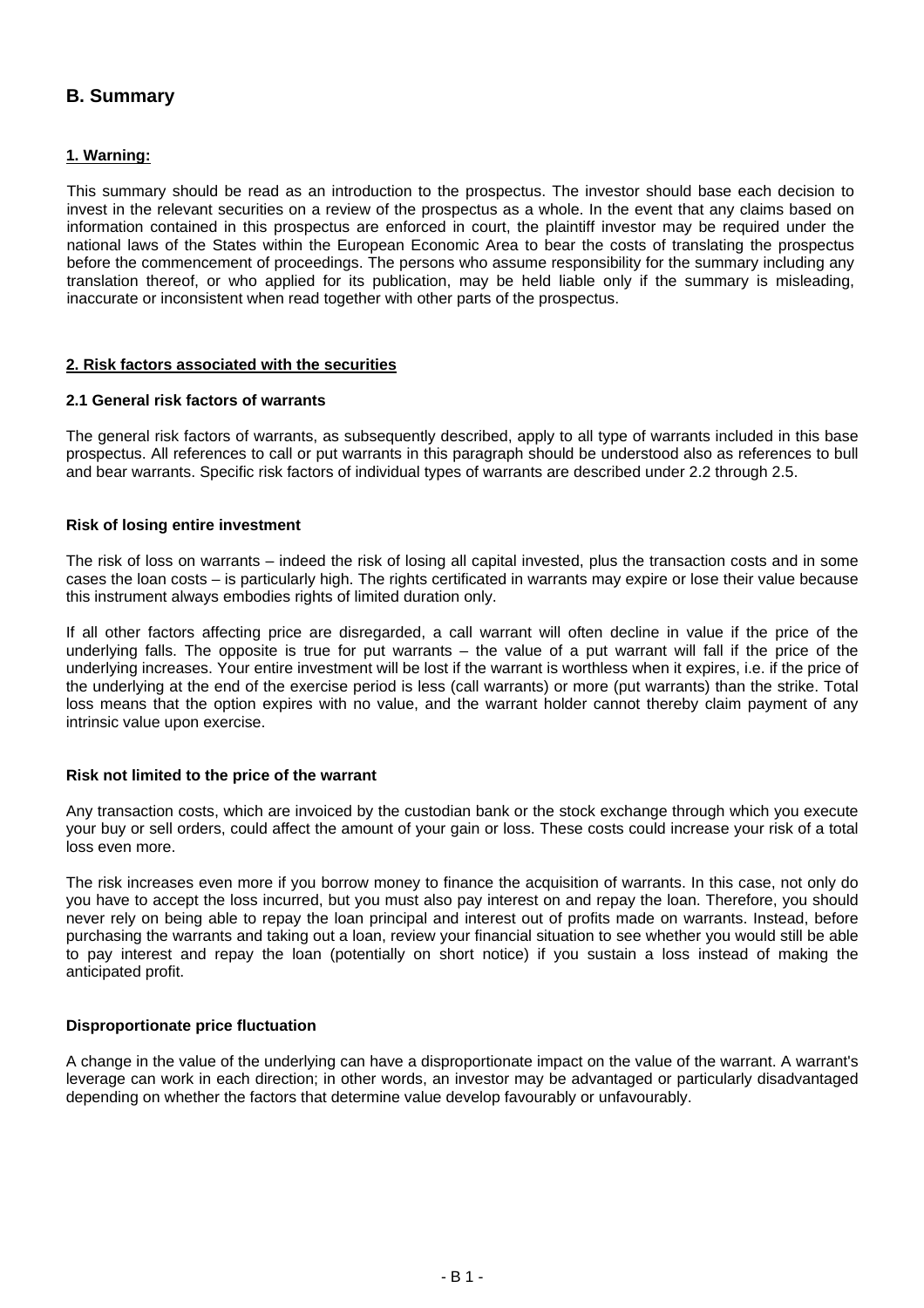#### **Issuer's hedging transactions**

In order to hedge its obligations under warrants, the Issuer continually trades in the underlying, in derivatives referenced to the underlying, or in other underlyings or derivatives which influence the price of the underlying or whose price or volatility closely tracks the price movement or volatility of the underlying.

In general, such hedging transactions have the potential to amplify changes in the price of the underlying or the underlying's volatility, i.e. additional hedging positions may cause prices that are increasing anyway to increase even further, and vice versa for falling prices. If such price trends are intended to be reinforced, this would accordingly affect the price of the warrant or the gain or loss upon exercise of the warrant. The Issuer executes hedging transactions on an ongoing basis (i.e. at any time). The Issuer will also adjust its hedging positions if it sells additional warrants or buys back warrants or, in the event the warrant is exercised, closes out its position.

#### **Transactions that exclude or limit risks**

Do not rely on the ability at any time during the term of the warrant to enter into transactions through which you can exclude or limit the risks associated with warrants. It may be impossible to execute such transactions, or such transactions might be capable of execution, but only at a loss to you.

#### **Secondary market**

Under normal market conditions, the Issuer intends to regularly quote buying and offered prices for the warrants. Nevertheless, the Issuer does not provide any legal undertaking to warrant holders that it will quote such prices or that such prices are calculated or reasonable. Therefore, you should not rely on the ability to sell at a certain time or at a certain price during the term of the warrant.

#### **Deviations of the pricing-model-theory**

In contrast to most other securities, where market prices are generally based on the principle of supply and demand, the secondary market prices of warrants are calculated based on theoretical pricing models. The prices of warrants are thereby subject to the influence of the degree of competition and the profit margins available to the offeror in this context.

The pricing models applied by the Issuer do only state theories with regard to events materialising in reality. In particular, the Issuer may and is in fact obliged to adjust the pricing if the reality differs significantly from the assumptions inherent in the pricing model. However, the respective model applied by the Issuer is insofar of paramount importance as the Issuer regularly will be the only market participant to quote buying and selling prices for its securities.

#### **Restricted secondary trading if electronic trading system is unavailable**

Due to the large number of trades in derivative securities typically handled by the Issuer, it is particularly important for the Issuer and warrant holders that trading in the warrants be conducted via an electronic trading system so that buying and offered prices can be quoted for exchange and off-exchange trading.

#### **Risk of default by the warrant Issuer**

The warrants represent general and non-collateralised contractual liabilities of the Issuer, which are ranked equally among themselves and with the Issuer's other existing, non-collateralised, non-subordinated liabilities. If the Issuer becomes insolvent, you may suffer a loss, potentially of your entire investment, irrespective of any favourable development in the other value determining factors. The warrants are not covered under deposit protection (*Einlagensicherung)*.

#### **Intrinsic value may be subject to currency risk**

For the period during which you hold the warrants, the return on your investment is subject to a currency risk if the underlying of the warrant is expressed in a currency other than the currency in which the cash amount is paid out (cash currency).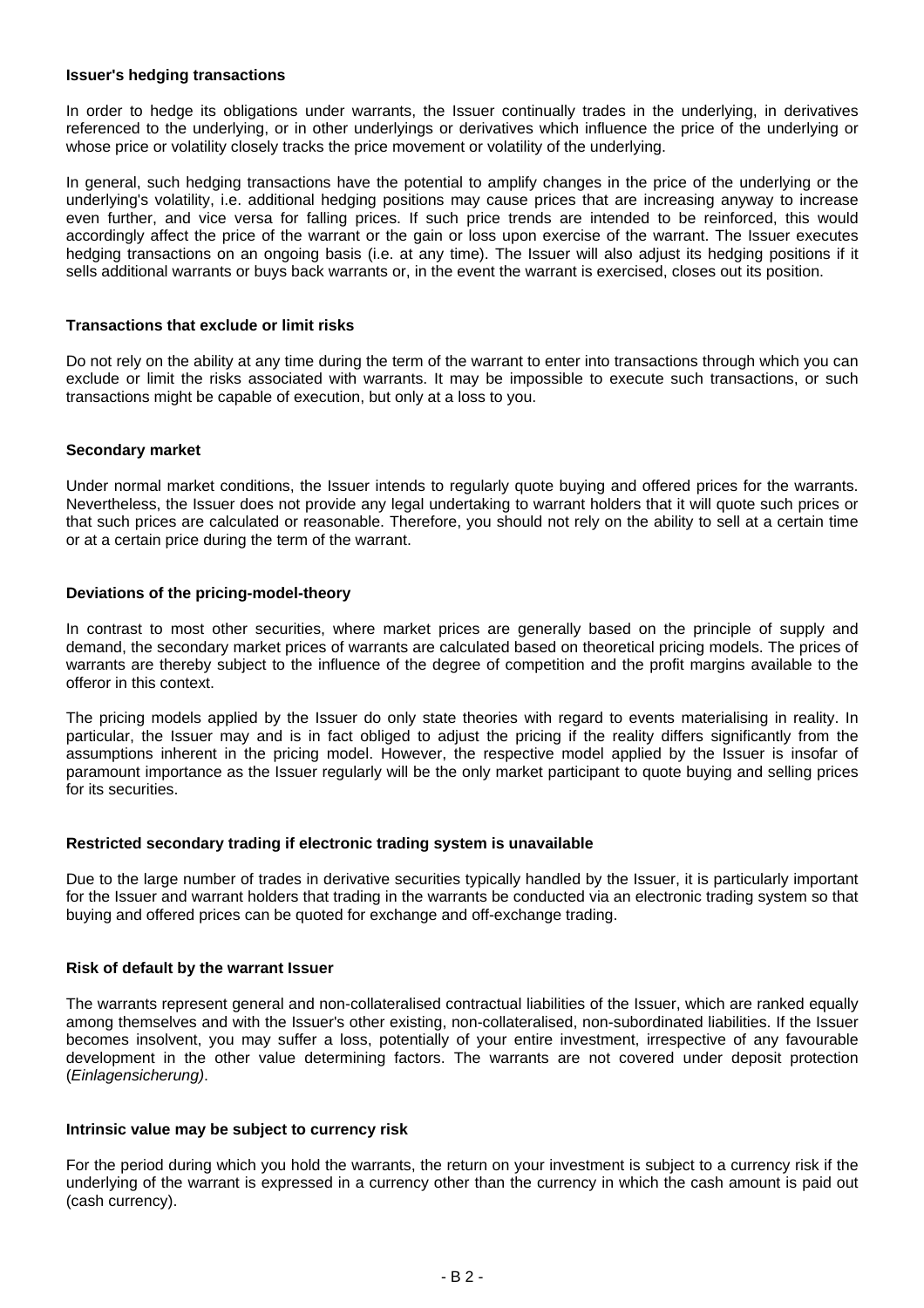#### **Impossible to forecast the cash amount upon exercise**

The proceeds cannot be precisely forecast when warrants are exercised because the reference price of the underlying, which is used as the basis for settlement (i.e., compared with the strike), cannot be determined until all exercise prerequisites have been met.

#### **Potential conflicts of interest**

The Issuer, its affiliated enterprises (if applicable) or other companies belonging to or affiliated with Citigroup Inc., may actively trade in the underlying, other instruments or derivatives referenced to the underlying, exchange-traded options or exchange-traded forwards, or may issue other securities or derivatives referenced to the underlying. The Companies may also be involved in acquiring new shares or other underlying instruments or individual companies incorporated in share indexes or equities baskets, or may act as financial advisor to the aforementioned entities or work together with them in commercial banking operations. The above activities may give rise to conflicts of interest and may adversely affect the price of the underlying or securities referenced to the underlying (such as the warrants).

#### **Effects of market disruptions on exercise or secondary trading**

If market disruptions affecting the underlying occur at the time the warrant is exercised, then the Issuer reserves the right to postpone the date for calculating the reference price applicable upon exercise. With respect to trading warrants, a postponement in the exercise of the warrants as a result of market disruptions will be deemed to have occurred in the event that the quotation of the Issuer's buying and offered prices is suspended or greatly limited, only prices for smaller volumes are quoted, the spread between the buying and offered prices expands, or there has been a combination of the foregoing occurrences.

#### **Adjustment to or substitution of the underlying**

If the underlying is replaced by another underlying (e.g., in the event that a stock corporation is taken over by or merged with another listed stock corporation), or if the old underlying is no longer listed, or if a share index is discontinued and replaced by another share index, then the implied volatility of the new underlying as estimated by the Issuer may be lower or higher than the volatility of the old underlying. Any such major jump in volatility will adversely affect the warrant price of plain vanilla warrants if the implied volatility of the new underlying is less than that of the old underlying. Turbo warrants may be adversely affected by such jump in volatility if the implied volatility of the new underlying is higher than that of the old underlying and the price of the underlying, the strike and the knock-out barrier lie within close proximity.

If it is not possible to adjust the underlying in line with the changes that have occurred, then the warrants may expire with no value or may be repaid early at current fair market value. Even in the event of early repayment at market value, you are still exposed to a risk of loss should the fair market value at such time be less than the price at which you purchased the warrants. With this type of security at least, you no longer have an opportunity to recoup any losses.

# **2.2 Risk factors specific to plain vanilla call or put warrants**

#### **Loss of time value**

The price of a warrant is calculated on the basis of two price components (intrinsic value and time value). During its term, the intrinsic value of a warrant corresponds to the difference between the current price of the underlying and the strike (in the case of call warrants) (if positive) or between the strike and the current price of the underlying (in the case of put warrants) (if positive), in each case multiplied by the ratio. However, the time value depends to a considerable degree on the residual maturity of the warrant, as well as the expected frequency and intensity of fluctuations in the price of the underlying during the term of the warrant (implied volatility). The probability of positive movements in the price of the underlying decreases as the warrant's term to expiry elapses, which means that the value of a warrant will decrease if all other value determining factors remain constant. Assuming that all other factors remain constant or unchanged, the time value of the warrant will decrease (first slowly and then more and more rapidly) as the term to expiry becomes shorter. The decline in the time value accelerates towards the end of the term of the warrant because the probability of a positive intrinsic value upon exercise or expiry rapidly decreases as the term to expiry gets shorter and shorter. At the end of the exercise period, the time value must necessarily be zero because the cash amount upon exercise or expiry equals the intrinsic value of the warrant.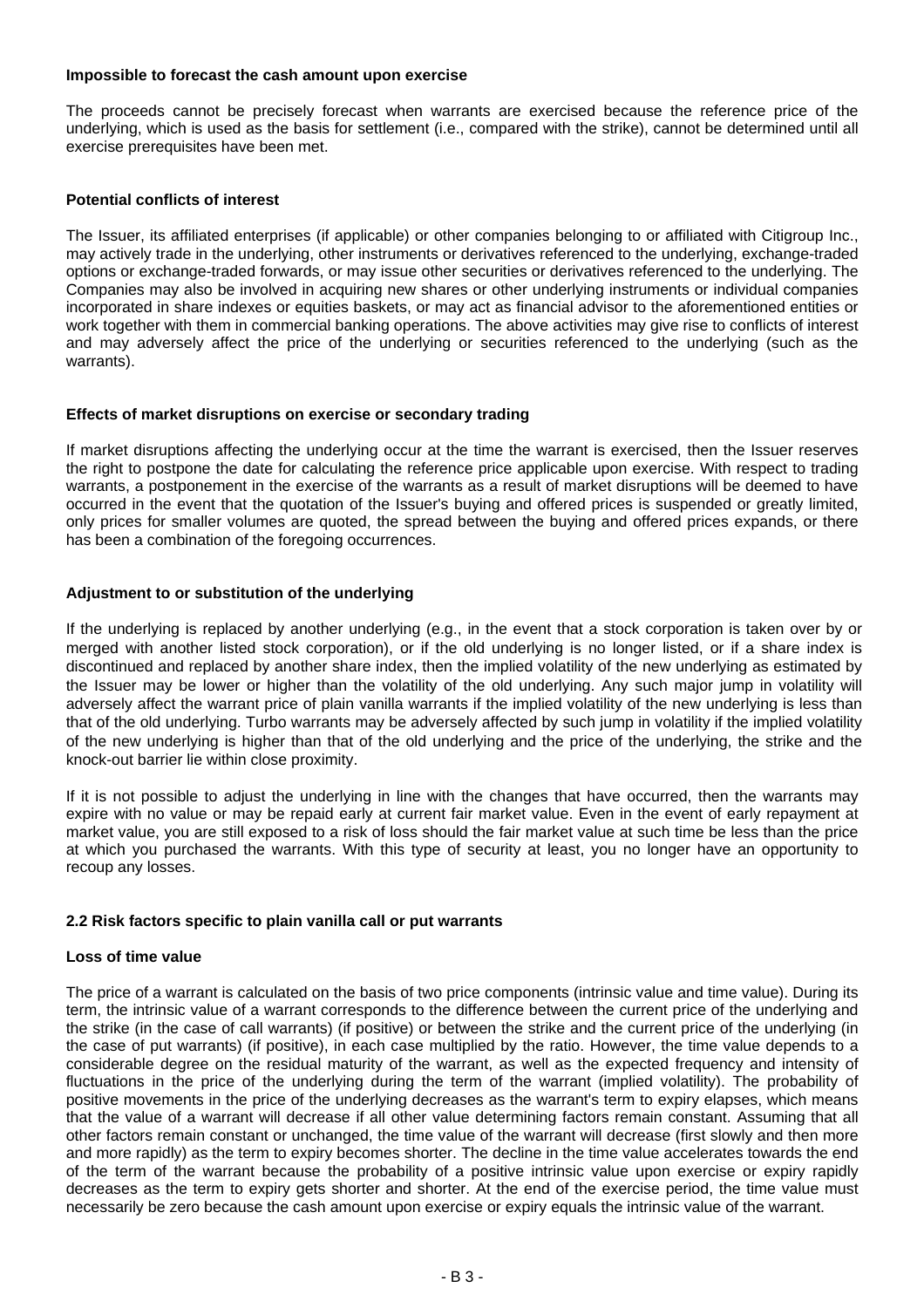#### **Value determining factors**

Among the price of the underlying and its implied volatility, a well as the residual maturity of the warrant, the value of a warrant also depends on other value determining factors, such as (inter alia) the interest rate on the financial market relating to the residual maturity, expected earnings from hedging activities of the Issuer in or relating to the underlying (e.g. dividend income for shares or basket of shares) and the amount of refinancing costs of the Issuer for the respective hedging activities.

Even if the price of the underlying increases in the case of a call warrant or decreases in the case of a put warrant, the warrant may still lose value as a result of other value determining factors. Due to the fact that the term of warrants is always limited, you cannot rely on a recovery of the warrant price before the expiry date. The shorter the remaining time to maturity of the warrant, the greater the risk is.

#### **2.3 Risk factors specific to turbo bull or bear warrants with knock-out barrier**

#### **Risk of losing your entire investment prematurely as a result of the occurrence of a knock-out event**

If the price of the underlying, as defined in the terms and conditions of the warrants, matches or falls below (bull warrant) respectively matches or rises above (bear warrants) the knock-out barrier of the turbo warrant within the defined observation period and during the defined observation hours, then the term of the turbo warrants is prematurely terminated and the option rights expire worthless. This does even apply if a market disruption leads to the occurrence of the knock-out event or if the knock-out event occurred only once and for a limited period after the date of initial offer. Due to the risk of the occurrence of a knock-out event, Turbo warrants are securities with a particularly high degree of risk.

The risk of loss associated with the occurrence of a knock-out event depends on the terms and conditions of the warrants. In general, there are three different alternatives.

#### **2.3.1 Turbo warrants, where the strike matches the knock-out barrier**

If a knock-out event occurs to turbo warrants, where the strike matches the knock-out barrier, **you suffer a total loss of the capital invested**.

#### **2.3.2 Turbo warrants, where the strike does not match the knock-out barrier and the gap risk is not borne by the warrant holder directly (Turbo stop loss warrants not subject to direct gap risk)**

With turbo warrants where the strike does not match the knock-out barrier and the gap risk is not borne by the warrant holder directly, in case of a knock-out event you will suffer a loss that is corresponding to the difference between your invested capital (including transaction costs) and the stop loss cash amount paid by the Issuer at the knock-out event. The stop loss cash amount is equal to the intrinsic value of the warrant at the knock-out event, i.e. the difference between the knock-out barrier and the strike (bull) respectively the strike and the knock-out barrier (bear), in each case multiplied by the Multiplier and, if applicable, converted into the cash currency (stop loss cash amount).

#### **2.3.3. Turbo warrants, where the strike does not match the knock-out barrier and the gap-risk is borne by the warrant holder directly (Turbo stop loss warrant subject to gap-risk)**

With turbo warrants where the strike does not match the knock-out barrier and the gap risk is borne by the warrant holder, in case of a knock-out event you will suffer a loss that is corresponding to the difference between your invested capital (including transaction costs) and the stop loss cash amount paid by the Issuer at the knock-out event. If a knock-out event occurs, the stop loss cash amount is equal to the difference between the hedge price of the underlying calculated by the Issuer and the strike (bull) respectively the strike and the hedge price (bear), in each case multiplied by the Multiplier and, if applicable, converted into the cash currency. This so called hedge price of the underlying is the price as determined by the Issuer at its own reasonable discretion within a period of time defined in the terms and conditions of the warrants which will, in each case at the relevant time following the occurrence of a knock-out event, be determined as the fair market price of the Underlying in consideration of the calculatory proceeds of the dissolution of the hedge positions. Since the hedge price of the underlying calculated by the Issuer can also be far below (bull) or far above (bear) the knock-out barrier, this so called gap risk is borne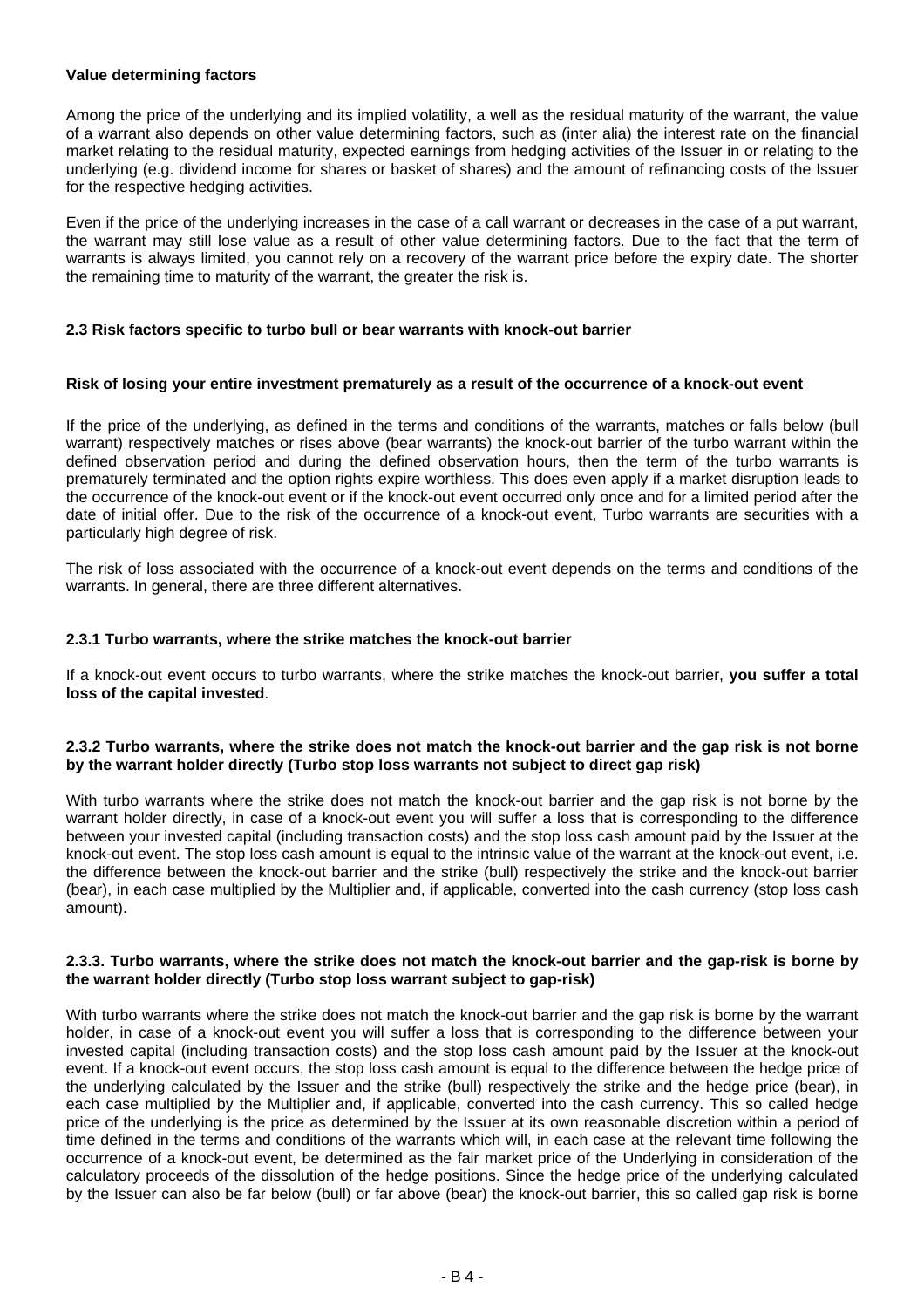by the warrant holder. The greater the difference between the strike and the knock-out barrier, the greater the warrant holder's maximum loss in the event of a sufficiently high gap risk. **The worst case scenario is that the stop loss cash amount equals zero and the warrant holder suffers a total loss of his invested capital.** 

#### **2.4 Risk factors specific to open end turbo warrants with knock-out barrier**

Compared to turbo warrants with a specified term, the open end turbo warrants with knock-out barrier are associated with the following additional risks.

#### **Risk of exercise of the warrants and Issuer´s termination right**

The warrants do not have a specified term and represent therefore open end warrants. The term of the warrants will cease either upon valid exercise of the warrants in accordance with the terms and conditions (only in respect of the validly exercised warrants) or upon termination of the warrants in whole by the Issuer or upon the occurrence of a knock-out event or by early redemption of the warrants in case the terms and conditions provide such early redemption event. The warrants may be exercised by the respective warrant holder with effect to exercise dates specified as such in the terms and conditions of the warrants. The warrant holder´s exercise right is subject to further prerequisites which are specified in detail in the terms and conditions of the warrants. For purposes of calculating the respective cash amount, the respective exercise date with respect to which warrants are validly exercised will be the (final) valuation date.

The Issuer is entitled to terminate the warrants in whole in accordance with the terms and conditions of the warrants. Such termination of the warrants is subject to a prior notification of the warrant holders by the Issuer in accordance with the terms and conditions of the warrants. For purposes of calculating the respective cash amount upon Issuer´s termination, the respective effective date of such termination will be the (final) valuation date. Due to such Issuer´s termination right and to a possible knock-out event, you may not rely on being able to exercise the warrants with effect to a specific exercise date.

#### **Knock-out and gap-risk**

If the price of the underlying, as defined in the terms and conditions of the warrants, matches or falls below (bull warrant) respectively matches or rises above (bear warrants) the knock-out barrier of the open end turbo warrant within the defined observation period and during the defined observation hours, then the term of the open end turbo warrants is prematurely terminated and the option rights expire worthless. This does even apply if a market disruption leads to the occurrence of the knock-out event or if the knock-out event occurred only once and for a limited period after the date of initial offer. Due to the risk of the occurrence of a knock-out event, open end turbo warrants are securities with a particularly high degree of risk.

With open end turbo warrants, in case of a knock-out event you will suffer a loss that is corresponding to the difference between your invested capital (including transaction costs) and the stop loss cash amount paid by the Issuer at the knock-out event. If a knock-out event occurs, the stop loss cash amount is equal to the difference between the hedge price of the underlying calculated by the Issuer and the strike (bull) respectively the strike and the hedge price (bear), in each case multiplied by the Multiplier and, if applicable, converted into the cash currency. This so called hedge price of the underlying is the price as determined by the Issuer at its own reasonable discretion within a period of time defined in the terms and conditions of the warrants which will, in each case at the relevant time following the occurrence of a knock-out event, be determined as the fair market price of the Underlying in consideration of the calculatory proceeds of the dissolution of the hedge positions. Since the hedge price of the underlying calculated by the Issuer can also be far below (bull) or far above (bear) the knock-out barrier, the gap risk is borne by the warrant holder. The greater the difference between the strike and the knock-out barrier, the greater the warrant holder's maximum loss in the event of a sufficiently high gap risk. **The worst case scenario is that the stop loss cash amount equals zero and the warrant holder suffers a total loss of his invested capital.**

#### **Adjustments of the strike and the knock-out barrier**

The strike and the knock-out barrier of the warrants are subject to continuous adjustments in accordance with the terms and conditions of the warrants. In order to reflect financing costs incurred by the Issuer in connection with its hedging arrangements, the strike will be adjusted on a daily basis by an adjustment amount which will be calculated for a specific adjustment period on the basis of the current strike on a specific adjustment day, the adjustment rate applicable for the relevant adjustment period and a specific day count fraction. The aforementioned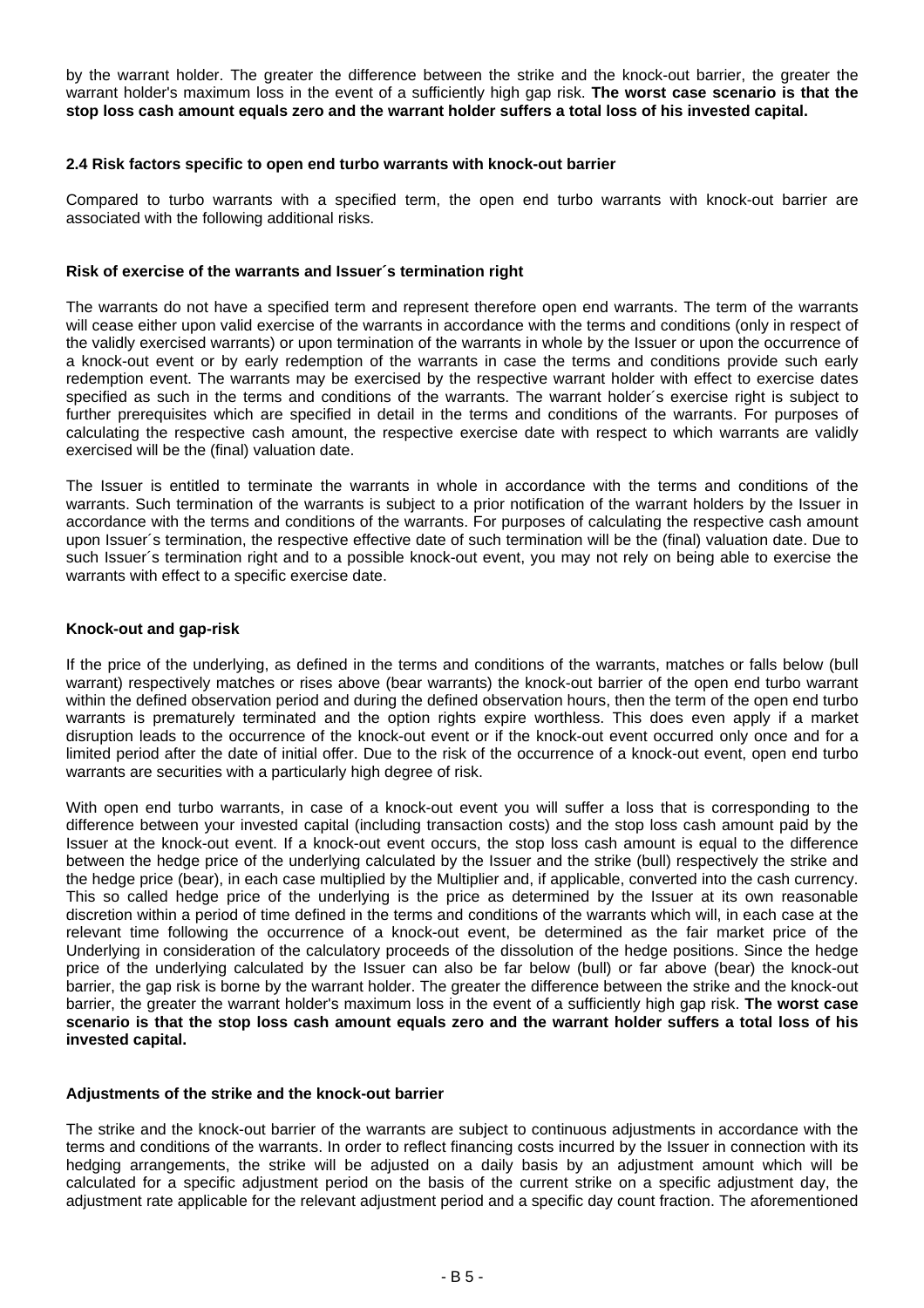adjustment rate is composed of the then prevailing relevant interest rate for deposits in the currency of the strike and a percentage rate (the interest rate correction factor) which will be determined at the Issuer´s reasonable discretion. In determining the interest rate correction factor or exercising its reasonable discretion, the Issuer may take into consideration various factors including but not limited to: the market conditions prevailing during the specific adjustment period and particularly any parameters specific to the relevant underlying (e.g. shares which under specific market conditions and as determined by the Issuer are subject to significant interest fluctuations within a specific adjustment period) in connection with the Issuer´s hedging arrangements. **Therefore, you should be aware that for certain adjustment periods the adjustment rate**, as determined at the Issuer´s reasonable discretion for the adjustment of the warrants´ features upon specifying the interest rate correction factor, **may**, in the event of the presence of certain market conditions during the relevant adjustment period, **significantly deviate from the adjustment rate in the first adjustment period specified in table 1 of the terms and conditions of the warrants**. The relevant calculation factors for the adjustment of the strike by the adjustment amount are described more in detail in the terms and conditions of the warrants. As result of such daily adjustment of the strike, the risk of the occurrence of a market situation in which the price of the underlying, the strike and the knock-out barrier are within close proximity will increase significantly (see risk information regarding such market situation below). Irrespective of other factors affecting its value, such adjustment of the strike will further result in a decrease (bull warrants) respectively increase (bear warrants) of the intrinsic value of the open end turbo warrants.

Additionally, on each adjustment day the knock-out barrier applicable for the following adjustment period will be adjusted at the Issuer´s reasonable discretion in accordance with the terms and conditions of the warrants. Depending on the market situation prevailing on such adjustment day, the adjustment of the knock-out barrier may result in both (i) an increase in the risk of the occurrence of a market situation in which the price of the underlying, the strike and the knock-out barrier are within close proximity (see risk information regarding such market situation below) and (ii) an increase of the gap risk to be borne by the warrant holders if the distance between the then current strike and the adjusted knock-out barrier increases. **Therefore, do not rely on the knock-out barrier being in approximately the same distance to the strike during the term of the warrants**.

In case of shares or price indexes as underlying of the warrants, the Issuer will additionally calculate a dividend adjustment amount which will be deducted from the strike and the knock-out barrier on days on which dividends are paid on the respective share or index component share and the respective share trades ex-dividend on its home market. For open end turbo bull warrants with knock-out (e.g. long mini future warrants), such dividend adjustment amount will be calculated on the basis of the net dividend, i.e. the amount which holders of shares or index components underlying the warrants subject to taxation in Germany would receive upon distribution of dividends on such shares or index components (net of taxes, levies or other charges if applicable). However, for open end turbo bear warrants with knock-out (e.g. short mini future warrants), the dividend adjustment amount will be calculated on the basis of the gross dividend, i.e. without consideration for applicable taxes, levies or other charges. The same applies to the price of the share or index component underlying the warrants which will in each case be affected by the amount of the gross dividend as well. **Therefore, you should be aware that** besides the fact that irrespective of other factors affecting the value, an adjustment upon distribution of dividends may generally result in an increase (bull warrants) or decrease (bear warrants) of the intrinsic value of open end turbo warrants, **such calculation of the adjustment amount for open end turbo bull warrants with knock-out on the basis of the net dividend, i.e. the deduction of the net dividend from the strike and the knock-out barrier on the one hand and the gross dividend from the price of the underlying on the other hand (thus a different amount), may result in a loss in value of the warrants. Furthermore, such dividend adjustment although solely based on the relevant terms and conditions of the warrants may cause the occurrence of a knock-out event.** 

# **2.5. Risks specific to capped, digital and straddle warrants**

#### **2.5.1. Capped warrants**

The cash amount of capped warrants, which may be payable by the Issuer upon maturity, is – regarding the respective amount – limited by a cap defined in the terms and conditions of the warrants. Regarding to this, you as an investor will not participate in the intrinsic value of the warrants insofar as the intrinsic value exceeds the cap upon maturity.

#### **2.5.2. Digital warrants**

The cash amount of digital warrants, which may be payable by the Issuer upon maturity, is – regarding the respective amount – determined in the terms and conditions of the warrants. Solely the payment of the respective cash amount depends on a prerequisite defined in the terms and conditions of the warrants, e.g. upon maturity the price of the underlying exceeds the strike (call warrant) respectively falls below the strike (put warrant). If the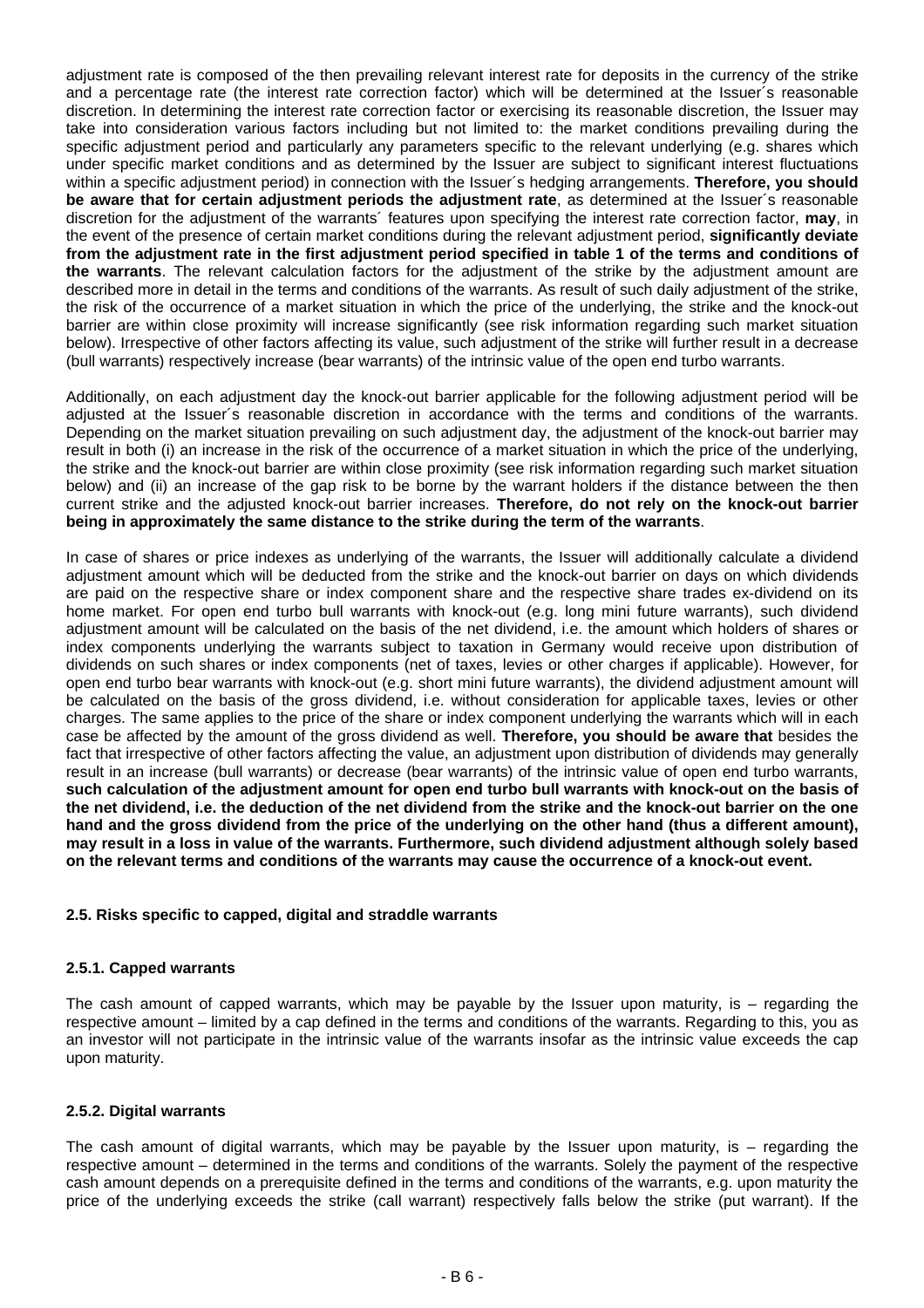prerequisite, which is material to the payment of the cash amount, is not fulfilled, the warrants will expire worthless and the investor will suffer a total loss of his capital invested.

## **2.5.3. Straddle warrants**

Straddle warrants are a combination of a call and a put warrant, in each case with equal strike and equal maturity. To that effect the intrinsic value of straddle warrants (as stipulated in the terms and conditions of the warrants) depends on the amount by which the price of the underlying exceeds or falls below the strike, in each case multiplied by the multiplier. Disregarding other value determining factors, the value of the straddle warrant will decrease constantly during his term, if the price of the underlying is close to or matches the strike. Upon maturity, the investor will suffer a total loss if the warrant expires worthless, i.e. if the price of the underlying equals the strike upon exercise or expiry.

The rest of this page is intentionally left blank.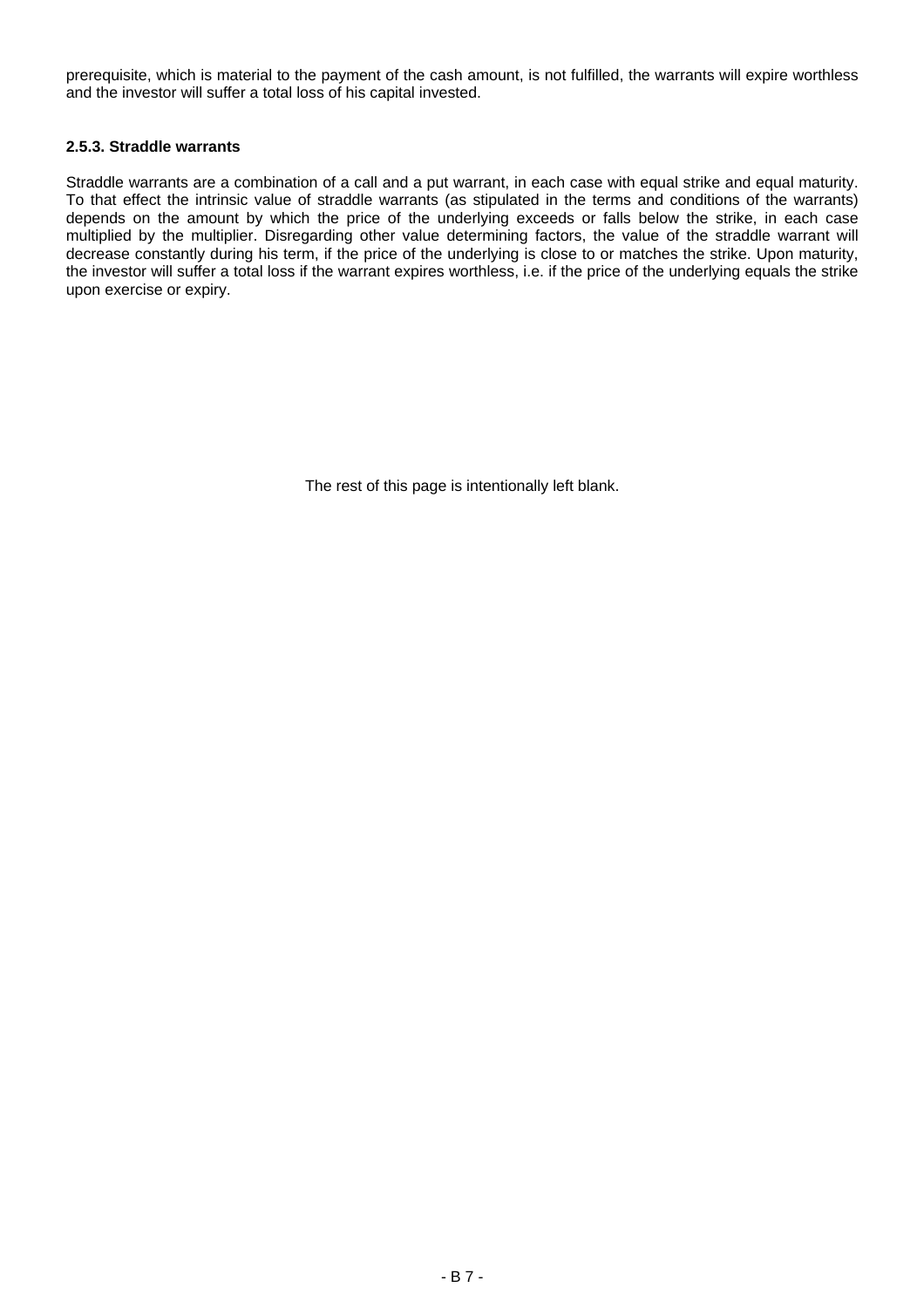#### **3. Risk factors specific to the Issuer**

## **Risk that the Issuer will provide limited or no price quotes**

For securities which do not provide for the investor's right to exercise the rights embedded in the securities at any time or where such an exercise would be unwise because otherwise the time value would be lost (in case of warrants which can be exercised at any time) the ability to sell the securities at any time is very important to you. This is where the Issuer's voluntary intention to quote buying and offered prices is of fundamental importance. Accordingly, one of the largest risks you face is that the Issuer will limit or completely renege on its voluntary intention to quote prices. In such a situation and assuming no one else quotes prices for the securities and hedging transactions via other instruments are not available or additional hedging transactions are not affordable to you, your only option would be, in the worst case scenario, to await final maturity (where no early exercise is possible) of the securities or to exercise your rights on one of the possible dates and to accept the risk of volatility of the redemption amount until such date. The same applies in the event that the exchange listing of the instrument is suspended prematurely.

#### **Risk of disrupted securities clearing and settlement or disrupted exchange trading**

Whether the investor buys or sells his securities, exercises the rights of the securities or receives payment of the redemption amount by the Issuer, all these events can only be effected by the Issuer with the support of third parties such as clearing banks, stock exchanges, the depositary bank of the investor or various institutions involved in money transfers. If, for whatever reason, the ability of such participating parties to provide their services is impaired, then for the period of such disruption, the Issuer will not be able to accept an exercise or to deliver on any trades or to pay the cash amount upon final maturity. Possible reasons why the Issuer or any aforementioned required third parties are unable to settle securities trades include, for example, technical disruptions as a result of power failures, fires, bomb threats, sabotage, computer viruses, computer errors or attacks. The same applies in the event such disruptions occur at the security holder's custodian bank.

# **Legal risks arising from the issued securities**

The Issuer's financial strength could be jeopardised if material components of agreements entered into with third parties prove to be invalid or unenforceable in key respects.

This could occur, for example, if a number of investors purchased the Issuer's publicly offered or exchange-listed securities (in respect of which a prospectus was published in a Member State of the European Union on or after 1 July 2005 in accordance with the relevant national laws enacted to implement the EU Prospectus Directive 2003/71/EC) and then exercised their right to withdraw pursuant to the domestic equivalent of Article 16 (2) of the EU Prospectus Directive 2003/71/EC. Withdrawal would be possible on this basis if material facts in the prospectus for securities issued by the Issuer after 1 July 2005 were incorrect or incomplete, or such facts arose after the prospectus was published and needed to be addressed in a supplement.

Furthermore, the Issuer's financial strength could be jeopardised as a result of claims based on liability for the contents of the prospectus ("prospectus liability") if material facts are negligently omitted or incorrectly described in the Issuer's prospectus and such negligence causes injury or damage to a large number of investors.

In accordance with Commission Regulation (EC) No. 809/2004 of 29 April 2004 implementing Directive 2003/71/EC of the European Parliament and of the Council as regards information contained in prospectuses, the last two years' audited historical financial information in any prospectuses prepared by the Issuer on or after 1 July 2005 pursuant to the national laws enacted to implement the EU Prospectus Directive 2003/71/EC must be presented and prepared in a form consistent with that which will be adopted in the Issuer's next published annual financial statements, having regard to accounting standards and policies and legislation applicable to such annual financial statements. If, despite best efforts made, it is impossible for the Issuer to predict or seasonably implement such future changes, then there is a possibility that investors may withdraw from their transactions or enforce claims based on prospectus liability. In such cases, the Issuer could suffer considerable losses. Moreover, it is conceivable that an ongoing public offer and exchange listing of the securities in question will be suspended if the requirements for a continued listing are no longer met because of a delay in implementing accounting standards as described above. As a result thereof, the Issuer could sustain losses from compensatory damage claims enforced by investors, or the investors could lose the intrinsic value of their securities if they cannot enter into an offexchange securities transaction with the Issuer because of a certain restriction under the public offering.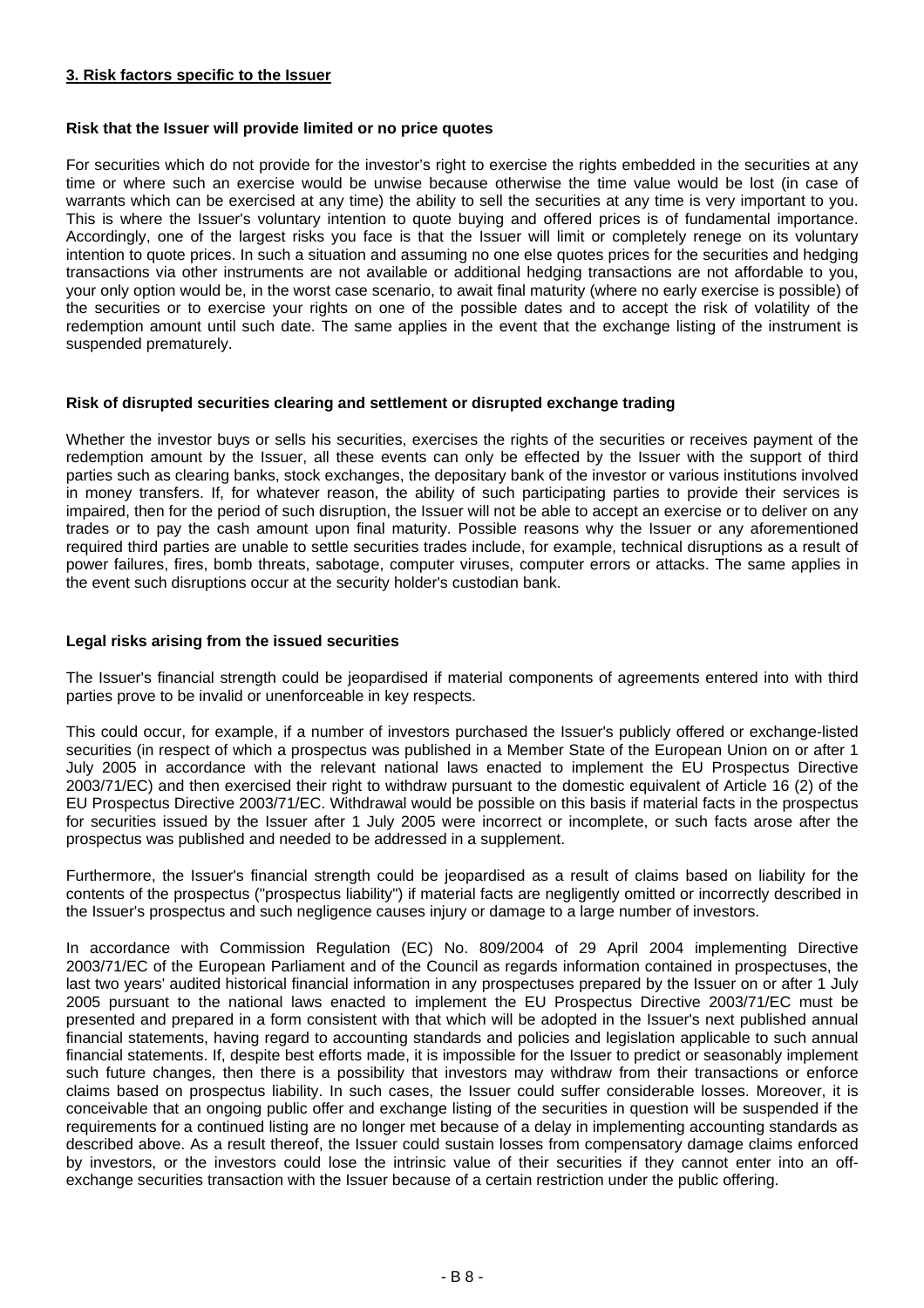The Issuer has granted a loan to a financial service company in Kazakhstan. The total value of this loan equals approximately EUR 74.5 million per 30.11.2011. The Issuer has essentially hedged the risk that this loan will not be serviced in accordance with the contractual obligations by issuing bonds, which provide that the Issuer is obligated to make payment only to the extent that it receives payment from the borrower. If the contractual obligations under the bonds unexpectedly require that the Issuer make payments to the bond holders, even though no corresponding payments were received from the borrower, then the Issuer could face liquidity problems. The explanations regarding prospectus liability and the right to withdraw as described in the first two paragraphs above also apply *mutatis mutandis* to the bonds.

#### **Liquidity risk despite control and profit (loss) transfer agreement**

The Issuer belongs to the Citigroup Inc. Group. The Issuer and its direct parent company are parties to a control and profit (loss) transfer agreement, which is described more specifically below.

Under the control agreement, the Issuer's management is subject to the direction of the direct parent company. Profits must be transferred to the direct parent company, and losses must be indemnified by the direct parent company.

Pursuant to §§ 301 *et seq.* of the German Stock Corporation Act ("AktG"), the profit transfer or loss indemnity obligation arises only after the annual financial statements for the relevant fiscal year have been approved. If, during the fiscal year, the Issuer faces liquidity bottlenecks, then - despite the control and profit (loss) transfer agreement - the Issuer may not be able to discharge its obligations under the issued securities in a timely manner or at all.

Despite the control and profit (loss) transfer agreement, the Issuer may be unable to meet its obligations under the securities if the Issuer generates a net loss and the direct parent company, which is required to indemnify the loss, is unable or unwilling to meet its contractual obligations as a result of its own liquidity problems or overindebtedness.

#### **Brokering transactions for other Group companies and allocation of work among Citigroup companies**

The majority of the Issuer's brokerage commission income is income from transfer pricing arrangements, which the Issuer receives for brokering transactions between the Issuer's customers and the various Citigroup companies. The Issuer's costs arising from the exchange of services with other individual Group companies is reimbursed through transfer pricing in accordance with existing contracts. Under this arrangement, the various costs and income are calculated and then allocated to the relevant service provider. Such income relates above all to brokerage commission income for transactions executed as part of equities trading, the underwriting business, corporate finance and the sale of structured products, corporate derivatives, foreign exchange management products and global relationship banking and on which the Issuer acted as an adviser in connection with the sales activities. The Issuer enjoys a close working relationship in all areas, above all with Citigroup Global Markets Limited, London, and Citibank, N.A., London.

If a decision is taken within the Citigroup Group that the responsibilities in question should be **redistributed among**  other Group companies, then the Issuer could lose a significant source of income.

#### **Proprietary trading risks related to derivative securities issued by the Issuer**

The most important trading risks in warrants trading and/or in the issuance of other derivative instruments by the Issuer are the settlement and/or replacement risks associated with the Issuer's counterparties (specifically the end customers' own banks or brokers) when clearing and settling trades in the issued securities, and the risks that remain after extensive hedging of open positions, which were entered into when the securities were issued.

In order to cover the open positions resulting from the issued securities, the Issuer will execute hedging transactions, which are linked to various risk variables in the risk model used by the Issuer, such as the relevant underlying, the volatility of the underlying, the term to expiry, the expected dividends or the interest rate. Particularly worthy of mention in this context are the risks arising from changes in the volatility of the underlying and so-called "gap risks" as a result of unexpected jumps in the price of the underlying, which can generate losses above all where hedging transactions are executed in order to cover sold knock-out securities. At best, the Issuer can to a large extent close out the open risk positions resulting from the issued securities, but it will be unable to close them out completely or enter into matching positions for all open positions.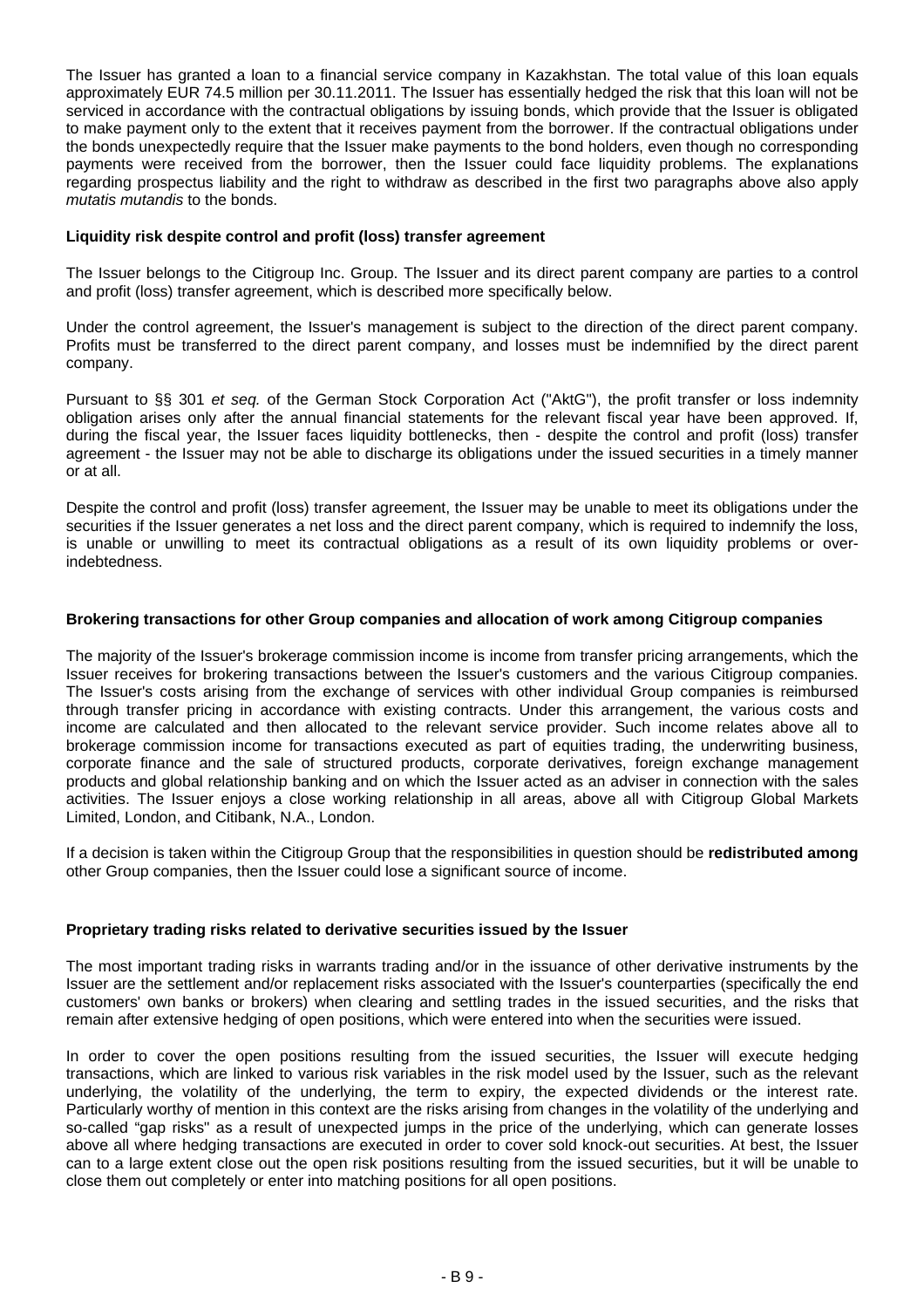If a counterparty of the Issuer defaults, and such counterparty also happens to be one of the Issuer's important sales partners, clearing and settling a large number of customer transactions with the Issuer each day, then there is a risk that hedging transactions, which are entered into by the Issuer before completing the relevant trade in order to close out a risk position arising from transactions in its own securities previously executed with such party, will not be closed as expected because of the counterparty's default, but instead will remain open and therefore will still need to be closed out.

Likewise, the default of one of the Issuer's other counterparties with whom a large number of hedging transactions have been executed could also expose the Issuer to liquidity bottlenecks, if new or higher costs have to be incurred in order to replace the original contracts.

#### **Risks in the credit business**

The Issuer's credit portfolio consists primarily of international customers in the industrial and financial services sectors with an "investment grade" credit rating. This business policy has enabled loan losses to be avoided in the past. The credit portfolio focuses mostly on a manageable number of borrowing entities. If any of the Issuer's key borrowers fail to meet their obligations, then risk provisioning could conceivably increase significantly or loan defaults could occur.

Approximately EUR 74.5 million per 30.11.2011 in loan to a Kazakh financial service company has been refinanced through bonds issued on the capital markets. The Issuer has hedged the risk that this loan will not be serviced in accordance with the contractual obligations (specifically the payment of interest and principal) by issuing bonds, which provide that the Issuer is obligated to make payment only to the extent that it receives payment from the borrower. The Issuer's default risks have thereby been transferred to investors. See also "Legal risks arising from the issued securities" regarding the legal risks of the issued bonds.

#### **Risks of interest rate changes**

Treasury assesses and controls the Issuer's interest rate risk. The Issuer's exposure to changes in interest rates is a mid to long-term risk and primarily affects holdings in liquid securities that were not originally covered by hedging transactions like interest rate swap agreements. The securities may be sold on short notice. A significant risk from interest rate changes could arise where interest rates are not monitored in a timely or sensitive manner, which could produce the concomitant danger that action to cover such interest rate exposure is not taken early enough.

# **Operating risk**

The Issuer has outsourced many functions that are essential for duly managing and controlling its transactions and the risks resulting therefrom to other companies within and outside the Citigroup Group. If the companies to which such functions have been outsourced fail to discharge their contractual obligations within the prescribed time or at all, then this could also impair the Issuer's ability to seasonably meet its own obligations under the issued securities.

#### **Tax risks**

The tax assessment notices served on the Issuer and/or on the company that was absorbed by the Issuer in 2003 as part of a merger (formerly Salomon Brothers AG) are typically provisional and made subject to an audit by the German tax authorities or a decision on specific issues by the relevant courts. This is a common procedure that allows tax authorities – in connection with a tax audit or following a general tax ruling by a competent tax court – to levy additional taxes years after a tax assessment was issued.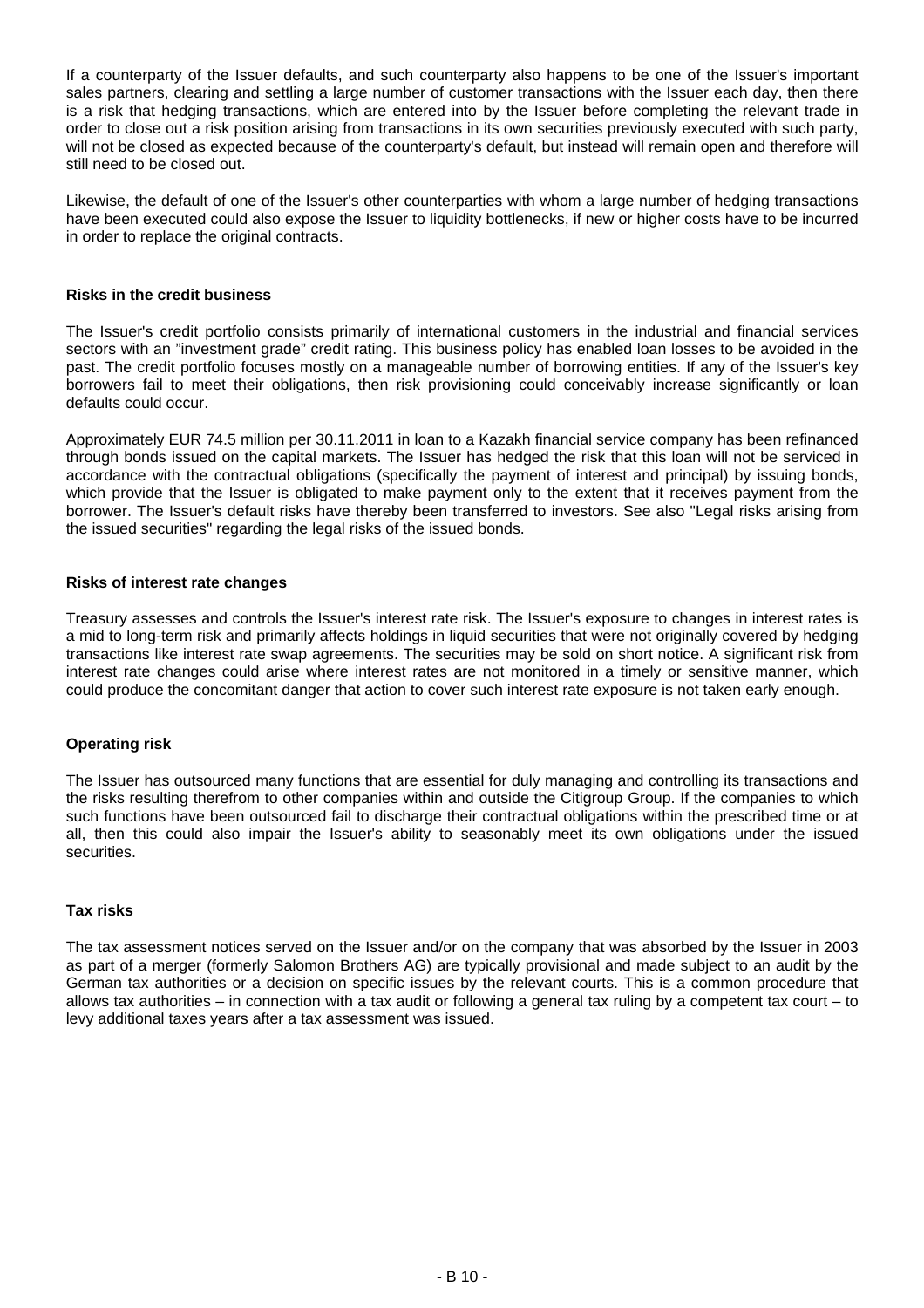## **General business risks**

The Issuer's general business risks include any and all risks that do not qualify as either a market risk, a counterparty risk or a liquidity risk, such as

Settlement risk

The risk that a business transaction is incorrectly processed or that a transaction is executed which is different from the intentions and expectations of the bank's management.

Information risk

The risk that information, which was generated, received, transmitted or stored within or outside the Issuer's place of business, can no longer be accessed. Furthermore, such information may be of poor quality, or have been wrongly handled or improperly obtained. The information risk also includes risks that are generated by systems and used for processing information.

• Reputation risk

This represents the Issuer's risk that its relations with its customers could be harmed if its services are poor or transactions are incorrectly executed. This risk also includes the risk of entering into business relations with counterparties, whose business practices do not conform to the standards or business ethics of the Issuer.

• Personnel risk

The Issuer has a high demand for qualified and specially trained professionals and managers. Personnel risk entails the risk of high staff turnover and the risk that the Issuer will be unable to retain a sufficient staff of qualified personnel, as well as the risk that the Issuer's employees may knowingly or negligently violate established regulations or the firm's business ethics standards.

• Legal and regulatory risks

The Issuer views legal risks as any and all risks resulting from binding contracts and governing legislation. Regulatory risks result from the legal environment in which the Issuer does business.

The rest of this page is intentionally left blank.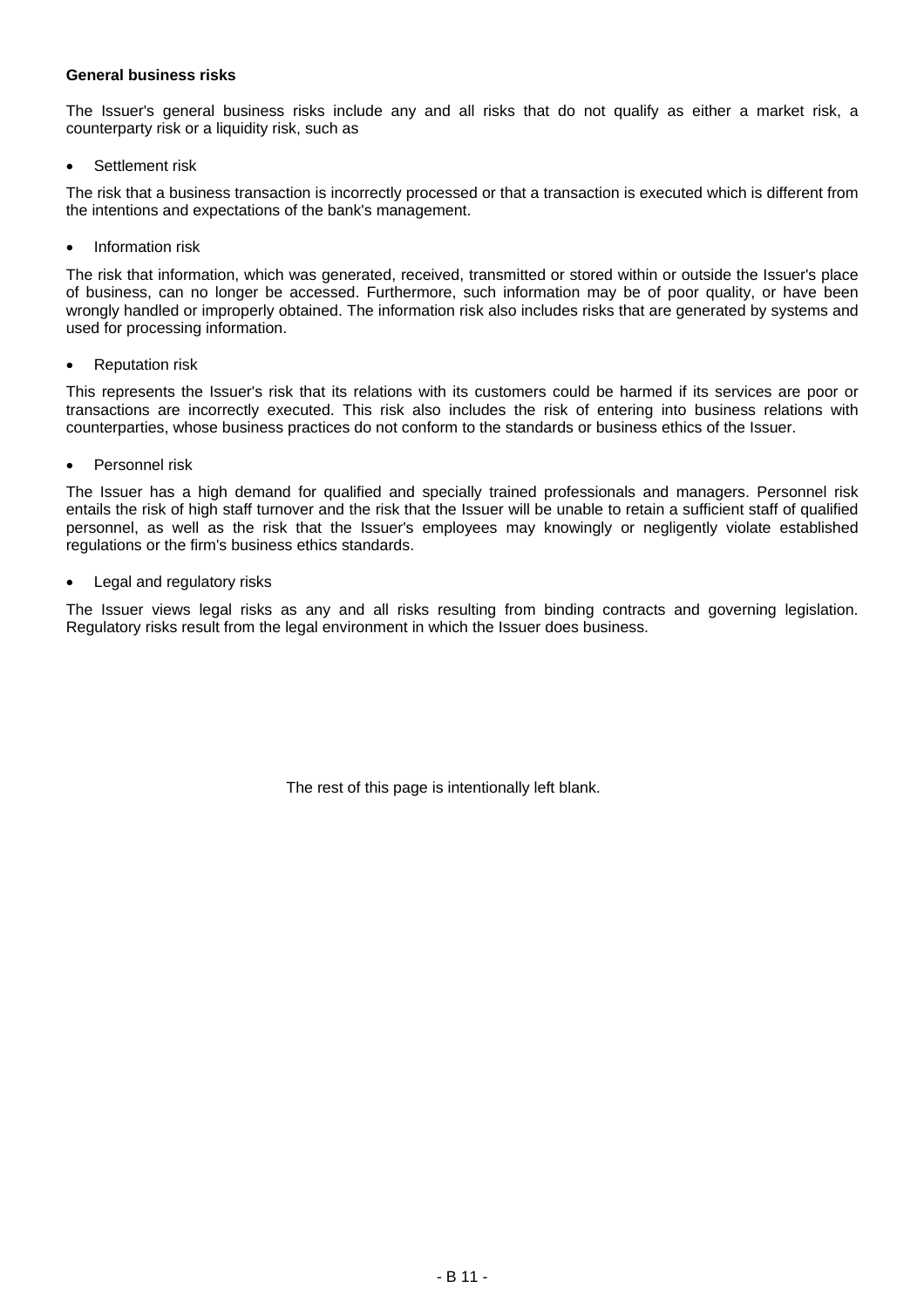## **4. Selected financial information of the Issuer**

The statutory auditor of the Issuer and Citigroup Global Markets Management AG, as the Issuer's managing general partner until the registration of the merger on 23 June 2010 was and respectively is

KPMG AG Wirtschaftsprüfungsgesellschaft Marie-Curie-Str. 30 D-60439 Frankfurt/Main.

The annual financial statements and management reports for fiscal year 1 December 2009 through 30 November 2010 as well as for fiscal year 1 December 2010 through 30 November 2011 as contained in the Issuer`s Registration Document dated 03 May 2012 were audited by the Issuer's statutory auditor and certified with an unqualified auditor's opinion. The Issuer's Registration Document is incorporated in this Base Prospectus by reference on page F1 of the Issuer Description.

The annual financial statements for fiscal years 2010 and 2011 were prepared in accordance with the provisions of the German Banking Act (*Kreditwesengesetz*), the Stock Corporation Act (*Aktiengesetz*) and the Commercial Code (*Handelsgesetzbuch*), and with the provisions of the Regulation on Financial Institution Accounting.

The balance sheet and the income statement for fiscal years 2010 and 2011 are printed on the following pages.

The rest of this page is intentionally left blank.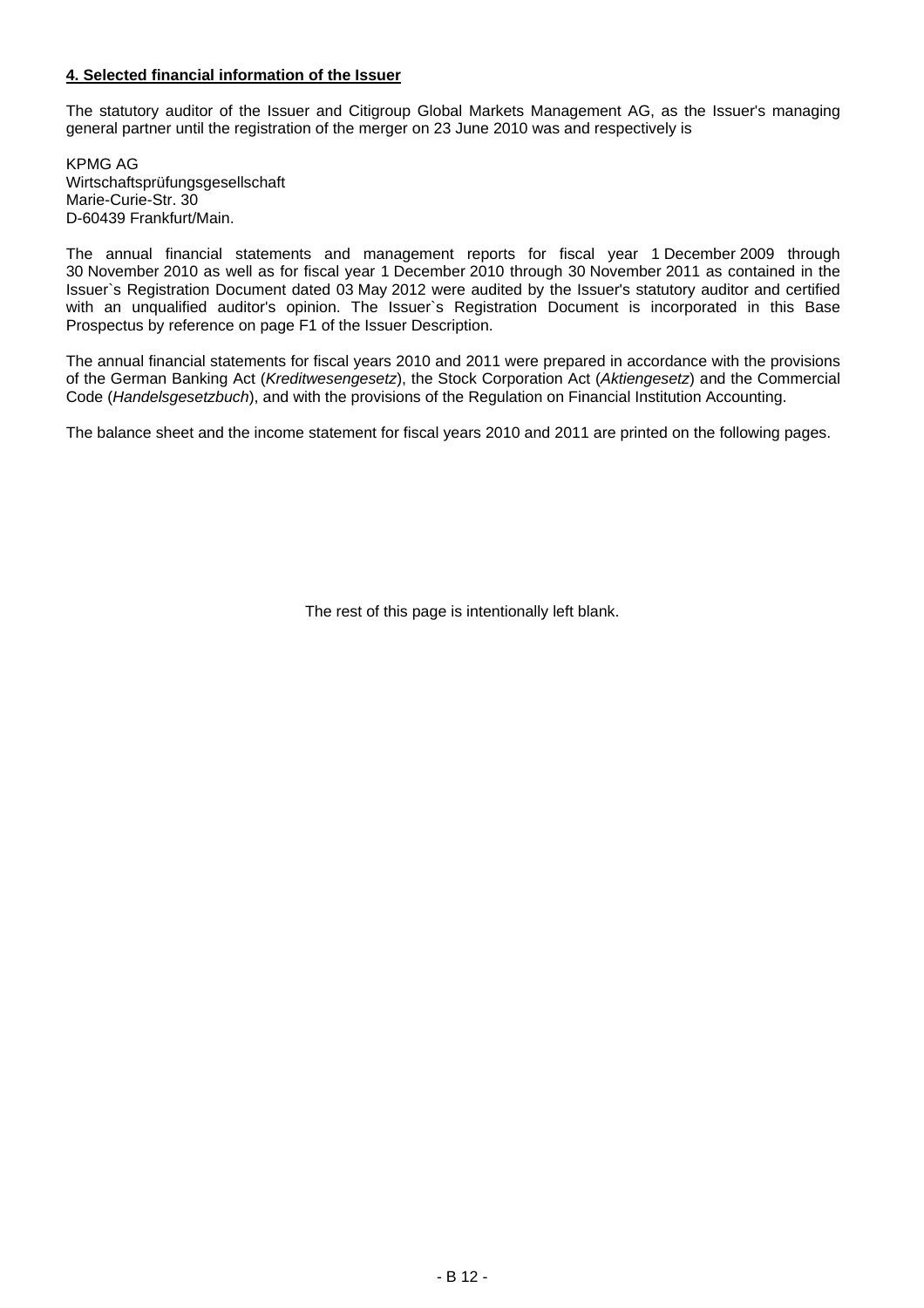### Annual Balance Sheet as of November 30, 2011 Citigroup Global Markets Deutschland AG, Frankfurt am Main

| Assets                                                                                                                                                                                            | <b>EUR</b>     | <b>EUR</b>            | <b>EUR</b>       | 11/30/2010 TEUR |
|---------------------------------------------------------------------------------------------------------------------------------------------------------------------------------------------------|----------------|-----------------------|------------------|-----------------|
| 1. Cash reserve                                                                                                                                                                                   |                |                       |                  |                 |
| a) Petty cash                                                                                                                                                                                     |                | 8.253,90              |                  |                 |
| b) Credit balances held at central banks                                                                                                                                                          |                | 6.725.279.54          |                  | 7.341           |
| of which: at the German Bundesbank (German Central Bank)                                                                                                                                          |                |                       |                  |                 |
| EUR<br>6.725.279,54 (11/30/2010 TEUR<br>7.341                                                                                                                                                     |                |                       |                  |                 |
| c) Credit balances held at post giro offices                                                                                                                                                      |                | ۰,۰                   | 6.733.533,44     | $\circ$         |
| 2. Receivables from banks                                                                                                                                                                         |                |                       |                  |                 |
| a) Due upon demand                                                                                                                                                                                |                | 2.071.643.423.40      |                  | 1.420.324       |
| b) Other receivables                                                                                                                                                                              |                | 572.429.689.34        | 2.644.073.112.74 | 2.100.140       |
| 3. Receivables from clients                                                                                                                                                                       |                |                       | 411.369.559.95   | 379.516         |
| of which: secured by mortgages and other real property                                                                                                                                            |                |                       |                  |                 |
| EUR<br><sub>_________________</sub><br>-,-- (11/30/2010 TEUR<br>security interests                                                                                                                |                |                       |                  |                 |
| EUR $\frac{1}{\sqrt{2\pi} \cdot (11/30/2010 \text{ TeUR}} \cdot \frac{1}{\sqrt{2\pi} \cdot 11/30/2010 \text{ TeUR}} \cdot \frac{1}{\sqrt{2\pi} \cdot 11/30/2010 \text{ TeUR}}$<br>Municipal loans |                |                       |                  |                 |
| 4. Debt securities and other fixed-income securities                                                                                                                                              |                |                       |                  |                 |
| a) Money market paper                                                                                                                                                                             |                |                       |                  |                 |
| aa) issued by government institutions                                                                                                                                                             | ٠,             |                       |                  |                 |
| ab) issued by others                                                                                                                                                                              | مبرد           | -,--                  |                  |                 |
| b) Bonds and debt securities                                                                                                                                                                      |                |                       |                  |                 |
| ba) issued by government institutions                                                                                                                                                             | 535.840.901,60 |                       |                  |                 |
| of which: eligible as collateral with the German                                                                                                                                                  |                |                       |                  |                 |
| Bundesbank<br>535.840.901,60 (11/30/2010 TEUR 536.501)<br>EUR                                                                                                                                     |                |                       |                  |                 |
| bb) issued by others                                                                                                                                                                              | -,--           | 535.840.901.60        |                  |                 |
| of which: eligible as collateral with the German                                                                                                                                                  |                |                       |                  |                 |
| EUR - - (11/30/2010 TEUR - )<br>Bundesbank                                                                                                                                                        |                |                       |                  |                 |
| c) Bank's own debt securities                                                                                                                                                                     |                | ۰,۰۰                  | 535.840.901,60   | 536.501         |
| EUR -.-- (11/30/2010 TEUR - )<br>Face value                                                                                                                                                       |                |                       |                  |                 |
| 5. Equities and other variable-yield securities                                                                                                                                                   |                |                       | 0.00             | 874.777         |
|                                                                                                                                                                                                   |                |                       |                  |                 |
| 5a Trading portfolio                                                                                                                                                                              |                |                       | 5.054.720.250,32 |                 |
|                                                                                                                                                                                                   |                |                       |                  |                 |
| 6. Equity investments                                                                                                                                                                             |                |                       | 679.013,92       | 679             |
| EUR 217.842,30 (11/30/2010 TEUR 218)<br>of which: in banks                                                                                                                                        |                |                       |                  |                 |
| in financial services                                                                                                                                                                             |                |                       |                  |                 |
| EUR -,-- (11/30/2010 TEUR - )<br>institutions                                                                                                                                                     |                |                       |                  |                 |
| 7. Intangible assets                                                                                                                                                                              |                |                       |                  |                 |
| a) Internally generated industrial property rights and similar rights and assets                                                                                                                  |                | $\tilde{\phantom{a}}$ |                  |                 |
| b) Paid-for concessions, industrial property rights and similar rights and assets                                                                                                                 |                |                       |                  |                 |
| as well as licenses to such rights and assets                                                                                                                                                     |                | 325.014.46            |                  | 1.177           |
| c) Goodwill                                                                                                                                                                                       |                | $\sim$                |                  |                 |
| d) Prepayments                                                                                                                                                                                    |                | -,--                  | 325.014.46       |                 |
| 8. Tangible assets                                                                                                                                                                                |                |                       | 2.761.078,70     | 2.921           |
| 9. Other assets                                                                                                                                                                                   |                |                       | 32.875.909,41    | 3.639.922       |
|                                                                                                                                                                                                   |                |                       |                  |                 |
| 10. Prepaid and deferred items                                                                                                                                                                    |                |                       | 698.746.51       | 1.015           |
|                                                                                                                                                                                                   |                |                       |                  |                 |
|                                                                                                                                                                                                   |                |                       |                  |                 |
| <b>Total Assets</b>                                                                                                                                                                               |                |                       | 8.690.077.121.05 | 8.964.314       |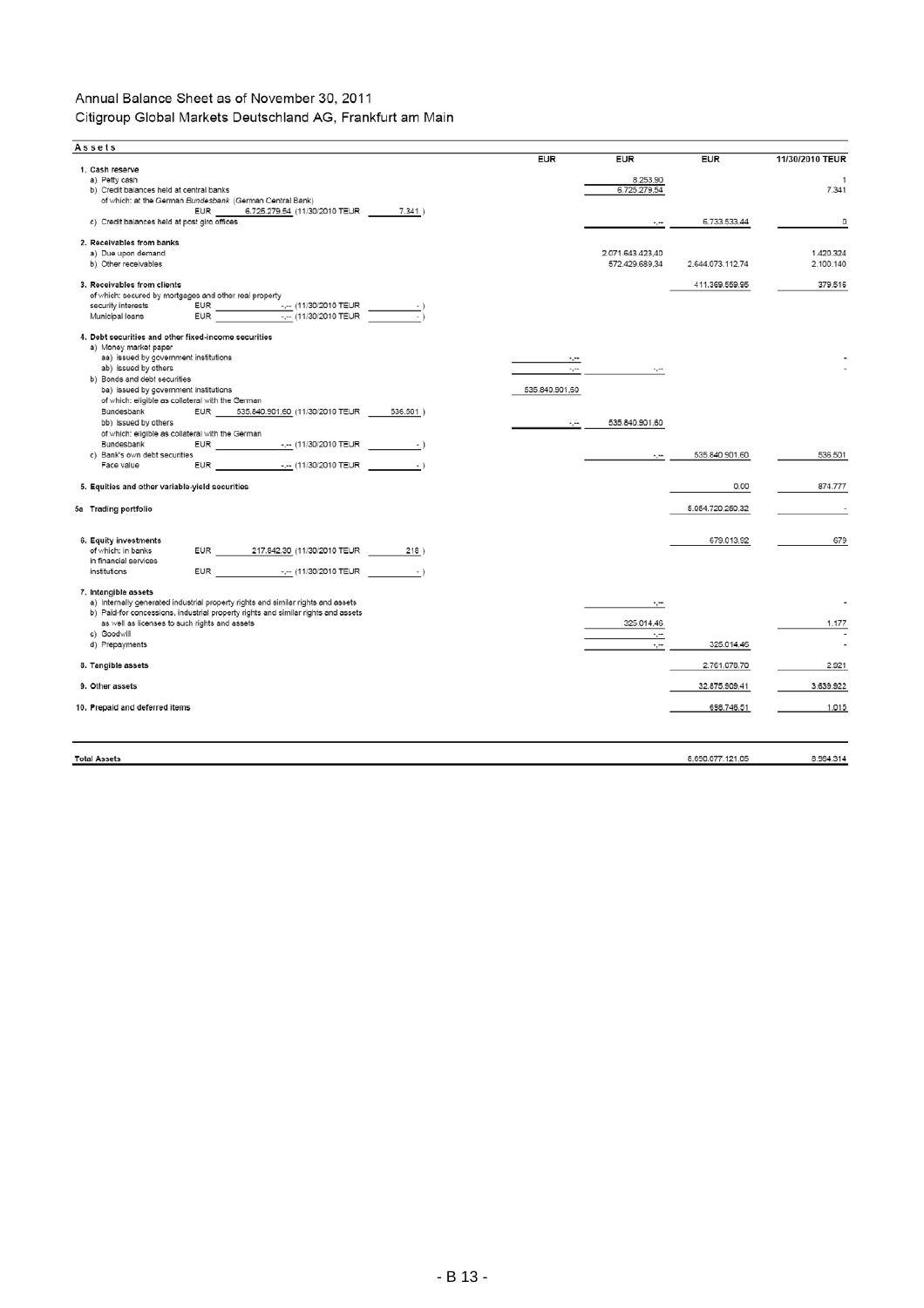|                                                                                        |                                  |                                  |                  | Liabilities and Equity Capital |
|----------------------------------------------------------------------------------------|----------------------------------|----------------------------------|------------------|--------------------------------|
|                                                                                        | <b>EUR</b>                       | <b>EUR</b>                       | <b>EUR</b>       | 11/30/2010 TEUR                |
| 1. Liabilities owed<br>to banks                                                        |                                  |                                  |                  |                                |
| a) Payable on demand                                                                   |                                  | 1.503.624.962.65                 |                  | 1.574.998                      |
| b) Having an agreed term or                                                            |                                  |                                  |                  |                                |
| notice period                                                                          |                                  | 20.505.577.60                    | 1.524.130.540.25 | 866.817                        |
| 2. Liabilities owed to clients                                                         |                                  |                                  |                  |                                |
| a) Savings deposits                                                                    |                                  |                                  |                  |                                |
| aa) having an agreed notice period<br>of three months                                  | -.-                              |                                  |                  |                                |
| ab) having an agreed notice period                                                     |                                  |                                  |                  |                                |
| of more than three months                                                              |                                  | 7,77                             |                  |                                |
| b) Other liabilities                                                                   | 1.037.786.334.77                 |                                  |                  | 1.016.699                      |
| ba) payable on demand<br>bb) having an agreed term or                                  |                                  |                                  |                  |                                |
| notice period                                                                          | 262.671.311,64                   | 1.300.457.646,41                 | 1.300.457.846,41 | 229.193                        |
| 3. Securitized liabilities                                                             |                                  |                                  |                  |                                |
| a) Debt securities issued                                                              |                                  |                                  |                  |                                |
| b) Other securitized liabilities<br>of which:                                          | 75.517.339.90                    |                                  |                  | 77.958                         |
| Money market paper<br><b>EUR</b><br>-,-- (11/30/2010 TEUR                              |                                  |                                  |                  |                                |
| Own acceptance and promissory                                                          |                                  |                                  |                  |                                |
| notes outstanding<br>EUR<br>-.-- (11/30/2010 TEUR                                      |                                  |                                  |                  |                                |
| c) Miscellaneous securities liabilities                                                |                                  | 75.517.339.90                    | 75.517.339,90    | 651.217                        |
| 3a Trading portfolio                                                                   |                                  |                                  | 5.031.667.640,36 |                                |
| 4. Other liabilities                                                                   |                                  |                                  | 104.584.416,57   | 3.746.693                      |
| 5. Deferred items                                                                      |                                  |                                  | 260.915,69       | 268                            |
|                                                                                        |                                  |                                  |                  |                                |
| 6. Accrued liabilities                                                                 |                                  |                                  |                  |                                |
| a) Pension and similar<br>obligations                                                  |                                  | 5.289.482.91                     |                  | 143.620                        |
| b) Tax accruals                                                                        |                                  |                                  |                  |                                |
| c) Other accrued liabilities                                                           |                                  | 53.586.889.86                    | 58.876.372.77    | 68.882                         |
| 7. Funds for general bank risks as defined in § 340e (4) of the German Commercial Code |                                  |                                  | 6.612.564,02     |                                |
| 8. Equity capital                                                                      |                                  |                                  |                  |                                |
| a) Subscribed capital                                                                  |                                  |                                  |                  |                                |
| aa) registered share capital                                                           | 210.569.889.00                   |                                  |                  | 210.570                        |
| ab) silent partner capital<br>b) Capital reserve                                       | 122.710.051.49<br>193.745.810.73 | 333.279.940.49<br>193.745.810.73 |                  | 122.710<br>193.746             |
| c) Earnings reserve                                                                    |                                  |                                  |                  |                                |
| ca) legal reserve                                                                      | 33.027.197.15                    |                                  |                  | 33.027                         |
| cb) reserve for treasury shares                                                        | 1,00                             |                                  |                  | $\Omega$                       |
| cc) reserves required by articles of association<br>cd) other earnings reserves        | 1,77<br>27.916.536,71            | 60.943.733.86                    |                  | $\Omega$<br>27.916             |
| d) Unappropriated earnings/loss (balance sheet profit/loss)                            |                                  |                                  | 587.969.485.08   |                                |
|                                                                                        |                                  |                                  |                  |                                |

| <b>Total Liabilities and Equity Capita</b> |  |  |
|--------------------------------------------|--|--|
|--------------------------------------------|--|--|

| <b>Total Liabilities and Equity Capital</b>                                 |                | 8.690.077.121.05 | 8.964.314       |
|-----------------------------------------------------------------------------|----------------|------------------|-----------------|
|                                                                             | <b>EUR</b>     | <b>EUR</b>       | 11/30/2010 TEUR |
| 1. Contingent liabilities                                                   |                |                  |                 |
| a) Contingent liabilities from credited but uncleared bills of exchange     | -.-            |                  |                 |
| b) Contingent liabilities from guarantees and warranty commitments          | 495.232.114.27 |                  | 448.220         |
| c) Contingent liabilities from security provided on behalf of third parties |                | 495.232.114.27   |                 |
| 2. Other obligations                                                        |                |                  |                 |
| a) Commitment under fictitious repurchase (repo) agreements                 | -.--           |                  |                 |
| b) Placement and underwriting commitments                                   |                |                  |                 |
| c) Irrevocable lines of credit previously granted                           | 977.359.060,48 | 977.359.060.48   | 960.294         |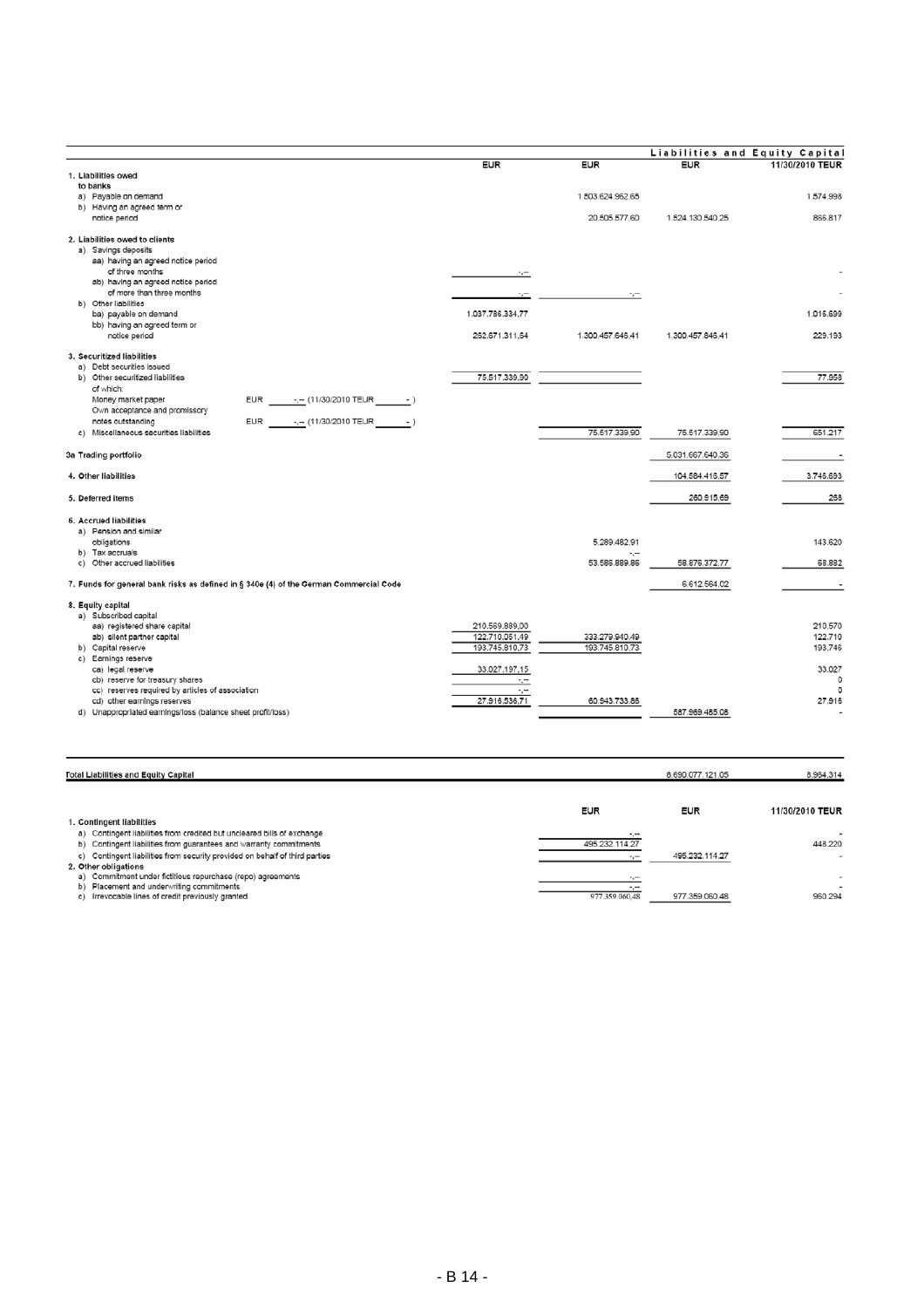# Income Statement

# for the Period of December 1, 2010 through November 30, 2011

Citigroup Global Markets Deutschland AG, Frankfurt am Main

|                                                                                                                                       | <b>EUR</b>    | <b>EUR</b>                   | <b>EUR</b>            | 12/1/2009-11/31/2010 TEUR |
|---------------------------------------------------------------------------------------------------------------------------------------|---------------|------------------------------|-----------------------|---------------------------|
| 1. Interest income from                                                                                                               |               |                              |                       |                           |
| a) Loans and money market transactions<br>b) Fixed-income securities and debt                                                         | 52.380.790,33 |                              |                       | 72.129                    |
| registered claims                                                                                                                     | 22.108.980,06 | 74.489.770,39                |                       | 63                        |
| 2. Interest expenses                                                                                                                  |               | 45.511.836,61                | 28.977.933,78         | 61.356                    |
| 3. Current income from                                                                                                                |               |                              |                       |                           |
| a) Shares and other variable-yield<br>securities                                                                                      |               |                              |                       | 8.804                     |
| b) Equity investments<br>c) Interests in affiliated enterprises                                                                       |               | 44.287,40<br>$-1.44$         | 44.287,40             | 32                        |
| 4. Commission income                                                                                                                  |               | 150.781.999,11               |                       | 136.498                   |
|                                                                                                                                       |               |                              |                       |                           |
| 5. Commission expenses                                                                                                                |               | 287.716,08                   | 150.494.283,03        | 10.906                    |
| 6. Net income from financial trading operations<br>included therein are deposits into special account per § 340g HGB EUR 6,612,564.02 |               |                              | 59.513.076.13         | 45.928                    |
| 7. Other operating income                                                                                                             |               |                              | 14.219.753,96         | 13.603                    |
| 8. General administrative expenses                                                                                                    |               |                              |                       |                           |
| a) Personnel expenses<br>aa) wages and salaries                                                                                       | 60.065.909,10 |                              |                       | 53.235                    |
| ab) social security contributions,<br>pension and welfare expenses                                                                    | 4.713.449,34  | 64.779.358,44                |                       | 15.258                    |
| of which: for<br>515.918,19<br>(12/1/2010-11/30/2011 TEUR 11,099)<br>pensions<br>EUR                                                  |               |                              |                       |                           |
| b) Other administrative expenses                                                                                                      |               | 72.046.978,69                | 136.826.337,13        | 73.199                    |
| 9. Depreciation, amortization and write-down of<br>tangible and intangible assets                                                     |               |                              | 2.002.406,72          | 3.380                     |
| 10. Other operating expenses                                                                                                          |               |                              | 10.224.756,04         | 36                        |
| 11. Write-downs of, and provisions for, receivables                                                                                   |               |                              |                       |                           |
| and certain securities and additions to<br>loan reserves                                                                              |               | 12.407.146,64                |                       | 4.756                     |
| 12. Income from reversal of write-downs of                                                                                            |               |                              |                       |                           |
| receivables and certain securities, and income<br>from reversal of loan reserves                                                      |               | 100.530,28                   | 12.306.616,36         |                           |
| 13. Income from the reversal of write-downs of<br>equity investments, interests in affiliated enterprises                             |               |                              |                       |                           |
| and long-term securities                                                                                                              |               |                              | ۰,۰۰                  | 65                        |
| 14. Results from ordinary operations                                                                                                  |               |                              | 91.889.218,05         | 54.996                    |
| 15. Extraordinary income                                                                                                              |               |                              | 36.198.929,56         |                           |
| 16. Extraordinary expenses                                                                                                            |               |                              | 29.954.583,00         |                           |
| 17. Extraordinary result                                                                                                              |               |                              | 6.244.346,56          |                           |
| 18. Taxes on income and earnings (eanings; prior year expense)                                                                        |               | 333.495,41                   |                       | 58                        |
| 19. Other taxes, to the extent not included under<br>item 10                                                                          |               |                              | 333.495,41            |                           |
| 20. Income from loss transfers                                                                                                        |               |                              | 4, 44                 |                           |
| 21. Profits transferred pursuant to a profit pooling,                                                                                 |               |                              |                       |                           |
| profit transfer or partial profit transfer<br>agreement                                                                               |               |                              | 98.467.060,02         | 54.938                    |
|                                                                                                                                       |               |                              |                       |                           |
| 22. Annual net income                                                                                                                 |               |                              | ٠                     |                           |
| 23. Profit carried forward/loss carried forward<br>from prior year                                                                    |               |                              | 15,000                |                           |
| 24. Transfers from capital reserves                                                                                                   |               |                              | -, --                 |                           |
| 25. Transfers from earnings reserves                                                                                                  |               |                              | $\sigma_{\rm g}$ are  |                           |
| a) From legal reserve                                                                                                                 |               |                              |                       |                           |
| b) From reserve for treasury shares<br>c) From reserves required by the Bank's articles of association                                |               | -, --<br>$\sim$ , $\sim$     |                       |                           |
| d) From earnings reserves                                                                                                             |               | $\sigma_{\rm g}$ are         | ۰, ۰۰<br>$\star$ , we | ۰.                        |
| 26. Transfers from capital with participation rights                                                                                  |               |                              | <b>.</b><br>۰, ۰۰     |                           |
| 27. Transfers to earnings reserve                                                                                                     |               |                              |                       |                           |
| a) To legal reserve<br>b) To reserve for treasury shares                                                                              |               | $\sim$                       |                       |                           |
| c) To reserve required by the Bank's articles of association<br>d) To other earnings reserve                                          |               | $\mathcal{F}_1$ and<br>4, 44 |                       |                           |
| 28. Replenishment capital with participation rights                                                                                   |               |                              | مدرد<br>4, 44         |                           |
| 29. Unappropriated earnings (balance sheet profit)                                                                                    |               |                              |                       |                           |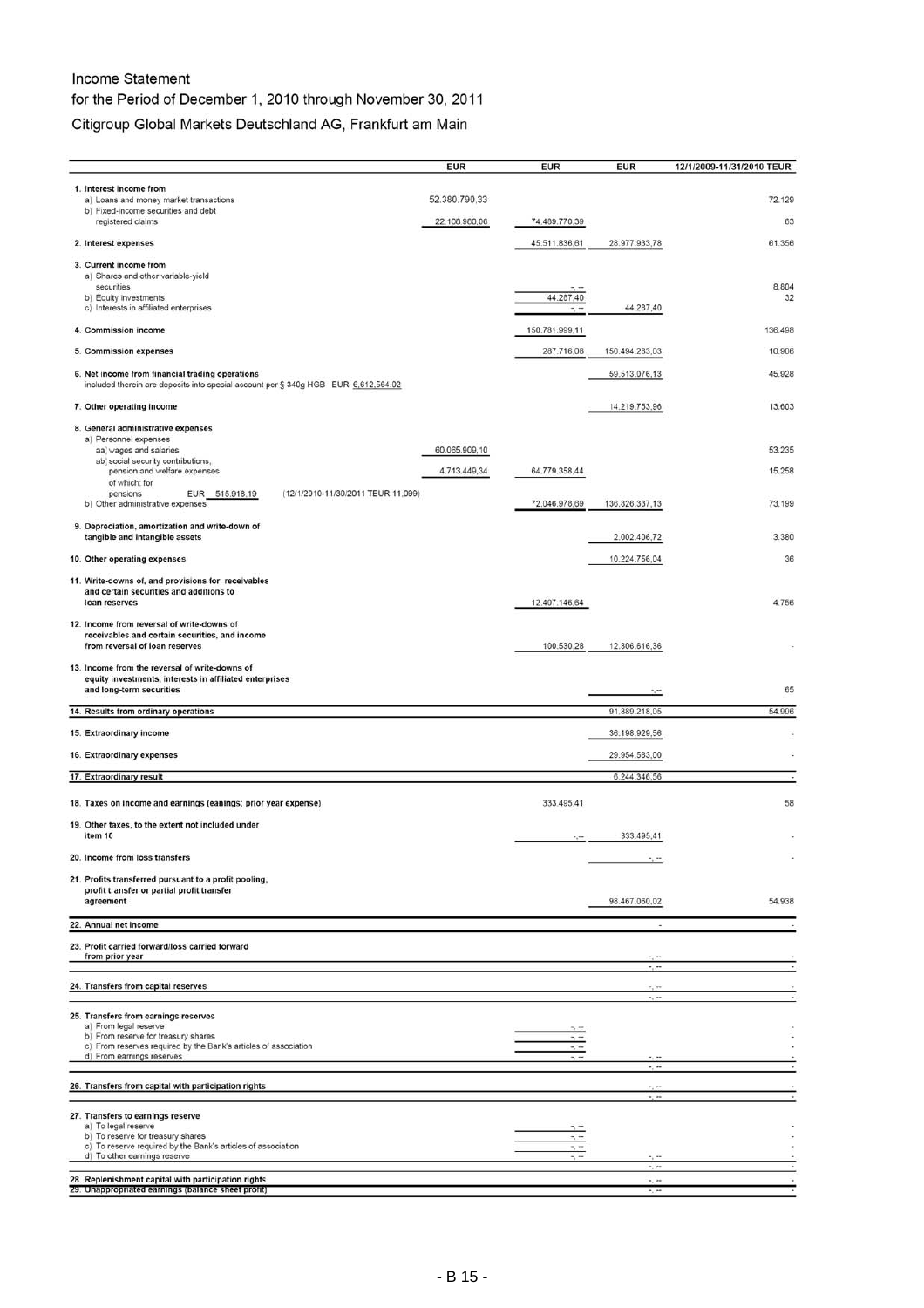# Annual Balance Sheet as of November 30, 2010 Citigroup Global Markets Deutschland AG, Frankfurt am Main

| <b>Assets</b>                                                  |            |                                                                                                    |  |                |                          |                  |                  |
|----------------------------------------------------------------|------------|----------------------------------------------------------------------------------------------------|--|----------------|--------------------------|------------------|------------------|
|                                                                |            |                                                                                                    |  | <b>EUR</b>     | <b>EUR</b>               | <b>EUR</b>       | Nov 30 2009 TEUR |
| 1. Cash reserve                                                |            |                                                                                                    |  |                |                          |                  |                  |
| a) Petty cash                                                  |            |                                                                                                    |  |                | 1.014,25<br>7.341.508.32 |                  | 8<br>10.769      |
| b) Credit balances held at central banks                       |            |                                                                                                    |  |                |                          |                  |                  |
|                                                                | EUR        | of which: at the German Bundesbank (German central bank)<br>7.341.508,32 (11/30/2009 TEUR 10.769 ) |  |                |                          |                  |                  |
| c) Credit balances held at Postgiro offices                    |            |                                                                                                    |  |                |                          | 7.342.522,57     | $\Omega$         |
| 2. Receivables from banks                                      |            |                                                                                                    |  |                |                          |                  |                  |
| a) Due upon demand                                             |            |                                                                                                    |  |                | 1.420.324.346.59         |                  | 2.644.538        |
| b) Other receivables                                           |            |                                                                                                    |  |                | 2.100.140.160.66         | 3.520.464.507,25 | 6.145.068        |
| 3. Receivables from customers                                  |            |                                                                                                    |  |                |                          | 379.516.010,44   | 476.438          |
| of which: secured by mortgages and other real property         |            |                                                                                                    |  |                |                          |                  |                  |
| security interests                                             |            |                                                                                                    |  |                |                          |                  |                  |
| Municipal loans                                                |            | EUR EUR <sup>2</sup>                                                                               |  |                |                          |                  |                  |
| 4. Debt securities and other fixed-income securities           |            |                                                                                                    |  |                |                          |                  |                  |
| a) Money market paper<br>aa) issued by government institutions |            |                                                                                                    |  |                |                          |                  |                  |
|                                                                |            |                                                                                                    |  |                |                          |                  |                  |
| ab) issued by others<br>b) Bonds and debt securities           |            |                                                                                                    |  |                | $-,-$                    |                  |                  |
| ba) issued by government institutions                          |            |                                                                                                    |  | 536.501.068,47 |                          |                  |                  |
| of which: eligible as collateral with the German               |            |                                                                                                    |  |                |                          |                  |                  |
| <b>Bundesbank</b>                                              | <b>EUR</b> | 536.501.068,47 (11/30/2009 TEUR - )                                                                |  |                |                          |                  |                  |
| bb) issued by others                                           |            |                                                                                                    |  | -.-            | 536.501.068.47           | 536.501.068,47   |                  |
| of which: eligible as collateral with the German               |            |                                                                                                    |  |                |                          |                  |                  |
| Bundesbank                                                     | EUR        | $-,- (11/30/.2009 TEUR - )$                                                                        |  |                |                          |                  |                  |
| c) Bank's own debt securities                                  |            |                                                                                                    |  |                |                          |                  |                  |
| Face value                                                     |            | EUR -- (11/30/2009 TEUR -)                                                                         |  |                |                          |                  |                  |
|                                                                |            |                                                                                                    |  |                |                          |                  |                  |
| 5. Equities and other variable-yield securities                |            |                                                                                                    |  |                |                          | 874.776.690.81   | 690.801          |
| 6. Equity investments                                          |            |                                                                                                    |  |                |                          | 679.013,92       | 679              |
| of which: in banks<br>in financial services                    |            | EUR 217.842,30 (11/30/2009 TEUR 218)                                                               |  |                |                          |                  |                  |
| institutions                                                   |            | EUR --- (11/30/2009 TEUR - )                                                                       |  |                |                          |                  |                  |
| 7. Intangible assets                                           |            |                                                                                                    |  |                |                          | 1.177.157.67     | 1.966            |
| 8. Tangible assets                                             |            |                                                                                                    |  |                |                          | 2.920.821,86     | 5.166            |
| 9. Other assets                                                |            |                                                                                                    |  |                |                          | 3.639.921.732,27 | 2.775.779        |
| 10. Prepaid and deferred items                                 |            |                                                                                                    |  |                |                          | 1.014.755,47     | 429              |
|                                                                |            |                                                                                                    |  |                |                          |                  |                  |

**Total Assets** 

8.964.314.280,73 12.751.641 1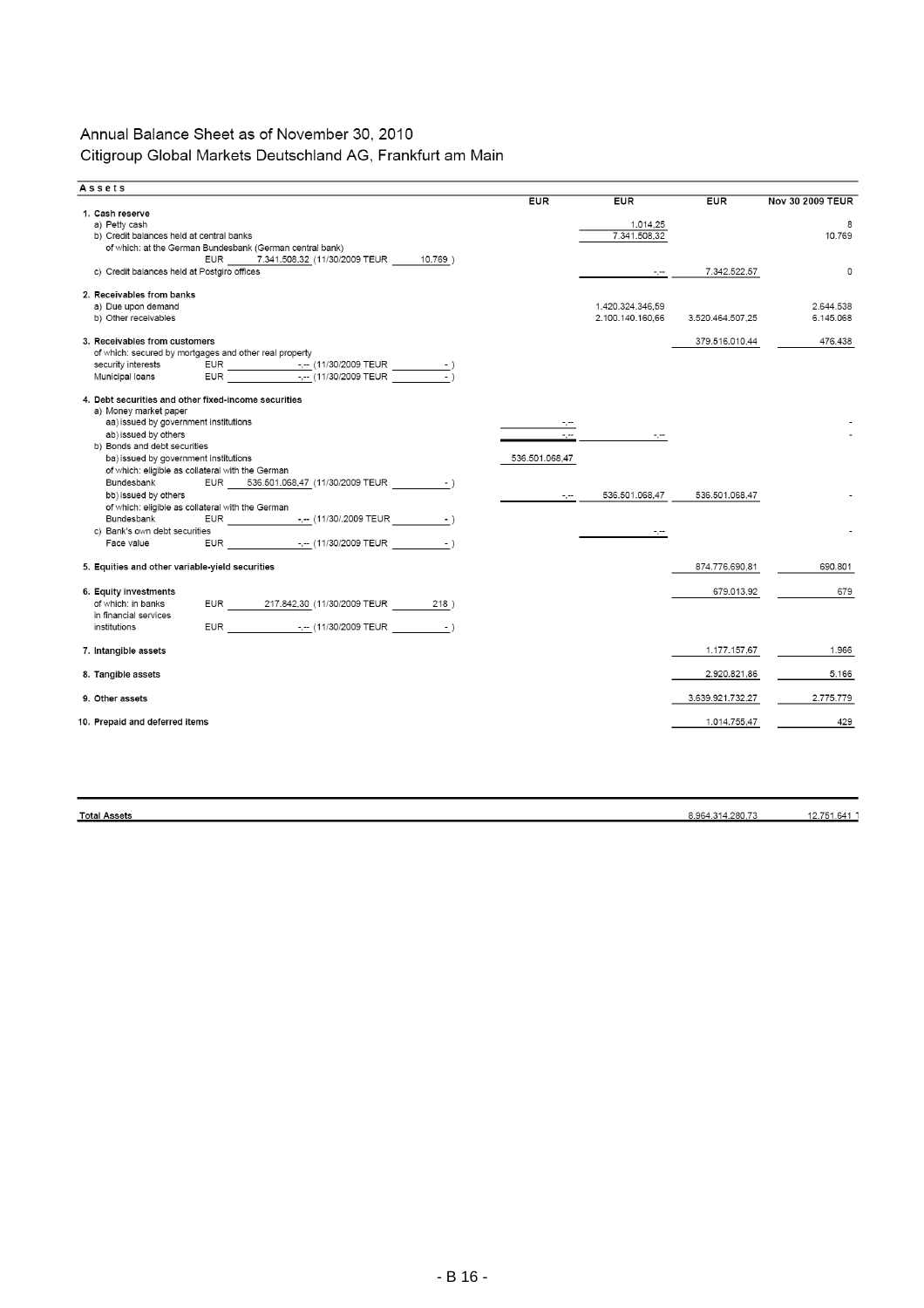|                                                                            |                          |                             |                  | Liabilities and Equity Capital |
|----------------------------------------------------------------------------|--------------------------|-----------------------------|------------------|--------------------------------|
|                                                                            | <b>EUR</b>               | <b>EUR</b>                  | <b>EUR</b>       | Nov 30 2009 TEUR               |
| 1. Liabilities owed                                                        |                          |                             |                  |                                |
| to banks                                                                   |                          |                             |                  |                                |
| a) Payable on demand                                                       |                          | 1.574.998.366.72            |                  | 1.695.005                      |
| b) Having an agreed term                                                   |                          |                             |                  |                                |
| or notice period                                                           |                          | 866.816.195.50              | 2.441.814.562.22 | 5.087.484                      |
| 2. Liabilities owed to customers                                           |                          |                             |                  |                                |
| a) Savings deposits                                                        |                          |                             |                  |                                |
| aa) having an agreed notice                                                |                          |                             |                  |                                |
| period of three months                                                     | ۰,۰۰                     |                             |                  | $\circ$                        |
| ab) having an agreed notice                                                |                          |                             |                  |                                |
| period of more than three months                                           | -,--                     | -,-                         |                  | $\Omega$                       |
| b) Other liabilities                                                       |                          |                             |                  |                                |
| ba) payable on demand                                                      | 1.016.699.863.66         |                             |                  | 1.165.863                      |
| bb) having an agreed term                                                  | 229.192.634.51           | 1.245.892.498.17            | 1.245.892.498.17 | 473.057                        |
| or notice period                                                           |                          |                             |                  |                                |
| 3. Securitized liabilities                                                 |                          |                             |                  |                                |
| a) Debt securities issued                                                  |                          |                             |                  |                                |
| b) Other securitized liabilities                                           |                          | 77,957,506.29               |                  | 67.315                         |
| of which:                                                                  |                          |                             |                  |                                |
| <b>EUR</b><br>Money market paper<br>$-.$ (11/30/2009 TEUR                  |                          |                             |                  |                                |
| Own acceptance and promissory                                              |                          |                             |                  |                                |
| <b>EUR</b><br>$-. (11/30/2009)$ TEUR<br>notes outstanding<br>$\rightarrow$ |                          |                             |                  |                                |
| c) Miscellaneous securitized liabilities                                   |                          | 651.217.029.90              | 729.174.536.19   | 556.544                        |
|                                                                            |                          |                             |                  |                                |
| 4. Other liabilities                                                       |                          |                             | 3.746.693.033,56 | 2.915.480                      |
|                                                                            |                          |                             |                  |                                |
| 5. Deferred items                                                          |                          |                             | 267.758.13       | 267                            |
| 6. Accrued liabilities                                                     |                          |                             |                  |                                |
| a) Pension and similar                                                     |                          |                             |                  |                                |
| obligations                                                                |                          | 143.619.750.17              |                  | 130.991                        |
| b) Tax accruals                                                            |                          | ۰,۰                         |                  |                                |
| c) Other accrued liabilities                                               |                          | 68.882.657,21               | 212.502.407,38   | 79.582                         |
|                                                                            |                          |                             |                  |                                |
| 7. Equity capital<br>a) Subscribed capital                                 |                          |                             |                  |                                |
| aa) registered share capital                                               | 210.569.889,00           |                             |                  | 210.570                        |
| ab) silent partner capital                                                 | 122.710.051.49           | 333.279.940.49              |                  | 115,894                        |
| b) Capital reserve                                                         | 193.745.810,73           | 193.745.810,73              |                  | 192.746                        |
| c) Earnings reserve                                                        |                          |                             |                  |                                |
| ca) legal reserve                                                          | 33.027.197.15            |                             |                  | 32.927                         |
| cb) reserve for treasury shares                                            | -,--                     |                             |                  | $\mathbf C$                    |
| cc) reserves required by the articles of association                       | $\overline{\phantom{a}}$ |                             |                  | $\Omega$                       |
| cd) other earnings reserves                                                | 27.916.536.71            | 60.943.733,86               |                  | 27.916                         |
| d) Unappropriated earnings/loss (balance sheet profit/loss)                |                          | $\mathcal{L}_{\mathcal{L}}$ | 587.969.485.08   |                                |
|                                                                            |                          |                             |                  |                                |
|                                                                            |                          |                             |                  |                                |

| Total liabilities and equity capital |  |  |
|--------------------------------------|--|--|
|                                      |  |  |

8.964.314.280,73 12.751.641

|                                                                             | <b>EUR</b>     | <b>EUR</b>     | <b>Nov 30 2009 TEUR</b> |
|-----------------------------------------------------------------------------|----------------|----------------|-------------------------|
| 1. Contingent liabilities                                                   |                |                |                         |
| a) Contingent liabilities from credited but uncleared bills of exchange     |                |                |                         |
| b) Contingent liabilities from guarantees and warranty commitments          | 448.220.264.45 |                | 486.885                 |
| c) Contingent liabilities from security provided on behalf of third parties | $-1$           | 448.220.264.45 |                         |
| 2. Other obligations                                                        |                |                |                         |
| a) Commitment under fictitious repurchase (repo) agreements                 |                |                |                         |
| b) Placement and underwriting commitments                                   |                |                | $\sim$                  |
| c) Irrevocable lines of credit previously granted                           | 960.294.312.89 | 960.294.312.89 | 773.777                 |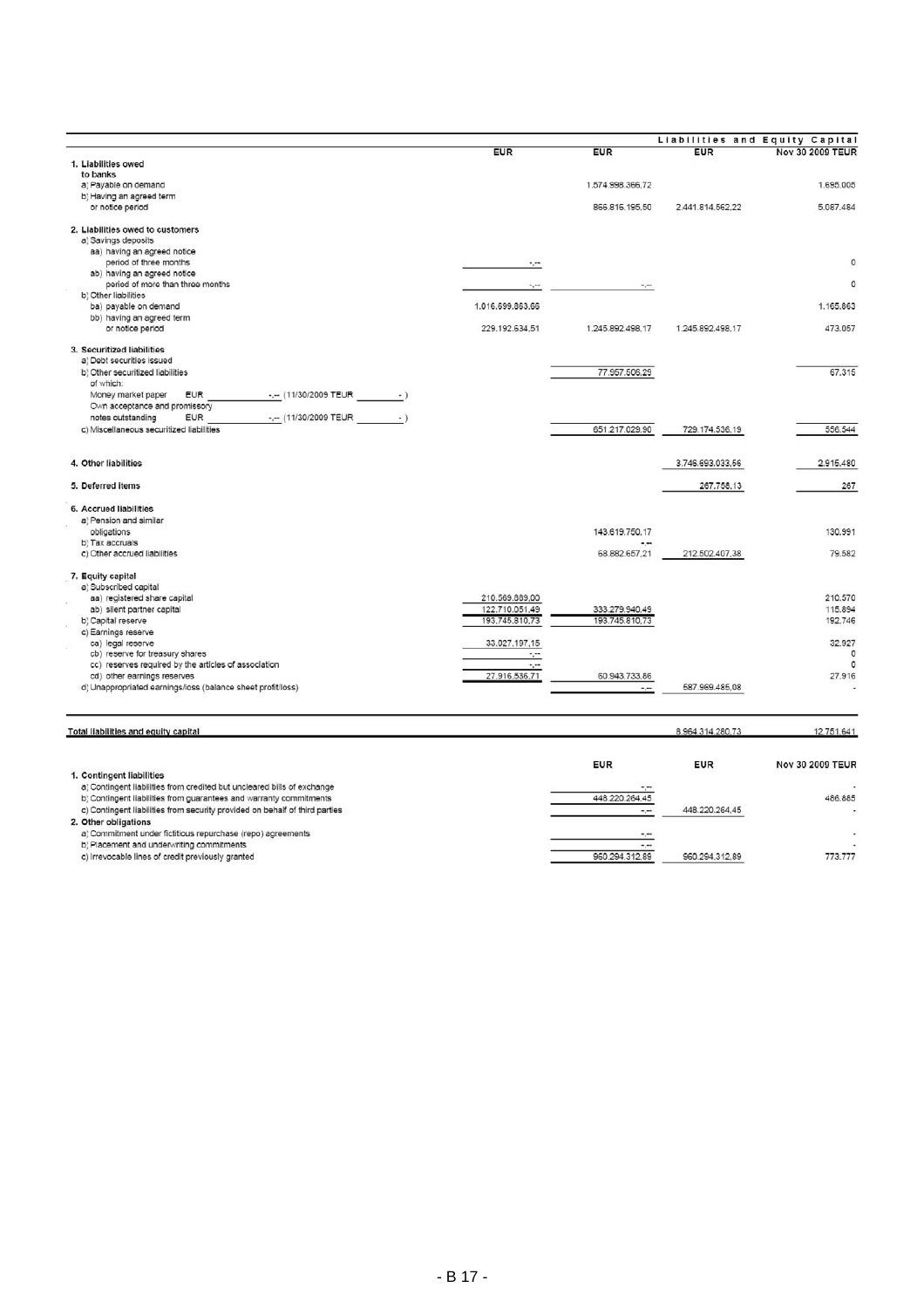# Income Statement for the Period of December 1, 2009 through November 30, 2010

Citigroup Global Markets Deutschland AG, Frankfurt am Main

|                                                                                                                                       |                                   | <b>EUR</b>    | <b>EUR</b>                                | <b>EUR</b>                      | Jan 1, 2009-Nov 30, 2009 TEU |
|---------------------------------------------------------------------------------------------------------------------------------------|-----------------------------------|---------------|-------------------------------------------|---------------------------------|------------------------------|
| 1. Interest income from<br>a) Loans and money market transactions                                                                     |                                   | 72.129.010,78 |                                           |                                 | 148.921                      |
| b) Fixed-income securities and<br>debt register claims                                                                                |                                   | 63.013,58     | 72.192.024,36                             |                                 |                              |
| 2. Interest expenses                                                                                                                  |                                   |               | 61.355.517,98                             | 10.836.506,38                   | 138.157                      |
| 3. Current income from                                                                                                                |                                   |               |                                           |                                 |                              |
| a) Shares and other variable-yield<br>securities<br>b) Equity investments                                                             |                                   |               | 8.804.316,43<br>31.679,90                 |                                 | 40.323<br>33                 |
| c) Interests in affiliated enterprises                                                                                                |                                   |               | $-1.14$                                   | 8.835.996,33                    |                              |
| 4. Commission income                                                                                                                  |                                   |               | 136.498.331.05                            |                                 | 106.359                      |
| 5. Commission expenses                                                                                                                |                                   |               | 10.906.286,95                             | 125.592.044,10                  | 4.070                        |
| 6. Net income from financial trading operations                                                                                       |                                   |               |                                           | 45.927.943,46                   | 28.029                       |
| 7. Other operating income                                                                                                             |                                   |               |                                           | 13.603.237,30                   | 13.766                       |
| 8. General administrative expenses<br>a) Personnel expenses                                                                           |                                   |               |                                           |                                 |                              |
| aa) wages and salary<br>ab) social security contributions,                                                                            |                                   | 53.234.975,53 |                                           |                                 | 61.522                       |
| pension and welfare expenses<br>of which: for                                                                                         |                                   | 15.258.402.75 | 68.493.378.28                             |                                 | 15.345                       |
| pensions<br>11.098.850,93<br>EUR<br>b) Other administrative expenses                                                                  | (1/1/2009-11/30/2009 TEUR 10.771) |               | 73.198.463,72                             | 141.691.842,00                  | 73.022                       |
| 9. Depreciation, amortization and write-down<br>of tangible and intangible assets                                                     |                                   |               |                                           | 3.380.150,28                    | 4.125                        |
| 10. Other operating expenses                                                                                                          |                                   |               |                                           | 35.718,02                       | 677                          |
| 11. Write-downs of, and provisions for, receivables<br>and certain securities and additions to<br>loan reserves                       |                                   |               | 4.756.351,44                              |                                 |                              |
| 12. Income from reversal of write-downs of<br>receivables and certain securities, and income<br>from reversal of loan reserves        |                                   |               |                                           | /.4.756.351.44                  | 812                          |
| 13. Write-downs of, and provisions for, equity<br>investments, interests in affiliated enterprises<br>and long-term securities        |                                   |               | -, --                                     |                                 | 65                           |
| 14. Income from the reversal of write-downs of<br>equity investments, interests in affiliated<br>enterprises and long-term securities |                                   |               | 64.700,49                                 | 64.700,49                       | 125                          |
|                                                                                                                                       |                                   |               |                                           | 54.996.366,32                   | 41.385                       |
| 15. Results from ordinary operations                                                                                                  |                                   |               |                                           |                                 |                              |
|                                                                                                                                       |                                   | <b>EUR</b>    | <b>EUR</b>                                | <b>EUR</b>                      | Jan 1, 2009-Nov 30, 2009 TEU |
| 16. Income taxes (prior year income)                                                                                                  |                                   |               | 57.783,42                                 |                                 | 105                          |
| 17. Other taxes, to the extent not included under<br>item 10                                                                          |                                   |               | -,--                                      | 57.783,42                       |                              |
| 18. Income from loss transfers                                                                                                        |                                   |               |                                           |                                 |                              |
| 19. Profits transferred pursuant to a<br>profit pooling, profit transfer or partial profit                                            |                                   |               |                                           |                                 |                              |
| transfer agreement                                                                                                                    |                                   |               |                                           | 54.938.582,90                   | 41.490                       |
| 20. Annual net income                                                                                                                 |                                   |               |                                           | $\sigma_{\rm g}$ are            |                              |
| 21. Profit carried forward/loss carried forward<br>from 2009                                                                          |                                   |               |                                           |                                 |                              |
| 22. Transfers from capital reserves                                                                                                   |                                   |               |                                           | $\sigma_{\rm g}$ are<br>$-1.14$ |                              |
| 23. Transfers from earnings reserves                                                                                                  |                                   |               |                                           | $\star$ , $\star\star$          |                              |
| a) From legal reserve<br>b) From reserve for treasury shares<br>c) From reserves required by the bank's articles of association       |                                   |               | $\tau_i \leftrightarrow$<br>$\gamma_i$ as |                                 |                              |
| d) From other earnings reserves                                                                                                       |                                   |               | ٠,٠                                       | 27.29<br>-, --                  |                              |
| 24. Transfers from capital with participation rights                                                                                  |                                   |               |                                           | ٠, ٠٠                           |                              |
| 25. Transfers to earnings reserves                                                                                                    |                                   |               |                                           |                                 |                              |
| a) To legal reserve<br>b) To reserve for treasury shares<br>c) To reserves required by the Bank's articles of association             |                                   |               | $\sim$ $\sim$<br>$^{+}$ .                 |                                 |                              |
| d) Other earnings reserves                                                                                                            |                                   |               |                                           | $\frac{1}{2}$                   |                              |
| 26. Replenishment capital with participation rights                                                                                   |                                   |               |                                           |                                 |                              |
| 27. Unappropriated earnings (balance sheet profit)                                                                                    |                                   |               |                                           |                                 |                              |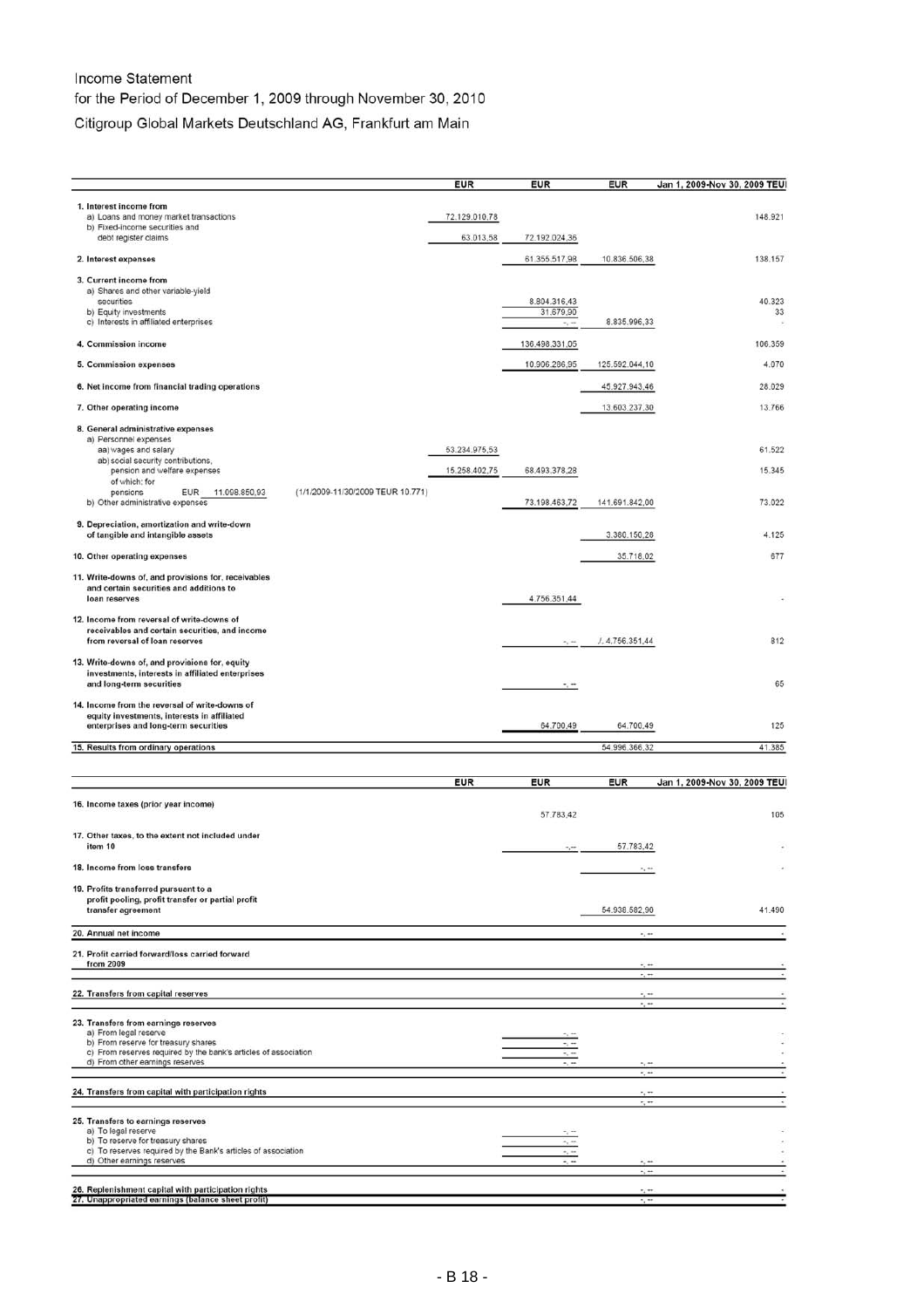# **5. Governing bodies of the Issuer**

The Issuer is a public limited company (Aktiengesellschaft), which is organized under the laws of Germany. The sole shareholder is Citigroup Global Markets Finance Corporation & Co. beschränkt haftende KG.

The supervisory board of the Issuer consists of the following members:

- Hans W. Reich, Kronberg, Director, Chairman, having his business address at Reuterweg 16, 60323 Frankfurt am Main;
- Bradley Gans, London, Director, Deputy Chairman, having his business address at Citigroup Global Markets Ltd., Canary Warf, Canada Square, London, United Kingdom;
- Reiner Henszelewski, Frankfurt am Main, employee representative, having his business address at Reuterweg 16, 60323 Frankfurt am Main.

The executive board of the Issuer consists of the following members:

- Dr. Jasmin Kölbl-Vogt, Frankfurt am Main, Director, Legal Department, Secretary Office of the Board, Regulatory Issues and Human Resources;
- Dr. Nikolaus Närger, Stuttgart, Director, Strategy, Business Planning, Corporate Banking, Asset Finance Products and Global Transaction Services;
- Stefan Wintels, Frankfurt am Main, Director, Investment Banking; Banking Financial Institutions & Public Sector and Customer Strategy (Banking);
- Christian Spieler, Frankfurt am Main, Director, Fixed Income Product, Share and Warrant Business, Alternative Investments, Asset Finance Products, Bond Issues and Risk Treasury;
- Heinz Peter Srocke, Hanau, Director, Treasury/Liquidity Management, Risk Management / Credit Processing, Accounting and Tax Department;
- Samuel Riley, Frankfurt am Main, Director, Internal Business/Banking Organization, Clearing and Settlement (Securites/Payments), Asset Finance Operations, IT and Operational Risk & Controlling;

all having their business address at Reuterweg 16, 60323 Frankfurt am Main.

The following persons hold the following jobs unrelated to the Issuer, which are significant with respect to the Issuer:

Hans W. Reich: Member of the supervisory board of Aareal Bank AG;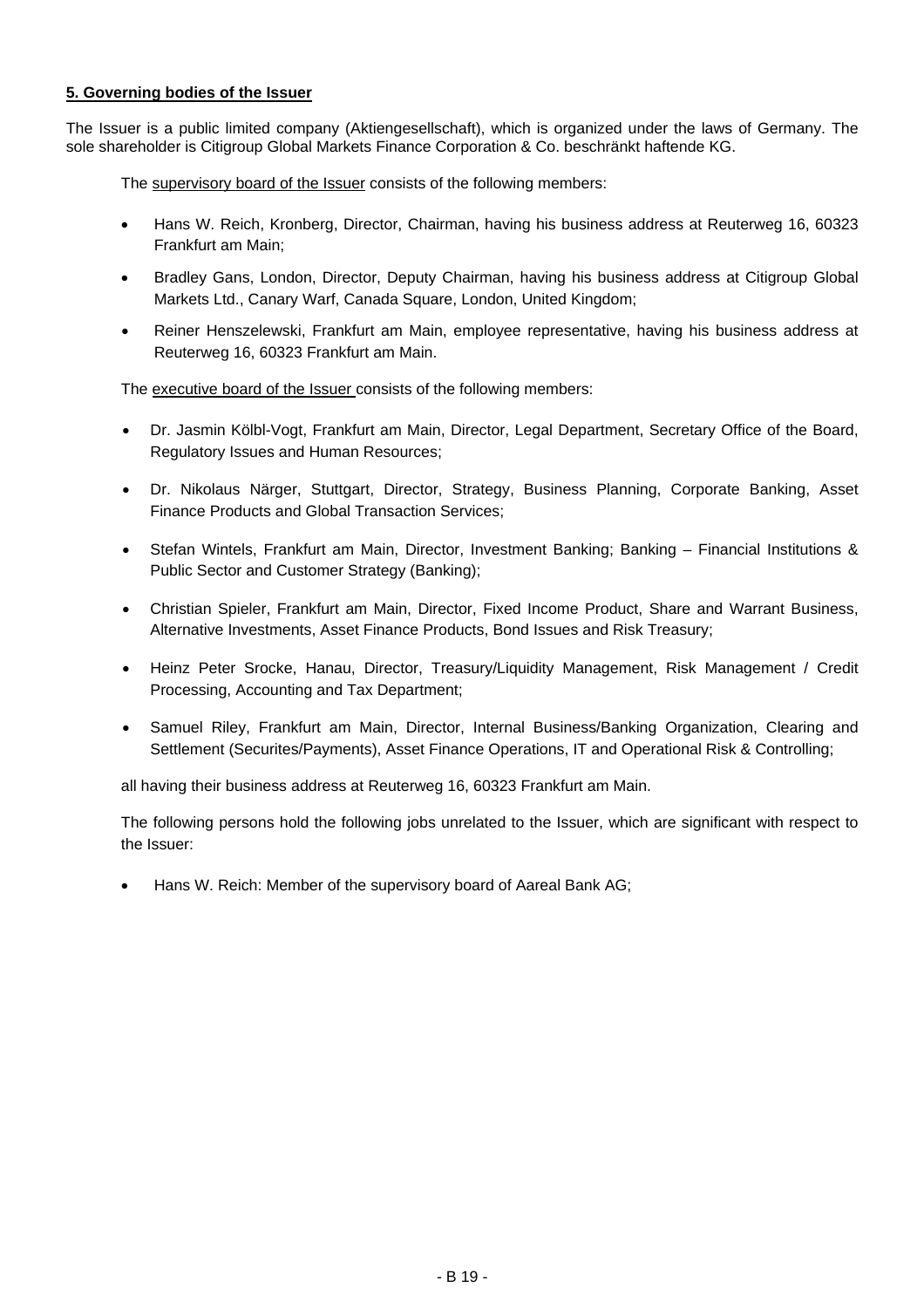# **6. Membership in the German Subgroup of Citigroup**

The Issuer is a member of the German subgroup of Citigroup. As a public limited company, it is managed by the executive board. The Issuer is wholly-owned by the German holding company, Citigroup Global Markets Finance Corporation & Co. beschränkt haftende KG, a limited partnership with registered offices in Frankfurt/Main.

Citigroup Global Markets Finance Corporation & Co. beschränkt haftende KG is also a silent partner of the Issuer, having a silent equity interest ("Stille Einlage") totalling EUR 122,710,051.49 as of 30 November 2011.

The general partner of Citigroup Global Markets Finance Corporation & Co. beschränkt haftende KG is Citigroup Global Markets Finance LLC (USA). The sole limited partner is Citi Overseas Investment Bahamas Inc.

All shares of Citigroup Global Markets Finance LLC are held by Citi Overseas Investment Bahamas Inc., the sole shareholder of which is Citibank Overseas Investment Corporation (USA). This company is in turn wholly-owned by Citibank, N.A. (USA). Citibank, N.A. (USA) is a wholly-owned subsidiary of Citicorp (USA), which in turn is a wholly owned subsidiary of Citigroup, Inc. (USA).

In addition to the integration of the Issuer into the Citigroup Inc. Group, a control and profit (loss) transfer agreement has been executed by the direct parent company and the Issuer.

According to the aforementioned agreement, the Issuer has surrendered the managerial control of its respective enterprises to the direct parent company. Accordingly, the direct parent company is authorised to issue directives and instructions to the Issuer.

Moreover, the Issuer is obligated under the agreement to transfer its entire profit to Citigroup Global Markets Finance Corporation & Co. beschränkt haftende KG. As consideration for the transfer, Citigroup Global Markets Finance Corporation & Co. beschränkt haftende KG is obligated pursuant to § 302 (1) and (3) of the German Stock Corporation Act ("*AktG*") to indemnify any annual net loss, which the Issuer incurs during the term of the agreement.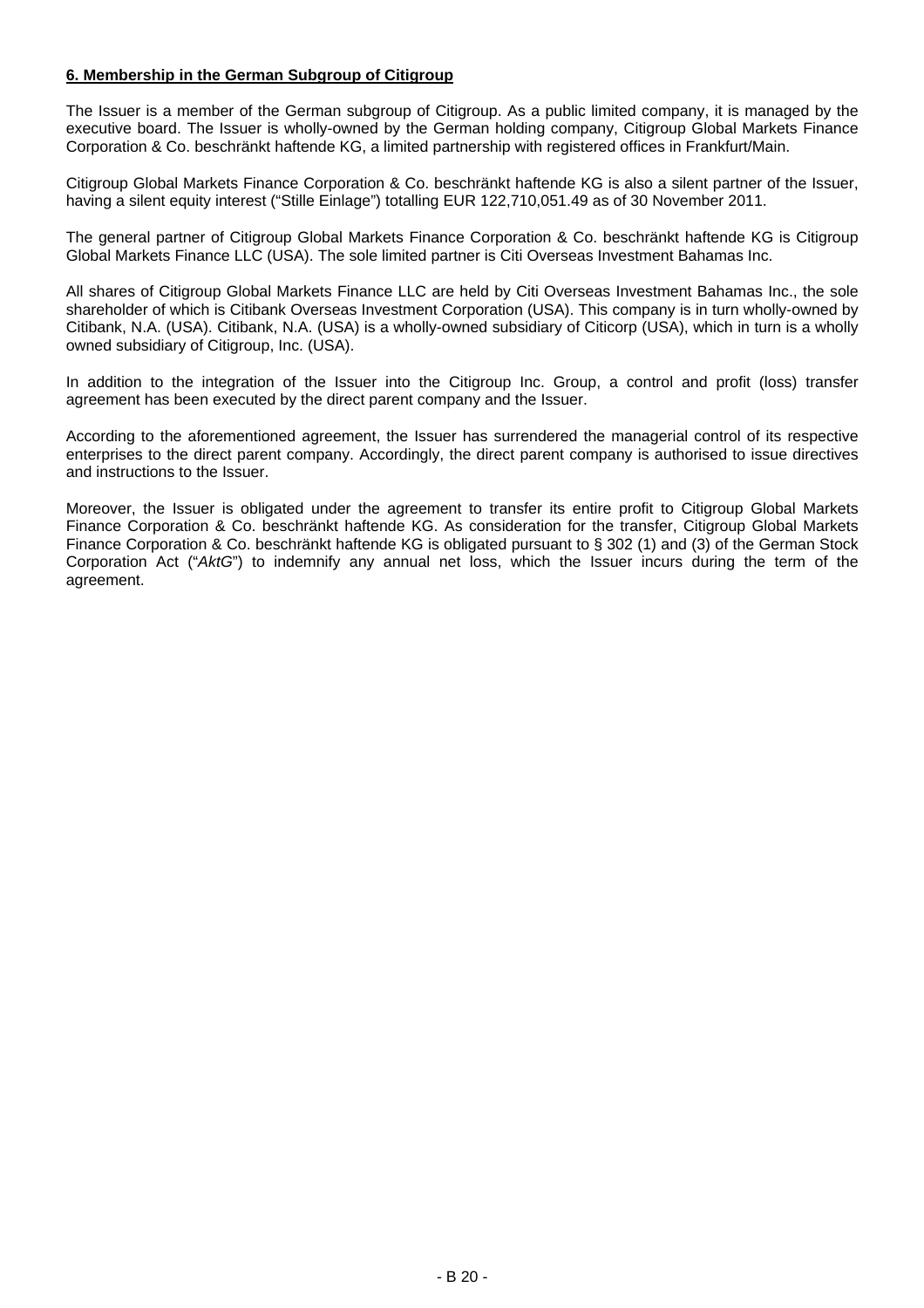## **Schedule: Affiliation of the Issuer with the German subgroup of Citigroup**

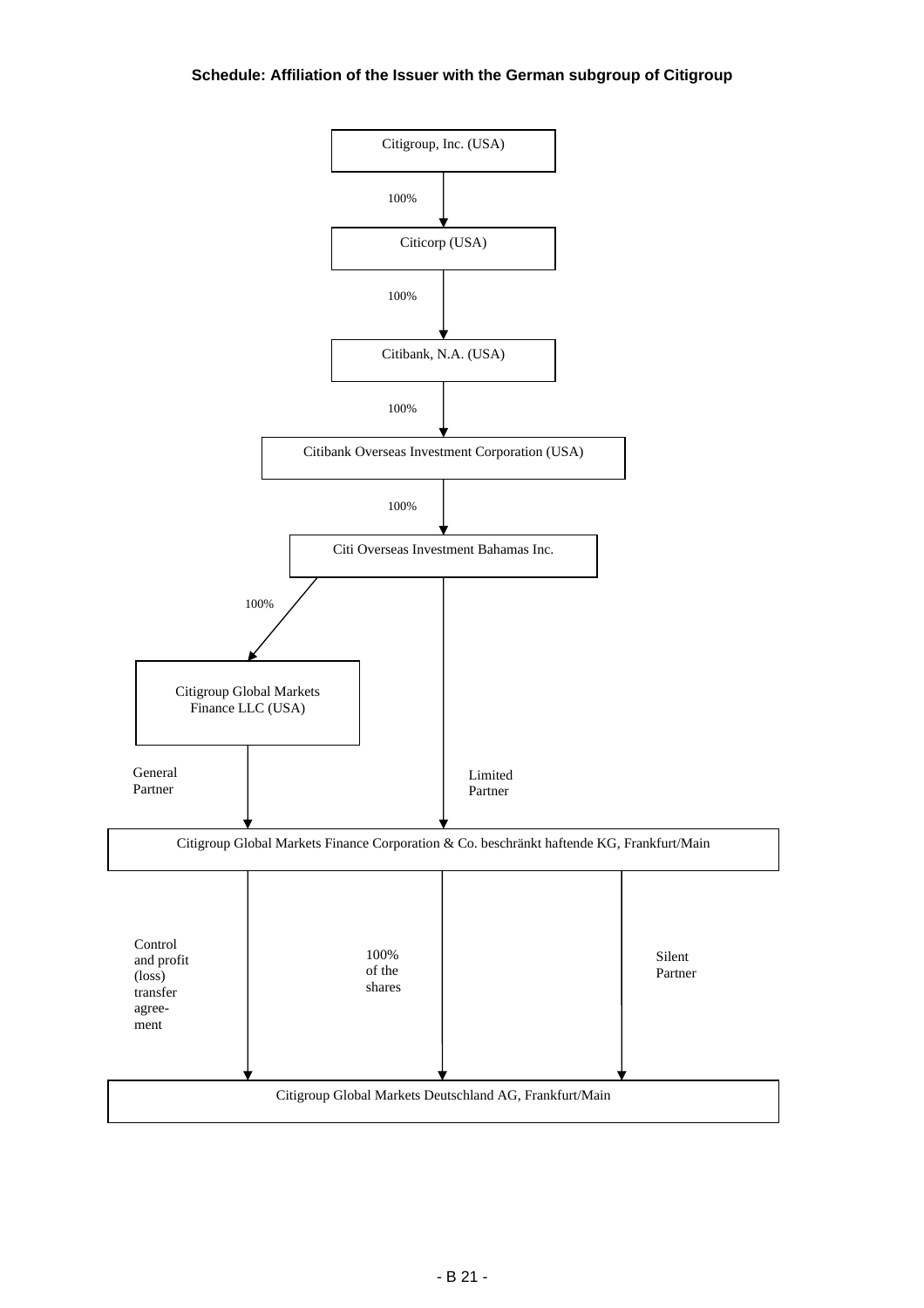# **7. History of the Issuer**

Prior to the merger of Citigroup Global Markets Deutschland GmbH with Citibank AG & Co. KGaA on 12 September 2003, the Issuer conducted business under the name Citibank AG & Co. KGaA.

Citibank AG & Co. KGaA emerged from the organic restructuring of Citibank Aktiengesellschaft on 4 August 2003. Citibank Aktiengesellschaft had operated under this name since 7 October 1992 and, prior thereto, had conducted business as Citibank Invest Kapitalanlagegesellschaft mbH. In connection with the reorganisation of the Citicorp companies in Germany, Citibank Invest Kapitalanlagegesellschaft took over the banking operations from the former Citibank AG, which was then renamed Citibank Beteiligungen Aktiengesellschaft.

Citigroup Global Markets Deutschland GmbH emerged on 4 August 2003 from an organic restructuring of Citigroup Global Markets Deutschland AG, which until 4 April 2003 had traded under the name of Salomon Brothers AG. Upon the merger of Citigroup Global Markets Deutschland GmbH into Citibank AG & Co. KGaA, any and all rights and duties of Citigroup Global Markets Deutschland GmbH passed automatically to Citibank AG & Co. KGaA as the universal legal successor (*Gesamtrechtsnachfolger)*. Citigroup Global Markets Deutschland GmbH was dissolved.

#### Spin-off agreement 2008

Prior to the reorganisation of the German part of Citigroup in 2008, which is described in more detail below, the sole shareholder of both the Issuer, formerly Citigroup Global Markets Deutschland AG & Co. KGaA, and the former general partner of the Issuer, Citigroup Global Markets Management AG, was Citicorp Deutschland GmbH, which in turn was a wholly-owned subsidiary of Citigroup Global Markets Finance Corporation & Co. beschränkt haftende KG. Citigroup Global Markets Finance Corporation & Co. beschränkt haftende KG committed to transfer, inter alia, all of its shares in Citicorp Deutschland GmbH to a third party. However, the Issuer, formerly Citigroup Global Markets Deutschland AG & Co. KGaA, and its former general partner, Citigroup Global Markets Management AG, were explicitly excluded from this transfer.

In order to retain the Issuer, formerly Citigroup Global Markets Deutschland AG & Co. KGaA, and its former general partner, Citigroup Global Markets Management AG, within the German Citigroup Group a spin-off was carried out. Citicorp Deutschland GmbH agreed to transfer to Citigroup Global Markets Finance Corporation & Co. beschränkt haftende KG with retroactive effect as of 2 January 2008 (i) all shares in the Issuer, (ii) all shares in the Issuer's former general partner, (iii) the control and profit (loss) transfer agreement between Citicorp Deutschland GmbH as controlling entity and the Issuer as controlled entity, (iv) the control profit (loss) transfer agreement between Citicorp Deutschland GmbH as controlling entity and the Issuer's former general partner as controlled entity, and (v) the silent partnership agreement between Citicorp Deutschland GmbH as silent partner and the Issuer. The spin-off agreement has become effective on 25 September 2008.

The sole managing general partner of the Issuer was Citigroup Global Markets Management AG, Frankfurt am Main. The sole limited shareholder was Citigroup Global Markets Finance Corporation & Co. beschränkt haftende KG, which was also the sole shareholder of Citigroup Global Markets Management AG.

#### Change in legal form of the Issuer and merger of its former general partner 2010

On September 17, 2009, Citigroup Global Markets Deutschland AG & Co. KGaA has changed its fiscal year by resolution of the General Meeting. With effect from December 1, 2009, the fiscal year now begins on 1 December of each year and ends on 30 November of the following year. The reporting year 2009 therefore is a shortened fiscal year which began on January 1, 2009 and ended on November 30, 2009.

In order to simplify the current group structure in Germany and to achieve associated reductions in costs, the annual general meeting of the Issuer further resolved on April 21, 2010 to transform the Issuer into a public limited company (Aktiengesellschaft) under German law and henceforth operate under the name Citigroup Global Markets Deutschland AG. The change in legal form became effective on June 10, 2010 when it was filed in the commercial register.

In addition and following the change in legal form of Citigroup Global Markets Deutschland AG & Co. KGaA, Citigroup Global Markets Management AG was merged with the Issuer. Upon completion of the merger, which became effective on June 23, 2010 when it was filed in the commercial register, Citigroup Global Markets Management AG as the Issuer's former general partner ceased to exist. All rights and obligations passed automatically to the Issuer as its universal legal successor (Gesamtrechtsnachfolger).

Following the change in legal form and the merger, all creditors of Citigroup Global Market Deutschland AG & Co. KGaA and Citigroup Global Markets Management AG are, and will be entitled to demand payment of a security,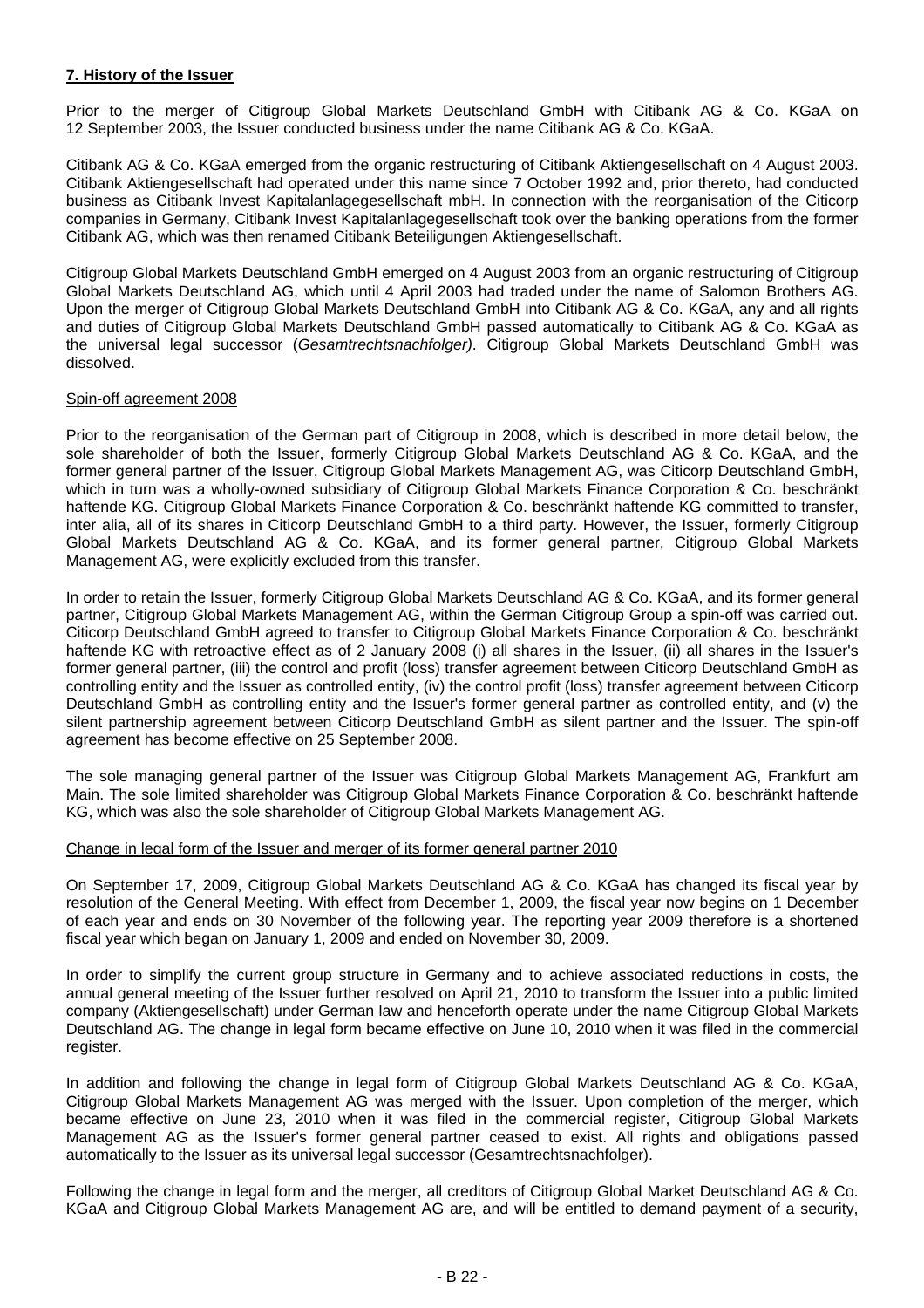provided they (i) lodge their claims against Citigroup Global Market Deutschland AG & Co. KGaA (in case of the change in legal form) or Citigroup Global Markets Management AG respectively the Issuer (in case of the merger) in writing and (ii) show credibly that the satisfaction of their claims is endangered by the change in legal form or the merger, in each case within six months following the date of the publication of the registration of the change in legal form or the merger in the commercial register.

#### **8. Business overview**

The Issuer operates a corporate and investment banking business, offering companies, governments and institutional investors comprehensive financial strategies in investment banking, fixed income, foreign exchange, equities and derivatives, and global transaction services. In addition, it is also a major Issuer of warrants and certificates, the final acquirers of which are mainly private investors.

### **9. Business with affiliated enterprises**

The majority of the Issuer's brokerage commission income is income from transfer pricing arrangements, which the Issuer receives for brokering transactions between the Issuer's customers and the various Citigroup companies. The Issuer's costs arising from the exchange of services with other individual Group companies is reimbursed through transfer pricing in accordance with existing contracts. Under this arrangement, the various costs and income are calculated and then allocated to the relevant service provider. Such income relates above all to brokerage commission income and income for transactions executed as part of equities trading, the underwriting business, corporate finance and the sale of structured products, corporate derivatives, foreign exchange management products and global relationship banking and on which the Issuer acted as an adviser in connection with the sales activities. The Issuer enjoys a close working relationship in all areas, above all with Citigroup Global Markets Limited, London, and Citibank, N.A., London.

The income generated by brokering transactions entails no risks of credit default and market price.

#### **10. Financial condition and outlook for the company**

The Eurozone is likely to endure a new recession inasmuch as the gross domestic product shrank in the fourth quarter of 2011 and will probably continue shrinking in 2012 and 2013. The Bank expects a decline in real GNP of 1.2% in 2012.

The global economy should also cool down in 2012, but there will be significant differences between the various regions. Based on GDP growth of 4.2% in 2010 and 3.0% in 2011, the Bank is projecting global GDP growth to decline to 2.5% for 2012, but expects a slight recov-ery in 2013 as growth climbs to 3.1%. The Bank is projecting the highest regional growth rates for the emerging markets of Asia, Latin America, Africa and the Mid East at 5.1% in 2012 and 6.0% in 2013.

In the Warrants and Certificates Division, the Bank is anticipating a difficult market environ-ment, but is nevertheless expecting a profit for 2012.

Given the forecasts made by the individual business divisions and a restrictive cost manage-ment approach, the Bank is expecting profits in fiscal years 2012 and 2013, but they will be lower than the profits earned in fiscal year 2011 due to the overall economic uncertainty.

No significant events have occurred since the date of the last financial statements.

The Issuer hereby declares that there have been no material adverse changes in the prospects of the Issuer since the date of its last audited financial statements, i.e. 30 November 2011.

There are no governmental interventions, legal proceedings or arbitration proceedings pending or threatened against the Issuer, which have been instituted against it and which may have or have had within the last twelve months significant effects on its financial condition or profitability.

#### **11. Other information**

The Issuer is entered in the Commercial Register of the Local Court of Frankfurt/Main under registration number HRB 88301.

The Issuer employed an average of 351 staff members in fiscal year 2011.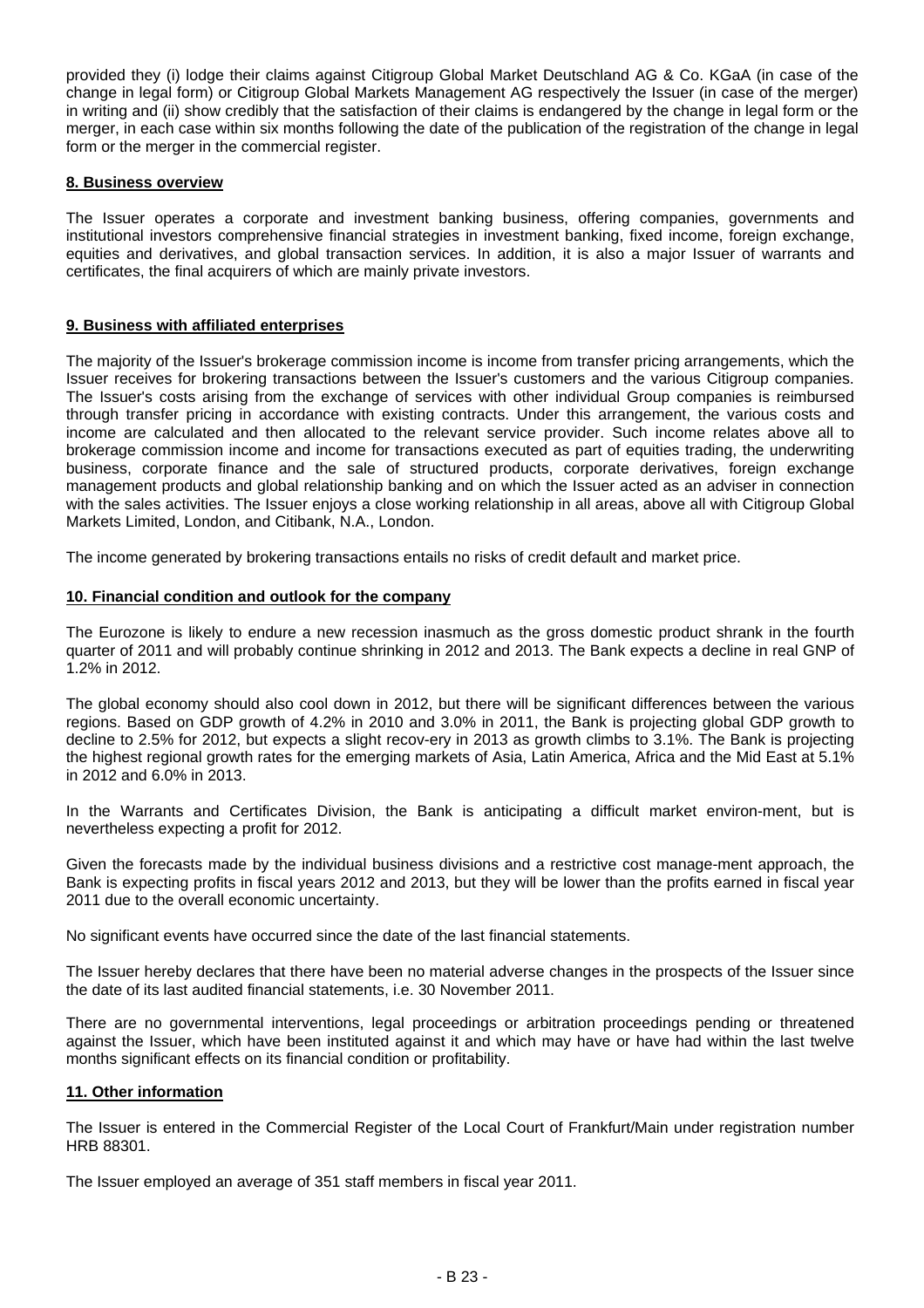# **C. Risk factors specific to the Issuer**

Before deciding to purchase the warrants, investors should carefully read and consider the following specific risks and all of the other information contained in this prospectus. The occurrence of these risks, either independently or simultaneously with other circumstances, may substantially impair the Issuer's business activities or have a material adverse effect on the Issuer's assets and liabilities, financial position and results of operations or on the ability to trade the securities on the secondary market. The sequence in which the following risks are presented is not intended to be either an indication of the probability of their occurrence, their gravity or their importance. An investment in the warrants offered by the Issuer may be subject to additional risks and issues, which are currently unknown to the Issuer or which the Issuer currently believes are immaterial, but which could likewise impair the Issuer's business and business prospects and have a material adverse effect on the Issuer's assets and liabilities, financial position and results of operations. Apart from the risks associated with the securities as described in Part E), investors may lose all or part of their investment if the price of their warrants falls as a result of the occurrence of one or more of the risks described herein, or if the securities can no longer be traded on the secondary market.

# **Risk that the Issuer will provide limited or no price quotes**

Since warrants usually have a time value and therefore their premature exercise (where the warrants can be exercised at any time) would be unwise because otherwise the time value is lost, the ability to sell the warrants described in this prospectus at any time prior to expiry is very important to you. This is where the Issuer's voluntary intention to quote buying and offered prices is of fundamental importance. Accordingly, one of the largest risks you face is that the Issuer will limit or completely renege on its voluntary intention to quote prices. In such a situation and assuming no one else quotes prices for the warrants, your only option would be, in the worst case scenario, to exercise the warrants and lose the time value that may have accrued. The same applies in the event that the exchange listing of the instrument is suspended prematurely.

Taking a different angle, this risk also applies in cases where the warrant can be exercised only on the expiry date (European-style warrants). If the Issuer does not quote buying and offered prices or suspends the listing, then your only alternative in the event that you cannot find a purchaser yourself is to wait until the securities expire. For the period until expiry, you bear the risk that the intrinsic value upon exercise will fall because the price of the underlying falls, or that the securities expire with no intrinsic value at all.

# **Risk of disrupted securities clearing and settlement or disrupted exchange trading**

Where the warrant holder sells the warrants to the Issuer or through a stock exchange, the transaction is settled by payment concurrent upon delivery. In order to exercise warrants, the warrant holder must first transfer its securities to the Issuer. Where warrants are transferred to the Issuer for the purpose of exercise or sold over the stock exchange or to the Issuer, the Issuer will be unable to settle the securities' delivery without the support of third parties, in particular the systems of participating securities depositaries or stock exchanges. If, for whatever reason, the ability of such participating securities depositaries or stock exchanges to provide their clearing and settlement services is impaired, then for the period of such disruption, the Issuer will not be able to accept an exercise or to deliver on any trades. Possible reasons why the Issuer or any aforementioned required third parties are unable to settle securities trades include, for example, technical disruptions as a result of power failures, fires, bomb threats, sabotage, computer viruses, computer errors or attacks. The same applies in the event such disruptions occur at the warrant holder's custodian bank.

# **Legal risks arising from the issued securities**

The Issuer's financial strength could be jeopardised if material components of agreements entered into with third parties prove to be invalid or unenforceable in key respects.

This could occur, for example, if a number of investors purchased the Issuer's publicly offered or exchange-listed securities (in respect of which a prospectus was published in a Member State of the European Union on or after 7 July 2005 in accordance with the relevant national laws enacted to implement the EU Prospectus Directive 2003/71/EC) and then exercised their right to withdraw pursuant to the domestic equivalent of Article 16 (2) of the EU Prospectus Directive 2003/71/EC. Withdrawal would be possible on this basis if material facts in the prospectus for securities issued by the Issuer after 1 July 2005 were incorrect or incomplete, or such facts arose after the prospectus was published and needed to be addressed in a supplement.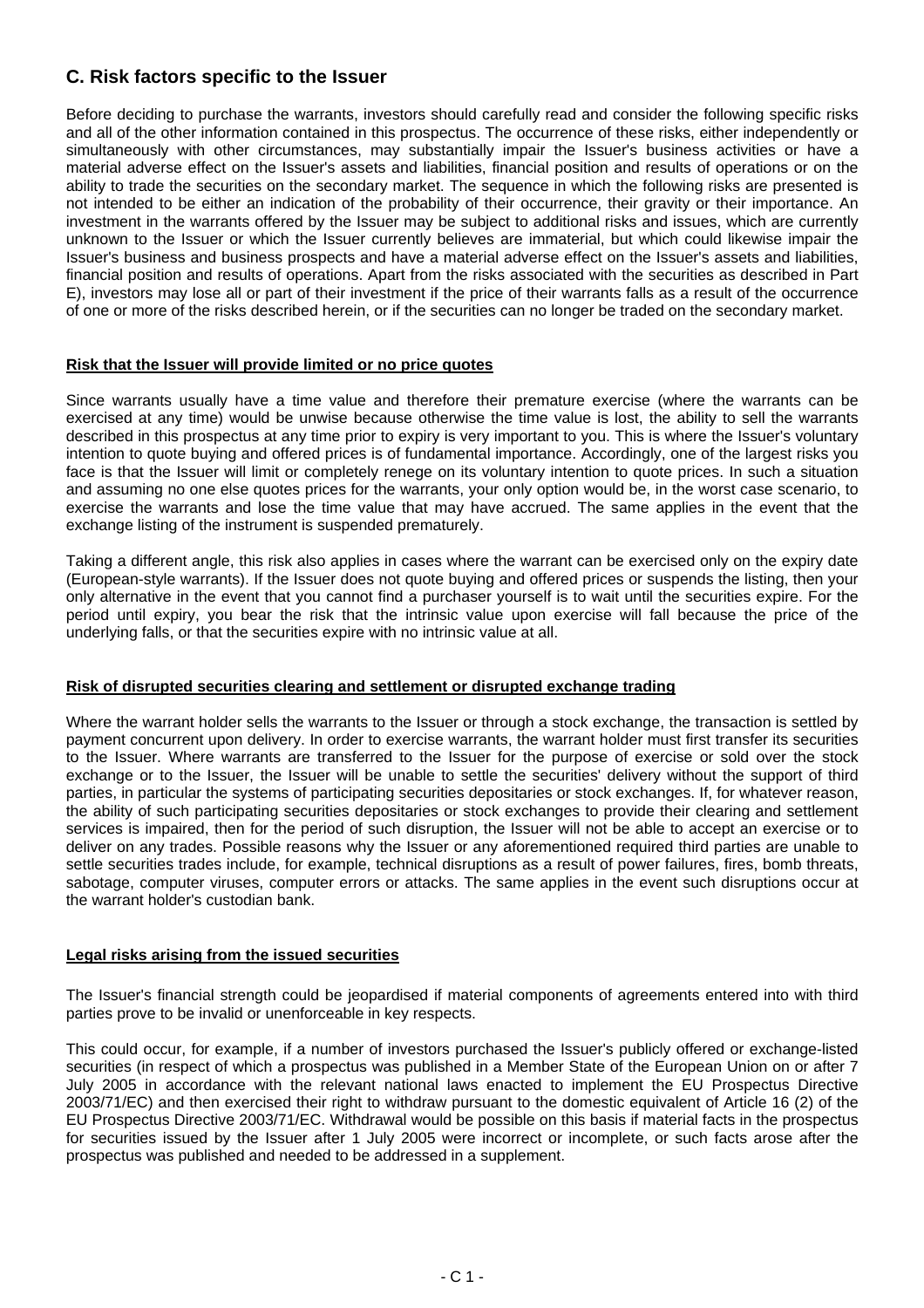Furthermore, the Issuer's financial strength could be jeopardised as a result of claims based on liability for the contents of the prospectus ("prospectus liability") if material facts are negligently omitted or incorrectly described in the Issuer's prospectus and such negligence causes injury or damage to a large number of investors.

In accordance with Commission Regulation (EC) No. 809/2004 of 29 April 2004 implementing Directive 2003/71/EC of the European Parliament and of the Council as regards information contained in prospectuses, the last two years' audited historical financial information in any prospectuses prepared by the Issuer on or after 1 July 2005 pursuant to the national laws enacted to implement the EU Prospectus Directive 2003/71/EC must be presented and prepared in a form consistent with that which will be adopted in the Issuer's next published annual financial statements, having regard to accounting standards and policies and legislation applicable to such annual financial statements. If, despite best efforts made, it is impossible for the Issuer to predict or seasonably implement such future changes, then there is a possibility that investors may withdraw from their transactions or enforce claims based on prospectus liability. In such cases, the Issuer could suffer considerable losses. Moreover, it is conceivable that an ongoing public offer and exchange listing of the securities in question will be suspended if the requirements for a continued listing are no longer met because of a delay in implementing accounting standards as described above. As a result thereof, the Issuer could sustain losses from compensatory damage claims enforced by investors, or the investors could lose the intrinsic value of their warrants if they cannot enter into an offexchange warrant transaction with the Issuer because of a certain restriction under the public offering.

The Issuer has granted a loan to a financial service company in Kazakhstan. The total value of this loan equals approximately EUR 74.5 million per 30.11.2011. The Issuer has essentially hedged the risk that this loan will not be serviced in accordance with the contractual obligations by issuing bonds, which provide that the Issuer is obligated to make payment only to the extent that it receives payment from the borrower. If the contractual obligations under the bonds unexpectedly require that the Issuer make payments to the bond holders, even though no corresponding payments were received from the borrower, then the Issuer could face liquidity problems. The explanations regarding prospectus liability and the right to withdraw as described in the first two paragraphs above also apply *mutatis mutandis* to the bonds.

#### **Liquidity risk despite control and profit (loss) transfer agreement**

The Issuer belongs to the Citigroup Inc. Group. The Issuer and its direct parent company are parties to a control and profit (loss) transfer agreement, which is described more specifically below.

Under the control agreement, the Issuer's management is subject to the direction of the direct parent company. Profits must be transferred to the direct parent company, and losses must be indemnified by the direct parent company.

Pursuant to §§ 301 *et seq.* of the German Stock Corporation Act ("AktG"), the profit transfer or loss indemnity obligation arises only after the annual financial statements for the relevant fiscal year have been approved. If, during the fiscal year, the Issuer faces liquidity bottlenecks, then - despite the control and profit (loss) transfer agreement - the Issuer may not be able to discharge its obligations under the issued securities in a timely manner or at all.

Despite the control and profit (loss) transfer agreement, the Issuer may be unable to meet its obligations under the securities if the Issuer generates a net loss and the direct parent company, which is required to indemnify the loss, is unable or unwilling to meet its contractual obligations as a result of its own liquidity problems or overindebtedness.

#### **Brokering transactions for other Group companies and allocation of work among Citigroup companies**

The majority of the Issuer's brokerage commission income is income from transfer pricing arrangements, which the Issuer receives for brokering transactions between the Issuer's customers and the various Citigroup companies. The Issuer's costs arising from the exchange of services with other individual Group companies is reimbursed through transfer pricing in accordance with existing contracts. Under this arrangement, the various costs and income are calculated and then allocated to the relevant service provider. Such income relates above all to brokerage commission income for transactions executed as part of equities trading, the underwriting business, corporate finance and the sale of structured products, corporate derivatives, foreign exchange management products and global relationship banking and on which the Issuer acted as an adviser in connection with the sales activities. The Issuer enjoys a close working relationship in all areas, above all with Citigroup Global Markets Limited, London, and Citibank, N.A., London.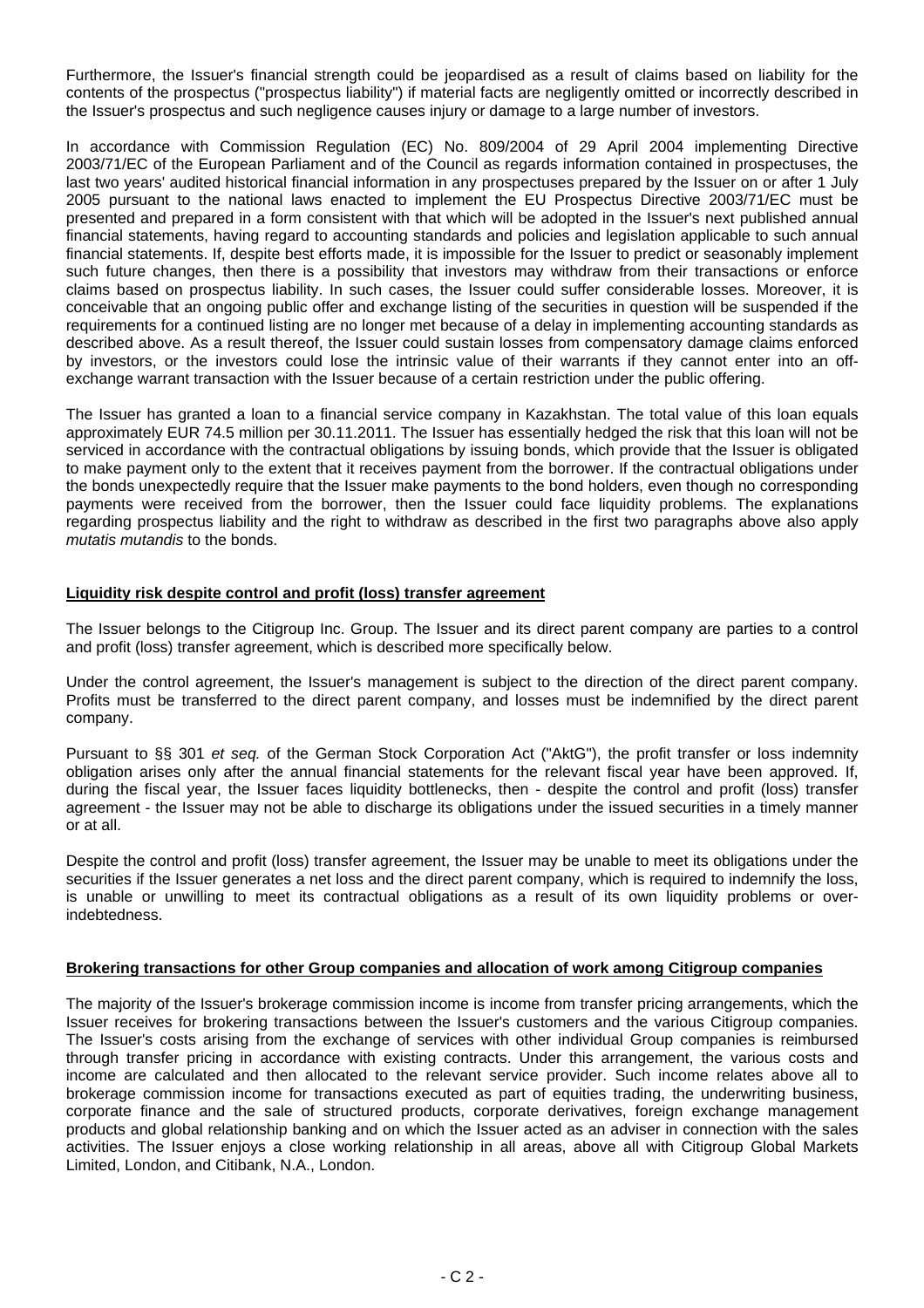If a decision is taken within the Citigroup Group that the responsibilities in question should be redistributed among other Group companies, then the Issuer could lose a significant source of income.

#### **Proprietary trading risks related to derivative securities issued by the Issuer**

The most important trading risks in warrants trading and/or in the issuance of other derivative instruments by the Issuer are the settlement and/or replacement risks associated with the Issuer's counterparties (specifically the end customers' own banks or brokers) when clearing and settling trades in the issued securities, and the risks that remain after extensive hedging of open positions, which were entered into when the securities were issued.

In order to cover the open positions resulting from the issued securities, the Issuer will execute hedging transactions, which are linked to various risk variables in the risk model used by the Issuer, such as the relevant underlying, the volatility of the underlying, the term to expiry, the expected dividends or the interest rate. Particularly worthy of mention in this context are the risks arising from changes in the volatility of the underlying and so-called "gap risks" as a result of unexpected jumps in the price of the underlying, which can generate losses above all where hedging transactions are executed in order to cover sold knock-out securities. At best, the Issuer can to a large extent close out the open risk positions resulting from the issued securities, but it will be unable to close them out completely or enter into matching positions for all open positions.

If a counterparty of the Issuer defaults, and such counterparty also happens to be one of the Issuer's important sales partners, clearing and settling a large number of customer transactions with the Issuer each day, then there is a risk that hedging transactions, which are entered into by the Issuer before completing the relevant trade in order to close out a risk position arising from transactions in its own securities previously executed with such party, will not be closed as expected because of the counterparty's default, but instead will remain open and therefore will still need to be closed out.

Likewise, the default of one of the Issuer's other counterparties with whom a large number of hedging transactions have been executed could also expose the Issuer to liquidity bottlenecks, if new or higher costs have to be incurred in order to replace the original contracts.

#### **Risks in the credit business**

The Issuer's credit portfolio consists primarily of international customers in the industrial and financial services sectors with a first class credit rating. This business policy has enabled loan losses to be avoided in the past. The credit portfolio focuses mostly on a manageable number of borrowing entities. If any of the Issuer's key borrowers fail to meet their obligations, then risk provisioning could conceivably increase significantly or loan defaults could occur.

Approximately EUR 74.5 million per 30.11.2011 in loan to a Kazakh financial service company has been refinanced through bonds issued on the capital markets. The Issuer has hedged the risk that this loan will not be serviced in accordance with the contractual obligations (specifically the payment of interest and principal) by issuing bonds, which provide that the Issuer is obligated to make payment only to the extent that it receives payment from the borrower. The Issuer's default risks have thereby been transferred to investors. See also "Legal risks arising from the issued securities" regarding the legal risks of the issued bonds.

#### **Risks of interest rate changes**

Treasury assesses and controls the Issuer's interest rate risk. The Issuer's exposure to changes in interest rates is a mid to long-term risk and primarily affects holdings in liquid securities that were not originally covered by hedging transactions like interest rate swap agreements. The securities may be sold on short notice. A significant risk from interest rate changes could arise where interest rates are not monitored in a timely or sensitive manner, which could produce the concomitant danger that action to cover such interest rate exposure is not taken early enough.

#### **Operating risk**

The Issuer has outsourced many functions that are essential for duly managing and controlling its transactions and the risks resulting therefrom to other companies within and outside the Citigroup Group. If the companies to which such functions have been outsourced fail to discharge their contractual obligations within the prescribed time or at all, then this could also impair the Issuer's ability to seasonably meet its own obligations under the issued securities.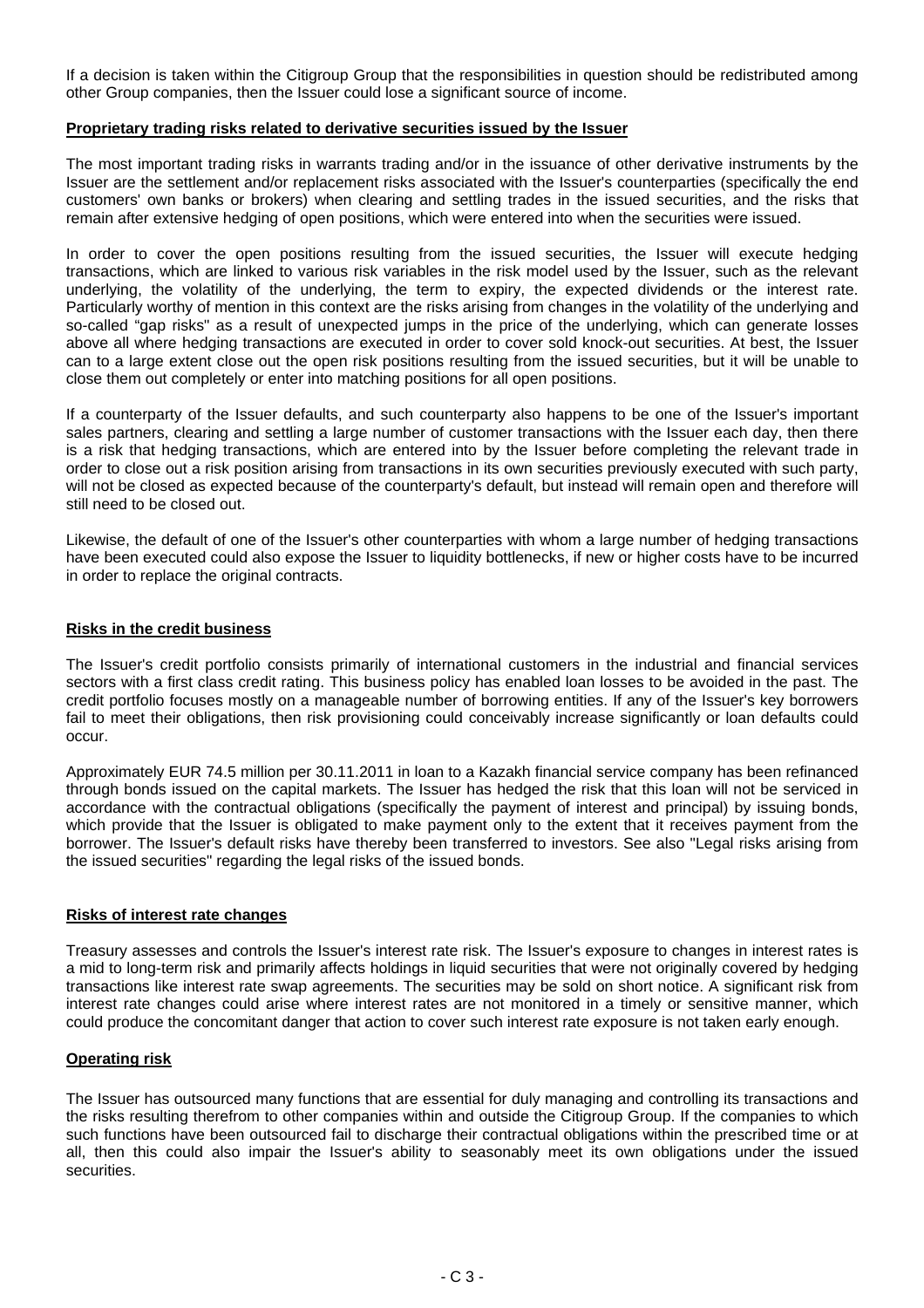# **Tax risks**

The tax assessment notices served on the Issuer and/or on the company that was absorbed by the Issuer in 2003 as part of a merger (formerly Salomon Brothers AG) are typically provisional and made subject to an audit by the German tax authorities or a decision on specific issues by the relevant courts. This is a common procedure that allows tax authorities – in connection with a tax audit or following a general tax ruling by a competent tax court - to levy additional taxes years after a tax assessment was issued.

#### **General business risks**

The Issuer's general business risks include any and all risks that do not qualify as either a market risk, a counterparty risk or a liquidity risk, such as

Settlement risk

The risk that a business transaction is incorrectly processed or that a transaction is executed which is different from the intentions and expectations of the bank's management.

• Information risk

The risk that information, which was generated, received, transmitted or stored within or outside the Issuer's place of business, can no longer be accessed. Furthermore, such information may be of poor quality, or have been wrongly handled or improperly obtained. The information risk also includes risks that are generated by systems and used for processing information.

• Reputation risk

This represents the Issuer's risk that its relations with its customers could be harmed if its services are poor or transactions are incorrectly executed. This risk also includes the risk of entering into business relations with counterparties, whose business practices do not conform to the standards or business ethics of the Issuer.

Personnel risk

The Issuer has a high demand for qualified and specially trained professionals and managers. Personnel risk entails the risk of high staff turnover and the risk that the Issuer will be unable to retain a sufficient staff of qualified personnel, as well as the risk that the Issuer's employees may knowingly or negligently violate established regulations or the firm's business ethics standards.

• Legal and regulatory risks

The Issuer views legal risks as any and all risks resulting from binding contracts and governing legislation. Regulatory risks result from the legal environment in which the Issuer does business.

The rest of this page is intentionally left blank.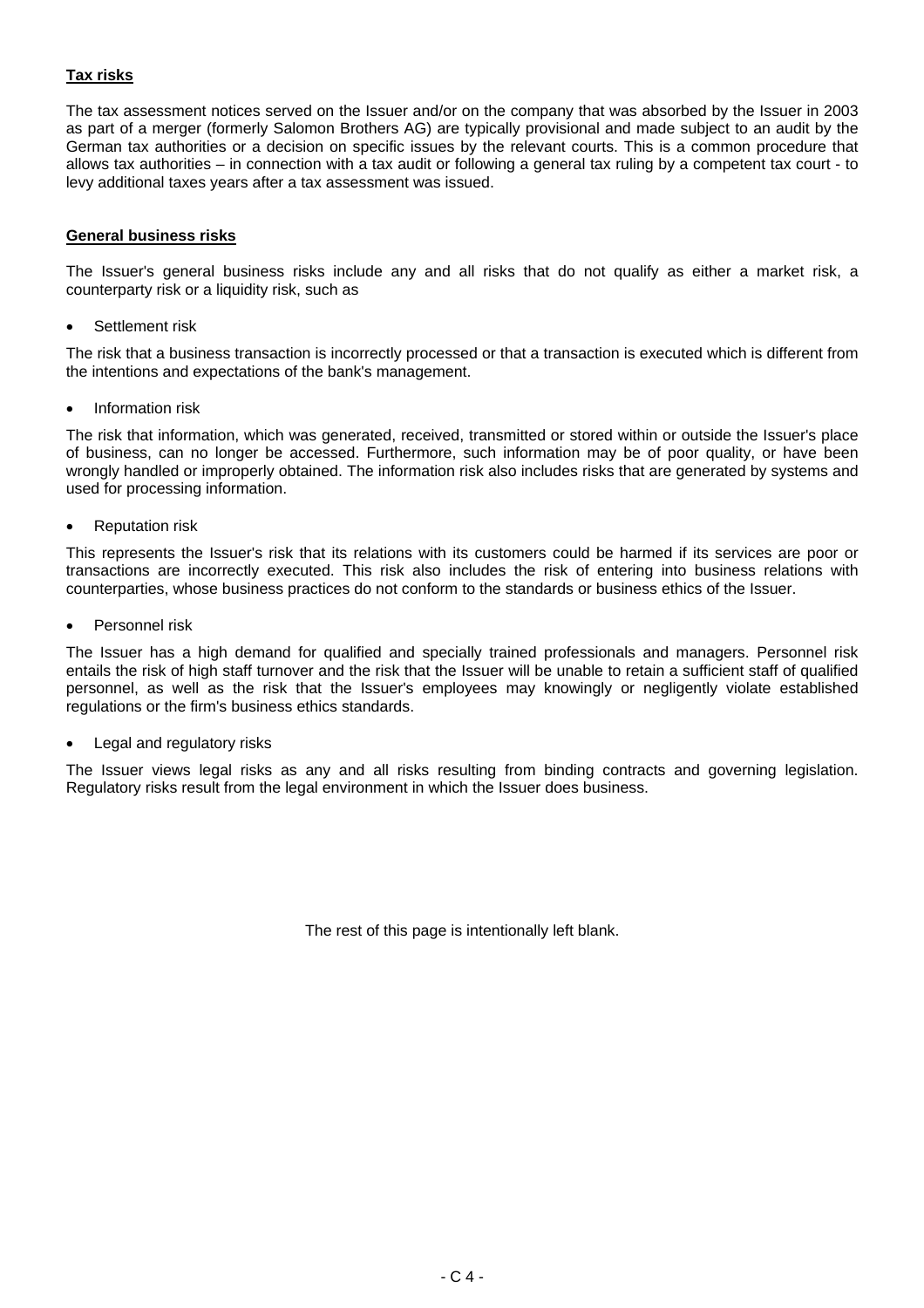# **D. Risk factors associated with the securities**

# **1. General risk factors of warrants**

*The general risk factors of warrants, as subsequently described, apply to all type of warrants included in this base prospectus. All references to call or put warrants in this paragraph should also be understood as references to bull and bear warrants. Specific risk factors of individual types of warrants are described under 2 through 5.* 

#### **Risk of losing entire investment**

Warrants are very high-risk investment instruments. If you invest in warrants, you run a particularly high risk of losing some or all of the capital you invested, plus the transaction costs and, if applicable, loan costs. The rights certificated in warrants may expire or become worthless because this type of instrument always embodies rights of limited duration only.

If you purchase warrants, you acquire the right to receive a sum of money from the Issuer subject to certain conditions, and the amount you receive will equal the warrants' intrinsic value upon exercise or expiry (converted into the cash currency, if applicable). This right is framed differently for call and put warrants: while the intrinsic value (according to the warrant terms and conditions) of call warrants depends on the amount by which the reference price of the underlying exceeds the strike, for put warrants the intrinsic value depends on the amount by which the reference price of the underlying falls below the strike, in each case being multiplied by the Multiplier. In general, the value of the warrant will change during its term in line with the price of the underlying: if all other factors affecting price are disregarded, a call warrant will often drop in value if the price of the underlying falls. The opposite is true for put warrants – the value of a put warrant will fall if the price of the underlying increases. Your entire investment will be lost if the warrant is worthless when it expires, i.e. if the price of the underlying at the end of the exercise period or in case of expiry is less (call warrants) or more (put warrants) than the strike. Total loss means that the option has no intrinsic value when it expires, and the warrant holder cannot thereby claim payment of any intrinsic value upon exercise.

A warrant does not embody a right to receive interest or dividend payments and therefore does not yield any regular income. Thus, any decrease in the value of the warrant cannot be offset by other income generated by the warrant.

#### **Risk of losing your entire investment is not limited to the price of the warrant since there are also transaction costs and sometimes loan costs involved**

Irrespective of and in addition to the risk of losing your entire investment, there is also the risk that your gain or loss will be affected by transaction costs, which are invoiced by the custodian bank or the stock exchange through which you execute your buy or sell orders. Transaction costs may make your loss even greater.

The risk increases even more if you borrow money to finance the acquisition of warrants. In this case, not only do you have to accept the loss incurred should the market perform contrary to your expectations, but you must also pay interest on and repay the loan. Therefore, you should never rely on being able to repay the loan principal and interest out of profits made on warrants. Instead, before purchasing the warrants and taking out a loan, review your financial situation to see whether you would still be able to pay interest and repay the loan (potentially on short notice) if you sustain a loss instead of making the anticipated profit.

#### **Disproportionate fluctuation of warrant prices (leverage)**

One of the key features of warrants is their so-called "leverage": a change in the value of the underlying can have a disproportionate impact on the value of the warrant. At the same time, warrants are also subject to a disproportionate risk of loss. A warrant's leverage can work in each direction; in other words, an investor may be advantaged or particularly disadvantaged depending on whether the factors that determine value develop favourably or unfavourably. Thus, when purchasing warrants, you should take into account the fact that as the leverage of a warrant grows, so does the associated risk of loss.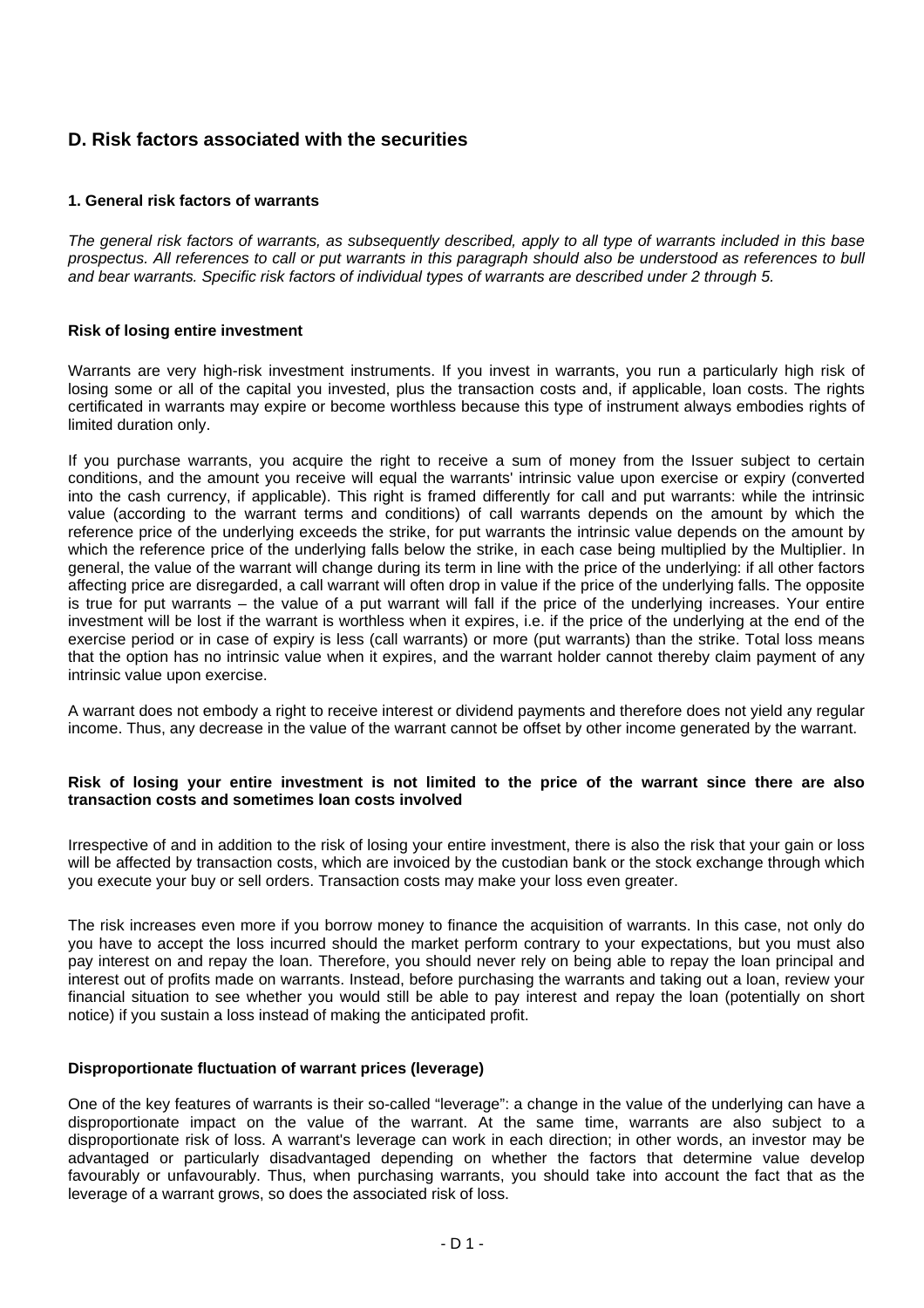#### **Issuer's hedging transactions**

In order to hedge its obligations under warrants, the Issuer continually trades in the underlying, in derivatives referenced to the underlying, or in other underlyings or derivatives which influence the price of the underlying or whose price or volatility closely tracks the price movement or volatility of the underlying.

In general, such hedging transactions have the potential to amplify changes in the price of the underlying or the underlying's volatility, i.e. additional hedging positions may cause prices that are increasing anyway to increase even further, and vice versa for falling prices. If such price trends are intended to be reinforced, this would accordingly affect the price of the warrant or the gain or loss upon exercise of the warrant.

The Issuer executes hedging transactions on an ongoing basis (i.e. at any time). The Issuer will make appropriate adjustments to its matching positions, particularly if one of the value determining factors changes.

The Issuer will also adjust its hedging positions if it sells additional warrants (its net position in the class increases) or buys back warrants (and its net position in the class decreases).

If the warrants are exercised during their term, and above all if they are exercised shortly before or upon the expiry date, then the Issuer will once again close out the associated hedging positions. In particular, if warrants are exercised on the expiry date, such action may result in all hedging positions being closed out within a short period of time. Depending on the number of exercisable warrants, the then-prevailing market situation and the liquidity of the respective underlying, it is possible that this will adversely affect the reference price of the underlying when the warrant is exercised and thus also adversely affect the type and magnitude of the cash amount.

### **Transactions that exclude or limit risks**

Do not rely on the ability at any time during the term of the warrant to enter into transactions through which you can exclude or limit the risks associated with warrants. It may be impossible to execute such transactions, or such transactions might be capable of execution, but only at a loss to you.

#### **Secondary market in the warrants**

Under normal market conditions, the Issuer intends to regularly quote buying and offered prices for the warrants. Nevertheless, the Issuer does not provide any legal undertaking to warrant holders that it will quote such prices or that such prices are calculated or reasonable. Therefore, you should not rely on the ability to sell at a certain time or at a certain price during the term of the warrant.

The Issuer may have provided a voluntary undertaking to certain stock exchanges that it would quote buying and offered prices for certain volumes of orders or securities, provided market conditions are reasonable. Such undertaking is given only to the stock exchanges concerned and does not give rise to any rights on the part of third parties such as warrant holders. Furthermore, the undertaking to the stock exchanges does not apply in exceptional situations, such as technical disruptions in the Issuer's operations (e.g., disruption to telephone service, technical disruptions, loss of power), in exceptional market situations (e.g., extraordinary market fluctuations in the underlying, exceptional situations on the local market of the underlying, or extraordinary events affecting the quoting of the instrument serving as underlying), in exceptional market situations caused by serious economic or political disturbances (e.g., terrorist attacks, crashes), or in the event the warrants are temporarily sold out. In the latter case, only a buying price (and not a sell price) must be quoted.

Do not assume that other market participants besides the Issuer will quote buying and offered prices for the warrants. Furthermore, the liquidity of the warrants will not necessarily increase if the warrants are listed on the stock exchange. Instead, you should assume that any price quoted on the stock exchange can only move within the range of buying and offered prices set by the Issuer, if applicable, and that your order will be directly or indirectly executed against the Issuer.

Since warrants usually have a time value and therefore premature exercise is unwise (otherwise the time value is lost), the ability to sell the warrants at any time prior to expiry is very important to you. This is where the Issuer's voluntary intention to quote buying and offered prices is of fundamental importance. In this respect, one of the largest risks you face is that the Issuer will limit or completely renege on its voluntary intention to quote prices. In such a situation and assuming no one else quotes prices for the warrants, your only option would be, in the worst case scenario, to exercise the warrants and lose the time value that may have accrued (american-style warrants) or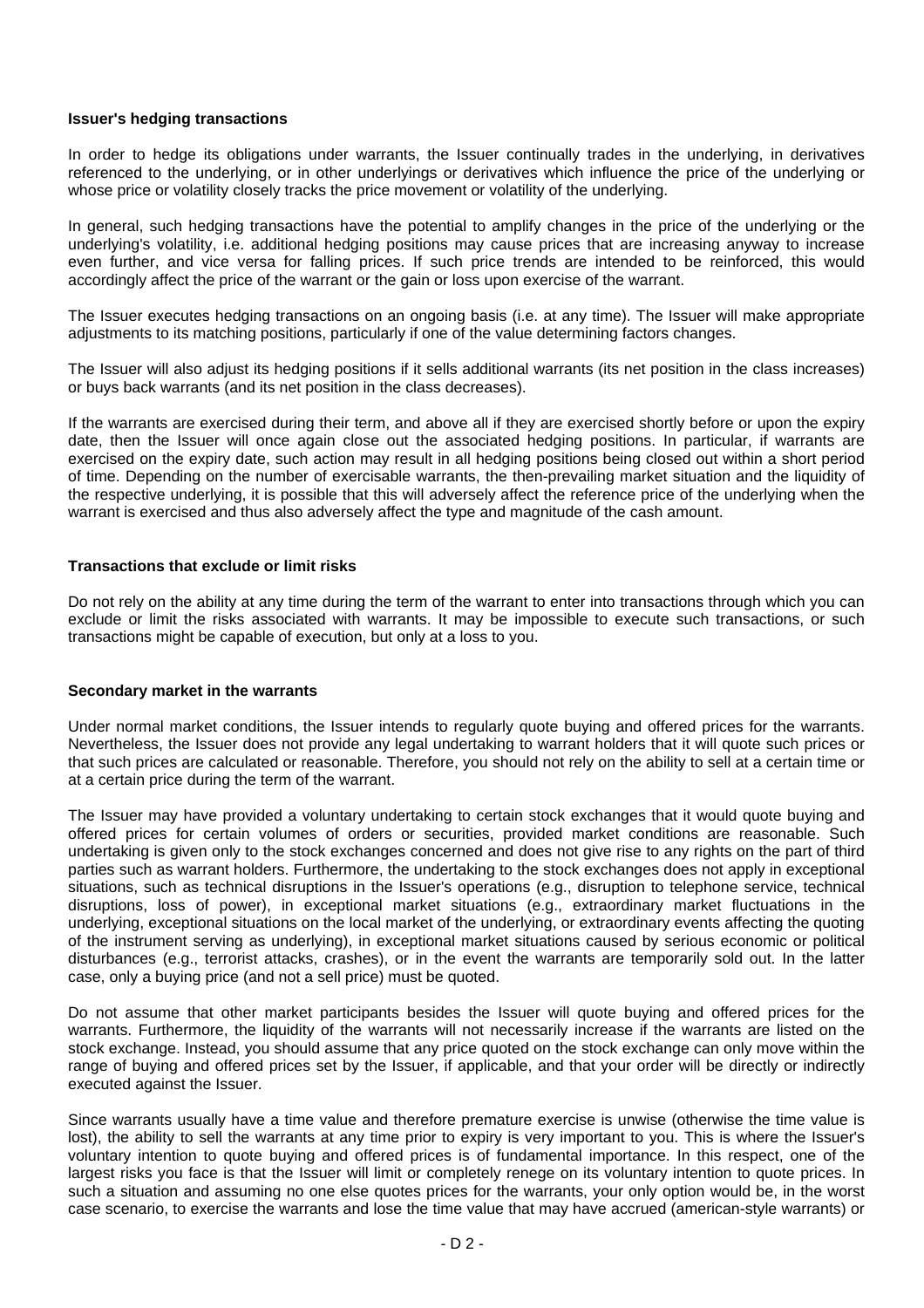to wait until the next expiry date associated with the respective price risk and price chances until this date (european-style warrants).

The warrants are intended to be listed on the stock exchanges set forth in the final offering terms and conditions ("Final Offering Terms and Conditions"). Even after the warrants are listed, it cannot be guaranteed that the listing will be permanently maintained. If the warrants are not permanently traded on the relevant stock exchanges, it becomes significantly more difficult to purchase and sell such warrants. If trading in the warrants is non-existent or limited, it also becomes difficult for the investor to gain access to a current valuation of the warrants. This situation could, in turn, adversely affect the liquidity of the warrants. Liquidity may also be reduced by existing offer and sale restrictions in certain countries. Trading in warrants that are not listed on a stock exchange may be exposed to higher risks than trading in exchange-listed warrants. In addition, the number of issued warrants decreases as they are exercised and thus their liquidity may decrease over time. The Issuer is also entitled, but not obliged, to buy back warrants at any time on the open market, over-the-counter or pursuant to a tender offer. Securities purchased in this manner may be held, resold or declared invalid. If the Issuer holds warrants or declares them to be invalid, then such action could adversely affect the liquidity of the warrants. Lower market liquidity could, in turn, increase the volatility of warrant prices. If the secondary market for warrants becomes illiquid and the investor is unable to sell his warrants, then he may be forced to exercise the warrants in order to realise their value.

## **Deviation of the pricing model**

In contrast to most other securities, where market prices are generally based on the principle of supply and demand, the secondary market prices of warrants are calculated based on theoretical pricing models. The prices of warrants are thereby subject to the influence of the degree of competition and the profit margins available to the offeror in this context.

The pricing model applied by the Issuer does only state theories with regard to events materialising in reality. In particular, the Issuer may and must make the reservation to adjust its price quotation according to material deviations of realty from the assumptions inherent in the model. However, the model applied by the Issuer is of paramount importance as the Issuer usually will be the only market participant to quote buy and sell prices for its securities.

#### **Restricted secondary trading if the electronic trading system is unavailable**

Due to the large number of trades in derivative securities typically handled by the Issuer, it is particularly important for the Issuer and warrant holders that trading in the warrants be conducted *via* an electronic trading system so that buying and offered prices can be quoted for exchange and off-exchange trading. If the electronic trading system used by the Issuer were to become partially or completely unavailable, then such a development would have a corresponding effect on the tradability of the warrants.

# **Risk of estimating the price of the underlying**

If the underlying is traded on its home market by the Issuer or through the relevant stock exchange at times when there is trading in the warrants on the secondary market, then the price of the underlying is incorporated as a known variable into the warrant pricing calculation. By way of exception, however, the price of the underlying may also need to be estimated, if the warrant referenced to the underlying is traded at a time when the market for the underlying is in fact closed. In general, this problem could apply to all warrants irrespective of the time at which they are traded because the Issuer currently offers off-exchange trading in its warrants at times when, for example, Central European shares or share indexes are not usually traded on the local markets or stock exchanges. This problem applies above all to underlying instruments that are traded in time zones that are far removed from Central Europe, such as American or Japanese shares or share indexes in those regions. The same problem may arise if the warrants cannot be traded because of a public holiday on the secondary market, while the home market for the underlying is open. If the Issuer estimates the price of the underlying when the home market is closed, its estimate may prove to be accurate, too high or too low within just a few hours of the home market reopening for trade in the underlying. Accordingly, the warrant prices set by the Issuer prior to the home market opening may prove to be too high or too low after the fact. If you wish to avoid this risk, make sure where possible that you execute your buy or sell orders at a time when the home market for your warrant's underlying is open.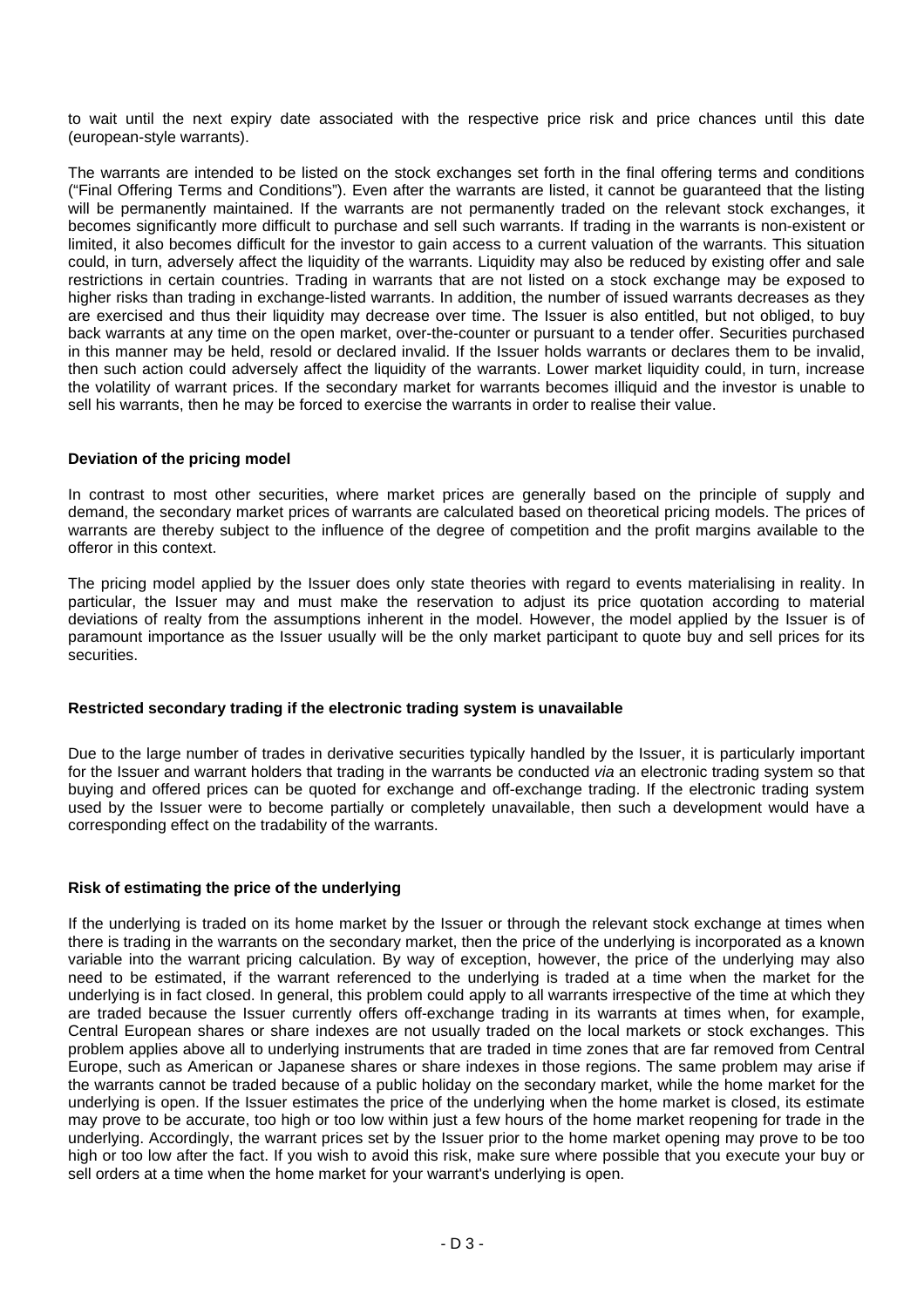#### **The effect of market depth in the underlying on warrant pricing**

The less liquidity the underlying has or the greater the spread between the buying and offered prices for the underlying or the derivatives referenced thereto, the higher the warrant Issuer's hedging costs tend to be. When quoting prices for the warrants, the Issuer will factor in such hedging costs and will pass them on to the warrant holders by incorporating them in the buying and offered prices.

## **Size of the offering**

The size of the offering as set out in this Prospectus represents the maximum volume of securities offered, but is not indicative of the volume of securities actually issued and deposited with a central depository. This volume is based on market conditions and can change during the term of the securities. As a result, please note that the specified size of the offering does not provide an indicative basis for the liquidity of the securities on the secondary market.

#### **Hedging transactions executed by warrant purchasers**

Potential purchasers of warrants, who wish to hedge against the market risks associated with an investment in the underlying by purchasing the offered warrants, should be aware of the difficulties associated with hedging. For example, the performance of the warrants may not be in line with the performance of the respective underlying.

## **Risk of default by the warrant Issuer**

The warrants represent general and non-collateralised contractual liabilities of the Issuer, which are ranked equally among themselves and with the Issuer's other existing, non-collateralised, non-subordinated liabilities. If the Issuer becomes insolvent, you may suffer a loss, potentially of your entire investment, irrespective of any favourable development of the other value determining factors, such as the underlying or the volatility of the warrants. As bearer securities, the warrants are not covered under deposit protection ("Einlagensicherung").

#### **Intrinsic value may be subject to currency risk**

For the period during which you hold the warrants, the return on your investment is subject to a currency risk if the underlying of the warrant is expressed in a currency other than the currency in which the cash amount is paid out (cash currency).

The risk of loss upon redemption or expiry or sale of the warrants during their term respectively not only depends on changes in the price of the underlying but also on the development of the respective currency markets. Negative changes on the respective currency markets, i.e. an increase of the value of the cash currency compared to the currency of the underlying, are raising the risk of loss by decreasing the value of the warrants during their term and the amount of a possible cash amount upon expiry or redemption correspondingly.

#### **Risk of warrants with currency protection (quanto warrants)**

The exchange rate of warrants with currency protection (quanto warrants) at which the intrinsic value, expressed in the currency of the underlying, will be converted into the cash currency at expiry or upon redemption is predetermined in the relevant terms and conditions of the warrants. However, even the price of warrants with currency protection, assuming that all other value determining factors remain constant, may react to currency fluctuations prior to final maturity or the redemption of the warrants respectively. This may occur if you intend to sell the warrants on the secondary market as the economic value of the currency protection during the term of the warrants is subject to fluctuations and to be integrated into the price calculation of the warrants. In this regard the price of the warrant with currency protection regularly increases; thus, if you intend to sell the warrants during their term, you may accordingly be exposed to a currency risk. Furthermore, it is assumed that you pay possible costs arising from the currency protection.

Upon redemption by the warrant holder respectively termination by the Issuer, the cash amount of open end warrants without defined final maturity will be calculated on the basis of the currency exchange rate determined at the issue date without respecting any exchange rate risks. In a second step the cash amount will be decreased (in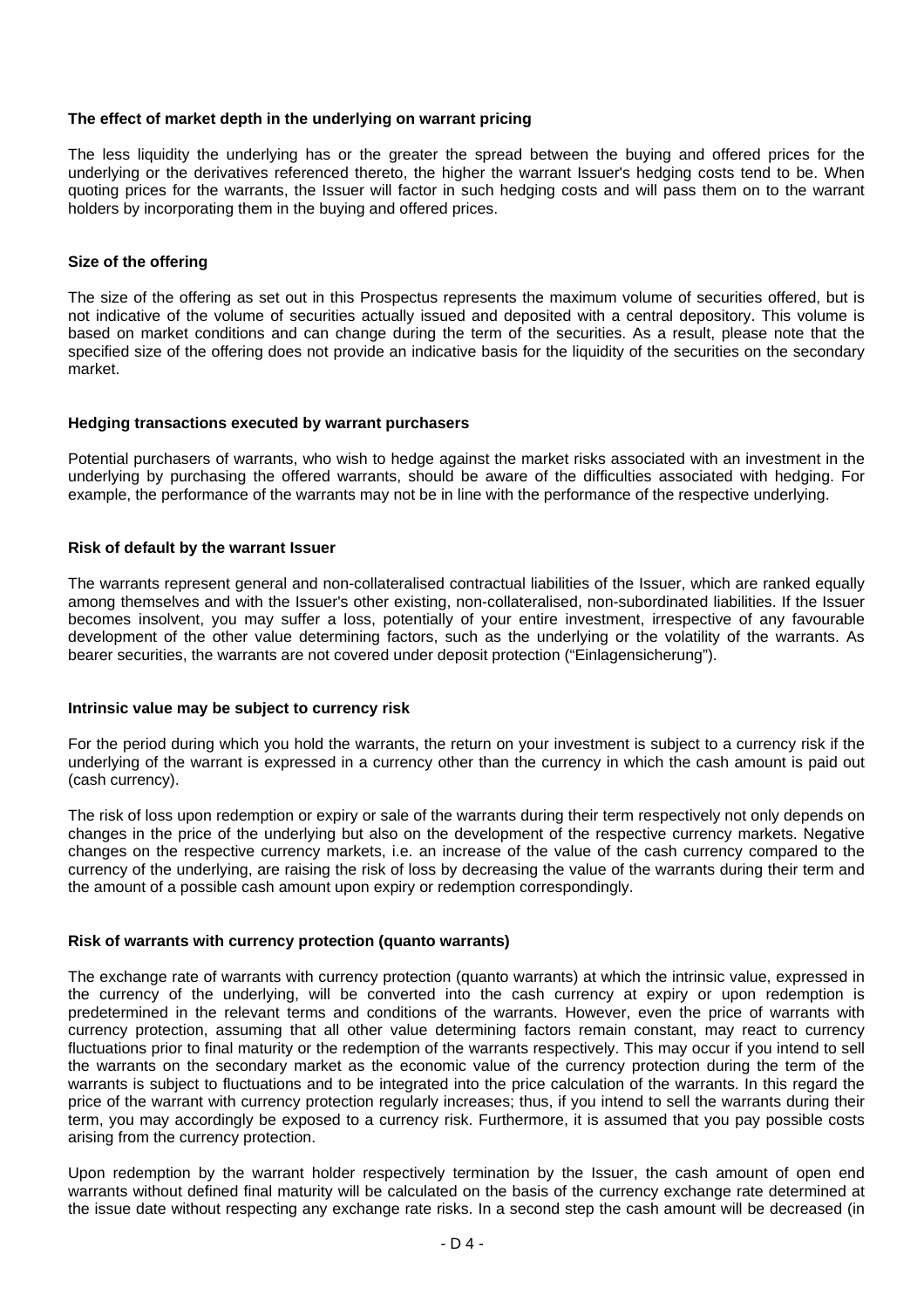case of net asset costs) or increased (in case of net asset proceeds) by the net costs of the currency protection since the issue date calculated by the Issuer in its reasonable discretion. The calculation cycle of the net asset costs of the currency protection is stipulated in the terms and conditions and usually occurs daily but can also be constituted to the maximum cycle of the redemption right (e.g.once a month). The Issuer respects the daily net asset costs of the currency protection within its pricing of the warrants on the secondary market.

#### **Minimum exercise volume**

Warrants that may be exercised at any time (American-style warrants) may only be exercised in a predetermined minimum exercise volume. If the warrant holder holds less than the minimum exercise volume of warrants, then he cannot exercise them, but must either acquire the number of warrants required to take his holding up to the minimum exercise volume or sell his warrants. No minimum volume applies to European-style warrants, which are automatically exercised upon the expiry date.

#### **Impossible to forecast the cash amount upon exercise**

The proceeds cannot be precisely forecast when warrants are exercised because the reference price of the underlying, which is used as the basis for settlement (i.e., compared with the strike), cannot be determined until all exercise prerequisites have been met. The longer actual settlement and clearing takes, the greater the risk associated with the volatility of the underlying, i.e., the greater the risk that the underlying will perform poorly or even lose its entire value between the time that you decide to exercise your warrants and the time when the reference price applicable upon exercise is determined. In some cases, even greater loss may be sustained as a result of adverse currency fluctuations during the aforementioned period (see also above "Intrinsic value may be subject to currency risk").

## **Potential conflicts of interest**

The Issuer, its affiliated enterprises (if applicable) or other companies belonging to or affiliated with Citigroup Inc., may actively trade in the underlying, other instruments or derivatives referenced to the underlying, exchange-traded options or exchange-traded forwards, or may issue other securities or derivatives referenced to the underlying. The Companies may also be involved in acquiring new shares or other underlying instruments or individual companies incorporated in share indexes or equities baskets, or may act as financial advisor to the aforementioned entities or work together with them in commercial banking operations. The above activities may give rise to conflicts of interest and may adversely affect the price of the underlying or securities referenced to the underlying (such as the warrants).

#### **Effects of market disruptions on exercise or secondary trading**

If market disruptions affecting the underlying occur at the time of exercise, then the Issuer reserves the right to postpone the date for calculating the reference price applicable upon exercise. Such action may give rise to an additional risk for you if the underlying performs poorly during the period of the postponement or, if applicable, the exchange rate for converting the intrinsic value into the cash currency falls.

Market disruptions are any suspension of or significant restriction on trading in the underlying, its components or certain derivatives referenced to the underlying, in each case on certain organised markets.

With respect to trading warrants, a postponement in the exercise of the warrants as a result of market disruptions will be deemed to have occurred in the event that the quotation of the Issuer's buying and offered prices is suspended or greatly limited, only prices for smaller volumes are quoted, the spread between the buying and offered prices expands, or there has been a combination of the foregoing occurrences. The aforementioned occurrences may temporarily or permanently restrict the saleability of the warrants, make them more expensive or saddle them with an additional price risk, particularly if the price of the underlying develops negatively in such a situation.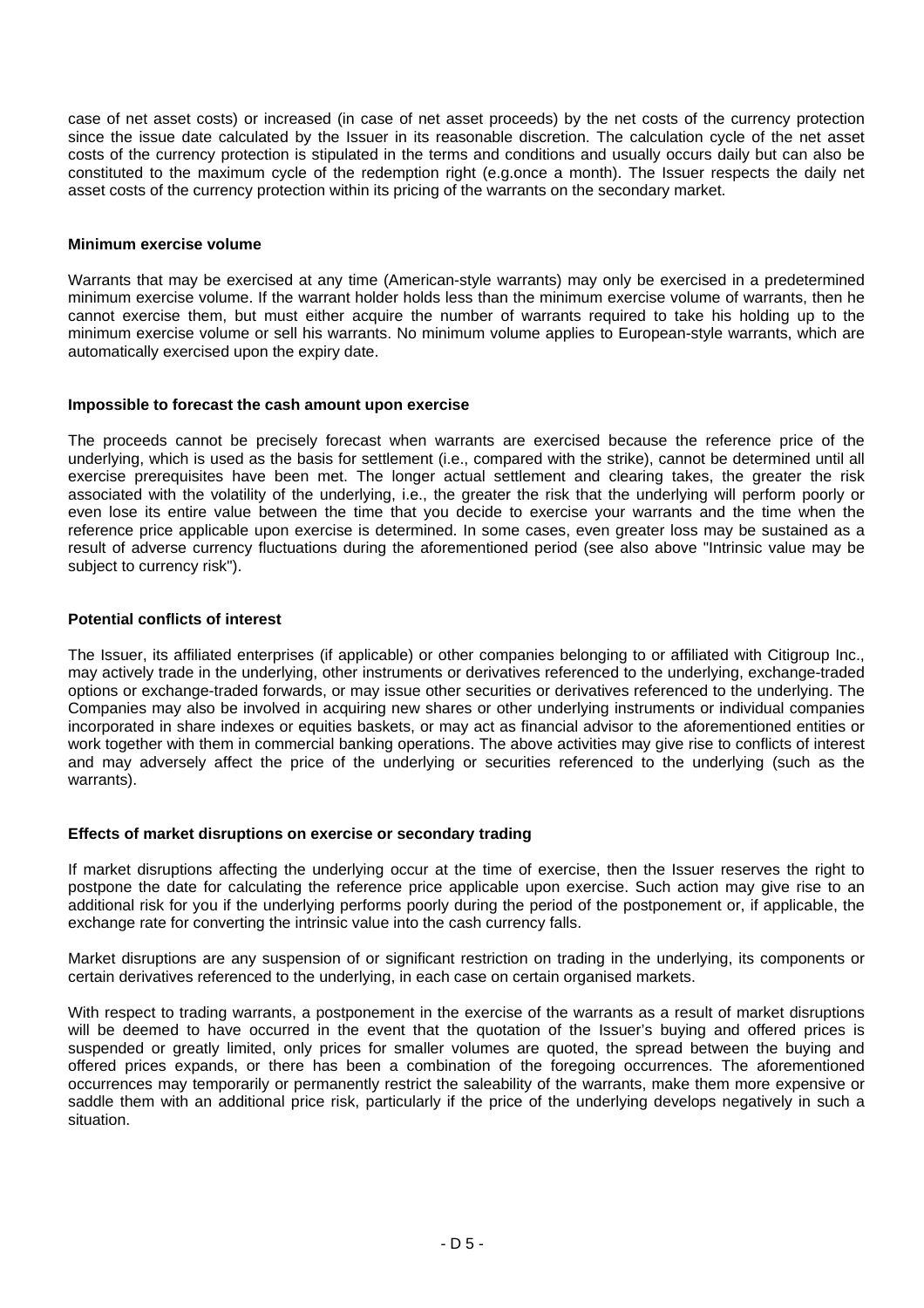# **Postponement of exercise as a result of political risk**

In the event that the Issuer or the respective exercise agent is not actually or legally in a position to fulfill its liabilities under the warrants in a legally admissible fashion in Frankfurt am Main or at the place of the respective exercise agent (e.g., because of a moratorium or legal prohibition imposed in connection with certain political events), then the due date of such liabilities will be postponed until the date on which it is actually or legally feasible for the Issuer or the respective exercise agent to fulfill its liabilities in Frankfurt am Main or the place of the exercise agent. The warrant holders will not be entitled, as a result of such postponement, to enforce any rights against the assets of the Issuer or the exercise agent, which are located in Frankfurt am Main or elsewhere.

If any of the events described above affect only the exercise agent and not the Issuer, then the Issuer shall, at the request of warrant holders, satisfy its obligations under the warrants in Frankfurt am Main instead of the place of the exercise agent.

#### **Substantial change of the warrant price as a result of adjustment or substitution of the underlying**

If the underlying is replaced by another underlying (e.g., in the event that a stock corporation is taken over by or merged with another listed stock corporation), or if the old underlying is no longer listed, or if a share index is discontinued and replaced by another share index, then the implied volatility of the new underlying as estimated by the Issuer may be lower or higher than the volatility of the old underlying. Any such major jump in volatility will adversely affect the warrant price if the implied volatility of the new underlying is less than that of the old underlying. In addition, if the existing underlying is substituted and the price prospects for the new underlying are worse than those for the old underlying, then such a development could have an adverse effect on the price of call warrants, while better price prospects for the new underlying could have an adverse effect on the value of put warrants.

If it is not possible to adjust the underlying in line with the changes that have occurred, then the warrants may expire with no value or may be repaid early at current fair market value. Even in the event of early repayment at market value, you are still exposed to a risk of loss should the fair market value at such time be less than the price at which you purchased the warrants. With this type of security at least, you no longer have an opportunity to recoup any losses.

# **2. Risk factors specific to plain vanilla, call or put warrants**

#### **Loss of time value**

The price of a warrant is calculated on the basis of two price components (intrinsic value and time value). During its term, the intrinsic value of a warrant corresponds to the difference between the current price of the underlying and the strike (in the case of call warrants) (if positive) or between the strike and the current price of the underlying (in the case of put warrants) (if positive), in each case multiplied by the ratio. However, the time value depends to a considerable degree on the residual maturity of the warrant, as well as the expected frequency and intensity of fluctuations in the price of the underlying during the term of the warrant (implied volatility). The probability of positive movements in the price of the underlying decreases as the warrant's term to expiry elapses, which means that the value of a warrant will decrease if all other value determining factors remain constant. Assuming that all other factors remain constant or unchanged, the time value of the warrant will decrease (first slowly and then more and more rapidly) as the term to expiry becomes shorter. The decline in the time value accelerates towards the end of the term of the warrant because the probability of a positive intrinsic value upon exercise or expiry rapidly decreases as the term to expiry gets shorter and shorter. At the end of the exercise period, the time value must necessarily be zero because the cash amount upon exercise or expiry equals the intrinsic value of the warrant.

#### **Other value determining factors**

Among the price of the underlying and its implied volatility, a well as the residual maturity of the warrant, the value of a warrant also depends on other value determining factors, such as (inter alia) the interest rate on the financial market relating to the residual maturity, expected earnings from hedging activities of the Issuer in or relating to the underlying (e.g. dividend income for shares or basket of shares) and the amount of refinancing costs of the Issuer for the respective hedging activities.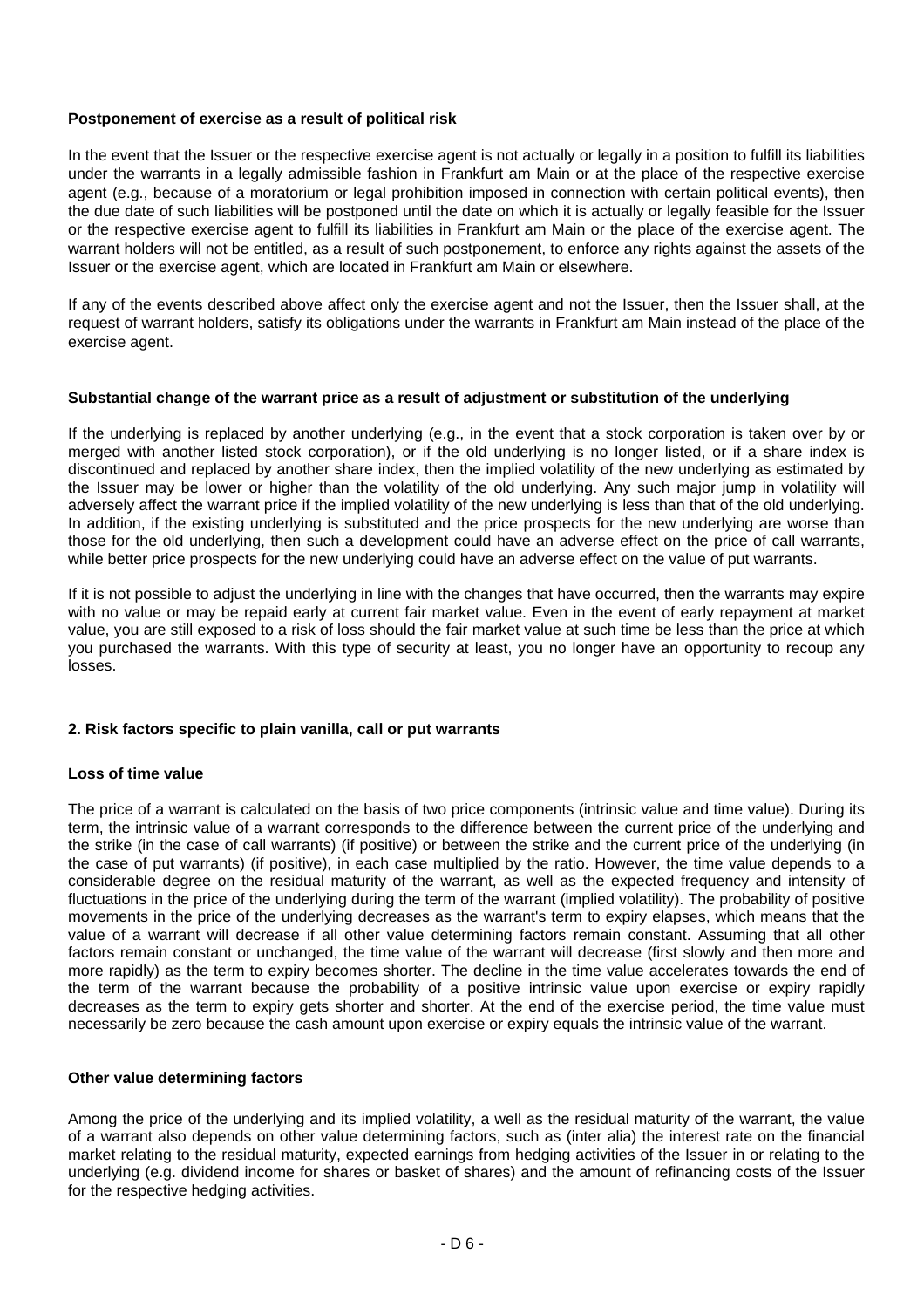Even if the price of the underlying increases in the case of a call warrant or decreases in the case of a put warrant, the warrant may still lose value as a result of other value determining factors. Due to the fact that the term of warrants is always limited, you cannot rely on a recovery of the warrant price before the expiry date. The shorter the remaining time to maturity of the warrants, the greater the risk is.

# **3. Risk factors specific to turbo bull and bear warrants with knock-out barrier**

#### **Risk of losing your entire investment prematurely as a result of the knock-out event**

If the relevant reference value of the underlying - during the underlying's ordinary trading hours - matches or falls below (bull), or matches or exceeds (bear) the knock-out barrier of the turbo warrant at any time on or after the date upon which the turbo warrants were first offered ("knock-out"), then the turbo warrants will be prematurely terminated when the knock-out is triggered and will expire worthless. These consequences will materialise even if the knock-out was triggered by market disruptions or if the knock-out barrier was breached for only a short time and only once on or after the date upon which the turbo warrants were first offered. If your warrants are knocked out, you will loose all of the capital you invested. Turbo warrants are very high risk securities because of the risk of knock-out events.

The kind of risk to lose the capital invested in case of a knock-out event depends on the special features of the warrants determined in the terms and conditions. You must distinguish between three possibilities:

#### **3.1. Turbo warrants, where the strike matches the knock-out barrier**

In case of a knock-out event incurring to turbo warrants, where the strike matches the knock-out barrier, **you will loose your whole capital invested**.

#### **3.2. Turbo warrants, where the strike does not match the knock-out barrier and the gap risk is not borne by the warrant holder directly (Turbo stop-loss warrants without direct gap risk)**

With turbo warrants, where the strike does not match the knock-out barrier and the gap risk is not borne by the warrant holder directly, at the knock-out event you will suffer a loss that is corresponding to the difference between your invested capital (including transaction costs) and the stop-loss cash amount paid by the Issuer at the knock-out event. The stop-loss cash amount is equal to the intrinsic value of the warrant at the knock-out event, this means the difference between the knock-out barrier and the strike (bull) respectively the strike and the knock-out barrier (bear) in each case multiplied by the Multiplier and, if applicable converted into the cash currency (stop-loss cash amount).

#### **3.3. Turbo warrants where, the strike does not match the knock-out barrier and the gap risk is borne by the warrant holder directly (Turbo stoploss warrants subject to gap risk)**

With turbo warrants, where the strike does not match the knock-out barrier and the gap risk is borne by the warrant holder, in case of a knock-out event you will suffer a loss that is corresponding to the difference between your invested capital (including transaction costs) and the stop-loss cash amount paid by the Issuer at the knock-out event. If a knock-out event occurs, the stop-loss cash amount is equal to the difference between the hedge price of the underlying calculated by the Issuer and the strike (bull) respectively the strike and the hedge price (bear), in each case multiplied by the Multiplier and, if applicable converted into the cash currency (stop-loss cash amount). This so called hedge price of the underlying is the price as determined by the Issuer at its own reasonable discretion within a period of time defined in the terms and conditions of the warrants which will, in each case at the relevant time following the occurrence of a knock-out event, be determined as the fair market price of the Underlying in consideration of the calculatory proceeds of the dissolution of the hedge positions. Since the hedge price of the underlying calculated by the Issuer can also be far below (bull) or far above (bear) the knock-out barrier, the "gap risk" is borne by the warrant holder. The greater the difference between the strike and the knock-out barrier, the greater the warrant holder's maximum loss in the event of a sufficiently high gap risk. **The worst case scenario is that the stop-loss cash amount equals zero and the warrant holder suffers a total loss of his invested capital.**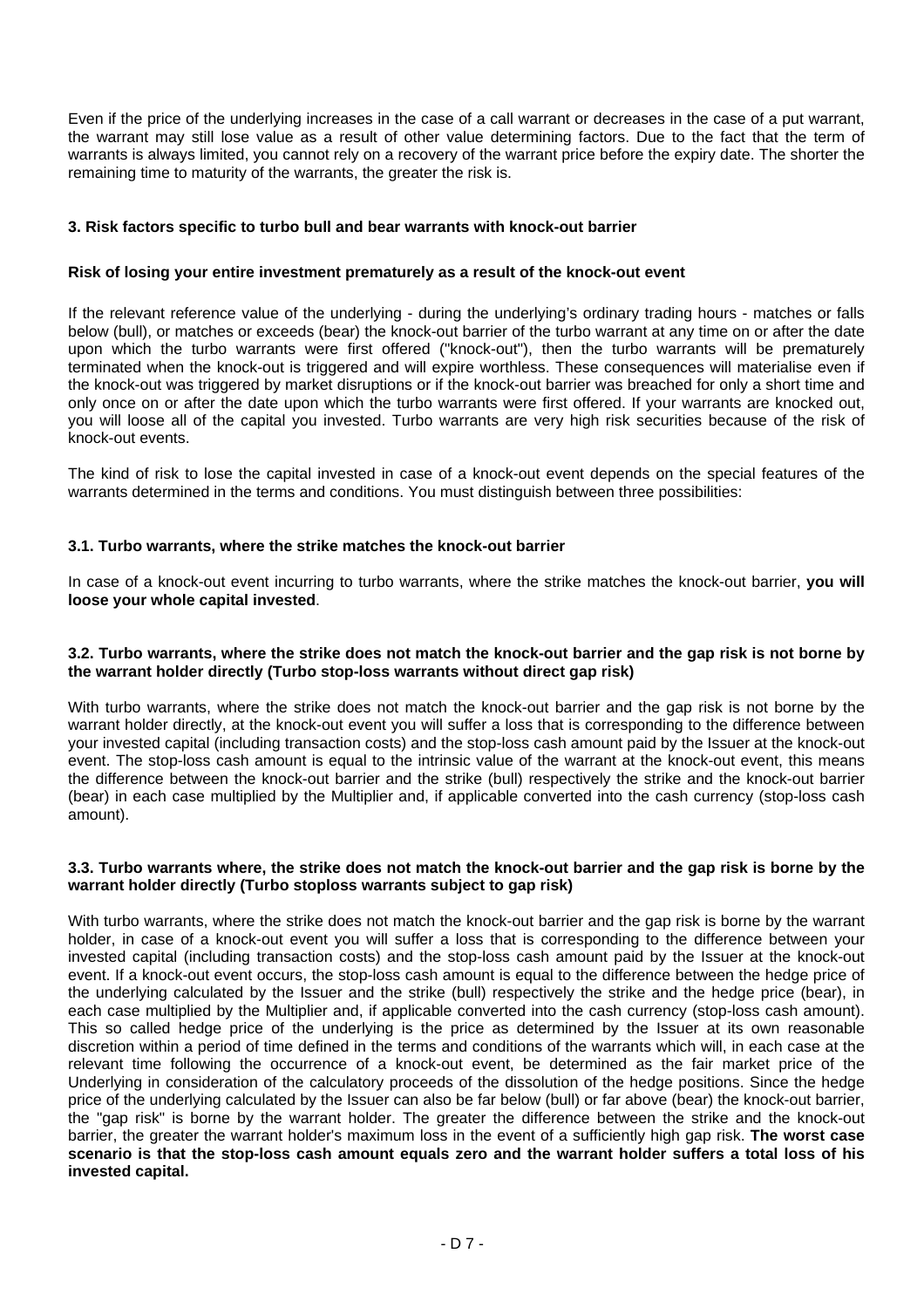# **Price risk of increasing implied volatility**

Similar to plain vanilla call or put warrants, the price of turbo warrants during their term is not only affected by the price of the underling, but also by other value determining factors (see 2. "Risk factors specific to plain vanilla call or put warrants") such as the implied volatility of the underlying. However, the implied volatility is affecting the price of the warrants in the secondary market with the following particularities:

If the price of the underlying approaches the knock-out barrier of your turbo warrant (turbo product type 3.1) or if the strike and the knock-out barrier of your turbo warrant are within close proximity of one other and the price of the underlying approaches the knock-out barrier (turbo product type 3.2 and 3.3), then there is an increased risk that the warrant will be knocked out and will therefore prematurely expire worthless. If the price of the underlying nears the knock-out barrier and the implied volatility increases while all other factors influencing pricing remain the same (particularly the price of the underlying), then the price of the knock-out turbo warrant will fall because there is a higher probability that the warrant will be knocked out and will expire worthless. Conversely, if the implied volatility decreases, then the price of the turbo warrant will increase because it becomes less likely that the warrant will be prematurely knocked out.

As far as you are concerned, an increase in the underlying instrument's implied volatility represents a price risk if the price of the underlying approaches the knock-out barrier. The closer the knock-out barrier of your warrant to the current price of the instrument underlying your turbo warrant, the greater the influence of implied volatility on the warrant price (i.e., implied volatility will account for a greater share of the warrant price) and thus the greater the warrant's sensitivity to volatility fluctuations. The greater the gap between the knock-out barrier of your warrant and the current price of the instrument underlying your turbo warrant, the less implied volatility will affect the price of the warrant and thus the warrant's sensitivity to volatility fluctuations will be insignificant or even zero.

Compared to call or put warrants that are not subject to knock-out barriers ("standard warrants"), the price of turbo warrants will react in exactly the opposite way to changes in volatility. While the price of standard warrants increases (falls) if volatility increases (falls), the price of turbo warrants with a knock-out feature will decrease (increase) if volatility increases (falls), but will do so only if the price of the underlying is in the vicinity of the knockout barrier.

#### **Gap risk**

The term "gap-risk" describes the risk that the price of the underlying will change significantly from one level to another, for example between the close of trading on one day and when trading resumes on the next trading day, and that such change will trigger a knock-out event. For example, if an index opens at 2.5% higher or lower than the closing price the day before and such change will trigger a knock-out event, then the Issuer will face substantial price risks in adjusting the hedging transactions entered into to cover the warrants sold. Usually the Issuer can hedge the price movement of the underlying only up to the relevant knock-out barrier. In case the gap move goes beyond that level the loss thus incurred has to be borne by the Issuer (turbo product types 3.1 and 3.2). However, in case of turbo product type 3.3, the loss incurred up to the strike has to be borne by yourself ("direct gap risk"), whereas the loss incurred in excess thereof has to be borne once again by the Issuer, as it may be impossible to unwind the hedging transactions at the knock-out barrier or a level between the strike and the knock-out barrier. With Turbo warrants of product types 3.1 and 3.2 the holder does not carry gap risk directly. However, the gap risks are usually projected for the future and are passed on by the Issuer to warrant purchasers as a component of the price quotation. In case of turbo product types 3.1 and 3.2, the assumption of the gap risk by the warrant holders can be described as indirectly. From a perspective in retrospect it is feasible that the gap risks will be over- or underestimated by the Issuer.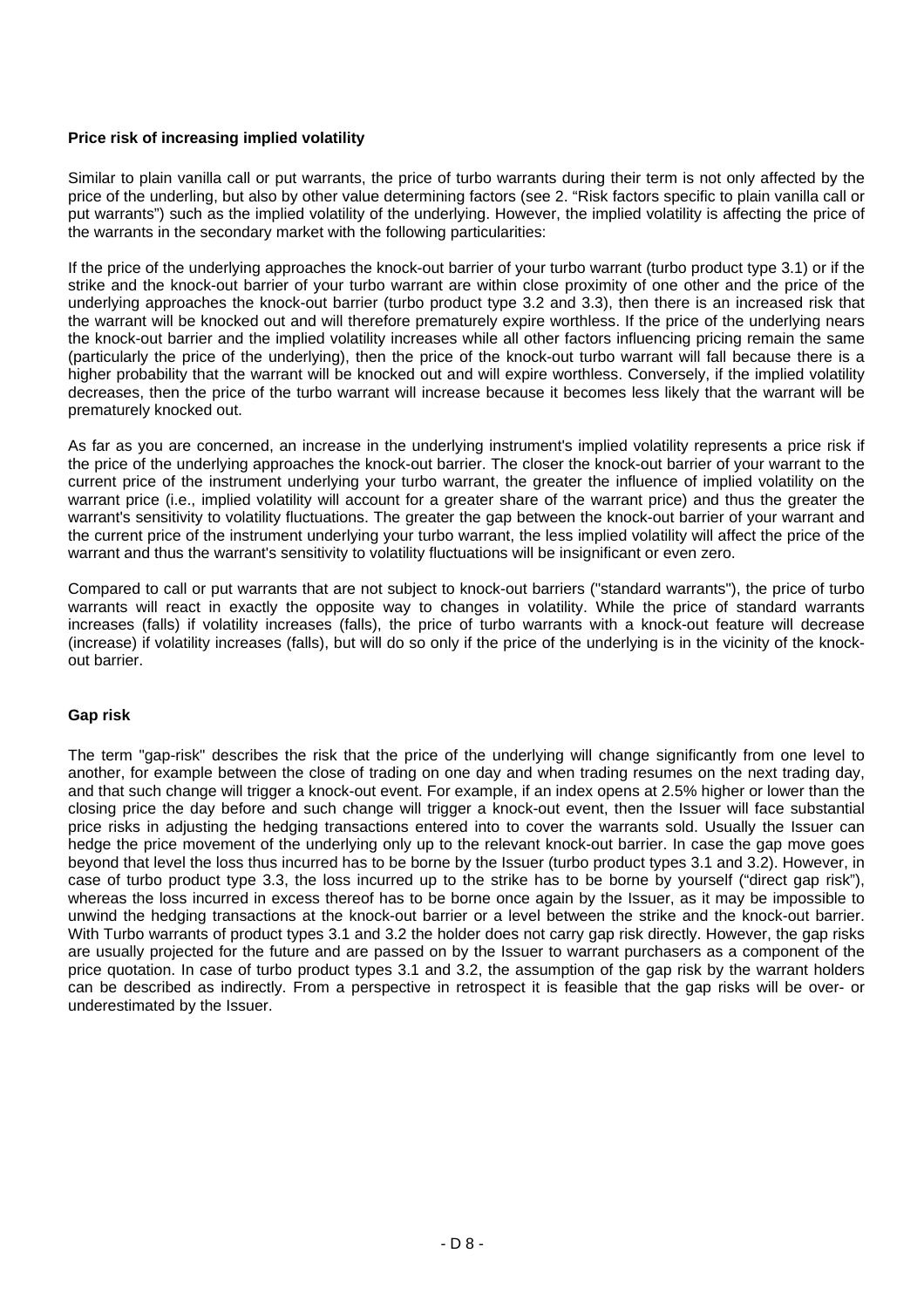# **4. Risks specific to open end turbo warrants with knock-out barrier**

Compared to turbo warrants with a specific maturity, open end turbo warrants with knock-out barrier are associated with the following additional risks:

## **Risk of exercise of the warrants and Issuer´s termination right**

The warrants do not have a specified term and represent therefore open end warrants. The term of the warrants will cease either upon valid exercise of the warrants in accordance with the terms and conditions (only in respect of the validly exercised warrants) or upon termination of the warrants in whole by the Issuer or upon the case of a knockout event or by early redemption of the warrants in whole in case the terms and conditions provide such early redemption event. The warrants may be exercised by the respective warrant holder with effect to exercise dates specified as such in the terms and conditions of the warrants. The warrant holder´s exercise right is subject to further prerequisites which are specified in detail in the terms and conditions of the warrants. For purposes of calculating the respective cash amount, the respective exercise date with respect to which warrants are validly exercised will be the (final) valuation date.

The Issuer is entitled to terminate the warrants in whole in accordance with the terms and conditions of the warrants. Such termination of the warrants is subject to a prior notification of the warrant holders by the Issuer in accordance with the terms and conditions of the warrants. For purposes of calculating the respective cash amount upon Issuer´s termination, the respective effective date of such termination will be the (final) valuation date. Due to such Issuer´s termination right and to a possible knock-out event, you may not rely on being able to exercise the warrants with effect to a specific exercise date.

## **Knock-out and gap risk**

If the price of the underlying, as defined in the terms and conditions of the warrants, matches or falls below (bull warrant) respectively matches or rises above (bear warrants) the knock-out barrier of the open end turbo warrant within the defined observation period and during the defined observation hours, then the term of the open end turbo warrants is prematurely terminated and the option rights expire worthless.This does even apply if a market disruption leads to the occurrence of the Knock-Out event, or if the knock-out event occurred only once and for a limited period after the date or initial offer. Due to the risk of the occurrence of a Knock-Out event, open end turbo warrants are securities with a particular high degree of risk.

With open end turbo warrants, in case of a knock-out event you will suffer a loss that is corresponding to the difference between your invested capital (including transaction costs) and the stop-loss cash amount paid by the Issuer at the knock-out event. If a knock-out event occurs, the stop-loss cash amount is equal to the difference between the hedge price of the underlying calculated by the Issuer and the strike (bull) respectively the strike and the hedge price (bear), in each case multiplied by the multiplier and, if applicable converted into the cash currency. This so called hedge price of the underlying is the price as determined by the Issuer at its own reasonable discretion within a period of time defined in the terms and conditions of the warrants which will, in each case at the relevant time following the occurrence of a knock-out event, be determined as the fair market price of the Underlying in consideration of the calculatory proceeds of the dissolution of the hedge positions. Since the hedge price of the underlying calculated by the Issuer can also be far below (bull) or far above (bear) the knock-out barrier, the gap risk is borne by the warrant holder. The greater the difference between the strike and the knock-out barrier, the greater the warrant holder's maximum loss in the event of a sufficiently high gap risk. **The worst case scenario is that the stop-loss cash amount equals zero and the warrant holder suffers a total loss of his invested capital.** 

#### **Occurrence of a knock-out event outside the regular trading hours on the secondary market**

In general, you face the risk that a knock-out event will occur outside the hours when the warrants are ordinarily traded. Such a risk may materialise if the hours during which the warrants are traded (through the Issuer or stock exchanges on which the warrants may be listed) differ from the hours when the underlying is ordinarily traded (the hours when the underlying is traded are used as the basis for determining whether a knock-out event has occurred).

This problem applies above all to underlying instruments that are traded in time zones that are far removed from Central Europe, such as American or Japanese shares or share indexes in those regions. The same problem may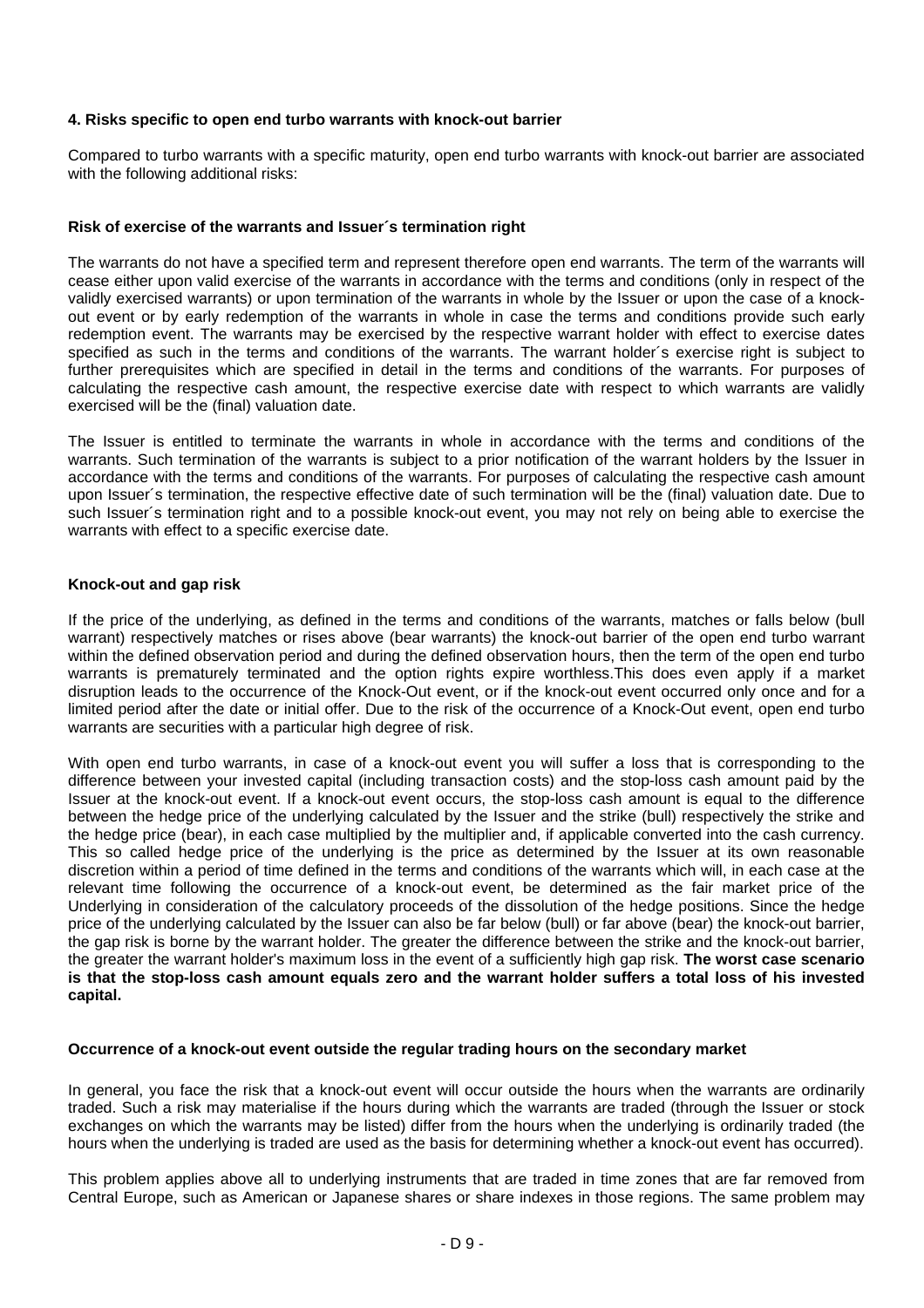arise if the warrants cannot be traded because of a public holiday on the secondary market, while the home market for the underlying is open.

In this context, particular attention should be paid to the risk that there may be no or only a limited secondary market in the turbo warrants. See also "Secondary market in the warrants" below.

If prices go beyond your stop-loss limit during a period when the regular trading hours for the warrants and the regular trading hours for the underlying do not overlap, then setting a stop-loss limit at which to sell your turbo warrants will not necessarily help you to avoid the risk described here.

#### **If the price of the underlying, the strike and the knock-out barrier are within close proximity of one other, there may be a risk that implied volatility will increase**

Typically, turbo stop-loss warrants that are subject to gap-risk are structured such that there is a sufficient margin between the strike and the knock-out barrier, so that from the Issuer's perspective, the potential gap-risk is largely transferred to the warrant holder. In such a case, volatility is irrelevant to warrant pricing.

If by way of exception, however, the strike and the knock-out barrier lie close together and the price of the underlying moves in the direction of and nears the knock-out barrier, then the increased risk of a premature knockout event becomes a separately quantifiable component of the option price for the first time. The measure used to quantify this component of the warrant price is the fluctuation range expected by the Issuer and factored into the warrant price, which is expressed as an annual percentage and based on a certain degree of probability ("implied volatility"). If the conditions described in the first sentence above are met and the implied volatility increases while all other factors influencing pricing remain the same (particularly the price of the underlying), then the price of the knock-out turbo warrant will fall because the proximity of the price of the underlying to the knock-out barrier means that there is a higher probability that the warrant will be knocked out and that only a small stop-loss cash amount will be refunded. Conversely, if the implied volatility decreases, then the price of the turbo warrant will increase because it becomes less likely that the warrant will be prematurely knocked out.

As far as you are concerned, an increase in the underlying instrument's implied volatility represents a price risk if the price of the underlying, the strike and the knock-out barrier are all within close proximity. The closer these factors are to one another, the greater the influence of implied volatility on the warrant price (i.e., implied volatility will account for a greater share of the warrant price) and thus the greater the warrant's sensitivity to volatility fluctuations. If movements in the price of the underlying result in a greater gap between these three factors, then the less implied volatility will affect the price of the warrant and thus the warrant's sensitivity to volatility fluctuations will be insignificant or even zero.

# **Adjustments of strike and knock-out barrier**

The strike and the knock-out barrier of the warrants are subject to continuous adjustments in accordance with the terms and conditions of the warrants. In order to reflect financing costs incurred by the Issuer in connection with its hedging arrangements, the strike will be adjusted on a daily basis by an adjustment amount which will be calculated for a specific adjustment period on the basis of the current strike on a specific adjustment day, the adjustment rate applicable for the relevant adjustment period and a specific day count fraction. The aforementioned adjustment rate is composed of the then prevailing relevant interest rate for deposits in the currency of the strike and a percentage rate (the interest rate correction factor) which will be determined at the Issuer´s reasonable discretion. In determining the interest rate correction factor or exercising its reasonable discretion, the Issuer may take into consideration various factors including but not limited to: the market conditions prevailing during the specific adjustment period and particularly any parameters specific to the relevant underlying (e.g. shares which under specific market conditions and as determined by the Issuer are subject to significant interest fluctuations within a specific adjustment period) in connection with the Issuer´s hedging arrangements. **Therefore, you should be aware that for certain adjustment periods the adjustment rate**, as determined at the Issuer´s reasonable discretion for the adjustment of the warrants´ features upon specifying the interest rate correction factor, **may**, in the event of the presence of certain market conditions during the relevant adjustment period, **significantly deviate from the adjustment rate in the first adjustment period specified in table 1 of the terms and conditions of the warrants**. The relevant calculation factors for the adjustment of the strike by the adjustment amount are described more in detail in the terms and conditions of the warrants. As result of such daily adjustment of the strike, the risk of the occurrence of a market situation in which the price of the underlying, the strike and the knock-out barrier are within close proximity will increase significantly (see risk information regarding such market situation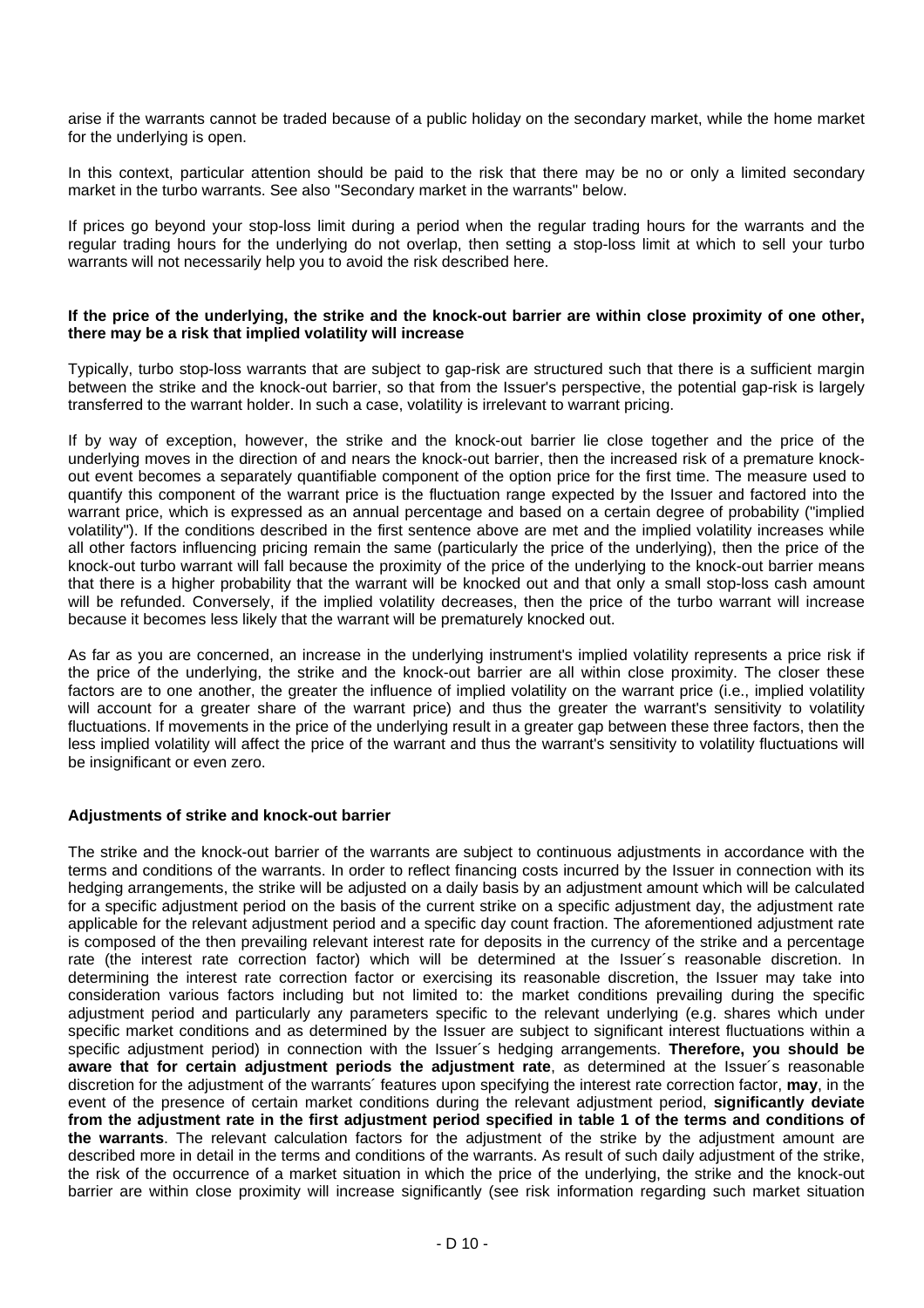below). Irrespective of other factors affecting its value, such adjustment of the strike will further result in a decrease (bull warrants) respectively increase (bear warrants) of the intrinsic value of the open end turbo warrants.

Additionally, on each adjustment day the knock-out barrier applicable for the following adjustment period will be adjusted at the Issuer´s reasonable discretion in accordance with the terms and conditions of the warrants. Depending on the market situation prevailing on such adjustment day, the adjustment of the knock-out barrier may result in both (i) an increase in the risk of the occurrence of a market situation in which the price of the underlying, the strike and the knock-out barrier are within close proximity (see risk information regarding such market situation below) and (ii) an increase of the gap risk to be borne by the warrant holders if the distance between the then current strike and the adjusted knock-out barrier increases. **Therefore, do not rely on the knock-out barrier being in approximately the same distance to the strike during the term of the warrants**.

In case of shares or price indexes as underlying of the warrants, the Issuer will additionally calculate a dividend adjustment amount which will be deducted from the strike and the knock-out barrier on days on which dividends are paid on the respective share or index component share and the respective share trades ex-dividend on its home market. For open end turbo bull warrants with knock-out (e.g. long mini future warrants), such dividend adjustment amount will be calculated on the basis of the net dividend, i.e. the amount which holders of shares or index components underlying the warrants subject to taxation in Germany would receive upon distribution of dividends on such shares or index components (net of taxes, levies or other charges if applicable). However, for open end turbo bear warrants with knock-out (e.g. short mini future warrants), the dividend adjustment amount will be calculated on the basis of the gross dividend, i.e. without consideration for applicable taxes, levies or other charges. The same applies to the price of the share or index component underlying the warrants which will in each case be affected by the amount of the gross dividend as well. **Therefore, you should be aware that** besides the fact that irrespective of other factors affecting the value, an adjustment upon distribution of dividends may generally result in an increase (bull warrants) or decrease (bear warrants) of the intrinsic value of open end turbo warrants, **such calculation of the adjustment amount for open end turbo bull warrants with knock-out on the basis of the net dividend, i.e. the deduction of the net dividend from the strike and the knock-out barrier on the one hand and the gross dividend from the price of the underlying on the other hand (thus a different amount), may result in a loss in value of the warrants. Furthermore, such dividend adjustment although solely based on the relevant terms and conditions of the warrants may cause the occurrence of a knock-out event.** 

# **5. Risks specific to capped, digital and straddle warrants**

#### **5.1. Capped warrants**

The cash amount of capped warrants which may be payable by the Issuer upon maturity, is – regarding the respective amount – limited by a cap defined in the terms and conditions of the warrants. Regarding to this you as an investor will not participate in the intrinsic value of the warrants insofar as the intrinsic value exceeds the cap upon maturity.

#### **5.2. Digital warrants**

The cash amount of digital warrants which may be payable by the Issuer upon maturity, is – regarding the respective amount - determined in the terms and conditions of the warrants. Solely the payment of the respective cash amount depends on a prerequisite defined in the terms and conditions of the warrants, e.g. upon maturity the price of the underlying exceeds the strike (call warrant) respectively falls below the strike (put warrant). If the prerequisite, which is material to the payment of the cash amount, is not fulfilled, the warrants will expire worthless and the investor will suffer a total loss of his capital invested.

#### **5.3. Straddle Warrants**

Straddle warrants are a combination of a call and a put warrant, in each case with same strike and equal maturity. To that effect the intrinsic value of straddle warrants (as stipulated in the terms and conditions of the warrants) depends on the amount by which the price of the underlying exceeds or falls below the strike, in each case multiplied by the multiplier. Disregarding other value determining factors, the value of the straddle warrant will decrease constantly during his term if the price of the underlying is close to or matches the strike. Upon maturity, the investor will suffer a total loss if the warrant expires worthless, i.e. if the price of the underlying equals the strike upon exercise or expiry.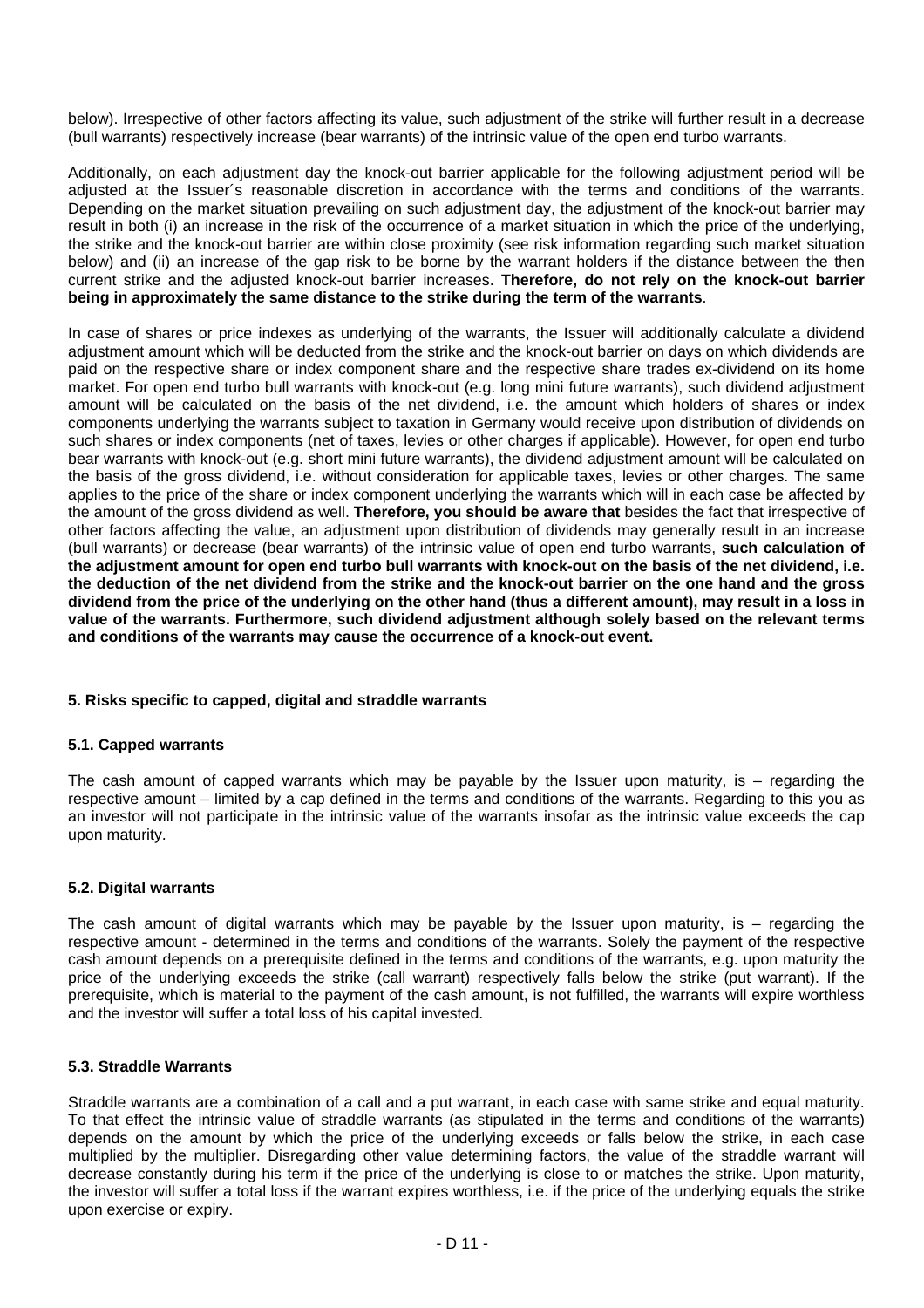# **6. Risks specific to some underlyings**

#### **Features of exchange rates as underlyings**

Exchange rates give the ratio of a certain currency to another currency. In international currency trading, where a certain currency is always traded against another, the currency which is traded is known as the "trading currency", and the currency which gives the price for the trading currency is known as the "price currency". The most important currencies traded in international currency trading are the US dollar (USD), the euro (EUR), the Japanese yen (JPY), the Swiss franc (CHF) and the British pound sterling (GBP). For example, the exchange rate "EUR/USD 1.2575" means that USD 1.2575 is needed to buy one euro. An increase in this exchange rate thus means an increase in the value of the euro against the US dollar. The other way around, for example, the exchange rate "USD/EUR 0.8245" means that EUR 0.8245 is needed to buy one US dollar. An increase in this exchange rate thus means an increase in the value of the US dollar against the euro.

Exchange rates are subject to various different influences including, for example, components such as the rate of inflation in the country in question, interest rate differences as against foreign countries, assessments of the development of the economy in the country in question, the global economic situation, the convertibility of one currency into another and the security offered by an investment in the respective currency. In addition to the factors outlined above, which are still fairly predictable, exchange rates can also be affected by virtually unpredictable factors, for example psychological factors such as crises of confidence in the political leadership of a country. This type of psychological factor can also have a significant influence on the value of the currency concerned.

The reference prices for the underlying can be taken from a whole range of different sources. They can be the exchange rate values that arise in what is known as interbank trading, since the majority of international foreign exchange trading is settled between major banks. These values are published on the pages of recognised business information services (such as Reuters or Bloomberg). Alternatively, certain official exchange rates, as determined by central banks (such as the European Central Bank) can also be used as reference prices. Information on which reference prices are used for specific warrants can be found in the relevant warrant terms and conditions.

#### **Features of commodities as underlyings**

Commodities are generally divided into three main categories: mineral resources (such as oil, gas, aluminium and copper), agricultural goods (such as wheat and corn), and precious metals (such as gold and silver). Most commodities are traded on specialised stock exchanges or directly between market participants (interbank trading) worldwide in the form of OTC (over-the-counter) transactions using largely standardised contracts.

Price risks are often complex where commodities are involved. The prices are subject to larger fluctuations (volatility) than is the case in other asset classes. In particular, commodities markets show lower liquidity than bond, currency and stock markets, with the result that changes in supply and demand have a much more drastic effect on prices and volatility, which in turn means that investments in commodities are more complex and more prone to risk.

The factors affecting commodities are numerous and complex. Several examples of typical factors reflected in commodity prices are presented below.

#### *a) Supply and demand*

The planning and management of commodity supply are extremely time-consuming processes. The availability of commodities on offer is thus limited, and it is not always possible to adjust production quickly in line with changes in demand. Demand can also differ across regions. The transportation costs involved in getting commodities to the regions where they are required also have an effect on the prices. The cyclic nature of some commodities, such as agricultural goods, which are produced at certain times of the year, can also cause immense price fluctuations.

#### *b) Direct investment costs*

Direct investments in commodities are subject to costs for storage, insurance and taxes. Moreover, no interest or dividends are paid on commodities. The total return from commodities is influenced by these factors.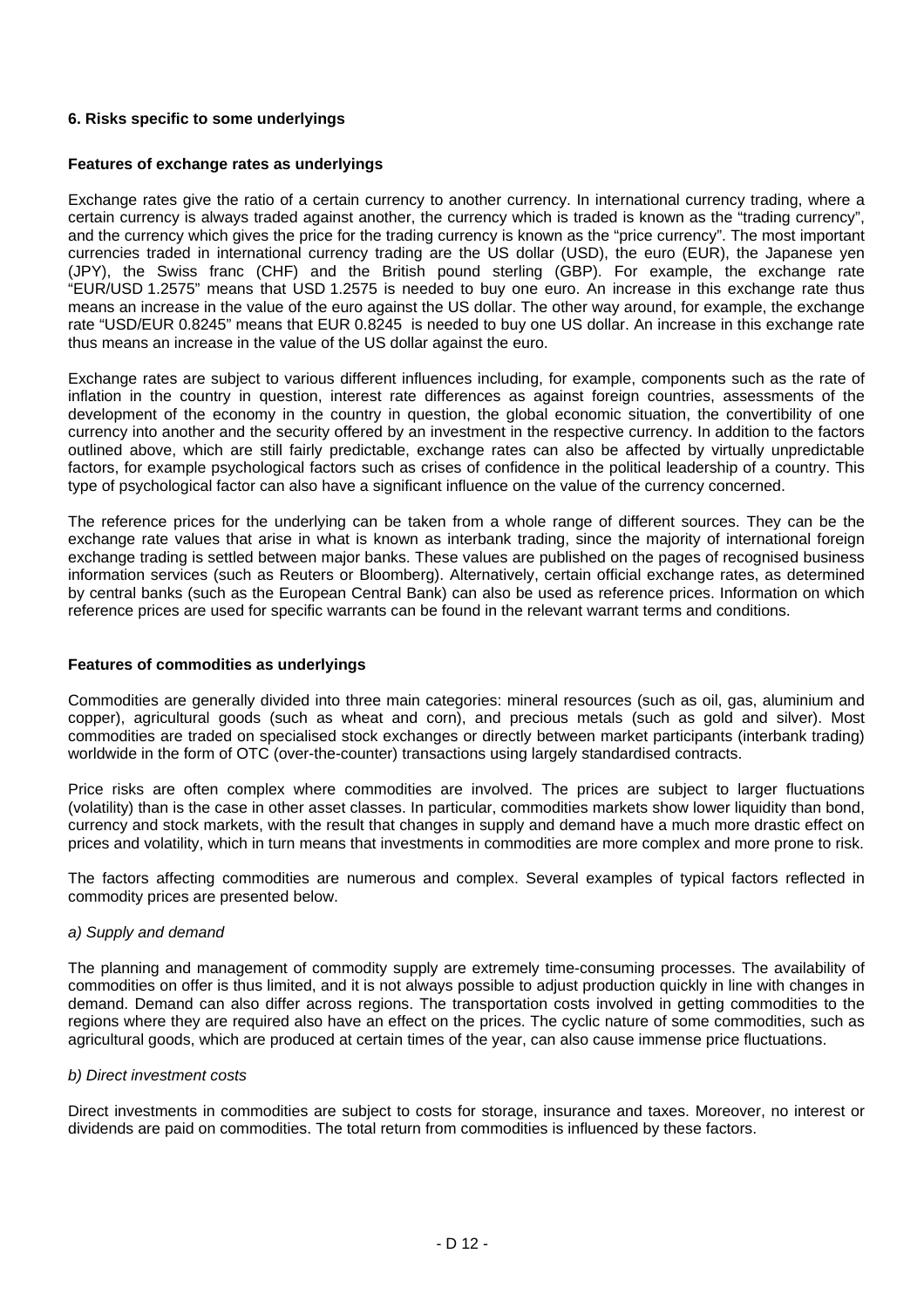#### *c) Liquidity*

Not all commodity markets are liquid and able to react quickly and to a sufficient extent to changes in the supply and demand situation. Since only a small number of market participants operates in the commodity markets, intense speculation can have negative consequences and distort prices.

#### *d) Weather conditions and natural disasters*

Unfavourable weather conditions can affect the supply of certain commodities for the entire year. A supply crisis of this kind can in turn spark off major and unpredictable price fluctuations. The spread of disease and the outbreak of epidemics can also have an impact on the price of agricultural goods.

#### *e) Political risks*

Commodities are often produced in emerging markets and used by industrialised nations. However, the political and economic situations in emerging markets are usually much less stable than in industrialised nations. They are much more exposed to the risk of rapid political change and economic setbacks. Political crises can shake investor confidence, which, in turn, can affect commodity prices. Warfare and conflicts can change supply and demand for certain commodities. It is also possible that industrialised nations will impose an embargo for the import and export of goods and services. This can be reflected directly or indirectly in the price of commodities. In addition, many commodity producers have joined together in organisations or cartels to regulate supply, thereby influencing prices.

#### *f) Taxation*

Changes to tax rates and duties can either increase or decrease profitability for commodity producers. If these costs are passed on to the buyers, these changes have an effect on the prices of the respective commodities.

#### **Features of futures contracts as underlyings**

#### *a) General*

Futures contracts are standardised forwards based on financial instruments (e.g. shares, indexes, interest rates, currencies), known as financial futures, or based on commodities (e.g. precious metals, wheat, sugar), known as commodities futures.

A forward contract carries the contractual obligation to buy or sell a certain amount of the relevant object on a certain date at a pre-determined price. Futures contracts are traded on futures exchanges, and for this reason are standardised in terms of contract size, the type and quality of the underlying instrument, and the possible delivery locations and dates.

There is a close correlation between the price development of an underlying on a spot market and on the corresponding futures market. However, futures contracts are traded with a premium or discount compared with the spot price of the underlying. The difference between the spot price and futures price, described in futures exchange terminology as the "**basis**", is partly the result of the inclusion of the costs usually incurred with spot transactions (warehousing, delivery, insurance, etc.) or income usually associated with spot transactions (interest, dividends, etc.), and partly of the differing valuations of general market factors on the spot and futures markets. Furthermore, the liquidity on the spot market and on the relevant futures market may differ greatly from one another depending on the underlying.

Because the warrants are based on the trading price of the underlying futures contracts specified in the Table, it is important to have knowledge of the characteristics and assessment factors of forward transactions, in addition to knowledge of the market for the respective underlying of the futures contract, in order to make a proper assessment of the risks associated with the purchase of these warrants. Where the underlying in a futures contract takes the form of a commodity, the above mentioned risk factors of commodities should also be considered.

#### *b) Rollover*

Futures contracts as underlyings of the warrants each have a certain expiry date. Therefore, in the case of open end warrants, the Issuer will replace the underlying with a futures contract at a time specified in the terms and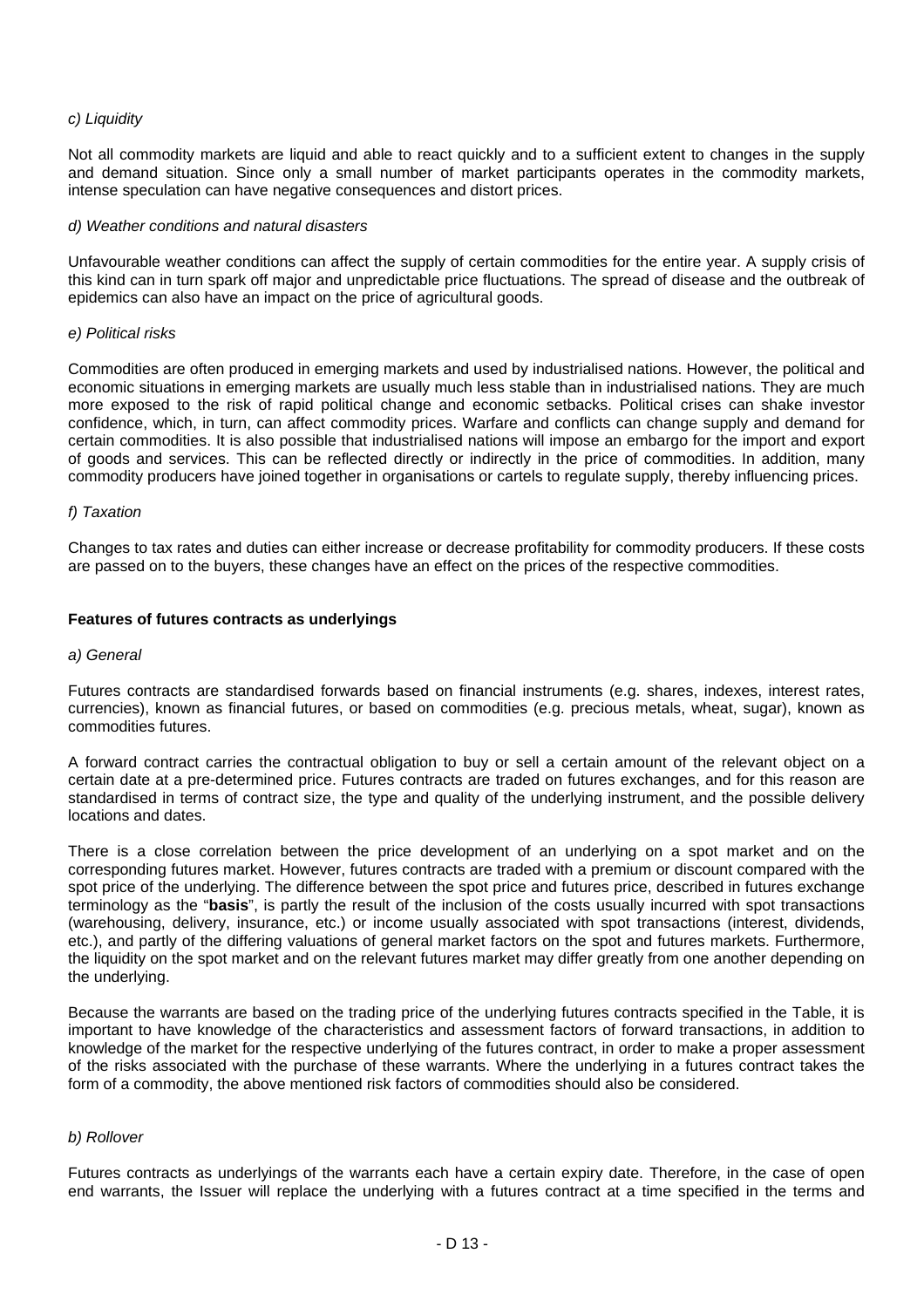conditions, this futures contract having the same contract specifications as the initial underlying futures contract except for a later expiry date ("**rollover**").

The rollover will be carried out on a trading day within a period specified in the warrant terms and conditions shortly before the expiry date of the current futures contract. On the rollover date, the offerors liquidate the positions that they entered into using the respective hedging transactions with regard to the existing futures contract that is due to expire shortly and build up corresponding positions relating to a futures contract with identical features but a longer term.

Once the rollover has been concluded, the strike and the stop loss barrier and any other relevant thresholds will be adjusted in accordance with the terms and conditions.

## **Features of baskets as underlyings**

A basket as an underlying is composed of the shares, indexes, commodities, exchange rates, futures contracts or interest rates (basket components) as set out in the warrant terms and conditions. Depending on the terms, the individual basket components may be balanced or have different weighting factors.

As a general rule, the smaller the weighting factor of a basket component, the smaller the influence of the performance of the respective basket component on the performance of the basket as a whole. The respective value of the basket is calculated on the basis of the prices of the individual components and the weighting factors assigned to each component.

The rest of this page has been intentionally left blank.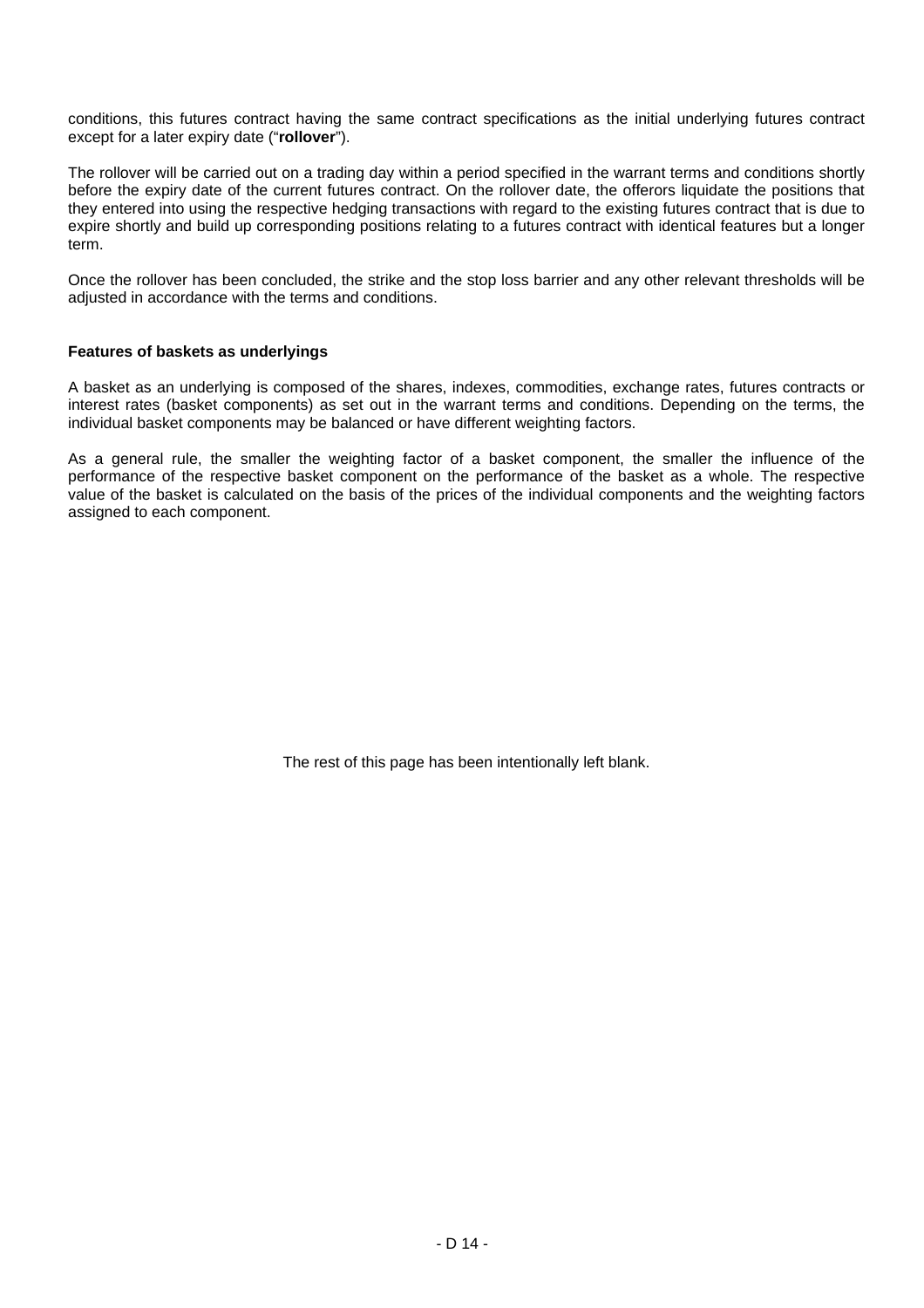# **E. Description of the securities**

# **1. Persons responsible**

**1.1** Citigroup Global Markets Deutschland AG, Frankfurter Welle, Reuterweg 16, 60323 Frankfurt am Main (the "Issuer") is responsible for all information contained in the prospectus. The Issuer is entered in the Commercial Register of the Local Court of Frankfurt am Main under registration number HRB 88301.

**1.2** The Issuer hereby declares that the information contained in the prospectus is, to the best of its knowledge, in accordance with the facts and that the prospectus contains no omissions likely to affect its import.

# **2. Risk factors**

See discussions regarding the "Risk Factors" set forth in Part D of the table of contents of this Base Prospectus.

## **3. Key information**

**3.1** In the event that securities are offered during a subscription period, a load (*Ausgabeaufschlag*) may be charged on the sale of the securities. Details with respect hereto will be set forth in the final terms of the offering ("Final Terms of the Offering"). The sales partners, who are involved in offering the securities during the subscription period, typically and for the most part reserve the right to charge other fees in addition to the load. A load will immediately disappear at the end of the subscription period and upon payment in exchange for the delivery of the securities. In the aforementioned case, the price of the securities will immediately fall by the amount of the load.

To the extent that the securities are a basis for an actively managed investment strategy, virtual management fees are typically factored into the calculation, thereby reducing the value of the securities. Details with respect thereto are set forth in the description of the underlying in the Final Terms of the Offering. See also subsections 4 2 2 c) or d).

The Issuer, its affiliated enterprises (if applicable) or other companies belonging to or affiliated with Citigroup Inc., may actively trade in the underlying, other instruments or derivatives referenced to the underlying, exchange-traded options or exchange-traded forwards, or may issue other securities or derivatives referenced to the underlying. The Companies may also be involved in acquiring new shares or other underlying instruments or individual companies incorporated in share indexes or equities baskets, or may act as financial advisor to the aforementioned entities or work together with them in commercial banking operations. The above activities may give rise to conflicts of interest and may adversely affect the price of the underlying or securities referenced to the underlying (such as the warrants).

In order to hedge its obligations under warrants, the Issuer continually trades in the underlying, in derivatives referenced to the underlying, or in other underlyings or derivatives which influence the price of the underlying or whose price or volatility closely tracks the price movement or volatility of the underlying. In general, such hedging transactions have the potential to amplify changes in the price of the underlying or the underlying's volatility, i.e. additional hedging positions may cause prices that are increasing anyway to increase even further, and vice versa for falling prices. If such price trends are intended to be reinforced, this would accordingly affect the price of the warrant or the gain or loss upon exercise of the warrant. The Issuer executes hedging transactions on an ongoing basis (i.e. at any time). The Issuer will make appropriate adjustments to its matching positions, particularly if one of the value determining factors changes. The Issuer will also adjust its hedging positions if it sells additional warrants (its net position in the class increases) or buys back warrants (and its net position in the class decreases). If the warrants are exercised upon expiry, then the Issuer's hedging positions will be closed out accordingly. In particular, if warrants are exercised on or shortly before the expiry date, such action may result in all hedging positions being closed out within a short period of time. Depending on the number of exercisable warrants, the then-prevailing market situation and the liquidity of the respective underlying, it is possible that this will adversely affect the reference price of the underlying when the warrant is exercised and thus also adversely affect the type and magnitude of the cash amount. It is possible that by taking or closing out various hedging positions, the Issuer may effectively magnify the price movement of the turbo warrant's underlying so dramatically that a knock-out event is triggered and the warrants will be terminated early and expire worthless. The closer the price of the underlying comes to the knock-out barrier and the higher the volatility of the underlying is, the greater the risk that hedging transactions will trigger a knock-out event. See also Section "D. Risk Factors of the securities" at the beginning of this Base Prospectus.

**3.2.** The grounds for the offering and the use of the income are to generate profits.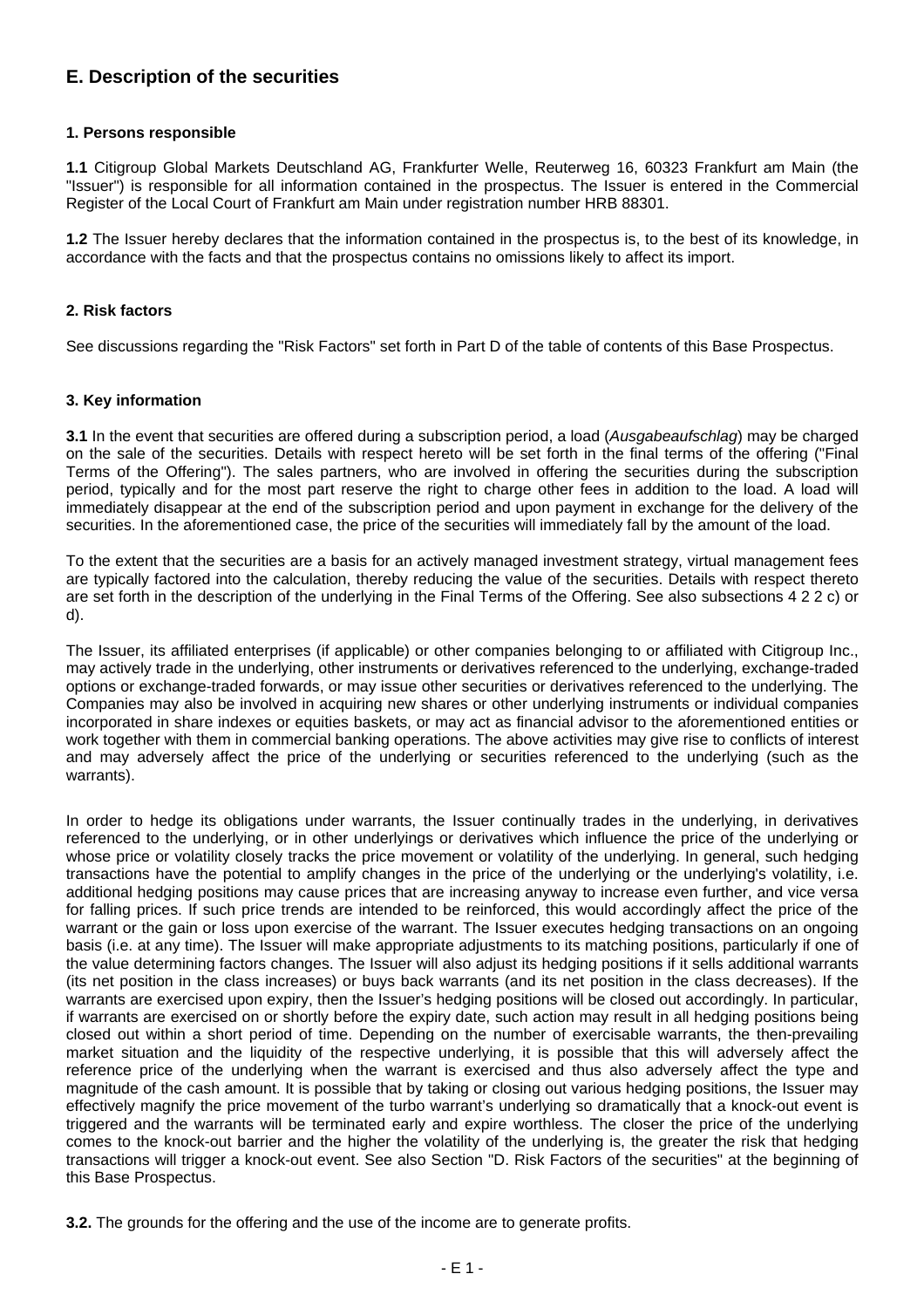# **4. Information concerning the securities to be offered or admitted for trading**

# **4.1 Information concerning the securities**

# **4.1.1 Class, category and ISIN:**

Class, category and ISIN of the warrants are set forth in table 1 of the relevant terms and conditions (see page G1) or in the "Final Terms of the Offering" to this Base Prospectus.

## **4.1.2 Factors influencing the value of the warrants**

The factors influencing the price of warrants were to a material extent previously described in another part of this prospectus – "D. Risk factors of the securities" – to which reference is hereby made in order to avoid repetition. Especially, please note the information given regarding the effect of the value of the underlying on the value of the warrants under following headings: "Risk of losing entire investment" (D1); "Disproportionate fluctuation of warrant prices (leverage)" (D1); "Deviation of the pricing model" (D3); "Risk of estimating the price of the underlying" (D3); "The effect of market depth in the underlying on warrant pricing" (D4); "Effects of market disruptions on exercise or secondary trading" (D5); "Substantial change of the warrant price as a result of adjustment or substitution of the underlying" (D6).

## **4.1.3 Applicable law**

The applicable law is set forth in Section 13 of the relevant terms and conditions (see page G25).

## **4.1.4 Physical form**

The physical form of the instrument is set forth in Section 6 of the relevant terms and conditions (see page G19).

The central securities depositary or the other securities depositaries are set forth in the Final Terms of the Offering for the instrument in question. The relevant addresses are also provided therein.

# **4.1.5 Currency of the securities issue**

The warrants will be offered for purchase (offer subject to change) in the currency designated in the "Final Terms of the Offering". Exchange and off-exchange trading in the warrants (if applicable) will likewise be conducted in the aforementioned currency. In the event the warrant is automatically exercised upon expiry, the disbursement of any intrinsic value (if it exists) will be made, if applicable, following a conversion into the cash currency designated in the "Final Terms of the Offering".

# **4.1.6 Classification and ranking of the securities**

The classification and ranking of the securities is governed by Section 6 of the relevant terms and conditions (see page G19).

## **4.1.7 Description of the rights, cash amount, knock-out event, stop loss cash amount, procedures for exercising such rights**

The terms of the relevant option are set forth in Section 1 and 2 of the Terms and Conditions (see pages G3-7) in conjunction with the relevant Final Terms of the Offering;

For all types of warrants Section 8 of the relevant terms and conditions governs the exercise of the securities (see pages G21-22);

For all types of warrants the consequences of market disruptions are set forth in the relevant Section 5 of the relevant terms and conditions (see pages G10-18).

#### **4.1.8 Issuance Programme constituting the basis for the new issue:**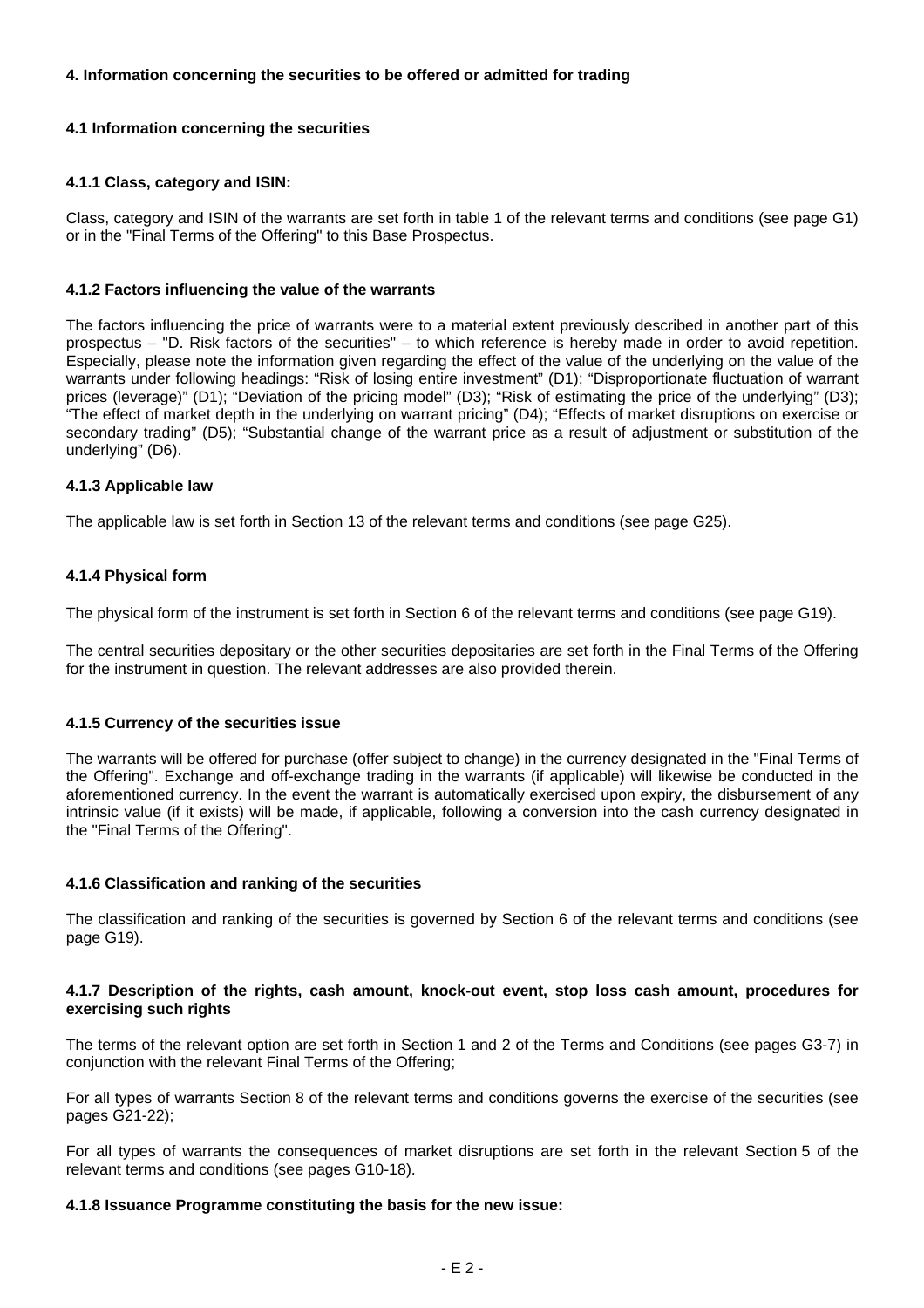Citigroup Global Markets Deutschland AG, Frankfurt/Main, is offering the warrants, which are the subject matter of this prospectus, on the basis of a resolution to be adopted for the respective issuance each by its competent managers of the relevant organisationally responsible unit.

#### **4.1.9 Offering method, underwriters and issue date of the securities:**

The Final Terms of the Offering will provide information about the offering methods, the underwriters and issue dates for the warrants:

#### *Offering method:*

a) the warrants will be offered continuously on the open market in one or more series, which may have different features, and/or

b) the warrants will be offered during a subscription period in one or more series, which may have different features, for a set price plus a load. After the relevant subscription period ends, the warrants may be sold on the open market.

## *Underwriters:*

The underwriters of the warrants will be stipulated in the Final Terms of the Offering.

## *Commencement of the offering:*

The warrants will be offered for the first time either at the commencement of the open market sale or at the commencement of the subscription period.

[*Other information specific to the countries of offering*: ###]

## **4.1.10 Restrictions on the free transfer of the securities**

In purchasing, transferring or exercising the warrants, the sales restrictions described in Section 7 of the relevant terms and conditions must be observed (see pages G19-21).

# **4.1.11 Exercise day, expiry date, final possible calculation date**

The expiry date for the relevant series of warrants is stipulated in table 1 and Section 2 of the Terms and Conditions (see pages G1 and G3-5) and as further governed by the relevant Final Terms of the Offering.

The day on which the exercise of the warrants becomes effective is stipulated in Section 8 (see page G22) in conjunction with table 1 and Section 2 (see pages G1 and G4) of the Terms and Conditions and as further governed by the relevant Final Terms of the Offering.

The final possible calculation date (the "(Final) Valuation Date") for the relevant series of warrants in respect of the expiry date, is set forth in the definition of (Final) Valuation Date in table 2 (see page G1) in conjunction with the relevant definition in Section 2 (see page G4) of the Terms and Conditions and as further governed by the relevant Final Terms of the Offering.

#### **4.1.12.1 Cash amount, reference price for the exercise, reference price for the currency conversion**

The cash amount, which may be payable when the warrant is exercised, and the reference prices for the exercise or currency conversion which may then apply (to the extent that the intrinsic value is not already expressed in the currency of the cash amount), is stipulated in Section 2 of the Terms and Conditions (see pages G3-5) and as further governed by the relevant Final Terms of the Offering.

#### **4.1.12.2 Stop loss cash amount, intrinsic value upon stop loss, stop loss exchange rate, payment date upon stop loss**

The stop loss cash amount, which may be payable when a knock-out event occurs, and the calculation of the intrinsic value upon stop loss, the stop loss exchange rate (in case the intrinsic value is not already expressed in the currency of the cash amount) and the payment date upon stop loss, is stipulated in Section 2a of the Terms and Conditions (see pages G5-6) and as further governed by the relevant Final Terms of the Offering.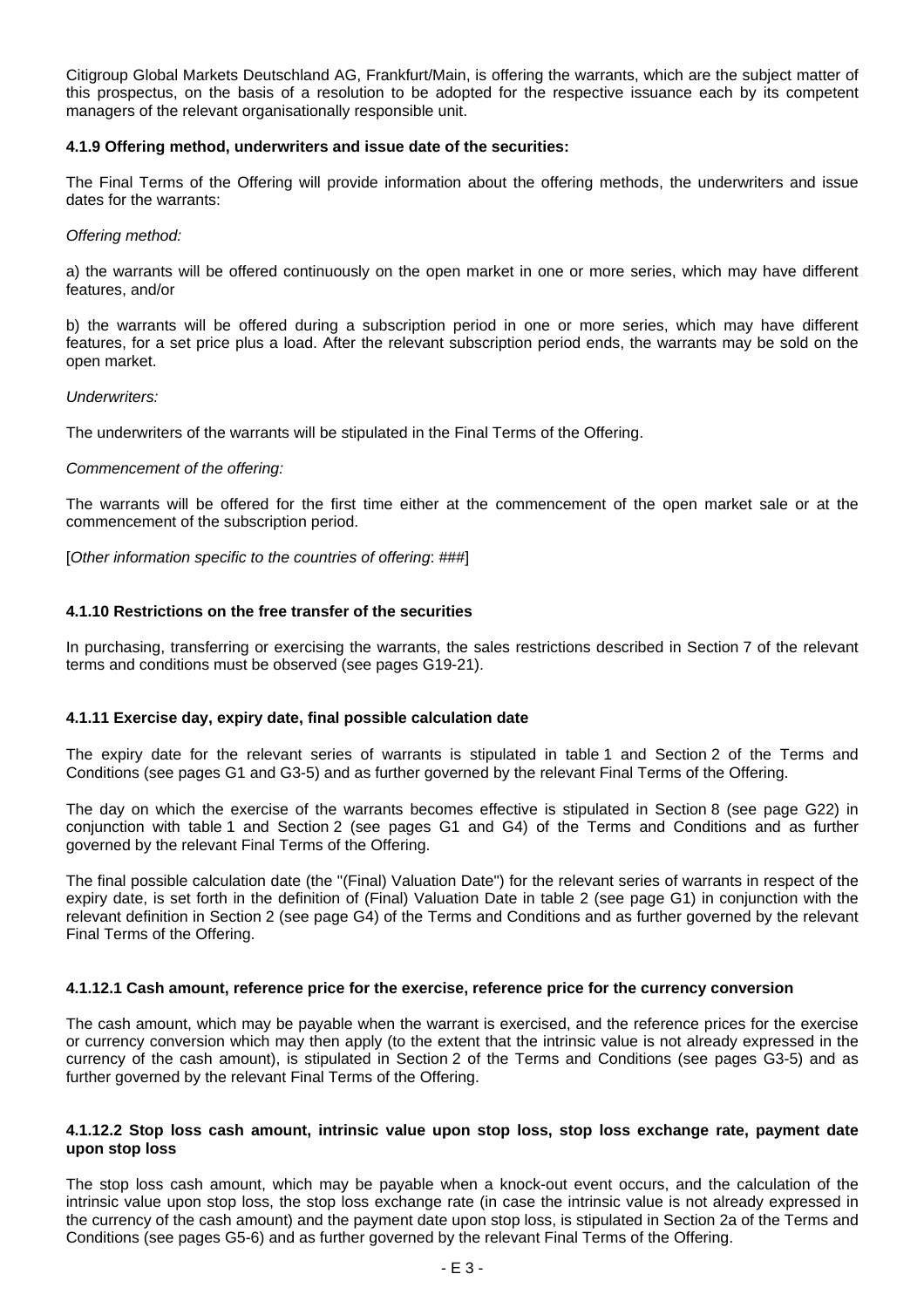# **4.1.13. Regular income from the securities**

The warrants do not embody any right to regular income such as interest payments or dividend payments. Instead, the warrants only represent a right to exercise once as of the expiry date (European-style warrants) or at any time (American-style warrants). See also "4.1.7 Description of the rights, cash amount, knock-out event, stop loss cash amount, procedures for exercising such rights".

As an alternative, the Investor may sell his warrants; however, this is not subject to the warrant terms and conditions. More specifically, the Issuer is not obligated under the warrants to repurchase the warrants from the investors. See also, particularly with regard to the way it is calculated, "Secondary market in the warrants" on page D<sub>2</sub>.

#### **4.1.14 Withholding tax on income generated at the place of the issuer's registered office and in countries where the offer is disseminated or an application for admission to trading is made**

The Issuer has its registered office in Frankfurt/Main in the Federal Republic of Germany. [Under current German law and subject to a third parties´ obligation to withholding income tax at the source, the issuer is basically not obliged to withhold income tax at the source. With regard to payments to go abroad the issuer is basically not obliged to withhold any taxes. Therefore, no withholding of taxes is happening.][ All taxes or other levies due in connection with the payment of the cash amount are to be borne by the warrant holders.][*other provisions relating to withholding tax*: ###]

## [*Tax treatment of the warrants in the countries of offering*: ###]

[The Issuer assumes no responsibility for the withholding of taxes at source.][*other provisions relating to withholding tax*: ###]

# **4.2 Information about the underlying**

#### **4.2.1 The reference price of the underlying upon exercise, the reference price for the currency conversion, the currency conversion date, the reference rate service**

In the event that the options are exercised, the cash amount accordance with Section 2 (see pages G3-5 will be calculated based on the reference price of the underlying on the (final) valuation date stipulated in Section 2 paragraph 3 (see page G4) of the Terms and Conditions in each case in conjunction with the Final Terms of the Offering.

The cash amount is either the intrinsic value, if already expressed in the currency of the cash amount, or the intrinsic value converted with the reference price for the currency conversion into the cash currency. The relationship between the currency conversion date (i.e., the day to which the (final) valuation date is linked and on which the intrinsic value is converted into euros, if applicable), the reference price for the currency conversion (i.e., the exchange rate used for the conversion into euros, if applicable), and the reference rate service (i.e., the office or service which calculates the reference price for the currency conversion) is stipulated in table 1 (see page G1) in conjunction with the definitions in Section 2 (see pages G3-5) of the Terms and Conditions and as further governed by the relevant Final Terms of the Offering.

# **4.2.2 Features of the underlying, available information concerning the underlying**

# *a) Features of the underlying*

The features of the underlying are stipulated in the relevant Final Terms of the Offering and table 2 (see pages G1- 2) of the Terms and Conditions.

#### *b) Information concerning the past and future development of the underlying and its volatility:*

Information about the past (historical) development of the underlying is available in the form of charts posted on the Issuer's website as specifically referenced in the Final Terms of the Offering concerning Section 2 of the relevant terms and conditions (see pages G4-6). This information is updated daily and in this sense addresses the future development of the underlying. Charts relating to historical volatility of the underlying are likewise available on the Issuer's aforementioned website in a format that is updated daily. In addition the charts relating to historical volatility of the underlying will be available as hard copy free of charge from the Issuer.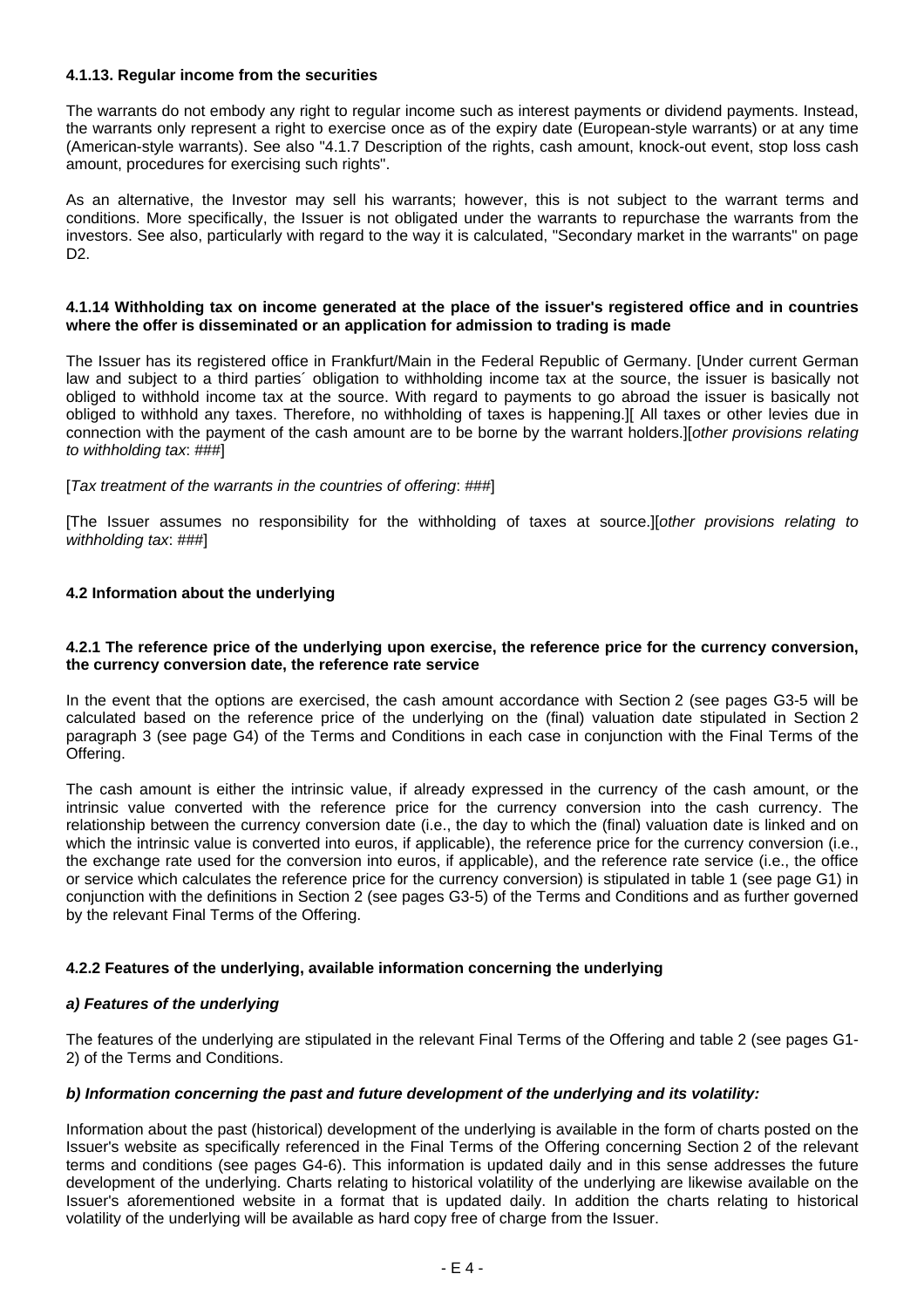# *c) Description of indexes not composed by the Issuer*

The description of the relevant underlying is contained in the Final Terms of the Offering.

## *d) Description of indexes and baskets composed by the Issuer:*

The description of the relevant underlying is contained in the Final Terms of the Offering.

# *e) Current composition of indexes not composed by the Issuer:*

Information about the individual equities making up the relevant underlying indexes and their current share of a given index, expressed as a percentage and determined on the basis of the daily quotations, may be downloaded free of charge from the website stipulated in the Final Terms of the Offering or a German- or English-language hard copy is available free of charge from the Issuer at the following address: "Citigroup Global Markets Deutschland AG, Warrants/New Issues Structuring, Frankfurter Welle, Reuterweg 16, 60323 Frankfurt am Main".

#### **4.2.3 Description of any market disruptions or settlement or clearing disruptions, which could influence the underlying**

Details are provided in the relevant Section 5 of the relevant terms and conditions (see pages G9-18).

The warrants embody only the right to a cash amount (under certain circumstances). Disruptions in the settlement or clearing of any physical certificates of the underlying are therefore irrelevant and are not addressed in the terms and conditions.

# **4.2.4 Adjustments in the terms of the warrants in case of corporate or other actions in the underlying**

Details concerning adjustments to the terms are governed in the relevant Section 4 of the relevant terms and conditions (see pages G8-18).

**The following information in Sections 5 and 6 below will (in particular insofar as relevant information regarding the countries of offering such as details regarding the taxation or the paying or calculation agent are concerned) be supplemented by the relevant Final Terms of the Offering:** 

**5. Terms and conditions of the offering** 

- **5.1 Purchase, subscription, clearing and settlement**
- **5.1.1 The terms and conditions (not the warrant terms and conditions) which govern the offer**
- **5.1.2 The total amount of the offer**
- **5.1.3 The offering period and the subscription procedures**
- **5.1.4 Details concerning the minimum and/or maximum amount of subscription**
- **5.1.5 The method and timetable for payment and delivery of the securities**
- **5.1.6 Method and date on which the offer results are made public**
- **5.2 Sale and allotment**

**5.2.1 Potential investor groups, offerings in two or more countries, reservation of tranches for specific countries** 

**5.2.2 Notification of allotments to subscribers and whether trading may commence prior to such notification** 

**5.3 Method of pricing, process of price disclosure, costs and taxes charged to purchasers and subscribers**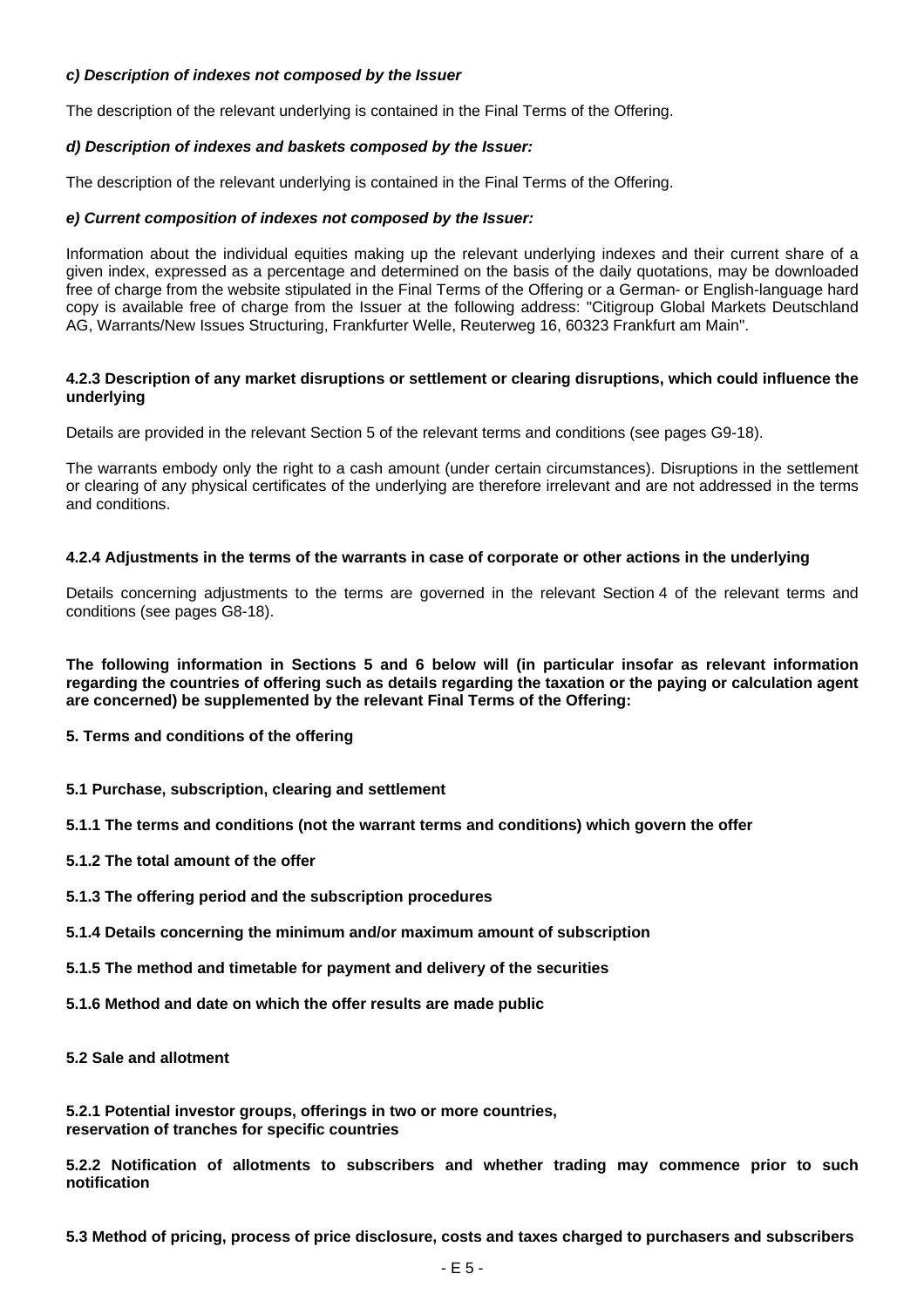#### **5.4 Placement and/or underwriting**

**5.4.1 Name and address of co-ordinator of the offer and placer in the various countries where offer is made** 

**5.4.2 Name and address of the paying agent and depositary agent in each country** 

**5.4.3 Institutions, which have agreed to underwrite the issue on a firm commitment basis, and institutions, which have agreed to place the issue without a firm commitment but using their "best efforts", or a statement as to whether the issue will be underwritten at all, Information concerning the underwriting fees and placement fees** 

**5.4.4 Date on which underwriting agreement executed, if it exists;** 

**5.4.5 Name and address of the calculation agent** 

**5.5 Criteria or conditions for establishing the offering price and the issue volume** 

**6. Exchange trading and trading rules** 

**6.1 Admission of the securities to trading on a regulated market** 

**6.2 Regulated markets or equivalent markets, on which the securities have already been admitted to trading** 

**6.3 Institutions which have committed to market making, Description of the market making obligation** 

#### **7. Additional information**

#### **7.1 Advisers named in the securities note**

There are no advisers named in the securities note.

# **7.2 Additional reports of the statutory auditor**

The securities note does not contain or refer to any additional information or reports from the Issuer's statutory auditor.

#### **7.3 Expert declarations or reports in the securities note**

There are currently no expert declarations or reports included in the securities note.

#### **7.4 Third party information**

If information from third parties has been incorporated in this prospectus, the Issuer warrants that this information has been correctly reproduced and that – to the best of the Issuer's knowledge and to the extent that it can be deduced from the information provided by such third party – no facts have been omitted, which could render the reproduced information incorrect or misleading. The Issuer has also verified the source(s) of the information.

#### **7.5 Information published after the issue**

The relevant terms and conditions, which are reprinted at the end of this securities note, indicate which information will be published after the day of the Issuer's initial offering.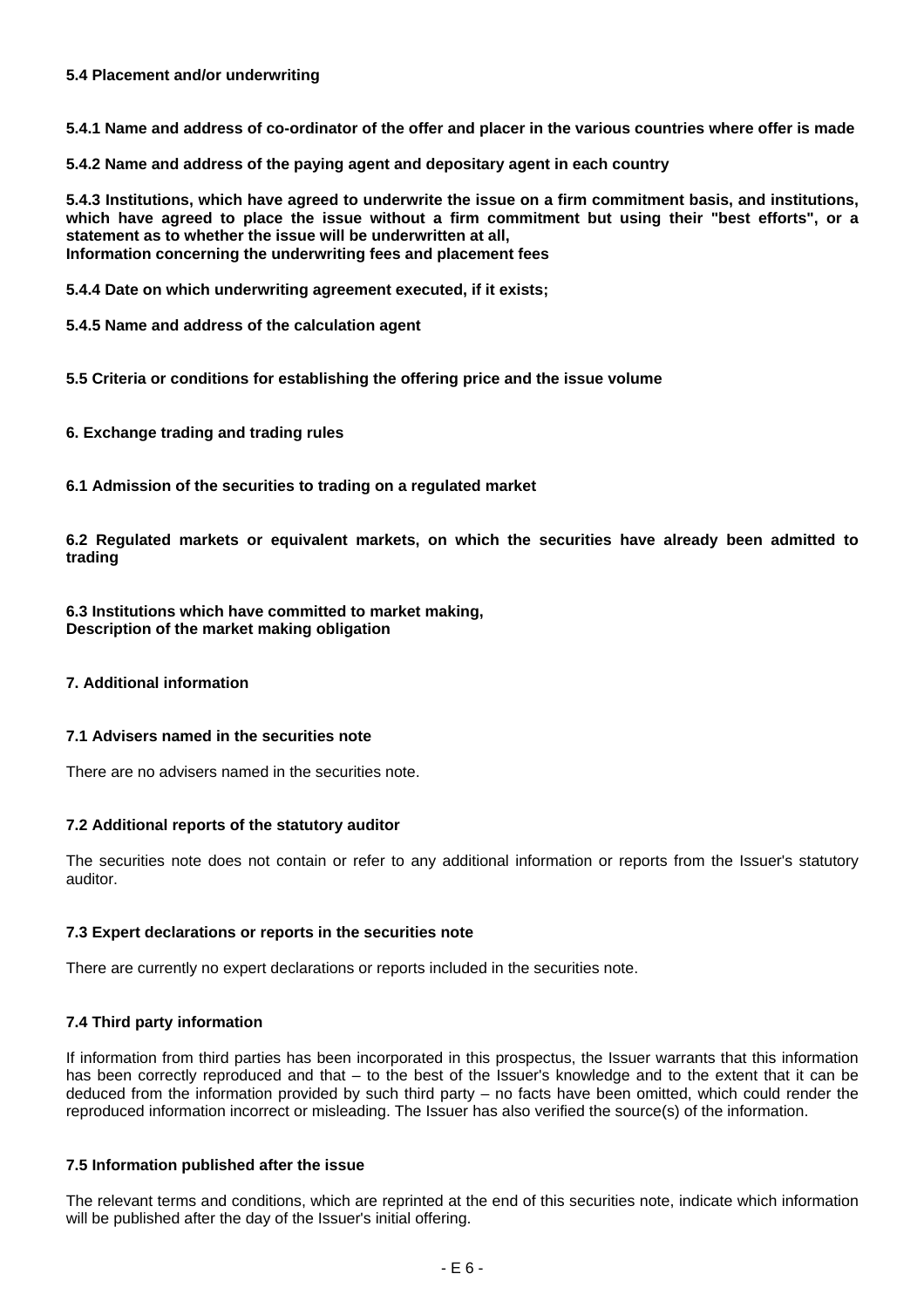Examples of such publications are the occurrence of a knock-out event or modifications to the warrant terms as a result of adjustments to the underlying, which may affect, for example, the strike or the knock-out barrier or the multiplier or relate to a replacement of the underlying itself. Additional examples include the early repayment of the warrants because an adjustment is impossible.

Unless prescribed otherwise by the provisions of law applicable at the respective point in time in the countries where the warrants are offered publicly or listed on the Stock exchange, the publication will be made at the option of the issuer either in one or more periodicals common or with large circulation in the states in which the public offer has been submitted or the security admitted to trading on an exchange or on the website of the Issuer. The Issuer will notify the respective publication medium and any medium different thereof which is mandatory for the legal validity of the publication in the final terms of the offer. A subsequent change in the publication medium will be notified by the Issuer in the respective initial publication medium (see pages G24).

The rest of this page is intentionally left blank.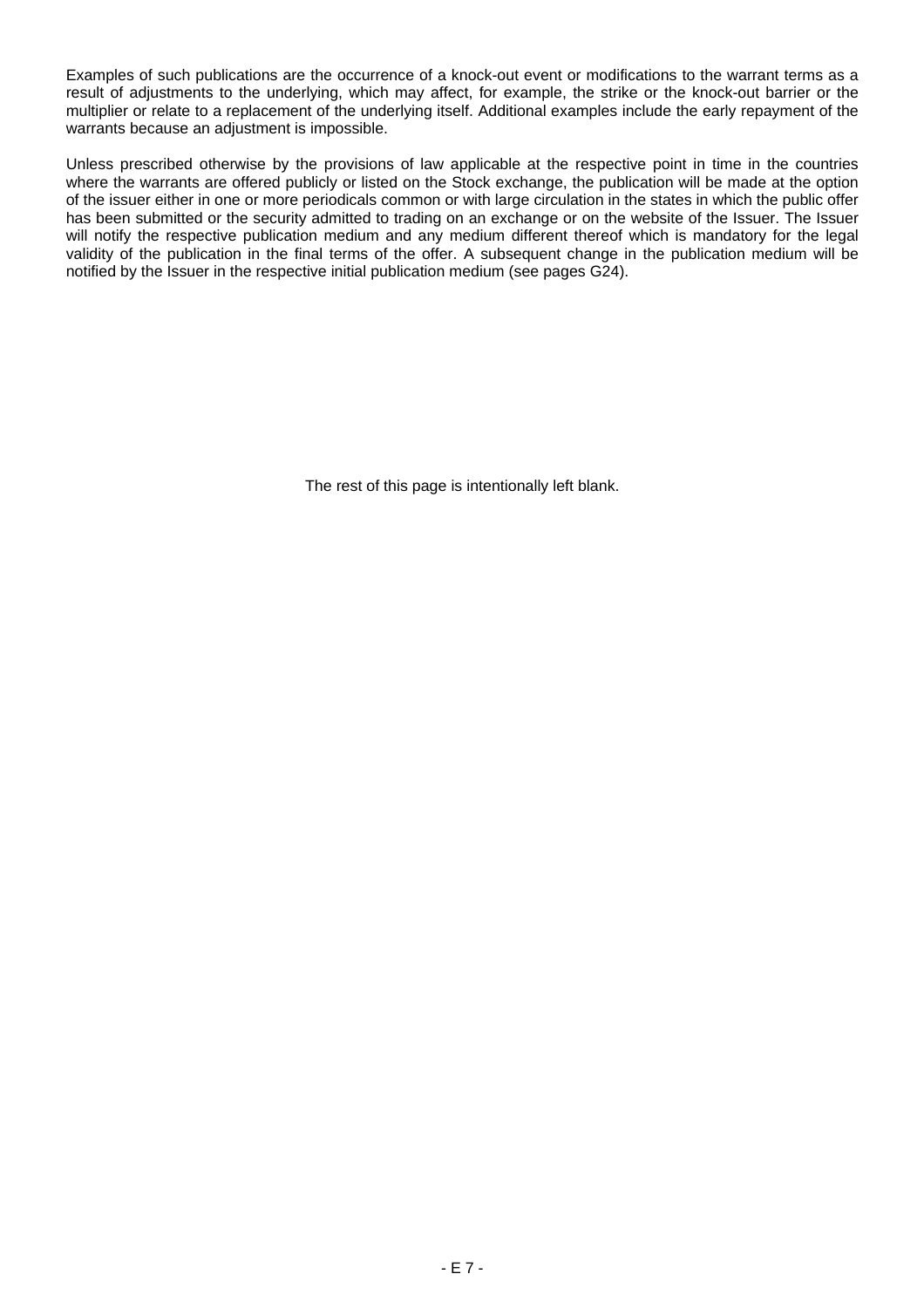# **F. Issuer Description of Citigroup Global Markets Deutschland AG, Frankfurt am Main**

Information to be disclosed in respect of Citigroup Global Markets Deutschland AG as the Issuer of the Warrants can be found in the Issuer´s Registration Document dated 03 May 2012, which is incorporated herein by reference in accordance with § 11 of the German Securities Prospectus Act (*Wertpapierprospektgesetz, WpPG*). The Registration Document has been deposited with the German Financial Services Supervisory Authority (BaFin).

Hard copies of the Registration Document will be available free of charge at the address set forth below:

Citigroup Global Markets Deutschland AG Frankfurter Welle Reuterweg 16 60323 Frankfurt am Main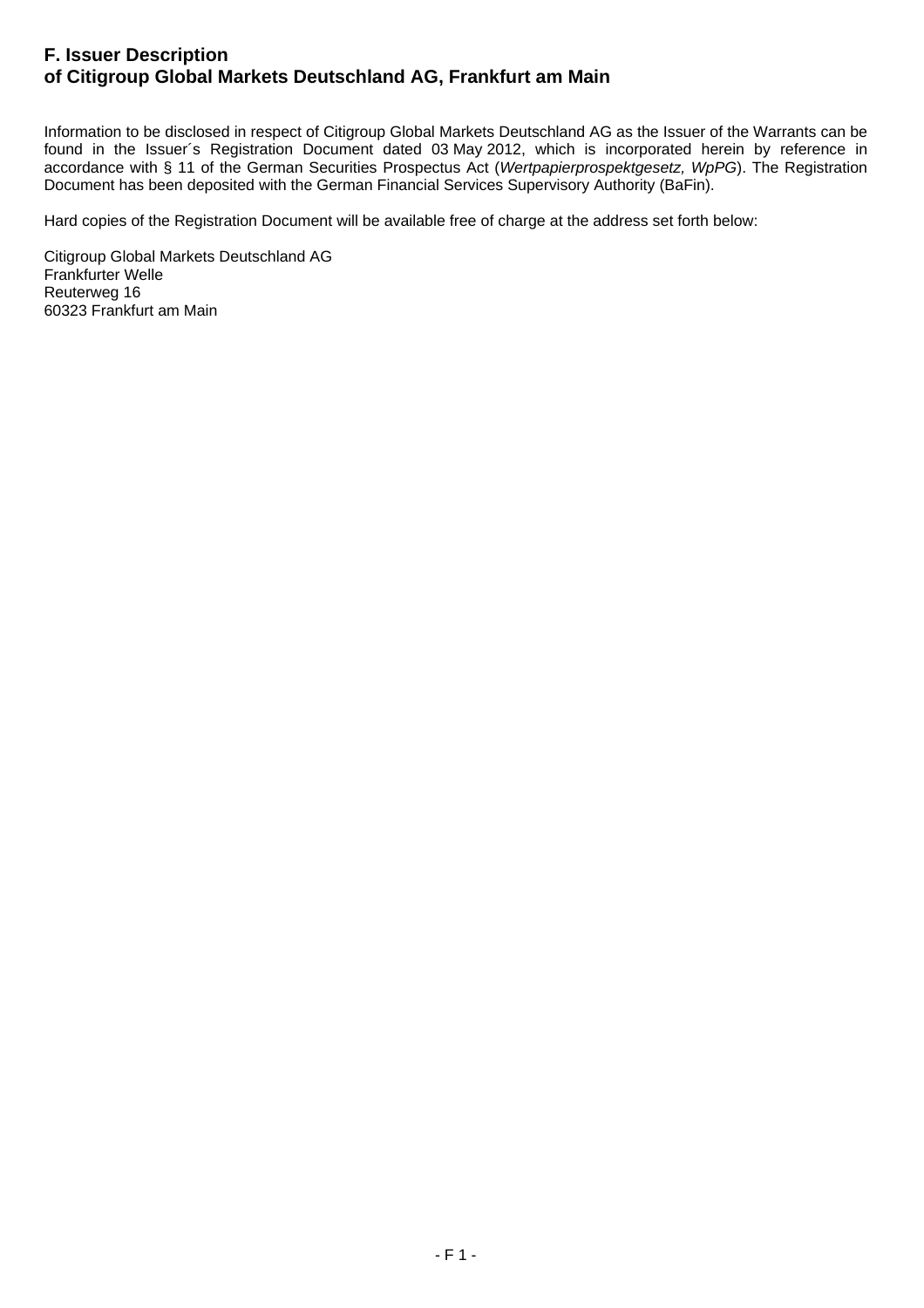*Legally binding English version of the Terms and Conditions:* 

# **Terms and Conditions**

**[***Insert product name***: ###] Warrants** 

**referenced to [Share Indexes] [Share Prices or Prices of Certificates Representing Shares] [Exchange Rates] [Commodities] [Futures Contracts] [a basket comprising of [Share Indexes] [Share Prices] [Exchange Rates] [Commodities] [Futures Contracts]]** 

> [The [*insert product name*: ###] warrants will exclusively be[ distributed and] publicly offered in [France][,][and][Portugal][,][and][the Netherlands][,][and][Sweden][,][and][Finland][,][and][*other country of offering*: ###]

# **Table 1**

[Date of initial offer in [*insert country of offering*: ###]: ###] [Initial value date in [*insert country of offering*: ###]: ###]

| <b>WKN</b> | <b>ISIN</b> | Underlying | Type | <b>Strike</b><br>(on the Date of<br>Initial Offer) |       |     | [Cap]<br>[Digital Target<br>Amount] | [Knock-Out Barrier]   [Adjustment Rate   Multiplier<br><b>Tin the first</b><br>Adjustment<br>Period][on the Date  <br>of Initial Offer1 |       | in the first<br><b>Adiustment</b><br><b>Period1</b> |     | [Expiry]<br><b>ICommence-</b><br>ment of Term1 | Type of<br><b>Exercise</b> | <b>Volume</b>      | <b>Tother</b><br>specific<br>termsl |
|------------|-------------|------------|------|----------------------------------------------------|-------|-----|-------------------------------------|-----------------------------------------------------------------------------------------------------------------------------------------|-------|-----------------------------------------------------|-----|------------------------------------------------|----------------------------|--------------------|-------------------------------------|
|            |             |            |      |                                                    |       |     |                                     |                                                                                                                                         |       |                                                     |     |                                                |                            |                    |                                     |
| ######     | #########   | ########   | ###  | ###                                                | ##.## | ### | ##.##                               | ###                                                                                                                                     | ##.## | #.#                                                 | #.# | ##.##.####                                     | ######                     | H#.###.### ####### |                                     |

# **Table 2**

| <b>Underlying</b>       |                   | <b>ISIN or Reuters- [Relevant Exchange] [or]</b> | <b>[Relevant</b>        | (Final)          | [Currency       | <b>Reference Price</b> | <b>Maximum</b>         | Currency in which [other specific] |         |
|-------------------------|-------------------|--------------------------------------------------|-------------------------|------------------|-----------------|------------------------|------------------------|------------------------------------|---------|
| [Name of Company]       | Code of the       | <b>IRelevant Reference</b>                       | Adiustment              | <b>Valuation</b> | Conversion      | of the                 | <b>Transaction Fee</b> | the Reference                      | terms]  |
| [Type of Shares]        | <b>Underlying</b> | Market] [or] [Relevant                           | <b>Exchange for the</b> | Date             | Date][ / ][Roll | Underlying             | [per unit of the       | Price is                           |         |
| [Type of index][        |                   | <b>Index Calculator]</b>                         | Underlying              |                  | Date1           | <b>Reference</b>       | Underlying]] [/]       | determined                         |         |
| Weighting or            |                   | [(Reuters page for the                           | ("Adjustment            |                  |                 | Price") [/             | <b>Reference</b>       | ("Reference                        |         |
| measuring Unit]         |                   | <b>Observation Price)]</b>                       | Exchange")]             |                  |                 | Reuters page for       | Interest Rate /        | Currency")                         |         |
| [[Initial] Expiry Date] |                   |                                                  | <b>Relevant Expiry</b>  |                  |                 | the Reference          | Reuters page]          |                                    |         |
|                         |                   |                                                  | <b>Months1</b>          |                  |                 | Pricel                 |                        |                                    |         |
| #######                 | #######           | #######                                          | #######                 | #######          | #######         | #######                | #######                | #######                            | ####### |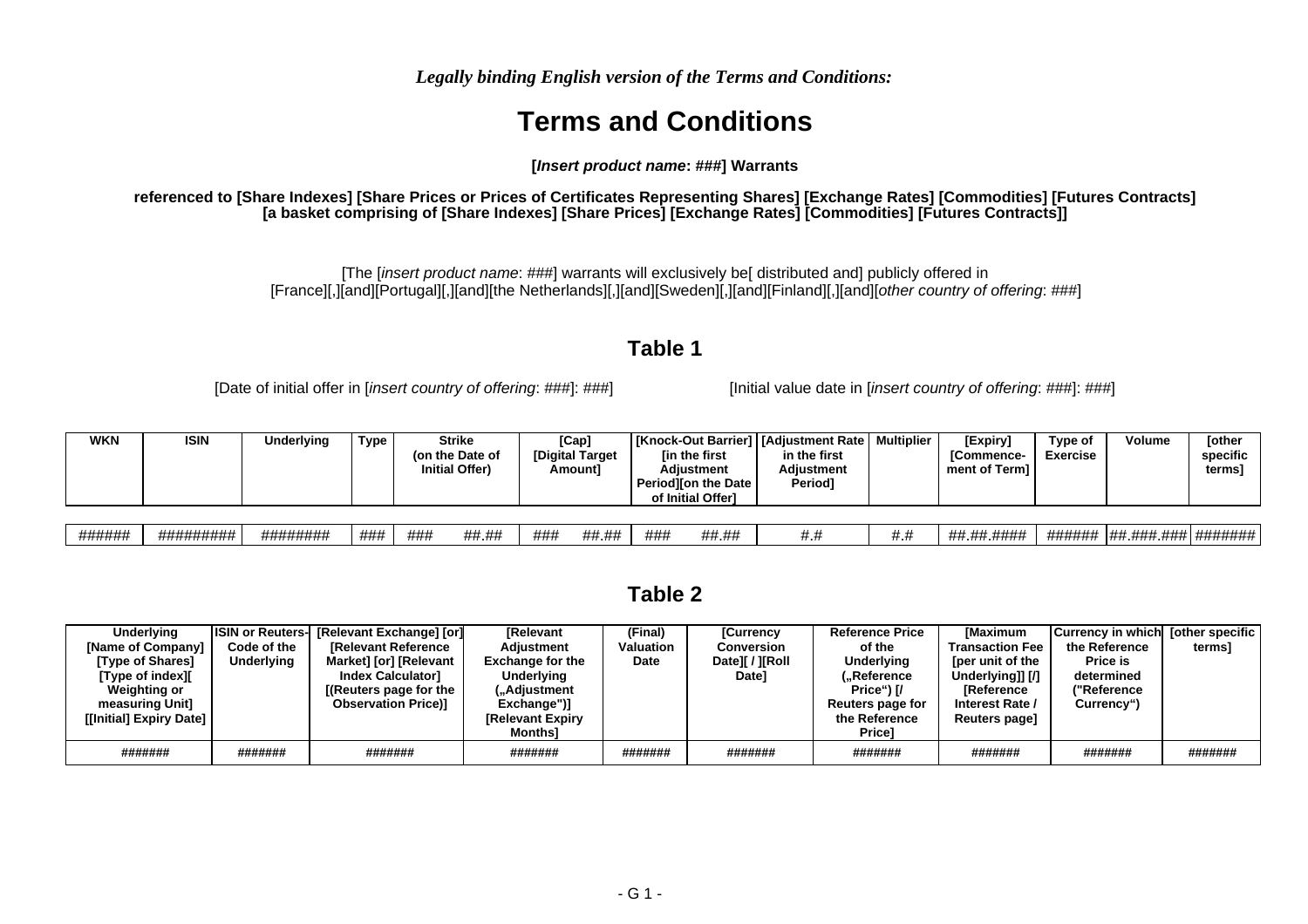| <b>Basket Component</b><br>[Name of Firm] [Type]<br>of Share]<br>[Type of<br>Index][Weighting or<br>measuring Unit]<br>[Expiry Date] | <b>ISIN or Reuters-Codel</b><br>of Basket Component | [Relevant Exchange] [or]<br>[Relevant Reference Market]<br>[or] [Relevant Index Calculator]<br>for Basket Component] | Relevant<br>Adjustment<br><b>Exchange for</b><br><b>Basket Component</b><br>("Relevant<br>Exchange") | <b>Reference Price of</b><br>the Basket<br>Component<br>"Reference Price") | [Weighting]<br>[Weighting<br>factor] of Basket<br>Component | Currency in which the<br>l Reference Price is determined l<br>("Reference Currency") | <b>Tother specific</b><br>terms] |
|--------------------------------------------------------------------------------------------------------------------------------------|-----------------------------------------------------|----------------------------------------------------------------------------------------------------------------------|------------------------------------------------------------------------------------------------------|----------------------------------------------------------------------------|-------------------------------------------------------------|--------------------------------------------------------------------------------------|----------------------------------|
|                                                                                                                                      |                                                     |                                                                                                                      |                                                                                                      |                                                                            |                                                             |                                                                                      |                                  |
| ############                                                                                                                         | ############                                        | ############                                                                                                         | ############                                                                                         | ############                                                               | ############                                                | ############                                                                         | ##########                       |

The abbreviations stand for the following names:

 $[$ ###]  $[$   $]$   $[$   $]$   $[$   $]$   $[$   $]$   $[$   $]$   $[$   $]$   $[$   $]$   $[$   $]$   $[$   $]$   $[$   $]$   $[$   $]$   $[$   $]$   $[$   $]$   $[$   $]$   $[$   $]$   $[$   $]$   $[$   $]$   $[$   $]$   $[$   $]$   $[$   $]$   $[$   $]$   $[$   $]$   $[$   $]$   $[$   $]$   $[$   $]$   $[$   $]$   $[$ 

*[For the purposes of clarity the exposure of the table(s) in the Final Terms and Conditions, particular the arrangement of the crevices may differ from the exposure made in this base prospectus]* 

**The rest of this page has intentionally been left blank.**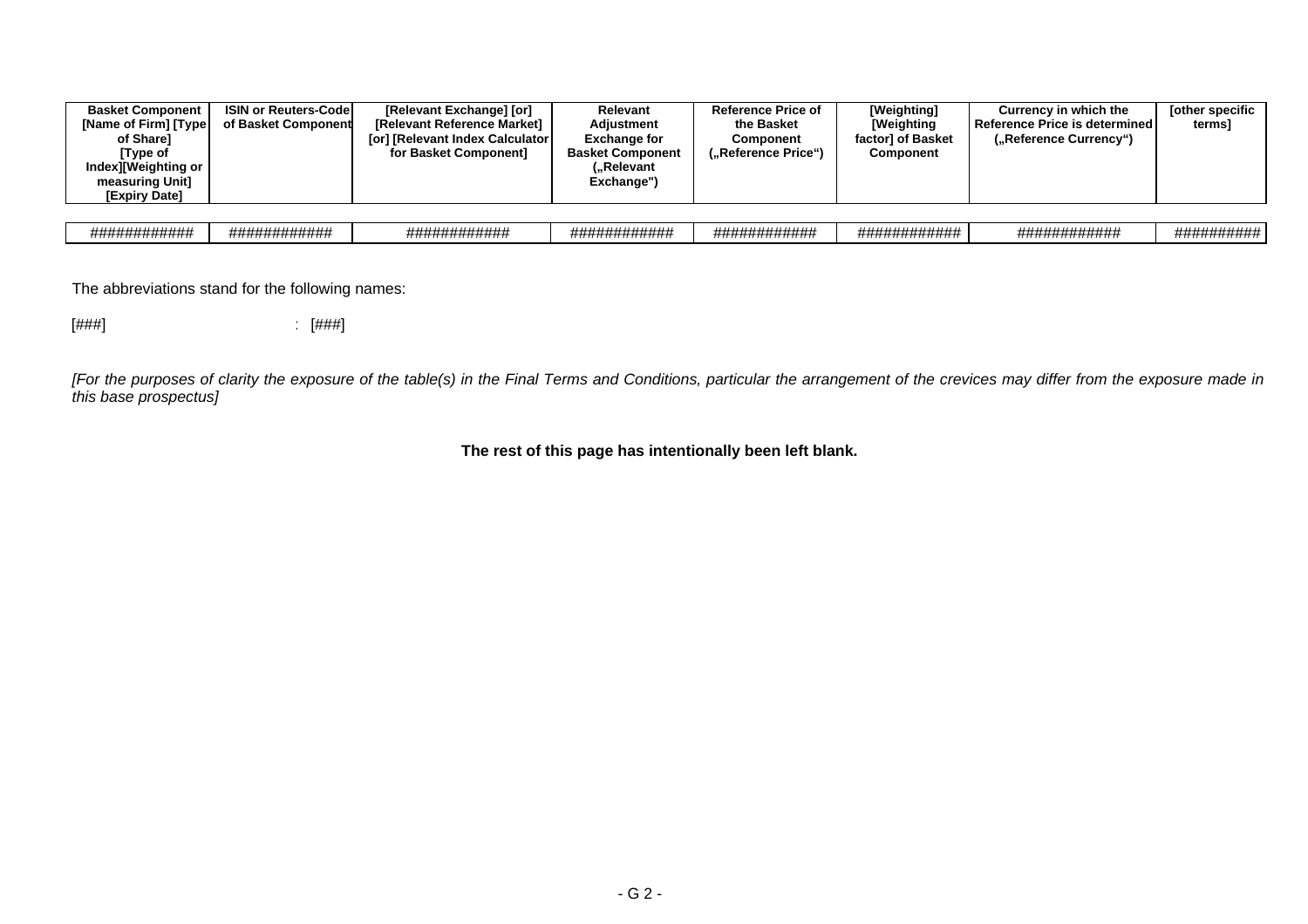# **Section 1 Option Right**

Citigroup Global Markets Deutschland AG, Frankfurt am Main (the "**Issuer**") hereby grants the holder (the "**Warrant Holder**") of [*specified name*: ###] Warrants (the "**Warrants**") referenced to the Underlying as set out in **Table 1** and **Table 2** on page # (and, where appropriate, on the subsequent pages) of these Terms and Conditions, the right (the "**Option Right**") in accordance with these Terms and Conditions to receive payment of the Cash Amount (Section 2 (1)) [respectively the Stopp-Loss Cash Amount (Section #  $(\#)$ ] [or the Termination Amount (Section  $\# (\#)$ ] from the Issuer.

# **Section 2 Cash Amount; Definitions**

(1) The "**Cash Amount**" per Warrant is, subject to [the occurrence of a Knock-Out Event (Section # (#))] [or] [an Early Termination of the Warrants by the Issuer (Section  $#$   $(\#))$ ], the Intrinsic Value of a Warrant, if already expressed in the Cash Currency, or the Intrinsic Value converted with the Reference Price for the Currency Conversion into the Cash Currency.

(2) The "**Intrinsic Value**" of a Warrant is,

*Insert for Plain-Vanilla Warrants*:

[subject to an adjustment of the Strike, the Multiplier or the other terms of the Warrants, the difference expressed in the Reference Currency multiplied by the Multiplier by which the Reference Price of the Underlying determined on the (Final) Valuation Date exceeds ([Call][*specified product name*: ###] warrants) or falls below ([Put] [*specified product name*: ###] warrants) the respective Strike.]

# *Insert for Turbo Warrants:*

[subject to an adjustment of the Strike, the Knock-Out Barrier, the Multiplier or the other terms of the Warrants, the difference expressed in the Reference Currency multiplied by the Multiplier by which the Reference Price of the Underlying determined on the (Final) Valuation Date exceeds ([Bull][*specified product name*: ###] warrants) or falls below ([Bear][*specified product name*: ###] warrants) the respective Strike.]

*[Other definition of intrinsic value*: ###]

(3) The following terms have the following meanings in these Terms and Conditions: "Banking Day":

#######

"Expiry Day": #######

"Expiry Day+ 1": #######

"Date of Initial Offer": #######

"Term of the Warrants": #######

"Exercise Period": #######

"Minimum Exercise Volume": #######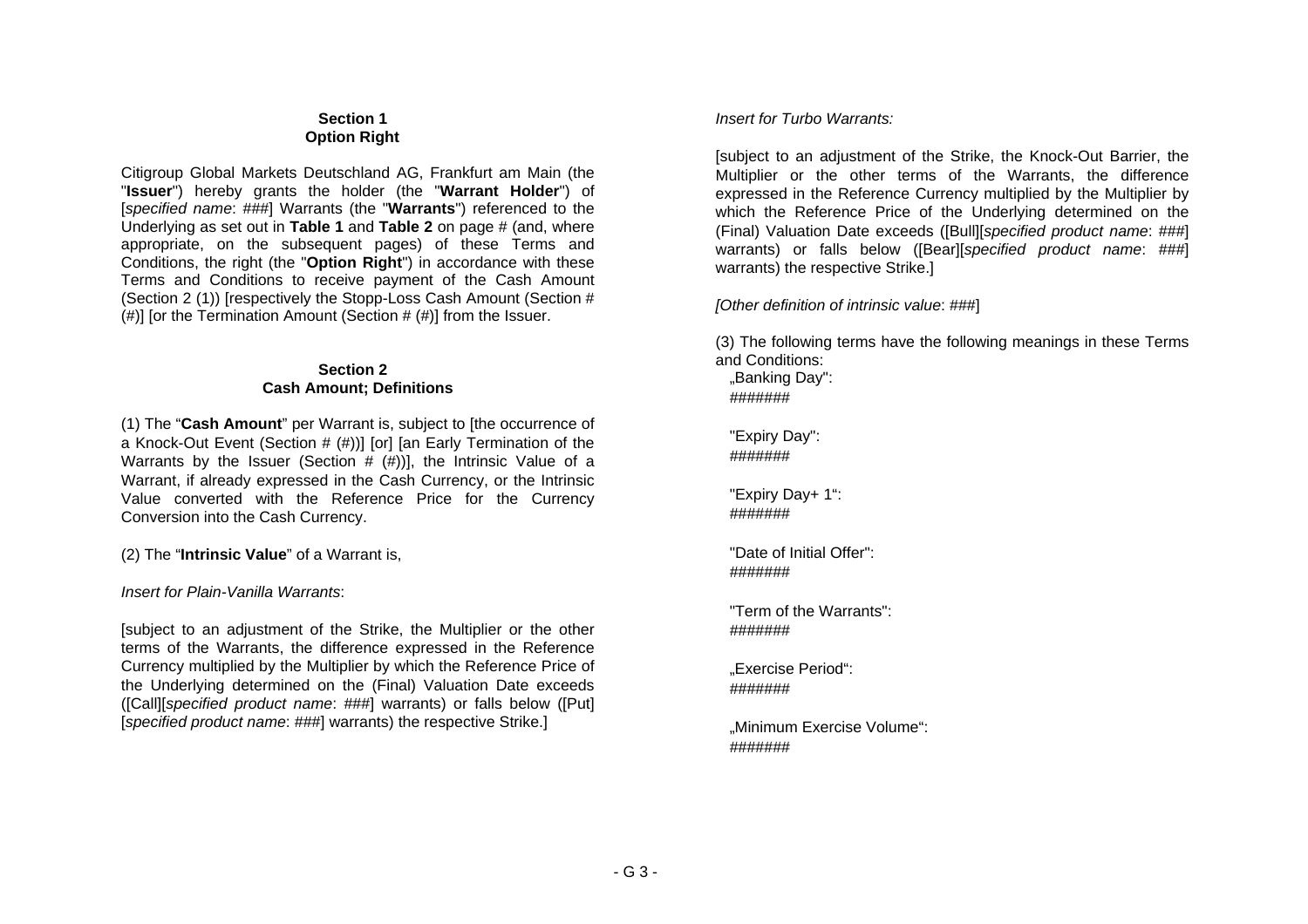"Reference Price of the Underlying (basket)": #######

"(Final) Valuation Date": #######

"Modified (Final) Valuation Date": #######

"Modified (Final) Valuation Date + 1": #######

"Currency Conversion Date": #######

"Adjustment Period": #######

"Adjustment Rate": #######

..Interest Rate Correction Factor": #######

"Adjustment due to dividend payments": #######

"Adjustment Date": #######

.Exercise Date": #######

"Modified Exercise Date": #######

"Modified Exercise Date+ 1": #######

"Observation Period": #######

"Auxiliary Location": #######

Payment Date upon Termination": #######

"Payment Date upon Exercise" #######

 "Payment Date upon Early Redemtion": #######

"Payment Date upon expiry": #######

"Reference Rate Service": #######

"Reference Rate for the Currency Conversion": #######

"Central Securities Depositary": #######

"Clearing Territory of the Central Securities Depositary": #######

"Further Securities Depositaries ": #######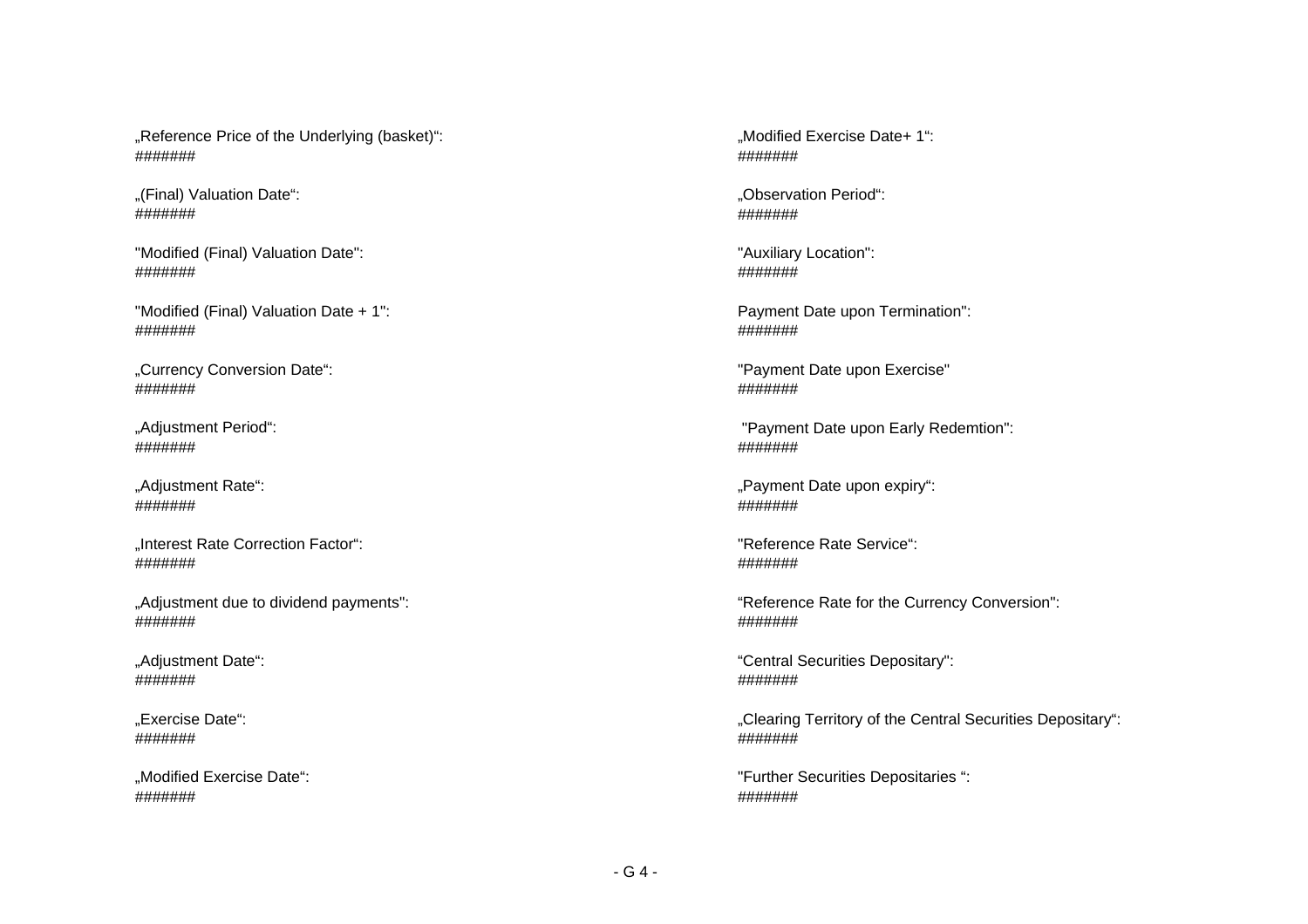"Cash Currency": ########

"Issuer's Website": #######

[*other definition*: ###]

*Insert for Turbo Warrants with Knock-Out*:

#### **Section 2a Knock-Out**

(1) [In case that the Observation Price of the underlying (Section #), expressed in the Reference Currency, during the Observation Period (Section #) within the Observation Hours (Section #) at any time (hereinafter the "**Knock-Out Date**") corresponds to or falls below the Knock-Out Barrier of the Warrant ([Bull][*specified product name*: ###]) or corresponds to or exceeds the Knock-Out Barrier ([Bear][*specified product name*: ###]) (the "**Knock-Out Event**") the term of the Warrants will end early with the Knock Out Date.] [*other Knock-Out provision*: ###] [In this case the Cash Amount will be zero.] [If the Stop-Loss Cash Amount pursuant to paragraph (2) is positive, the Warrant Holder will receive the Stop-Loss Cash Amount.] [The Issuer will announce the achievement or shortfall ([Bull][*specified product name*: ###]) or achievement or excess ([Bear][*specified product name*: ###]) of the Knock-Out Barrier in accordance with Section # without delay.]

(2) If the term of the Warrants ends early due to the occurrence of a Knock-Out event the Issuer will pay the Warrant Holders a Stop-Loss Cash Amount, if any.

[The "**Stop-Loss Cash Amount**" is either the Intrinsic Value upon Stop-Loss, if already expressed in the Cash Currency, or the Intrinsic Value upon Stop-Loss converted into the Cash Currency at the Stop-Loss Exchange Rate.]

[[Subject to an adjustment of the Strike, the Knock-Out Barrier, the Multiplier or the other terms of the Warrants,] [T][t]he "**Intrinsic Value upon Stop-Loss**" is [the amount expressed in the reference currency, multiplied by the Multiplier by which the [respective strike exceeds ([Bull][*specified product name*: ###] warrants) or falls below ([Bear][*specified product name*: ###] warrants) the respective Knock-Out Barrier.][Hedge Price exceeds ([Mini Long][*specified product name*: ###] warrants) or falls below ([Mini Short][*specified product name*: ###] warrants) the Strike.][the present value rounded down to the nearest smallest currency unit of the difference (expressed in the reference currency and multiplied by the Multiplier) by which the Calculation Price exceeds (in the case of [Turbo Stop-Loss Bull][*specified product name*: ###] warrants) or falls below (in the case of [Turbo Stop-Loss Bear][*specified product name*: ###] warrants) the Strike.][*Other definition of Intrinsic Value upon Stop-Loss*: ###]

[The "**Calculation Price**" is the price for the Underlying as of the original Expiry Date of the Warrant pursuant to Section # determined by the Issuer based on the Hedge Price with due regard to the factors affecting the price as of the original Expiry Date of the Warrant pursuant to Section # (e.g. the anticipated payment flows from the Underlying).][*Other definition of Calculation Price*: ###]

[The "**Hedge Price**" is [the [volume-weighted] imputed average of the prices attained by the Issuer for the dissolution of the hedge position held by it in relation to the Warrants [expressed in the Cash Currency] (hereinafter, the "**Hedge Position**"). The Issuer will dissolve the Hedge Position within a maximum of [120][###] minutes after the occurrence of the Knock-Out Date, unless stipulated otherwise in these Terms and Conditions of Warrants.][ the price as determined by the Issuer at its own discretion (Section 315 German Civil Code) within [120][###] minutes after the occurrence of the Knock-Out Date and which is determined as the fair market price of the Underlying in consideration of the calculatory proceeds of the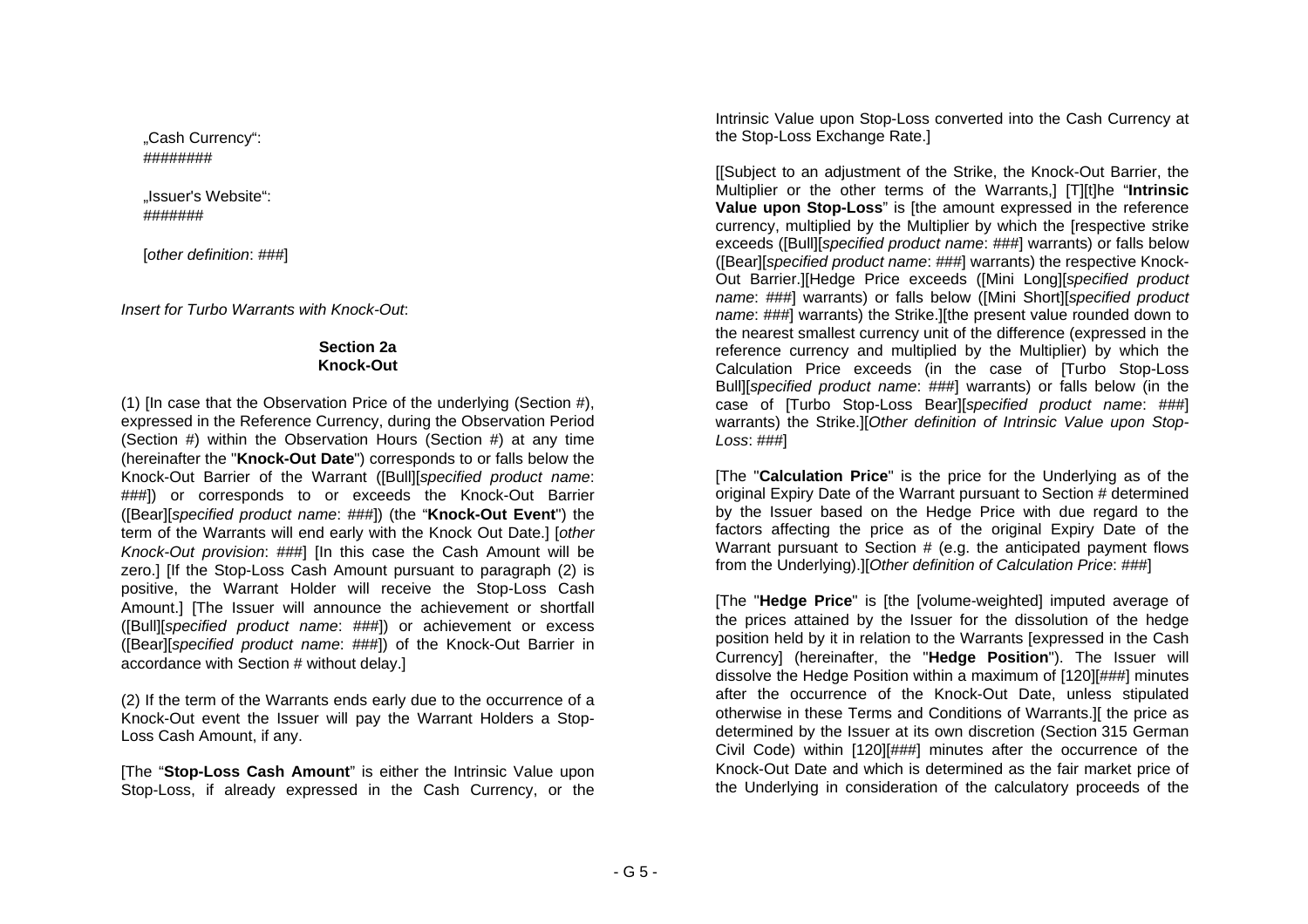dissolution of the hedge position.][ The Hedge Price corresponds at least to the lowest ([Mini Long][*specified product name*: ###]) or the highest ([Mini Short][*specified product name*: ###]) price of the Underlying respectively.][*Other definition of Hedge Price*: ###]

[The "**Stop-Loss Exchange Rate**" is the exchange rate determined by the Issuer in its reasonable discretion within a maximum of [120][###] minutes after the occurrence of the Knock-Out Date in lieu of the Reference Rate for the Currency Conversion.][*other definition of Stop-Loss Exchange Rate*: ###]

Should the Knock-Out Date occur less than [120][###] minutes prior to the end of the normal trading hours on the Relevant Stock Exchange [s], the period available pursuant to the preceding Paragraph for the [dissolution of the Hedge Position][determination of the [Hedge Price][ or the Stop-Loss Exchange Rate respectively]] will be extended accordingly as of the start of the next stock exchange session.

If, during the period available to the Issuer to [dissolve the Hedge Position][determine the [Hedge Price][ or the Stop-Loss Exchange Rate respectively]], Market Disruptions in the terms of Section # occur and the Issuer has not yet [dissolved the entire Hedge Position][determined the [Hedge Price][ or the Stop-Loss Exchange Rate respectively]] upon the occurrence of the Market Disruptions, the period available to [dissolve the Hedge Position][determine the [Hedge Price][ or the Stop-Loss Exchange Rate respectively]] will be extended by the duration of the Market Disruptions. The Issuer will also remain entitled during the Market Disruptions to [dissolve the Hedge Position][determine the [Hedge Price][ or the Stop-Loss Exchange Rate respectively]]. Should the Market Disruptions in terms of Section # persist until the end of the [fifth][###] Banking Day following the [original Expiry Date of the Warrants][next Exercise Date of the warrants] [in Frankfurt/Main][,][at the Auxiliary Location][ and][ at the place of the Relevant Stock Exchange][*other location*: ###] and the Issuer has not yet fully [dissolved the Hedge Position][determined the [Hedge Price][ or the Stop-Loss Exchange Rate respectively], the [Hedge Price will be calculated based on the Hedge Position effectively dissolved to date. From the Intrinsic Value upon Stop-Loss calculated in this fact, only the share attributable to one Warrant corresponding to the share of the Hedge Position actually dissolved in the Hedge Position held as a whole by the Issuer for this Warrant will be paid] [the Issuer will determine the Hedge Price at its own discretion (Section 315 German Civil Code) in consideration of the market situation prevailing on such day].

[The Issuer will calculate the present value based on the market interest determined by it for the period from the determination date of the Hedge Price to the original Expiry Date of the warrant pursuant to Section #.]

[The Issuer will determine the factors affecting the Calculation Price and the factors to be taken into account for the calculation of the present value in consultation with an expert, likely Citigroup Global Markets Ltd., London, which is also part of the corporate group of Citigroup Inc.]

Any Stop-Loss Cash Amount will be paid in accordance with Section # whereby the Payment Date upon Stop-Loss will be the [fifth][###] Banking Day in [Frankfurt am Main][*other location*: ###] following the determination of the [Hedge Price][Knock-Out Event] at the latest.]

[*Other definition of Stop-Loss Cash Amount*: ###]

## **Section 2b Adjustment Amount**

(1) [The respective Strike of a series is [on the Date of Initial Offer the value specified in Table 1. Subsequently, the Strike will be increased on every calendar day within an Adjustment Period [with effect from # (Frankfurt/Main local time)][###] by the Adjustment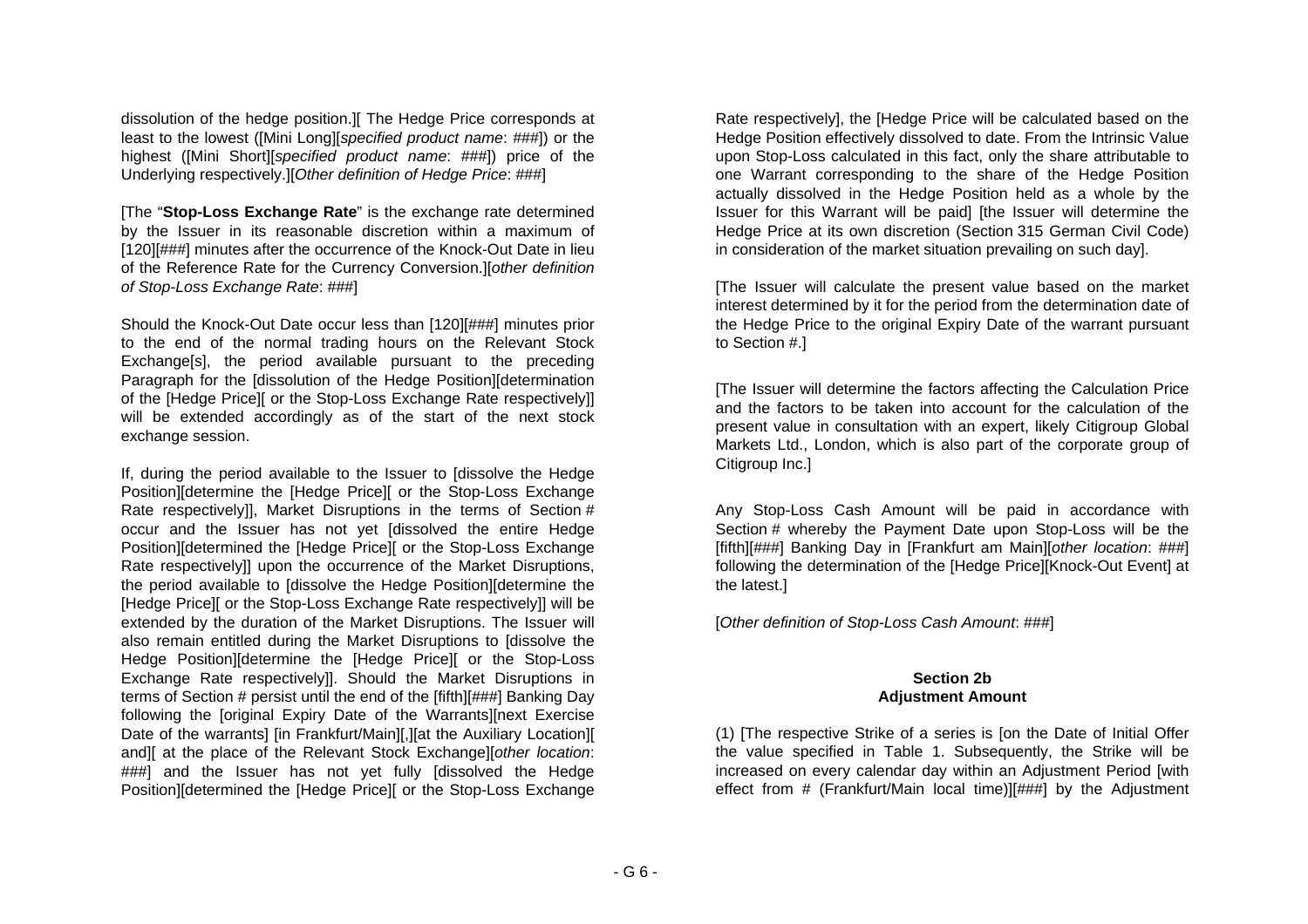Amount calculated by the Issuer for the respective calendar day. The "**Adjustment Amount**" of each series applicable to each calendar day within the respective Adjustment Period corresponds to the result of multiplying the Strike effective on the Adjustment Date falling in the respective Adjustment Period by the Adjustment Rate applicable in such Adjustment Period, whereby the result will be converted on a calendar day basis by applying the day count fraction actual/360. The Strike resulting for each calendar day shall be rounded to [two][###] decimal places, whereas the calculation of the next following Strike will be conducted on basis of the unrounded Strike of the preceding day. The relevant Strike for the upcoming calculations in the first Adjustment Period corresponds to the Strike on the Date of Initial Offer.][*Other Strike Adjustment provision*: ###]

(2) [The relevant "**Knock-Out Barrier**" of a series of Warrants corresponds [for the first Adjustment Period to the value specified in Table 1. For every further Adjustment Period the Knock-Out Barrier will be determined at the Adjustment Date falling in this Adjustment Period at the reasonable discretion of the Issuer (Section 315 German Civil Code) in respect to the prevailing market situation (especially in respect to the volatility)] [on the Date of Initial Offer to the value specified in Table 1. Subsequently, the Knock-Out Barrier will be determined by the Issuer on any calendar day such that the Knock-Out Barrier always corresponds to the Strike as adjusted in accordance to the preceding paragraph]][ Additionally, the Issuer may adjust the Knock-Out Barrier at its reasonable discretion (Section 315 German Civil Code) in consideration of the prevailing market situation (especially with respect to the volatility) simultaneously with the adjustment of the Strike pursuant to Section # (#) on days on which, following an adjustment pursuant to Section # (#), the Strike would equal or exceed or fall below (as determined by the Issuer) the Knock-Out Barrier.][*Other Knock-Out Barrier Adjustment provision*: ###]

(3) In case of a dividend payment or other equivalent cash distributions made for the Underlying (applicable to shares as Underlying) or for shares represented in the Underlying (applicable to price indices as Underlying), the effective Strike and, as the case may be, the Knock-Out Barrier will be adjusted in accordance with Section # (Adjustment due to dividend payments).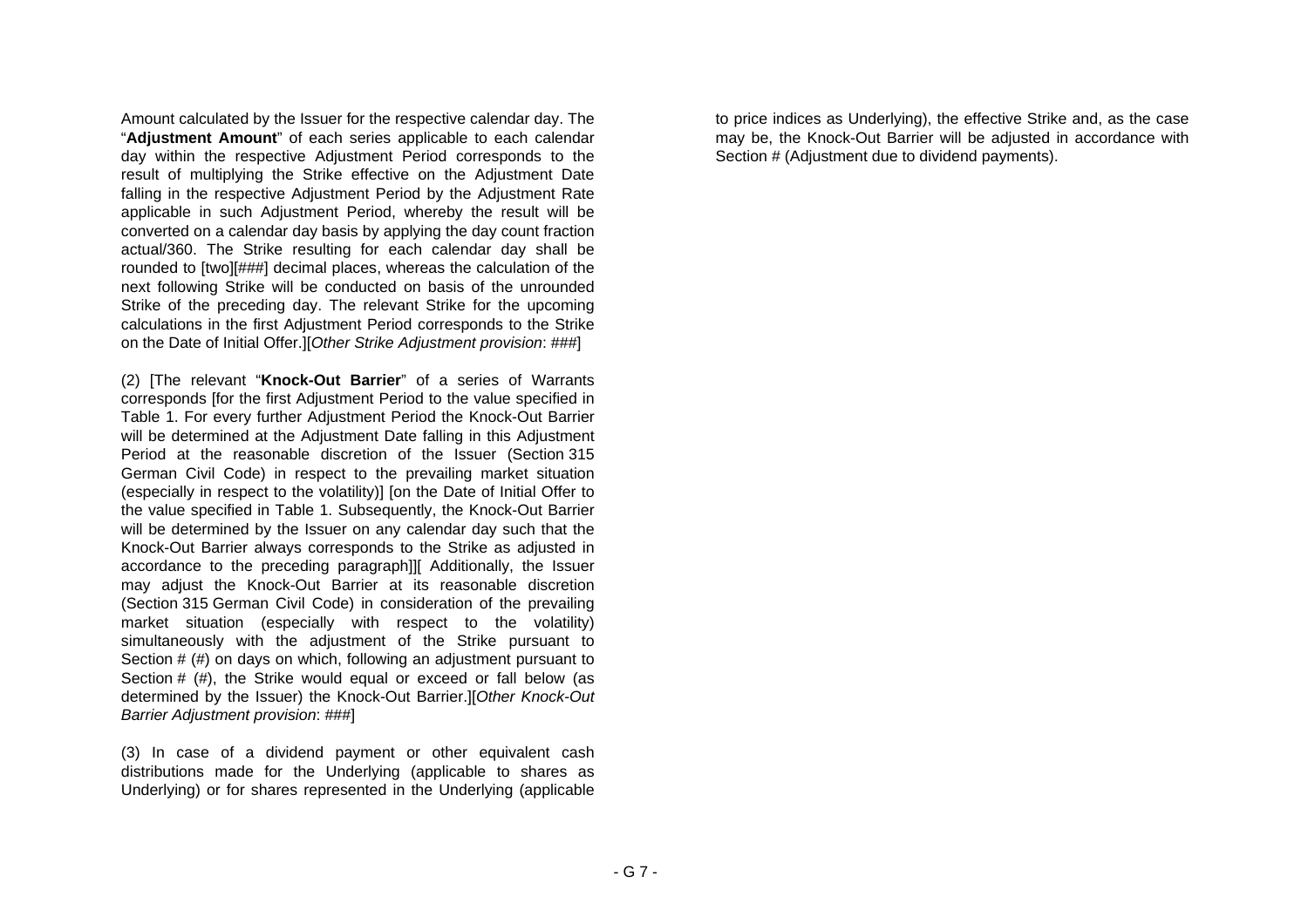*Insert for Indices as Underlying:* 

#### **Section 3 Underlying**

(1) The "**Underlying**" is the Index specified as the Underlying in Table 2.

(2) [The "**Reference Price**" of the Underlying is the [Reference Price specified in Table 2] [official closing price of the Index] [as calculated and published on Trading Days by the Relevant Index Calculator specified in Table 2 (the "**Relevant Index Calculator**").] The "**Observation Price**" of the Underlying corresponds to [the prices [(excluding prices calculated on the basis of the midday auction or any other intraday auction)] continuously calculated and published by the Relevant Index Calculator on Trading Days].[ For DAX/X-DAX as Underlying, the Observation Price of the Underlying corresponds to the price (i) of the DAX® Performance Index (ISIN DE0008469008), or (ii) of the X-DAX® (ISIN DE000A0C4CA0) (excluding (a) prices calculated on the basis of the midday auction or any other intraday auction, or (b) prices which to the Issuers believe are not based on actual exchange trading transactions).] "**Observation Hours**" corresponds to [the Trading Hours]. [For DAX/X-DAX as Underlying, the Observation Hours shall be the hours, during which the Relevant Index Calculator usually calculates and publishes the prices of (i) the DAX® Performance Index (ISIN DE0008469008), or (ii) the X-DAX® (ISIN DE000A0C4CA0).] "**Trading Days**" are days [on which the Index is usually calculated and published by the Relevant Index Calculator]. "**Trading Hours**" are hours [on Trading Days during which prices for the Index are usually calculated and published by the Relevant Index Calculator]. [*Other definition of Reference Price / Relevant Index Calculator / Observation Price / Observation Hours / Trading Days / Trading Hours*: ###]

# **Section 4 Adjustments**

[(1) The Strike [, the Knock-Out Barrier] and the Multiplier and the other terms of the Warrants decisive for calculating the Cash Amount are subject to adjustment pursuant to following provisions (hereinafter "**Adjustments**").]

[(2) Future updates in the calculation of the Underlying by the Relevant Index Calculator, particularly changes in the composition and weighting of the shares considered in the Underlying, price adjustments based on market-contingent price changes (e.g. as a consequence of capital actions or dividend payments) and other system-related adjustments will not lead, unless the prerequisites in the following paragraphs have been met, to any change in the Price [, the Knock-Out Barrier], the Multiplier or other terms of the Warrants decisive for the calculation of the Cash Amount.]

[(3) An adjustment will only be conducted in the event the computation of the Underlying by the Relevant Index Calculator on the (Final) Valuation Date no longer corresponds to the computation on the Date of the initial offer due to a change in the method of computation. This will be the case particularly in the event a recalculation of the Underlying in accordance with the new method of computation for the Date of the Initial Offer would result in a value deviating from the actual value determined on such date, although the recalculation was based on the share prices determined on the Date of the Initial Offer and the shares were weighted as on the Date of the Initial Offer.]

 $[(4)$  If the Index is cancelled at any time by the Relevant Index Calculator or in the event that the Adjustment Agent reaches the conclusion that no financially appropriate Adjustment to the occurred modification is possible by means of an Adjustment, the Issuer will terminate the Warrants pursuant to Section #.]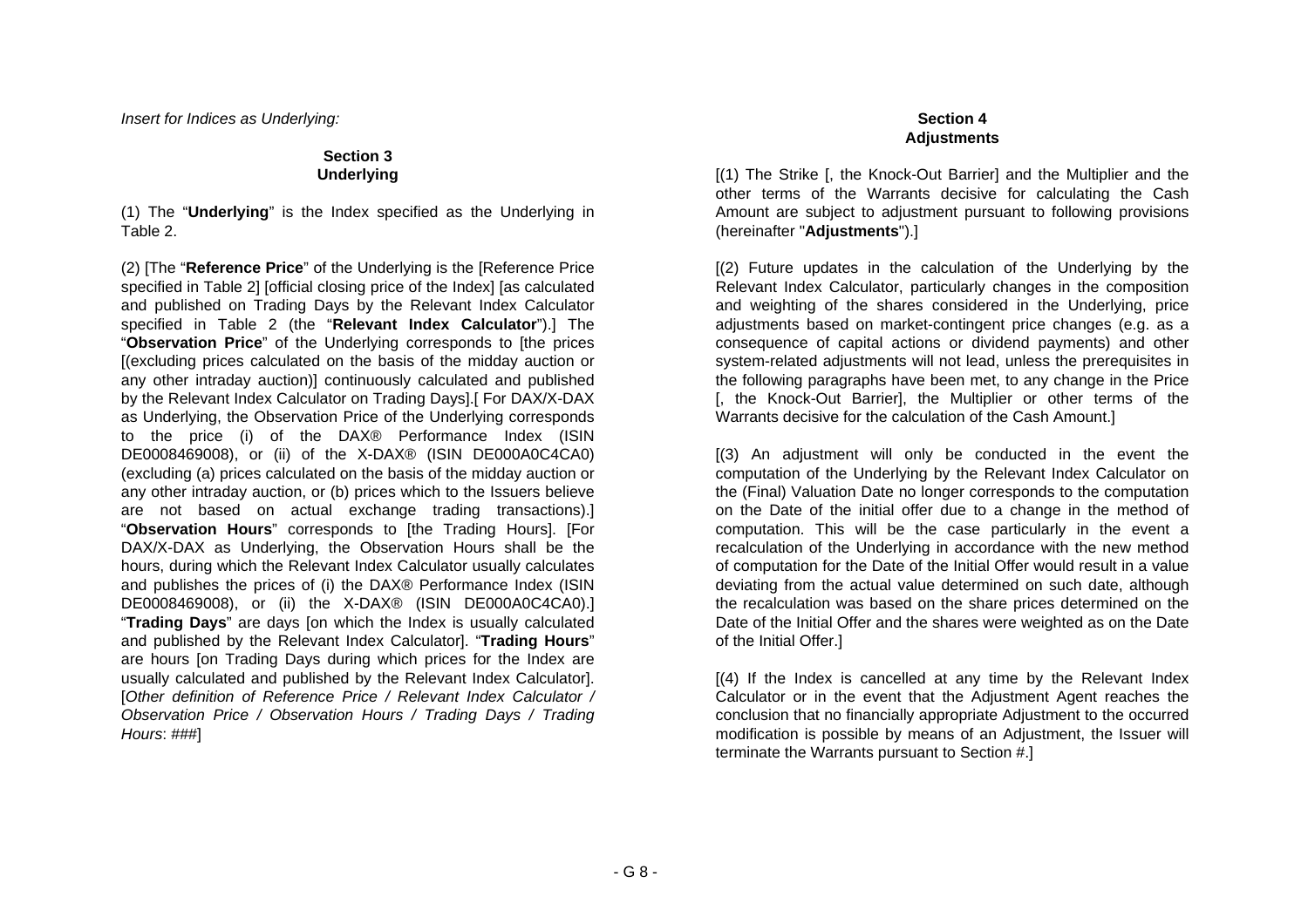[(5) If the Index is replaced by another index, the Issuer will either terminate the Warrants pursuant to Section # or determine such other index as underlying on which the Option Right is to be based in the future (the "**Successor Index**") and its initial date of application. Moreover, from that point, all references in these Terms and Conditions to the Index, to the extent permitted by the context, shall be deemed to be references to the Successor Index.]

[(6) Changes to the calculation method for the Reference Price or for other relevant prices for the Underlying pursuant to these Terms and Conditions, including changes to the relevant Trading Days and Trading Hours for the Underlying, entitle the Adjustment Agent to make appropriate adjustments to the Option Right at its reasonable discretion. The Adjustment Agent shall also determine the day on which the adjusted Option Right is to apply for the first time, taking into account the point in time of the change.]

[(7) If the Reference Price or any other price relevant pursuant to these Terms and Conditions for the Underlying is no longer calculated and published by the Relevant Index Calculator but by another person, company or institution which the Issuer, at its reasonable discretion (Section 315 German Civil Code), deems appropriate (the "**New Relevant Index Calculator**"), the Cash Amount shall be calculated on the basis of the prices for the Underlying as calculated and published by the New Relevant Index Calculator, if the Issuer has not terminated the Warrants pursuant to Section #. Moreover, from that point, all references in these Terms and Conditions to the Relevant Index Calculator, to the extent permitted by the context, shall be deemed to be references to the New Relevant Index Calculator.]

[(8) The calculation of the Adjustments will be conducted by the Adjustment Agent. The "**Adjustment Agent**" is an expert which will be named by the Issuer at its reasonable discretion and commissioned with the computation of the Adjustments for the Warrants without delay immediately following the occurrence of an event which necessitates an adjustment. The Adjustments will be

computed by the Adjustment Agent in such a manner that the financial position of the Warrant Holder remains essentially unchanged, as feasible, despite the Adjustments pursuant to the previous paragraphs. The determinations of the Adjustment Agent referred to in the previous paragraphs will be final and binding, except in the case of obvious errors. The Issuer will announce the Adjustments determined by the Adjustment Agent and the initial date of their application without undue delay in accordance with Section #.]

[*Other Adjustment provisions*: ###]

## **Section 5 Market Disruptions**

(1) [If, in the opinion of the Issuer, a Market Disruption pursuant to paragraph (2) prevails on the (Final) Valuation Date, such date shall be postponed to the next subsequent day which meets the criteria for a (Final) Valuation Date pursuant to Section # and on which a Market Disruption no longer prevails. The Issuer shall endeavour to notify the Warrant Holders immediately, in accordance with Section #, of the occurrence of a Market Disruption. There is, however, no notification obligation. If the (Final) Valuation Date has been postponed as a result of this paragraph by [5][#] consecutive days which meet the criteria for a (Final) Valuation Date pursuant to Section #, and the Market Disruption still prevails on such date, then this date shall be deemed the (Final) Valuation Date and the Issuer shall determine the Cash Amount at its reasonable discretion (Section 315 German Civil Code), giving due consideration to the market conditions prevailing on such deemed (Final) Valuation Date.][*Other provision governing Market Disruptions*: ###]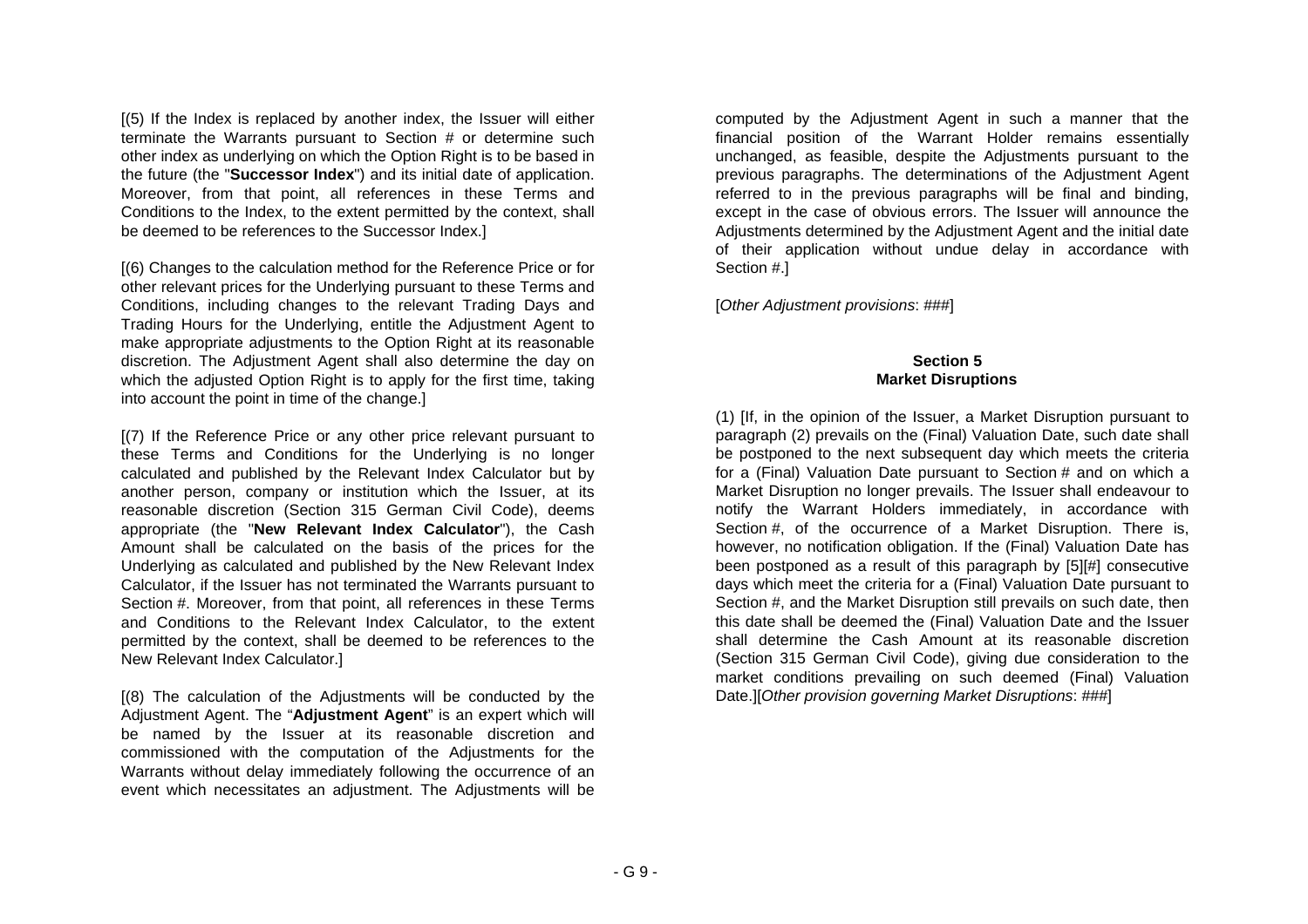# (2) "**Market Disruption**" means

[(i) the suspension or restriction of trading on the exchanges or markets on which the components of the index are listed or traded, in general, or

(ii) the suspension or restriction of trading (including on securities lending markets) in the individual components of the index on the exchanges or markets on which such components are listed or traded or in a options or futures contract relating to the index on a futures exchange on which the options or futures contracts relating to the index are traded (the "**Futures Exchange**");

(iii) the suspension or non-calculation of the index based on a decision by the Relevant Index Calculator,

Market Disruptions will not include any restrictions of trading days and trading hours if these are based on notified changes of the index calculation rules by the Relevant Index.][*Other definitions of Market Disruptions*: ###]

*Insert for shares or certificates representing shares as Underlying:* 

## **Section 3 Underlying**

(1) The "**Underlying**" is the share or certificate representing a share specified as Underlying in Table 2 issued by the Company specified in Table 2 (the "**Company**").

(2) [The "**Reference Price**" of the Underlying is the [Reference Price specified in Table 2] [official closing price of the Underlying] [as calculated and published on Trading Days on the Relevant Exchange specified in Table 2 (the "**Relevant Exchange**").] The "**Observation Price**" of the Underlying corresponds to [the prices for the Underlying continuously calculated and published on the

Relevant Exchange on Trading Days]. "**Observation Hours**" corresponds to [the Trading Hours]. "**Trading Days**" are days [on which the Underlying is usually traded on the Relevant Exchange]. "**Trading Hours**" are hours [on Trading Days during which the Underlying is usually traded on the Relevant Exchange]. [*Other definition of Reference Price / Relevant Exchange / Observation Price / Observation Hours / Trading Days / Trading Hours*: ###]

#### **Section 4 Adjustments**

[(1) In case that an Adjustment Event pursuant to paragraph (2) occurs, the Adjustment Agent will determine whether such Adjustment Event has a diluting, concentrative or other effect on the theoretical value of the Underlying and, if so, will make such adjustments, if necessary, to the affected terms of the Warrants which at its reasonable discretion is appropriate in order to account for the diluting, concentrative, or other effect and to the extent possible to maintain the economic position of the Warrant Holders as it was before the occurrence of the Adjustment Event. The Adjustments may refer to the Strike, the Multiplier, other relevant levels and to a replacement of the Underlying by a basket of shares or other assets or in the case of a merger by shares of the acquiring company or the newly established company under determination, as the case may be, of another exchange as Relevant Exchange and another currency as Relevant Currency. The Adjustment Agent can arrange (however, is not obliged) the provision of such adjustment to the adjustment that conducts a Futures Exchange, on which at the time of the Adjustment Event options or futures contracts relating to the Share are traded, to the options or futures contracts relating to the Share that are traded on the Futures Exchange for reason of the respective Adjustment Event.]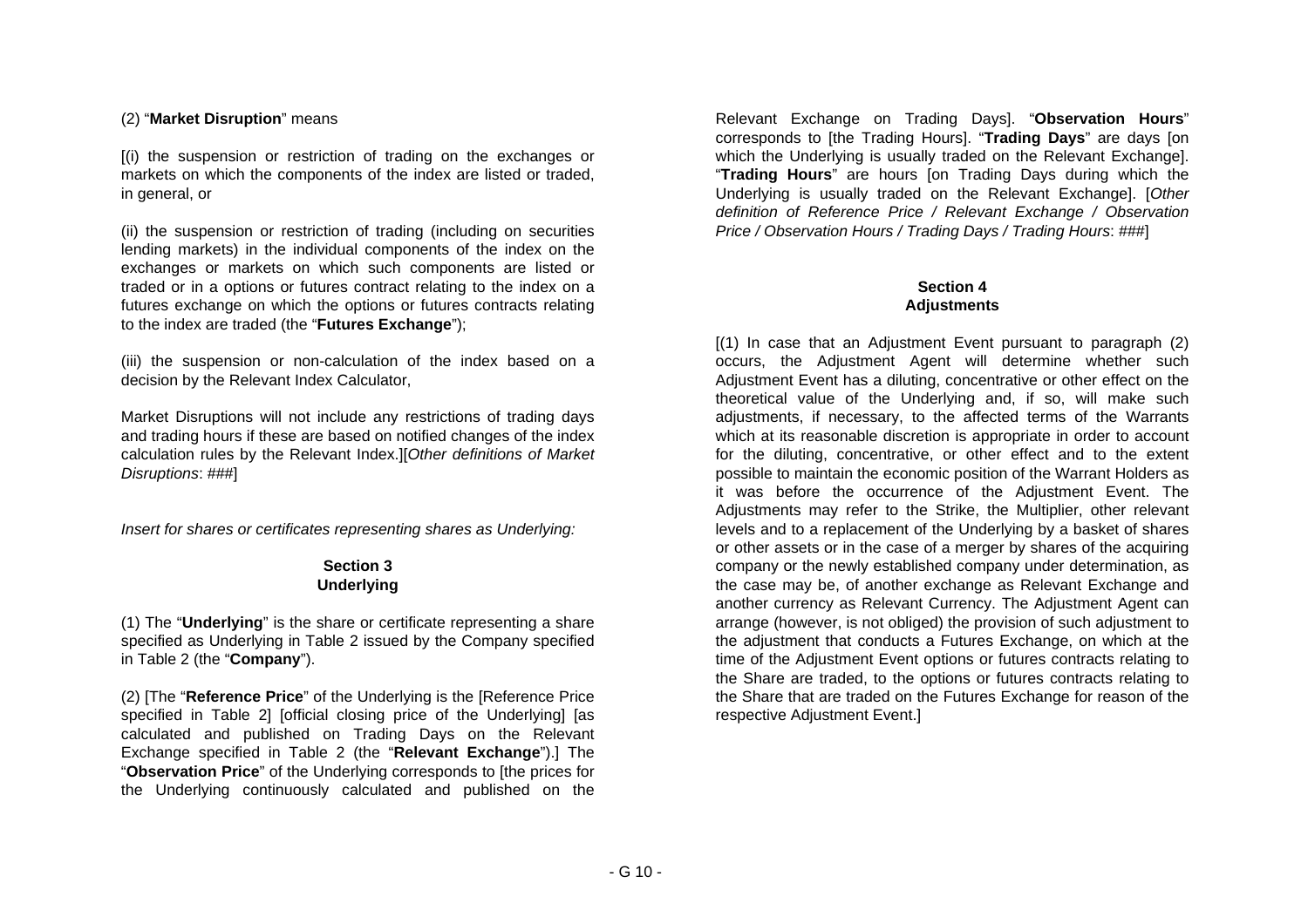# [(2) "**Adjustment Event**" is

(a) a subdivision (stock split), consolidation (reverse stock split) or reclassification of the relevant shares or a distribution of dividends on any such share by way of bonus shares, stock dividends or similar issues;

(b) an increase of the capital of the company by issuing to its shareholders direct or indirect subscription rights for new shares in consideration for cash ("Capital Increase for Cash");

(c) an increase of the capital of the company through capitalisation of reserves ("Capital Increase through Capitalisation of Reserves");

(d) granting of direct or indirect rights to subscribe to bonds or any other securities with option or conversion rights by the company to its shareholders ("Issue of Securities with Option or Conversion Rights");

(e) distribution of an extraordinary dividend;

(f) a spin off of a division of the company in such as manner that a new independent company is created or the division is absorbed by another company, whereby the shareholders receive shares for no consideration either in the new company or in the company that absorbed the division;

(g) a permanent delisting of the Underlying on the Relevant Exchange due to consolidation, amalgamation or merger or for any other reason;

(h) any other event that may have a diluting, concentrative or other effect on the theoretical value of the Underlying.]

[(3) The rules in the above paragraphs shall apply accordingly to certificates representing shares (such as ADR, ADS, GDR) as Underlying.]

[(4) Changes to the calculation method for the Reference Price or for other relevant prices for the Underlying pursuant to these Terms and Conditions, including changes to the relevant Trading Days and Trading Hours for the Underlying, entitle the Adjustment Agent to make appropriate adjustments to the Option Right at its reasonable discretion. The Adjustment Agent shall also determine the day on which the adjusted Option Right is to apply for the first time, taking into account the point in time of the change.]

[(5) In the event of a permanent delisting of the Underlying on the Relevant Exchange, which, however, is already listed on another exchange or market which the Issuer at its reasonable discretion (Section 315 German Civil Code) holds acceptable (the "**New Relevant Exchange**"), the CashAmount shall be calculated on basis of the relevant prices for the Underlying calculated and published on the New Relevant Exchange, provided that the Issuer has not terminated the Warrants early in accordance with Section #. In the event of such replacement, all references in these Terms and Conditions to the Relevant Exchange shall be deemed thereafter as a reference to the New Relevant Exchange.]

[(6) In case of initiation of a voluntary or involuntary liquidation, bankruptcy, insolvency, dissolution or winding-up or any analogous proceeding affecting the Company or in case of an action by which all shares or all or essentially all assets of the Company are nationalised or expropriated or required to be transferred to government agencies, authorities or institutions or should the Issuer after occurrence of a similar event reach the conclusion that no financially appropriate Adjustment to the occurred modification is possible by means of an Adjustment, the Issuer shall terminate the Warrants pursuant to Section #.]

[(7) The calculation of the Adjustments will be conducted by the Adjustment Agent. The "**Adjustment Agent**" is an expert which will be named by the Issuer at its reasonable discretion and commissioned with the computation of the Adjustments for the Warrants without delay immediately following the occurrence of an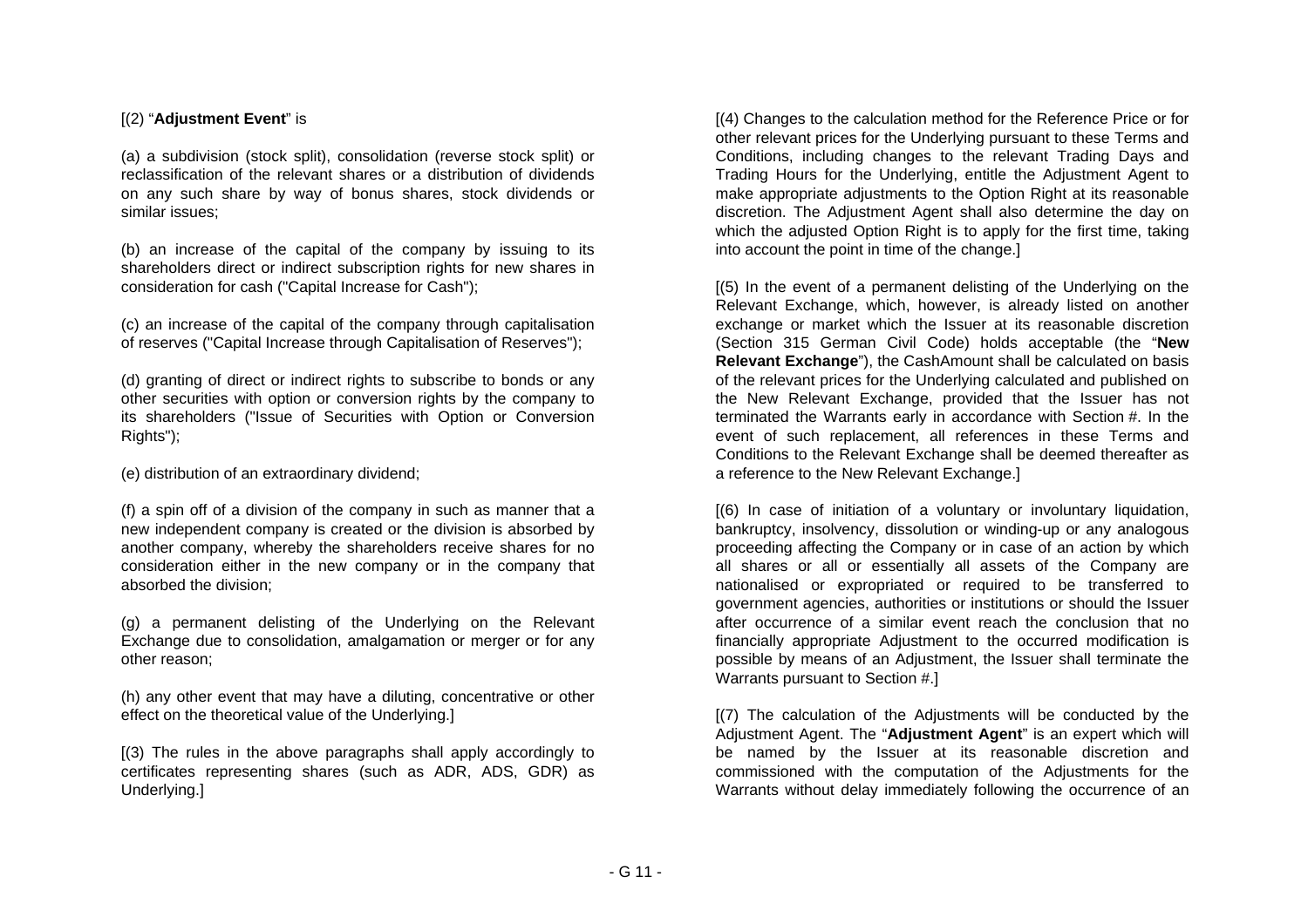event which necessitates an adjustment. The determinations of the Adjustment Agent referred to in the previous paragraphs will be final and binding, except in the case of obvious errors. The Issuer will announce the Adjustments determined by the Adjustment Agent and the initial date of their application without undue delay in accordance with Section #.]

[*Other Adjustment provisions*: ###]

# **Section 5 Market Disruptions**

(1) [If, in the opinion of the Issuer, a Market Disruption pursuant to paragraph (2) prevails on the (Final) Valuation Date, such date shall be postponed to the next subsequent day which meets the criteria for a (Final) Valuation Date pursuant to Section # and on which a Market Disruption no longer prevails. The Issuer shall endeavour to notify the Warrant Holders immediately, in accordance with Section #, of the occurrence of a Market Disruption. There is, however, no notification obligation. If the (Final) Valuation Date has been postponed as a result of this paragraph by [5][#] consecutive days which meet the criteria for a (Final) Valuation Date pursuant to Section #, and the Market Disruption still prevails on such date, then this date shall be deemed the (Final) Valuation Date and the Issuer shall determine the Cash Amount at its reasonable discretion (Section 315 German Civil Code), giving due consideration to the market conditions prevailing on such deemed (Final) Valuation Date.][*Other provision governing Market Disruptions*: ###]

# (2) "**Market Disruption**" means

[(i) the suspension or restriction of trading in the Underlying on the Relevant Exchange, or

(ii) the suspension or restriction of trading (including on securities lending markets) in a options or futures contract relating to the Underlying on a futures exchange on which options or futures contracts relating to the Underlying are traded (the "**Futures Exchange**");

provided this suspension or restriction occurs or prevails in the final half hour before the closing price of the Underlying would normally be calculated, and is deemed to be material by the Issuer. A restriction of the Trading Days and Trading Hours is not deemed a Market Disruption if the restriction is based on a change to the trading rules made by the Relevant Exchange which has been announced in advance: ###]

*Insert for Exchange Rates as Underlying:* 

# **Section 3 Underlying**

(1) The "**Underlying**" is the Exchange Rate specified as the Underlying in Table 2.

(2) The "**Reference Price**" of the Underlying is [the Reference Price specified in the Price Currency in Table 2 for one unit of the Trading Currency as determined on the Reference Market (the "**Reference Market**") specified in Table 2 [and displayed on the business information service page for the Reference Price (the "**Page**") given in Table 2 or a page replacing this Page. If the Page is not available on the designated day, or if the Reference Price is not displayed there, the Reference Price is the reference price displayed on the relevant page of another business information service. If the Reference Price is no longer displayed in one of the manners described above, the Issuer is entitled to determine at its own reasonable discretion a Reference Price based on the market practice prevailing at the time and giving due consideration to the prevailing market conditions]. The "**Observation Price**" of the Underlying is the [mean price (arithmetic mean of the quoted bid and ask price pairs)][bid prices][ask prices] for the Underlying, as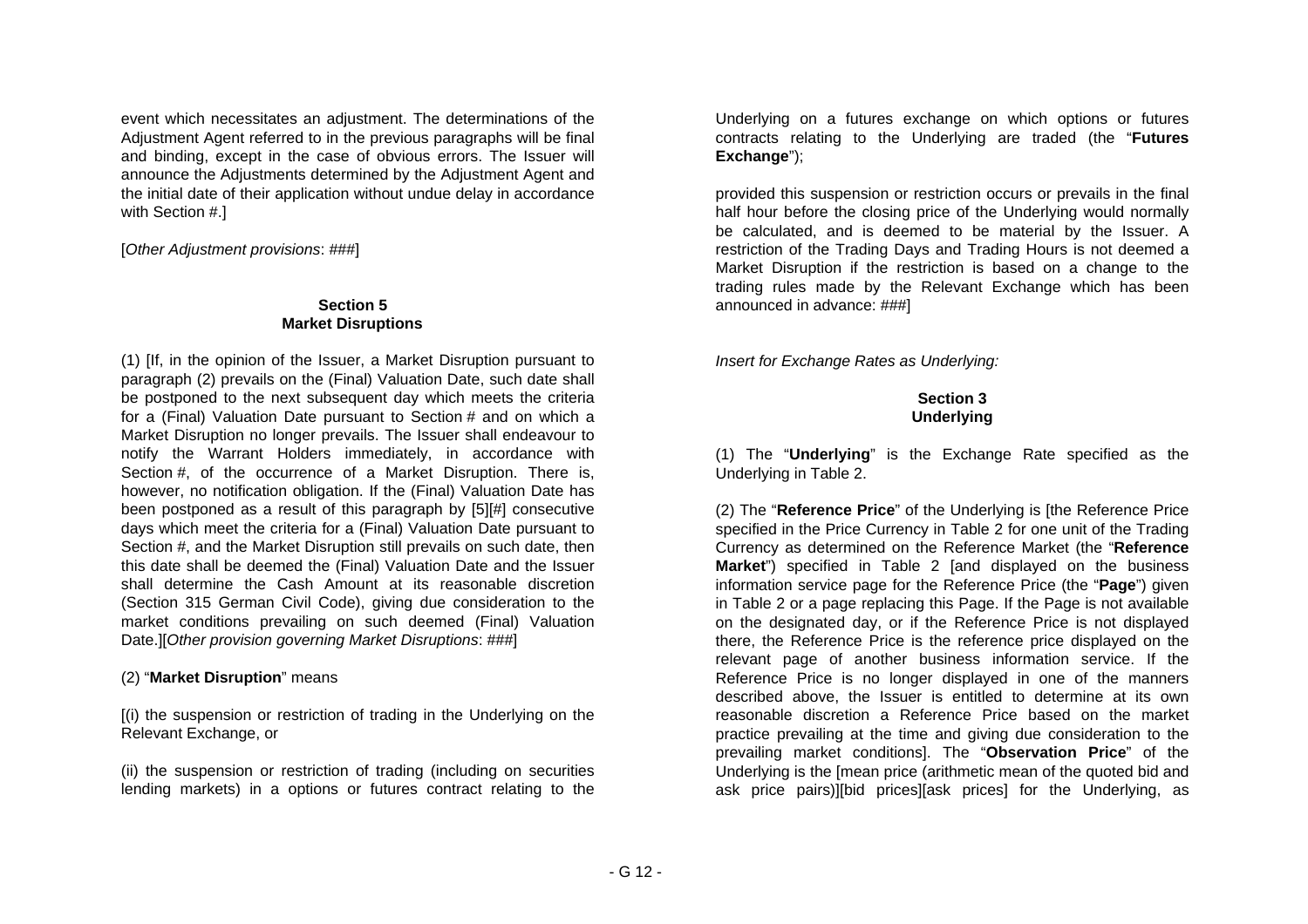determined by the Issuer at its reasonable discretion, quoted on the Reference Market and published continually on the relevant Page for the Observation Price. "**Observation Hours**" corresponds to [the Trading Hours]. "**Trading Days**" are days [on which prices for the Underlying are usually calculated on the Reference Market and published on the relevant Page for the Reference Market]. "**Trading Hours**" are hours [on Trading Days during which prices for the Underlying are usually calculated on the Reference Market and published on the relevant Page for the Reference Market.] [*Other definition of Reference Price / Reference Market / Observation Price / Observation Hours / Trading Days / Trading Hours*: ###]

# **Section 4 Adjustments**

[(1) Should the Underlying change due to measures by the Reference Market or third parties or other events described in the following paragraph, the Adjustment Agent will be entitled to adjust the terms of the Warrants.]

[(2) Should one the currencies (Price or Trading Currency) of the Underlying, in its function as legal tender within a country or an single-currency area, be replaced by another currency by measures or sanctions applied by governmental or supervision authorities of such country or single-currency area, the Adjustment Agent shall be entitled to adjust the terms and conditions of the Warrants by replacing references to the respective currency with references to the new legal currency and to express amounts expressed in the old legal currency in the new legal currency at the official conversion rate on the date of such replacement.]

[(3) Changes to the calculation method for the Reference Price or for other relevant prices for the Underlying pursuant to these Terms and Conditions, including changes to the relevant Trading Days and Trading Hours for the Underlying, entitle the Adjustment Agent to make appropriate adjustments to the terms of the Warrants at its

reasonable discretion. The Adjustment Agent shall also determine the day on which the adjusted Option Right is to apply for the first time, taking into account the point in time of the change.]

[(4) If the Reference Price or any other price relevant pursuant to these Terms and Conditions for the Underlying is no longer calculated and published by the Reference Market but by another person, company or institution which the Issuer, at its reasonable discretion (Section 315 German Civil Code), deems appropriate (the "**New Reference Market**"), the Cash Amount shall be calculated on the basis of the prices for the Underlying as calculated and published by the New Reference Market, if the Issuer has not terminated the Warrants pursuant to Section #. Moreover, from that point, all references in these Terms and Conditions to the Reference Market, to the extent permitted by the context, shall be deemed to be references to the New Reference Market.]

[(5) The calculation of the Adjustments will be conducted by the Adjustment Agent. The "**Adjustment Agent**" is an expert which will be named by the Issuer at its reasonable discretion and commissioned with the computation of the Adjustments for the Warrants without delay immediately following the occurrence of an event which necessitates an adjustment. The Adjustments will be computed by the Adjustment Agent in such a manner that the financial position of the Warrant Holder remains essentially unchanged, as feasible, despite the Adjustments pursuant to the previous paragraphs. The determinations of the Adjustment Agent referred to in the previous paragraphs will be final and binding, except in the case of obvious errors. The Issuer will announce the Adjustments determined by the Adjustment Agent and the initial date of their application without undue delay in accordance with Section #.]

[*Other Adjustment provisions*: ###]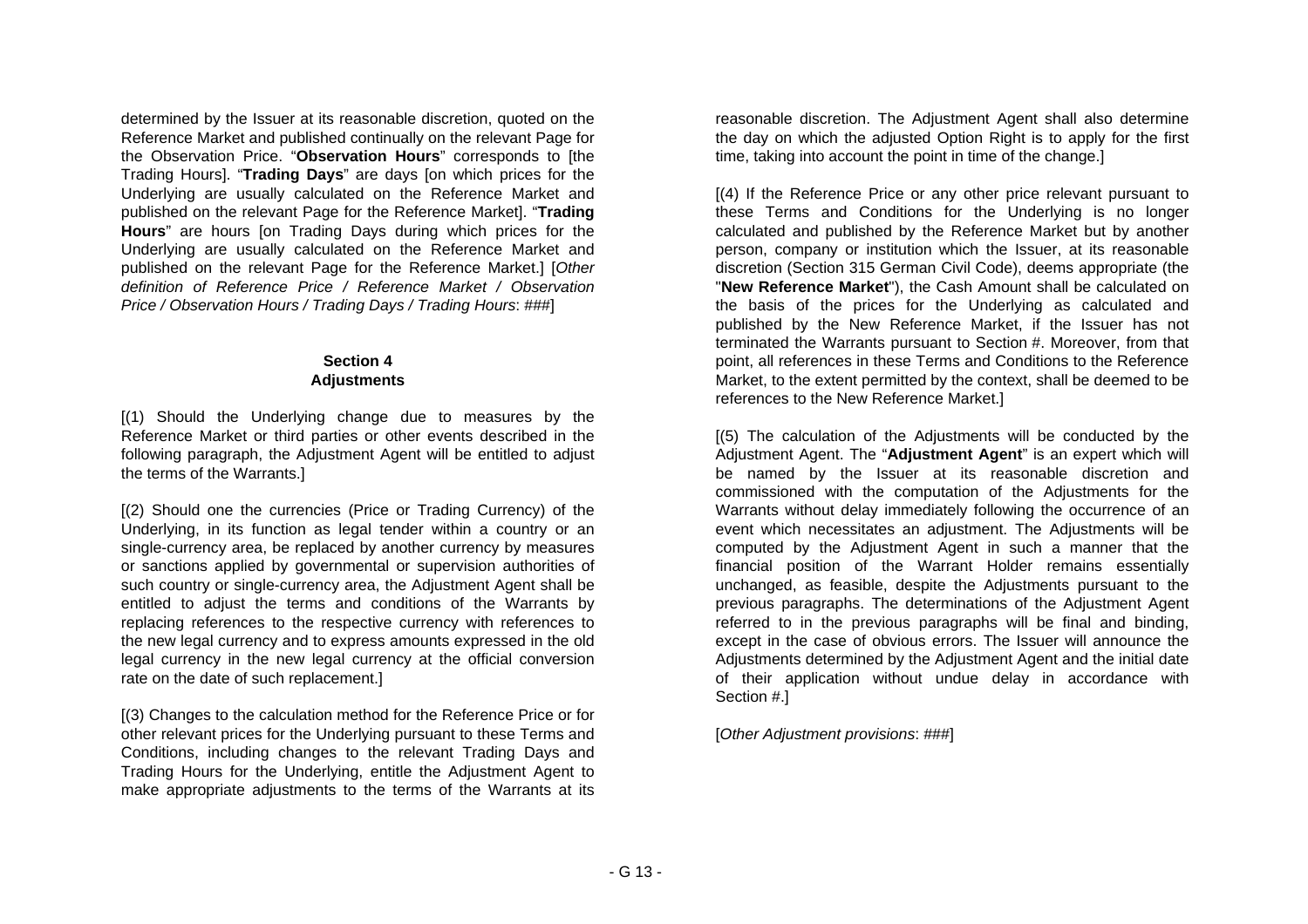# **Section 5 Market Disruptions**

(1) [If, in the opinion of the Issuer, a Market Disruption pursuant to paragraph (2) prevails on the (Final) Valuation Date, such date shall be postponed to the next subsequent day which meets the criteria for a (Final) Valuation Date pursuant to Section # and on which a Market Disruption no longer prevails. The Issuer shall endeavour to notify the Warrant Holders immediately, in accordance with Section #, of the occurrence of a Market Disruption. There is, however, no notification obligation. If the (Final) Valuation Date has been postponed as a result of this paragraph by [5][#] consecutive days which meet the criteria for a (Final) Valuation Date pursuant to Section #, and the Market Disruption still prevails on such date, then this date shall be deemed the (Final) Valuation Date and the Issuer shall determine the Cash Amount at its reasonable discretion (Section 315 German Civil Code), giving due consideration to the market conditions prevailing on such deemed (Final) Valuation Date.][*Other provision governing Market Disruptions*: ###]

#### (2) "**Market Disruption**" means

[(i) the suspension or restriction of foreign exchange trading in at least one of the currencies of the exchange rate currency pair (including options or futures contracts) or the restriction of convertibility of the currencies of the exchange rate currency pair or the economic impossibility of obtaining an exchange rate for these currencies,

(ii) events other than those outlined above with economic effects similar to those outlined above.

provided that the events set above are deemed to be material by the Issuer.][*Other definitions of Market Disruptions*: ###]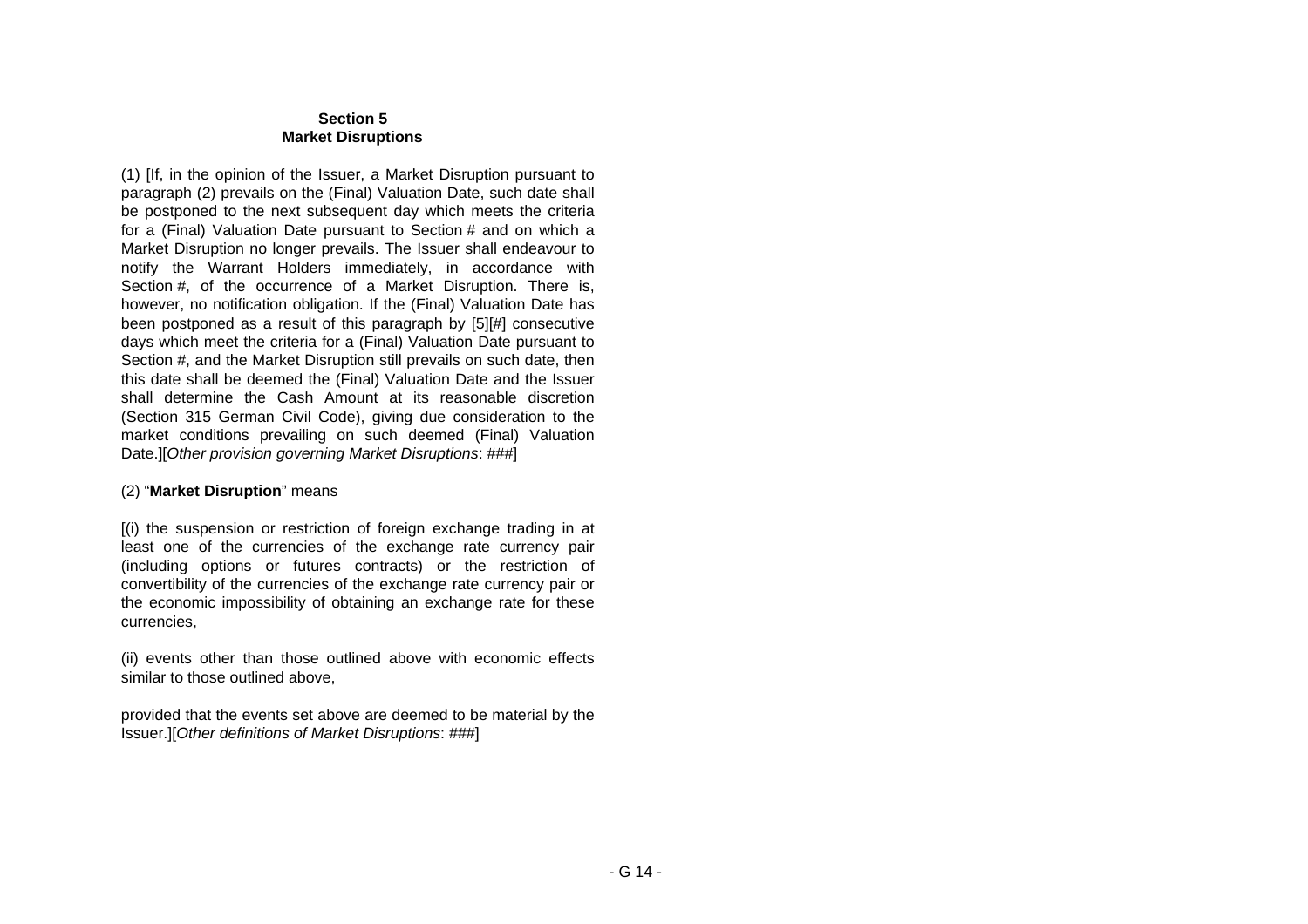*Insert for Commodities as Underlying:* 

#### **Section 3 Underlying**

(1) The "**Underlying**" is the Commodity specified as the Underlying in Table 2.

(2) The "**Reference Price**" of the Underlying is the Reference Price of the Underlying specified in Table 2 as determined on the Reference Market (the "**Reference Market**") specified in Table 2 [and displayed on the business information service page for the Reference Price (the "**Page**") given in Table 2 or a page replacing this Page. If the Page is not available on the designated day, or if the Reference Price is not displayed there, the Reference Price is the reference price displayed on the relevant page of another business information service. If the Reference Price is no longer displayed in one of the manners described above, the Issuer is entitled to determine at its own reasonable discretion a Reference Price based on the market practice prevailing at the time and giving due consideration to the prevailing market conditions]. The "**Observation Price**" of the Underlying is the [mean price (arithmetic mean of the quoted bid and ask price pairs)][bid prices][ask prices] for the Underlying, as determined by the Issuer at its reasonable discretion, quoted on the Reference Market and published continually on the relevant Page for the Observation Price. "**Observation Hours**" corresponds to [the Trading Hours]. "**Trading Days**" are days [on which prices for the Underlying are usually calculated on the Reference Market and published on the relevant Page for the Reference Market]. "**Trading Hours**" are hours [on Trading Days during which prices for the Underlying are usually calculated on the Reference Market and published on the relevant Page for the Reference Market.] [*Other definition of Reference Price / Reference Market / Observation Price / Observation Hours / Trading Days / Trading Hours*: ###]

# **Section 4 Adjustments**

[(1) Should the Underlying change due to measures by the Reference Market or third parties or other events described in the following paragraph, the Adjustment Agent will be entitled to adjust the terms of the Warrants.]

[(2) Changes to the calculation method for the Reference Price or for other relevant prices for the Underlying pursuant to these Terms and Conditions, including changes to the relevant Trading Days and Trading Hours for the Underlying, entitle the Adjustment Agent to make appropriate adjustments to the terms of the Warrants at its reasonable discretion. The Adjustment Agent shall also determine the day on which the adjusted Option Right is to apply for the first time, taking into account the point in time of the change.]

[(3) If the Reference Price or any other price relevant pursuant to these Terms and Conditions for the Underlying is no longer calculated and published by the Reference Market but by another person, company or institution which the Issuer, at its reasonable discretion (Section 315 German Civil Code), deems appropriate (the "**New Reference Market**"), the Cash Amount shall be calculated on the basis of the prices for the Underlying as calculated and published by the New Reference Market, if the Issuer has not terminated the Warrants pursuant to Section #. Moreover, from that point, all references in these Terms and Conditions to the Reference Market, to the extent permitted by the context, shall be deemed to be references to the New Reference Market.]

[(4) The calculation of the Adjustments will be conducted by the Adjustment Agent. The "**Adjustment Agent**" is an expert which will be named by the Issuer at its reasonable discretion and commissioned with the computation of the Adjustments for the Warrants without delay immediately following the occurrence of an event which necessitates an adjustment. The Adjustments will be computed by the Adjustment Agent in such a manner that the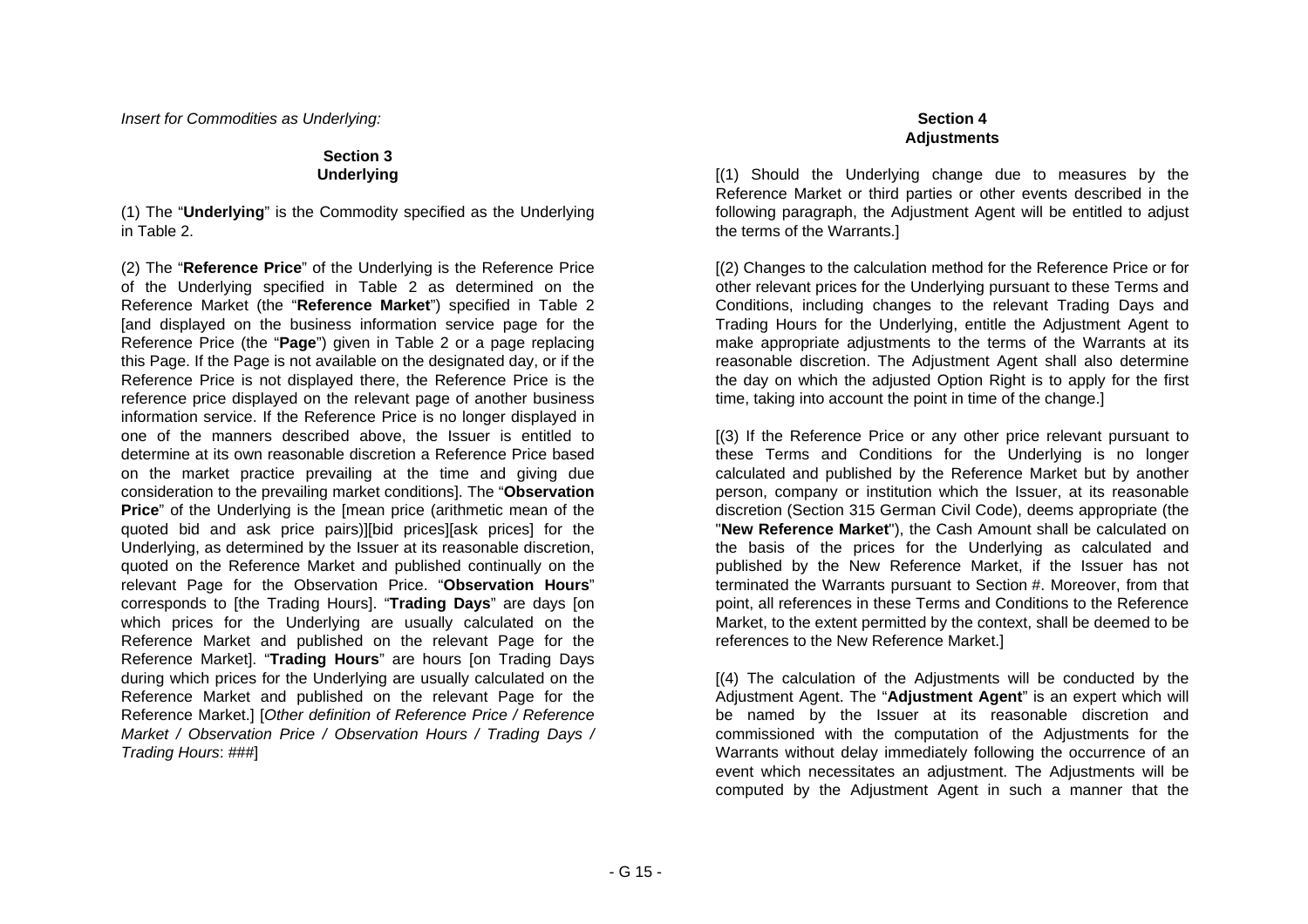financial position of the Warrant Holder remains essentially unchanged, as feasible, despite the Adjustments pursuant to the previous paragraphs. The determinations of the Adjustment Agent referred to in the previous paragraphs will be final and binding, except in the case of obvious errors. The Issuer will announce the Adjustments determined by the Adjustment Agent and the initial date of their application without undue delay in accordance with Section #.]

[*Other Adjustment provisions*: ###]

# **Section 5 Market Disruptions**

(1) [If, in the opinion of the Issuer, a Market Disruption pursuant to paragraph (2) prevails on the (Final) Valuation Date, such date shall be postponed to the next subsequent day which meets the criteria for a (Final) Valuation Date pursuant to Section # and on which a Market Disruption no longer prevails. The Issuer shall endeavour to notify the Warrant Holders immediately, in accordance with Section #, of the occurrence of a Market Disruption. There is, however, no notification obligation. If the (Final) Valuation Date has been postponed as a result of this paragraph by [5][#] consecutive days which meet the criteria for a (Final) Valuation Date pursuant to Section #, and the Market Disruption still prevails on such date, then this date shall be deemed the (Final) Valuation Date and the Issuer shall determine the Cash Amount at its reasonable discretion (Section 315 German Civil Code), giving due consideration to the market conditions prevailing on such deemed (Final) Valuation Date.][*Other provision governing Market Disruptions*: ###]

(2) "**Market Disruption**" means

[(i) the suspension or restriction of trading or price fixing in the Underlying on the Reference Market, or

(ii) the suspension or restriction of trading in an options or futures contract relating to the Underlying on a futures exchange on which options or futures contracts relating to the Underlying are traded (the "**Futures Exchange**").

A restriction of the Trading Days and Trading Hours on the Reference Market is not deemed a Market Disruption if the restriction is based on a change which has been announced in advance][*Other definitions of Market Disruptions*: ###]

*Insert for Futures Contracts as Underlying:* 

# **Section 3 Underlying**

(1) The "**Underlying**" on the Date of Initial Offer is [the futures contract specified as Underlying in Table 2 [with the Initial Expiry Date specified in Table 2 (the "**Initial Expiry Date**")]][the futures contract specified as Underlying in Table 2 with the expiry month corresponding to such of the Relevant Contract Months specified in Table 2 which next follows the Date of Initial Offer and in respect of which a Roll Date (Section # (#)) has not occurred on or prior to the Date of Initial Offer].

(2) [The "**Reference Price**" of the Underlying is the Reference Price of the Underlying specified in Table 2 as determined on the Relevant Exchange specified in Table 2 (the "**Relevant Exchange**"). The "**Observation Price**" of the Underlying corresponds to [the prices for the Underlying continuously calculated and published on the Relevant Exchange on Trading Days]. "**Observation Hours**" correspond to [the Trading Hours][the period between [8am][#] and [7pm][###] (in each case [London][*other location*: ###] local time)]. "**Trading Days**" are days [on which the Underlying is usually traded on the Relevant Exchange]. "**Trading Hours**" are hours [on Trading Days during which the Underlying is usually traded on the Relevant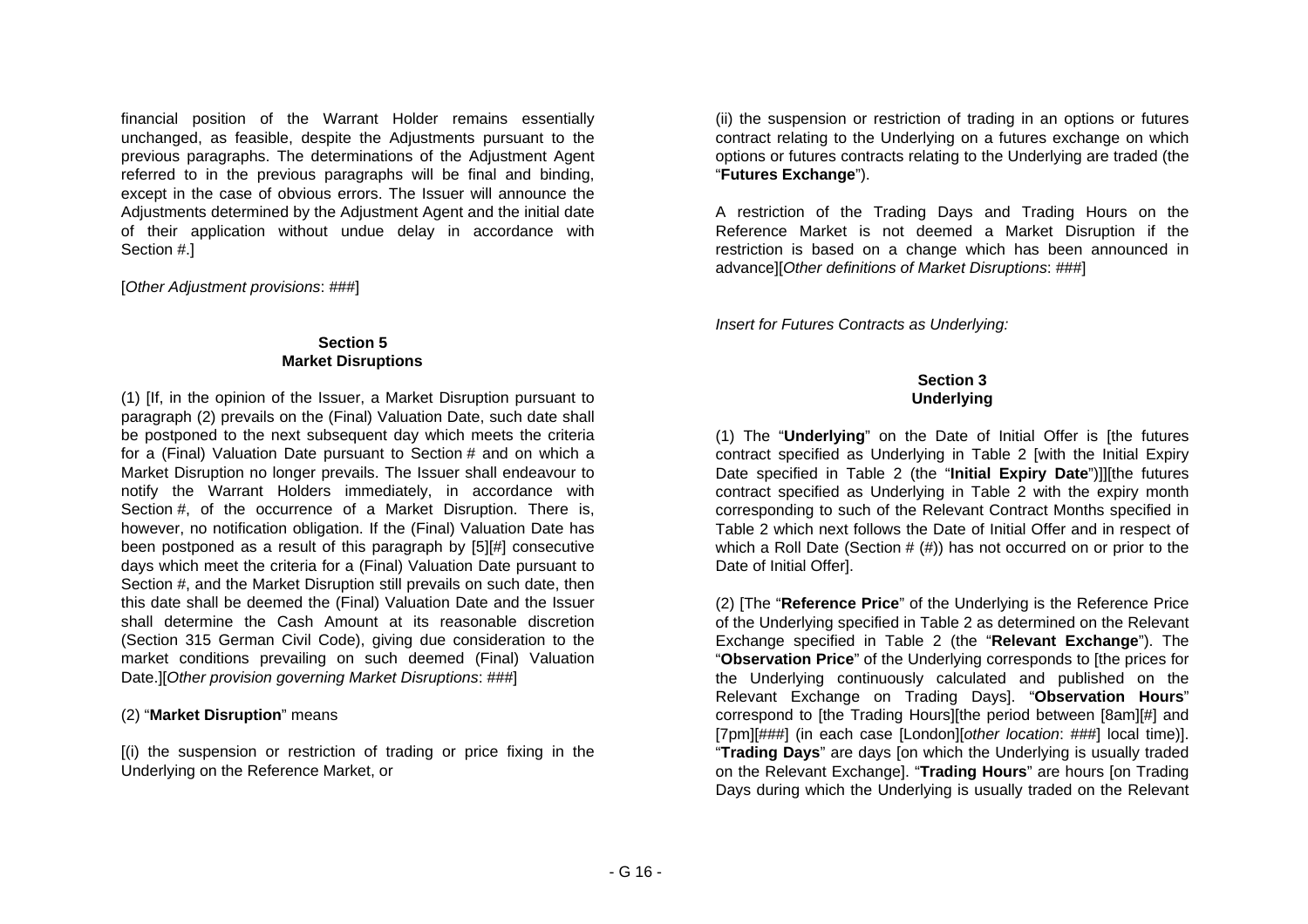Exchange].] [*Other definition of Reference Price / Relevant Exchange / Observation Price / Observation Hours / Trading Days / Trading Hours*: ###]

[(3) The Futures Contract will be substituted on each [Date of substitution: ###] by a Futures Contract with the same contract terms with effect from [Date when the substitution takes effect: ###,], whereas the expiry Date of the new relevant Futures Contract corresponds to [Definiton of the expiry Date]. The strike will be adjusted on each [Date of Adjustment:###] with effect from [Date when the Adjustment takes effect:###]. The Adjustment of the strike will be conducted by decreasing (respectively increasing) the previous relevant strike by the absolute difference by which the settlement price, determined at the last trading day of the previous relevant Futures contract exceeds (respectively falls below) the settlement price of the new relevant Future contract.][*Other Rollover provision*: ###]

# **Section 4 Adjustments**

[(1) If during the term of the Warrants the underlying concept of the Futures contract will be changed in such a substantial way that in the opinion of the Adjustment Agent a comparability to the previous concept is not granted any longer, or the trading of the futures contract on the Relevant Exchange ceases completely, the Adjustment Agent will determine on each relevant Trading Day of the Relevant Exchange a fictive daily closing price from the day on which the modifications occurred. This determination will be made on basis of the calculation method, which is currently used for the determination of the theoretical value of the futures contract (fair value). In case that a fictive daily closing price is determined, this price is understood as the daily closing price like it is stipulated in this terms and conditions.]

[(2) Changes to the calculation method for the Reference Price or for other relevant prices for the Underlying pursuant to these Terms and Conditions, including changes to the relevant Trading Days and Trading Hours for the Underlying, entitle the Adjustment Agent to make appropriate adjustments to the Option Right at its reasonable discretion. The Adjustment Agent shall also determine the day on which the adjusted Option Right is to apply for the first time, taking into account the point in time of the change.]

[(3) In the event of a permanent delisting of the Underlying on the Relevant Exchange, which, however, is already listed on another exchange or market which the Issuer at its reasonable discretion (Section 315 German Civil Code) holds acceptable (the "**New Relevant Exchange**"), the Cash Amount shall be calculated on basis of the relevant prices for the Underlying calculated and published on the New Relevant Exchange, provided that the Issuer has not terminated the Warrants early in accordance with Section #. In the event of such replacement, all references in these Terms and Conditions to the Relevant Exchange shall be deemed thereafter as a reference to the New Relevant Exchange.]

[(4) Should the Adjustment Agent draw the conclusion that a further calculation of the price of the Underlying pursuant to paragraph (1) is impossible or that for whatever reason following a change in the terms or the liquidity of the Underlying no financially appropriate Adjustment to the occurred modification is possible, the Issuer shall terminate the Warrants pursuant to Section #.]

[(5) The calculation of the Adjustments will be conducted by the Adjustment Agent. The "**Adjustment Agent**" is an expert which will be named by the Issuer at its reasonable discretion and commissioned with the computation of the Adjustments for the Warrants without delay immediately following the occurrence of an event which necessitates an adjustment. The Adjustments will be computed by the Adjustment Agent in such a manner that the financial position of the Warrant Holder remains essentially unchanged, as feasible, despite the Adjustments pursuant to the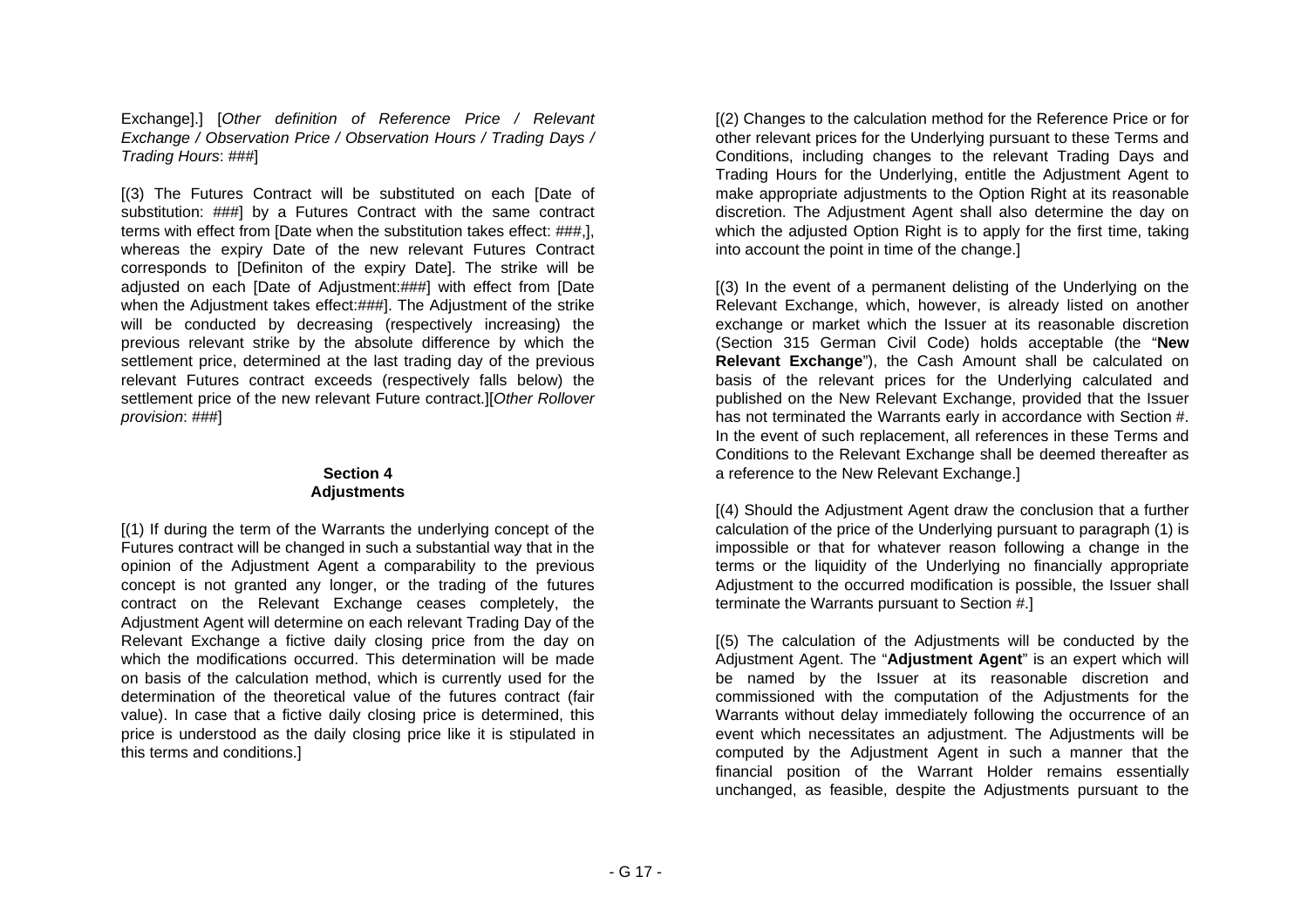previous paragraphs. The determinations of the Adjustment Agent referred to in the previous paragraphs will be final and binding, except in the case of obvious errors. The Issuer will announce the Adjustments determined by the Adjustment Agent and the initial date of their application without undue delay in accordance with Section #.]

[*Other Adjustment provisions*: ###]

# **Section 5 Market Disruptions**

(1) [If, in the opinion of the Issuer, a Market Disruption pursuant to paragraph (2) prevails on the (Final) Valuation Date, such date shall be postponed to the next subsequent day which meets the criteria for a (Final) Valuation Date pursuant to Section # and on which a Market Disruption no longer prevails. The Issuer shall endeavour to notify the Warrant Holders immediately, in accordance with Section #, of the occurrence of a Market Disruption. There is, however, no notification obligation. If the (Final) Valuation Date has been postponed as a result of this paragraph by [5][#] consecutive days which meet the criteria for a (Final) Valuation Date pursuant to Section, and the Market Disruption still prevails on such date, then this date shall be deemed the (Final) Valuation Date and the Issuer shall determine the Cash Amount at its reasonable discretion (Section 315 German Civil Code), giving due consideration to the market conditions prevailing on such deemed (Final) Valuation Date.][*Other provision governing Market Disruptions*: ###]

# (2) "**Market Disruption**" means

[(i) the suspension or restriction of trading in the Underlying on the Relevant Exchange, or

(ii) a material change in the method of price determination or in the trading conditions with respect to the futures contract on the Relevant Exchange.

A restriction of the Trading Days and Trading Hours on the Reference Market is not deemed a Market Disruption if the restriction is based on a change which has been announced in advance.][*Other definitions of Market Disruptions*: ###]

*Insert for Baskets as Underlying:* 

#### **Section 3 Underlying**

(1) The "**Underlying**" is a Basket comprising the components defined in Table 2 (the "**Basket Components**").

(2) The "**Reference Price of the Underlying**" corresponds to [the sum of the Reference Prices of the Basket Components as calculated on Basket Trading Dates by the Issuer and expressed in EUR or converted into EUR in accordance with Section # and multiplied by the Weighting Factor (defined in Table 2)][*other provision governing Reference Prices*: ###] The "**Observation Price**" of the Underlying corresponds to [the sum of the prices of the Basket Components as continually calculated by the Issuer during the Basket Trading Hours on Basket Trading Dates and expressed in EUR or converted into EUR in accordance Section #]. "**Observation Hours**" are [the Basket Trading Hours]. "**Basket Trading Dates**" are [*provision governing the Trading Dates*: ###] "**Basket Trading Hours**" are [*provision governing the Hours of Trading*: ###][[*Other definition of Reference Price / Observation Price / Observation Hours / Basket Trading Dates / Basket Trading Hours*: ###]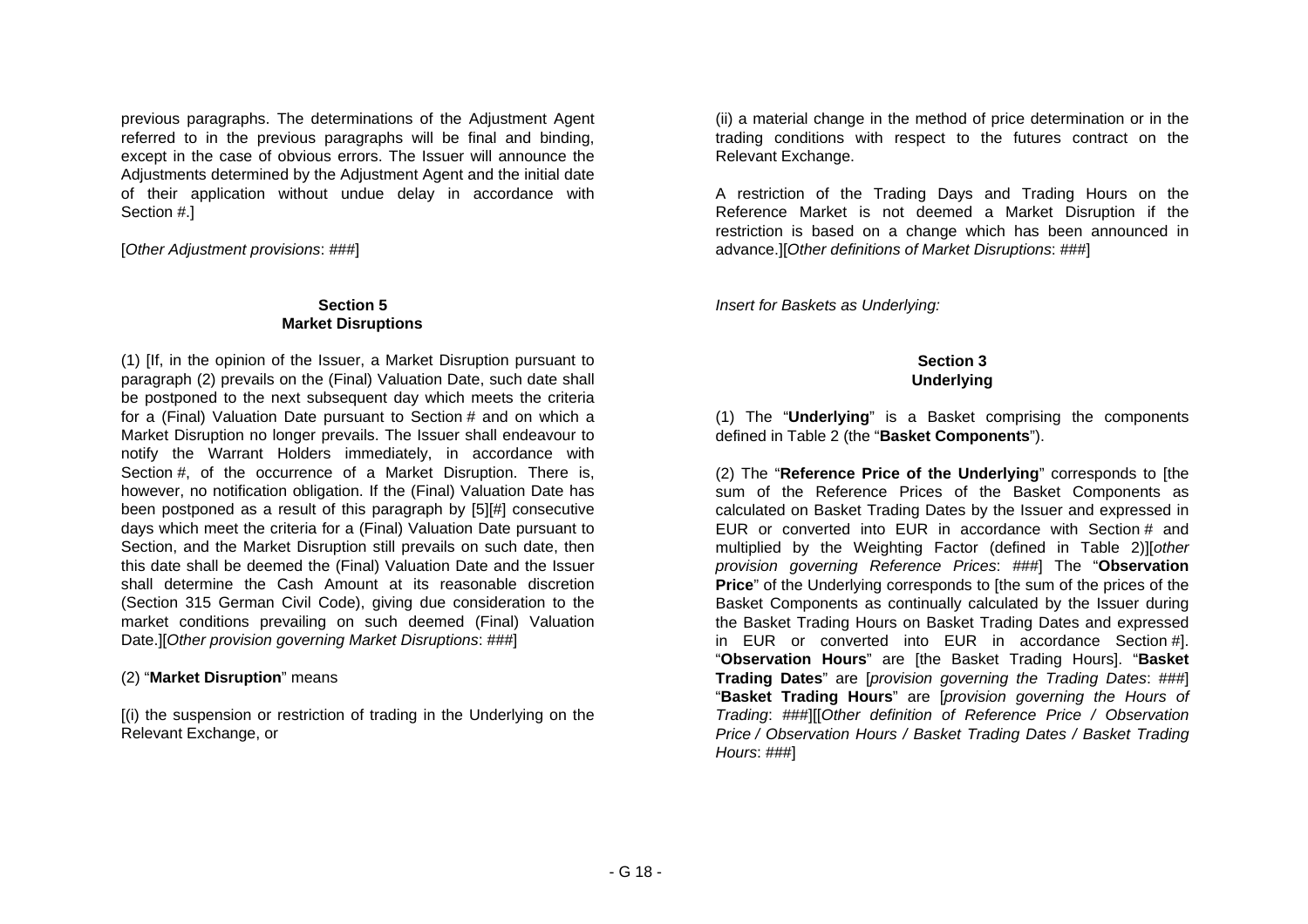[(3) If [with respect to a Basket Component, an event occurs that impacts the performance continuity of the respective Basket Component or that would represent an event which necessitates an Adjustment in accordance with the provisions set out above in respect of a Basket Component, the Adjustment Agent is entitled to adjust the Weighting Factor of the respective Basket Component or terms of the Warrants.][*Other Adjustment provision*: ###]

> **Section 4 (***not applicable***)**

**Section 5 (***not applicable***)** 

#### **Section 6 Form of Warrants, Collective Deposit, Status, Size Increases, Repurchases**

[(1) Each series of the Warrants issued by the Issuer will be represented by a global bearer warrant (hereinafter "**Global Bearer Warrant**"), which will be deposited with the Central Securities Depositary pursuant to Section #. No effective warrants will be issued throughout the term. The right to delivery of effective warrants is excluded.

(2) The Warrants will be transferred as co-owner's interests in the respective Global Bearer Warrant pursuant to the rules of the Central Securities Depositary and, outside the Clearing Territory of the Central Securities Depositary, the Further Securities Depositaries pursuant to Section #.

(3) The Warrants constitute immediate, non-collateralised and nonsubordinated obligations of the Issuer, which rank pari passu among themselves and with all other present and future non-collateralised and non-subordinated obligations of the Issuer, with the exception of those that have priority due to mandatory statutory provisions.

(4) The Issuer is entitled at any time, without the consent of the warrant holders, to issue additional Warrants with identical terms and conditions, which shall then be consolidated with the Warrants to form a single issue, thus increasing their number. In such cases, the term "Warrants" also includes the additionally issued Warrants.

(5) The Issuer is entitled at any time to repurchase Warrants via the exchange or over-the-counter transactions at any price. The Issuer is under no obligation to inform the warrant holders of such repurchases. The repurchased Warrants may be cancelled, held, sold on, or used in another way by the Issuer.][*Other provisions governing the form, the collective deposit, the status or size increases respectively repurchases of the warrants*: ###]

# **Section 7 Sale Restrictions**

[(1) The warrants will not be registered under the United States Securities Act of 1933 as amended; the warrants have not been admitted to trading by the United States Commodity Futures Trading Commission ("CFTC") under the United States Commodity Exchange Act. The Warrants may not be offered, sold or delivered at any time directly or indirectly in the United States of America, its territories or possessions or to or through U.S. Persons. When exercising the Warrants, the Warrant Holders will be obligated to assure that the Warrants will not be held either directly or indirectly on behalf of a U.S. Person.

The Issuer is not registered with the CFTC as a commission merchant. By purchasing and accepting the Warrants, the Warrant Holder represents that he or she is not a United States Person as defined below and that he or she will sell the Warrants in advance should he or she fall under the definition of a United States Person in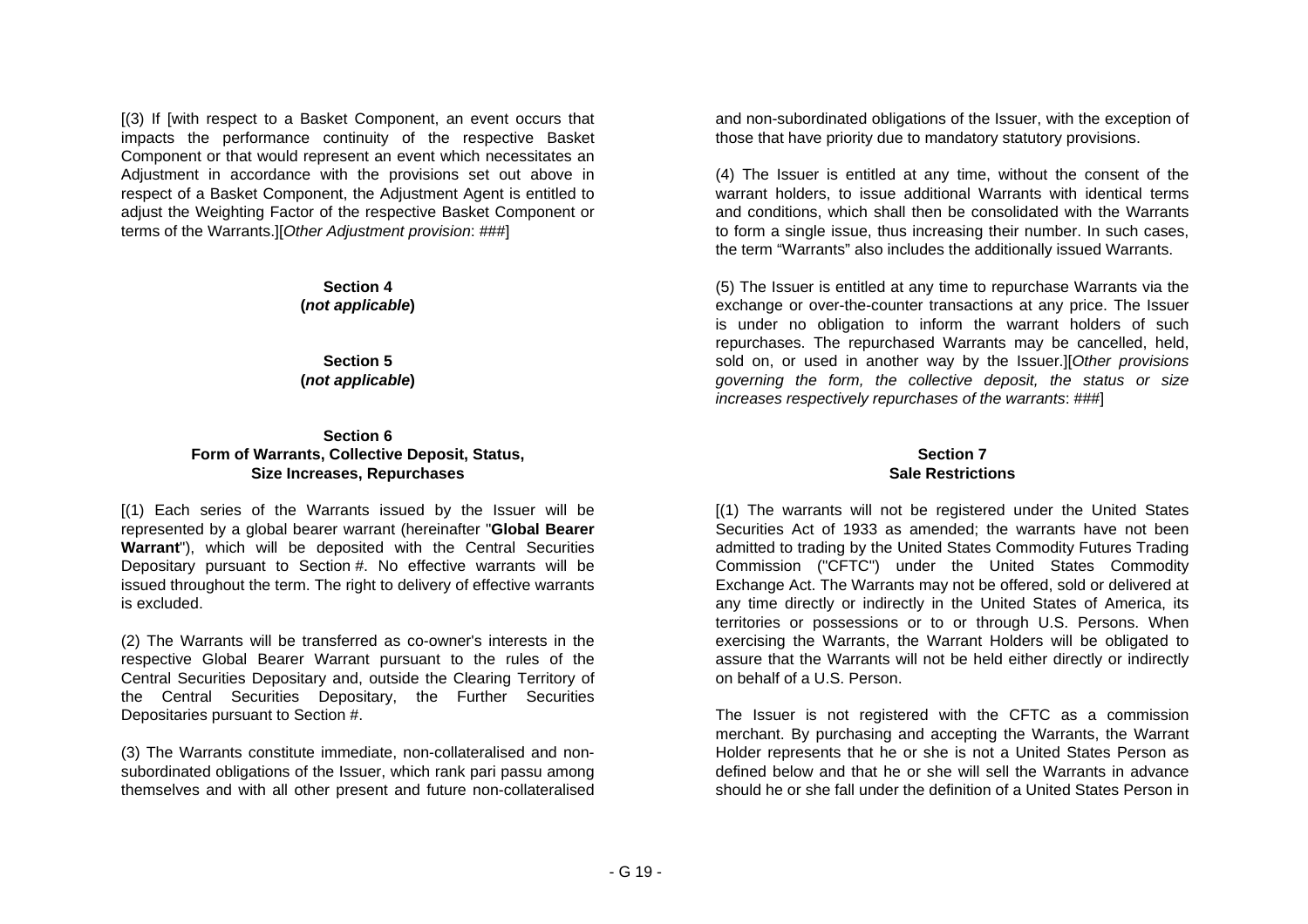the future; the Warrant Holder hereby further represents that he or she has not offered, sold or traded the Warrants directly or indirectly in the United States at any time and will likewise not do so in the future; the Warrant Holder hereby also represents that: (a) he or she has not offered, sold or traded the Warrants to a United States Person directly or indirectly at any time or negotiated with such a person and will likewise not do so in the future (whether on his or her own behalf or on behalf of a third party); and (b) he or she has not purchased the Warrants for the account of any United States Person. The Warrant Holder hereby agrees to deliver the buyer these sale restrictions and the following explanations upon the sale of the Warrants or to refer the buyer in writing to these sale restrictions.

The following definitions apply: "United States" means the United States of America (including the states thereof, the District of Columbia, and the territories, possessions and other areas under the jurisdiction thereof); "United States Person" means any citizen or resident of the United States of America as well as any corporation or partnership or other company organized or established under the law of the United States of America or any of its territorial authorities as well as any estates and trust funds which are subject to the taxation of the United States of America, irrespective of the source of their income.

(2) With respect to any activity in connection with Citigroup warrants/certificates or other derivate products in the United Kingdom, all applicable provisions of the Financial Services and Markets Act 2000 (hereinafter "FSMA") must be observed. Any dissemination of offers or incentives to initiate investment activity in terms of Paragraph 21 of the FSMA may only be made or instigated in connection with the issue or sale of warrants/certificates or other derivate products in cases in which Paragraph 21 of the FSMA does not apply. In relation to any secuities which have a maturity of less than one year, (a) it is a person whose ordinary activities involve it in acquiring, holding, managing or disposing of investments (as principal or agent) for the purposes of its business and (b) it has not

offered or sold and will not offer or sell any Securities other than to persons whose ordinary activities involve them in acquiring, holding, managing or disposing of investments (as principal or as agent) for the purposes of their businesses or who it is reasonable to expect will acquire, hold, manage or dispose of investments (as principal or agent) for the purposes of their businesses where the issue of the securities would otherwise constitute a contravention of Section 19 of the Financial Services and Markets Act 2000 ("FSMA") by the Issuer;

(3) In relation to each Member State of the European Economic Area which has implemented the Prospectus Directive (each, a "Relevant Member State"), with effect from and including the date on which the Prospectus Directive is implemented in that Relevant Member State (the "Relevant Implementation Date") it has not been and will not be an offer of Warrants to the public in that Relevant Member State, except that it may, with effect from and including the Relevant Implementation Date, make an offer of such Warrants to the public in that Relevant Member State:

(a) in the period following the date of publication of this prospectus related to such Warrants which has been approved by the competent authority in that Relevant Member State or, where appropriate, approved in another Relevant Member State and notified to the competent authority in that Relevant Member State, in accordance with the Prospectus Directive, ending with the date that lies 12 months after the after the date of publication;

(b) at any time to legal entities which are authorised or regulated to operate in the financial markets or, if not so authorised or regulated, whose corporate purpose is solely to invest in securities;

(c) at any time to any legal entity which meets two or more of the following criteria: (1) an average of at least 250 employees during the last financial year; (2) a total balance sheet of more than €43,000,000 and (3) an annual net turnover of more than €50,000,000, as shown in its last annual or consolidated accounts;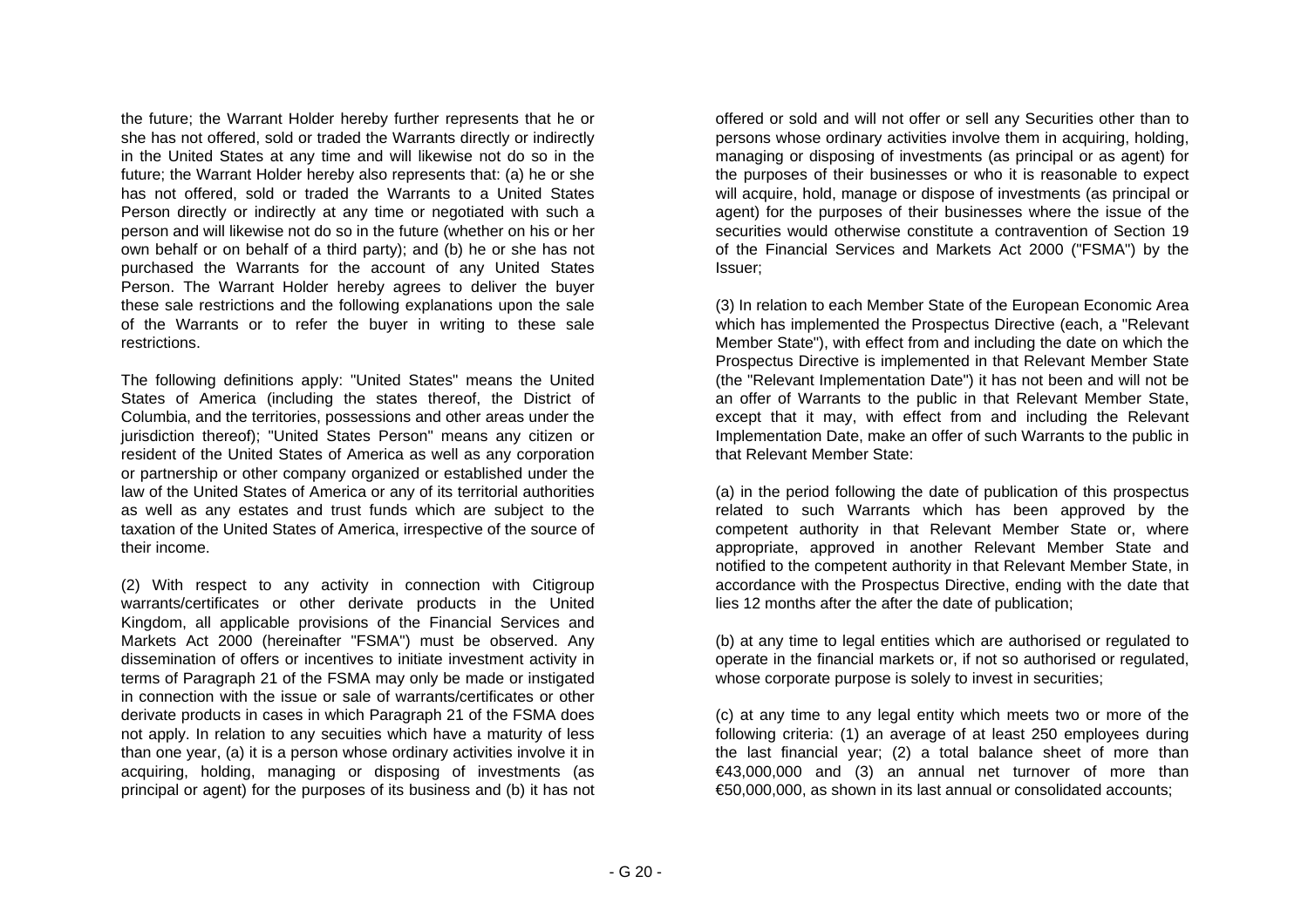(d) at any time to fewer than 100 natural or legal persons per Relevant Member State (other than qualified investors as defined in Article 2 of the Prospectus Directive); or

(e) at any time in any other circumstances, which do not require the Issuer to publish a prospectus pursuant to Article 3 of the Prospectus Directive.

For the purposes of this provision, the expression "offer of securities to the public" in relation to any securities in any Relevant Member State means the communication in any form and by any means of sufficient information on the terms of the offer and the securities to be offered so as to enable an investor to decide to purchase or subscribe the securities, as the same may be varied in that Member State by any measure implementing the Prospectus Directive in that Member State and the expression Prospectus Directive means Directive 2003/71/EC and includes any relevant implementing measure in each Relevant Member State.

(4) With respect to any activity in connection with the warrants, particularly the acquisition or sale thereof, and/or the exercise of options from the warrants, the provisions of law applicable in the respective country must be observed by the Warrant Holders and any other market participants involved. Normally, the warrants may only be offered publicly if a sales or stock exchange prospectus in compliance with the provisions of law of the country in which the public offer is made has been approved and published. The publication must normally be made by the person submitting the corresponding offer in the respective jurisdiction. Warrant Holders and/or persons interested in acquisition are therefore obligated to inform themselves of and comply with the provisions of law in this regard.][*Other selling restriction provisions*: ###]

#### **Section 8 Exercise of the Warrants**

*Insert for Warrants with European Type of Exercise:* 

[(1) The option may only be exercised by the Warrant Holder with effect as of the Expiry Date of the respective warrant. If the Cash Amount reveals a positive value, the option of the respective Warrant will be considered as exercised on the Expiry Date without any further prerequisite and without the issuance of any express exercise declaration (hereinafter "Automatic Exercise").

(2) The Issuer will transfer the Cash Amount, if any, on the Payment Date upon Exercise to the Central Securities Depositary for credit of the Warrant Holders registered with the Central Securities Depositary by close of business on the preceding Banking Day at the registered office of the Central Securities Depositary.

(3) The Central Securities Depositary has agreed with the Issuer on a corresponding transfer. In the event no transfer is possible within three months after the Payment Date ("Presentation Period"), the Issuer will be entitled to deposit the corresponding amounts at the Local Court of Frankfurt am Main on behalf of the Warrant Holders at their cost and risk, waiving the right to the return thereof. With the deposit, the claims of the Warrant Holders against the Issuer will be extinguished.

(4) All taxes and other charges incurred in relation to the payment of the Cash Amount or the fair market value are to be borne by the Warrant Holder

(5) If the Expiry Date falls between the day on which the Issuer determines a ground for an Adjustment pursuant to Section # and the day on which the Issuer announces the respective Adjustments (hereinafter, the "Adjustment Period"), the Payment Date upon Expiry will be the first common Banking Day at the place of the Issuer and at the place of the Central Securities Depositary following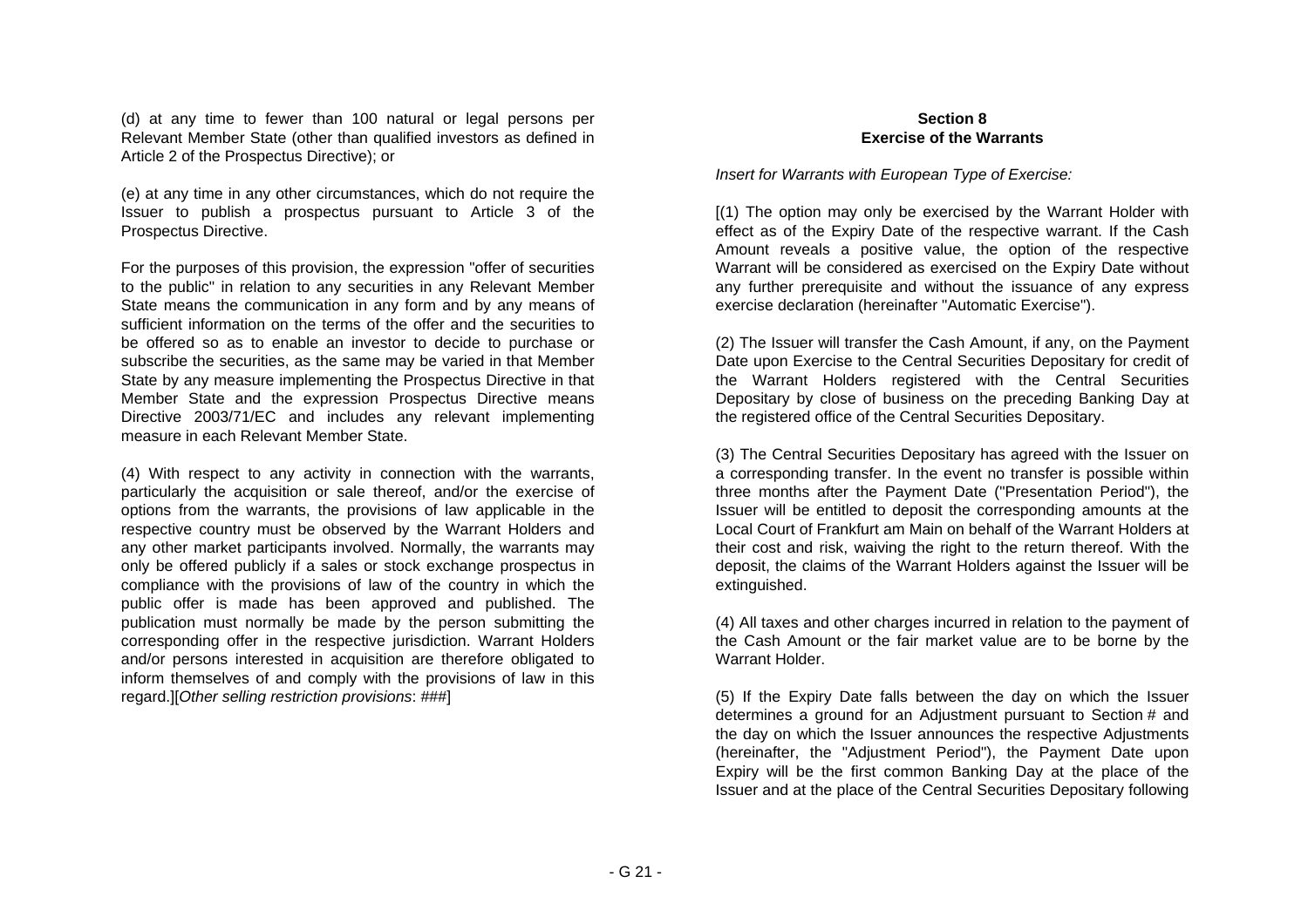the day on which the Issuer has announced the Adjustments for the Expiry Date. The Reference Price on the Expiry Date and the Adjustment made by the Issuer will be decisive when calculating the Cash Amount pursuant to Section #.

(6) The Cash Amount or fair market value will be paid in the Cash Currency and the Issuer will not be obligated to issue any declarations.][*Other provisions governing the exercise of the warrants*: ###]

*Insert for Warrants with American Type of Exercise:* 

[(1) For the effective exercise of the Warrants, the Warrant Holder must fulfill the prerequisites mentioned below vis-à-vis the respective exercise agent. In addition, the provisions in paragraphs 2 to 4 apply.

a) When exercising the warrants vis-à-vis the exercise agent in #####, the Warrant Holder must ######

b) When exercising the warrants vis-à-vis the exercise agent in ######, the Warrant Holder must #######

c) When exercising the warrants vis-à-vis the exercise agent in ######, the Warrant Holder must #######

d) When exercising the warrants vis-à-vis the exercise agent in #####, the Warrant Holder must ######

(2) The Exercise Declaration will become effective on the Exercise Date pursuant to Section #. Any revocation of the Exercise Declaration, even prior to the date the exercise becomes effective, is hereby excluded. All prerequisites mentioned in Section # (#) must be fulfilled within [15][###] Banking Days (at the place of the respective exercise agent) after the occurrence of the first prerequisite. Otherwise, the Issuer or the exercise agent will be entitled to return to the Warrant Holder without interest any performances previously rendered at the Warrant Holder´s own cost and risk; the exercise of the warrant will not become effective in such case.

(3) All taxes and other charges incurred in relation to the exercise of the Warrants are to be borne by the Warrant Holder. The Cash Amount will be paid in the Cash Currency, without the Issuer or the exercise agent being obliged to issue declarations of any type.

(4) The Issuer will transfer the Cash Amount, if any, on the Payment Date upon Exercise to the Central Securities Depositary for credit of the Warrant Holders registered with the Central Securities Depositary by close of business on the preceding Banking Day at the registered office of the Central Securities Depositary. The Central Securities Depositary has agreed with the Issuer on a corresponding transfer.][*Other provisions governing the exercise of the warrants*: ###].

#### **Section 9 Early Repayment**

[(1) In case of occurrence of one of the below described events, the Issuer is entitled to terminate and call all Warrants of a series for early repaymnet by way of an announcement in accordance with Section # indicating the respective Termination Amount defined in paragraph 3. "**Termination Events**" are

(a) the occurence of circumstances which are out of scope of the Issuer's responsibility due to which the compliance with the Issuer´s obligations from the Warrants in general or partly is – no matter for what reason– [unlawful or] impracticable or will be or has become under a reasonable economic approach unacceptable, or

(b) changes in the legal situation or regulatory requirements or orders due to which the maintenance of the Issuers´s hedging positions becomes unlawful, or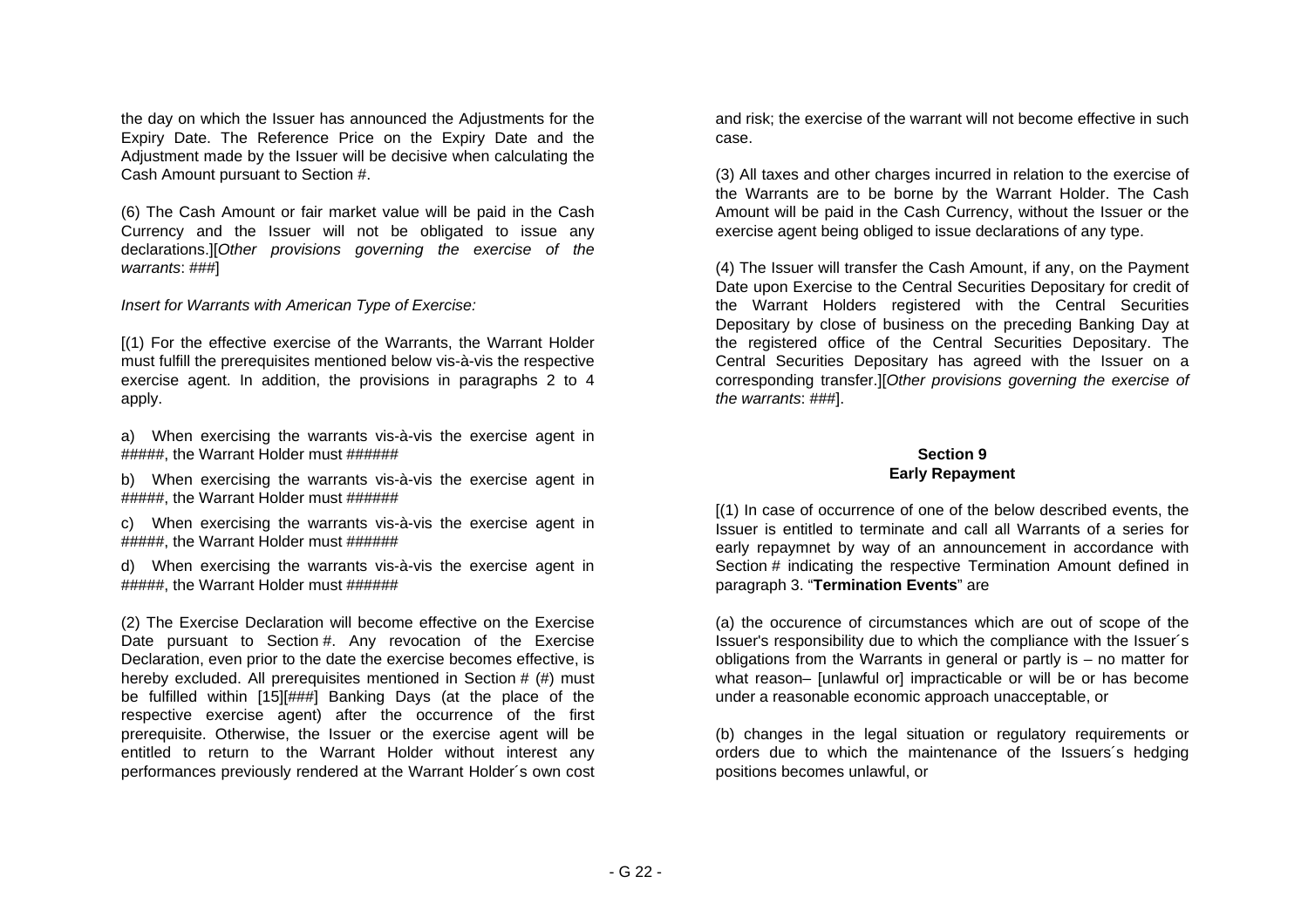(c) the occurrence of a circumstance which is out of scope of the Issuer's responsibility and which prevents or makes it unacceptable for the Issuer (i) to convert the Reference Currency of the Underlying into the Cash Currency of the Warrants in transactions which are usual in the market or (ii) not to transfer deposits which are kept in the Reference Currency of the Underlying from one jurisdiction into another or (iii) the occurrence of circumstances which are out of scope of the Issuer's responsibility which have a comparable negative influence on the convertibility of the Reference Currency of the Underlying into the Cash Currency and if the Issuer concludes that a conversion of the Reference Currency of the Underlying into the Cash Currency of the Warrants is not possible, or

(d) the occurrence of a circumstance pursuant to the provisions of Section # (Adjustments) and which is out of scope of the Issuer's responsibility, due to which no financially appropriate adjustments to the occurred changes are possible.

(2) [Each termination notice pursuant to this Section # is irrevocable and has to indicate the date of termination.] [A termination by the Issuer pursuant to paragraph (1) shall come into effect on the date of the publication of the notice pursuant to Section # or, as the case may be, on the date specified as such in the publication of the notice.]

(3) [In case of a termination in accordance with section #, the Issuer shall pay to each Warrant Holder a sum with respect to each Warrant held (the "Termination Amount"), which shall be determined by the Issuer at its reasonable discretion (Section 315 German Civil Code) as the [adequate][fair] market price of a Warrant immediately prior to occurrence of the event which triggered the need to terminate the Warrants in accordance with Section # [less the expenses of the Issuer for the unwinding of underlying hedge positions].][*Other Termination Amount provision*: ###]. In such case, the Issuer will for all Warrants affected by the termination transfer the Terminationt Amount [within 5 Banking Days at the registered office of the Issuer and at the place of the Central Securities Depositary][on the first Banking Day in Frankfurt am Main] following the date on which the termination comes into effect for credit to the Warrant Holders registered with the Central Securities Depositary on the second Banking Day in Frankfurt am Main following the date on which the termination comes into effect (hereinafter referred to as "Payment Date upon Termination").

The Central Securities Depositary has agreed with the Issuer on a corresponding transfer.

In the event no transfer is possible within three months after the Payment Date ("Presentation Period"), the Issuer will be entitled to deposit the corresponding amounts at the Local Court of Frankfurt am Main on behalf of the Warrant Holders at their cost and risk, waiving the right to the return thereof. With the deposit, the claims of the Warrant Holders against the Issuer will be extinguished.][*Other provisions governing the Early Repayment of the warrants*: ###]

*Insert for Open End Warrants:* 

## **Section 9a Termination**

[(1) The Issuer is entitled during the term of the Warrants to terminate the Warrants of a series in whole [with ## [days][weeks][months] prior notice] by way of an announcement in accordance with Section # with effect as of [*insert date(s)*: #] ([each a][the] "**Termination Date**"). [Such termination shall not come into effect prior than ## # ####.] [Each termination notice pursuant to this section # is irrevocable and has to indicate the date of termination.] [The termination shall come into effect on the date of the publication of the notice in accordance with Section # or, as the case may be, on the date specified as such in the publication of the notice.] For the purposes of calculating the Cah Amount pursuant to Section #, the date on which the Issuer´s termination comes into effect shall be considered the (Final) Valuation Date within the meaning of these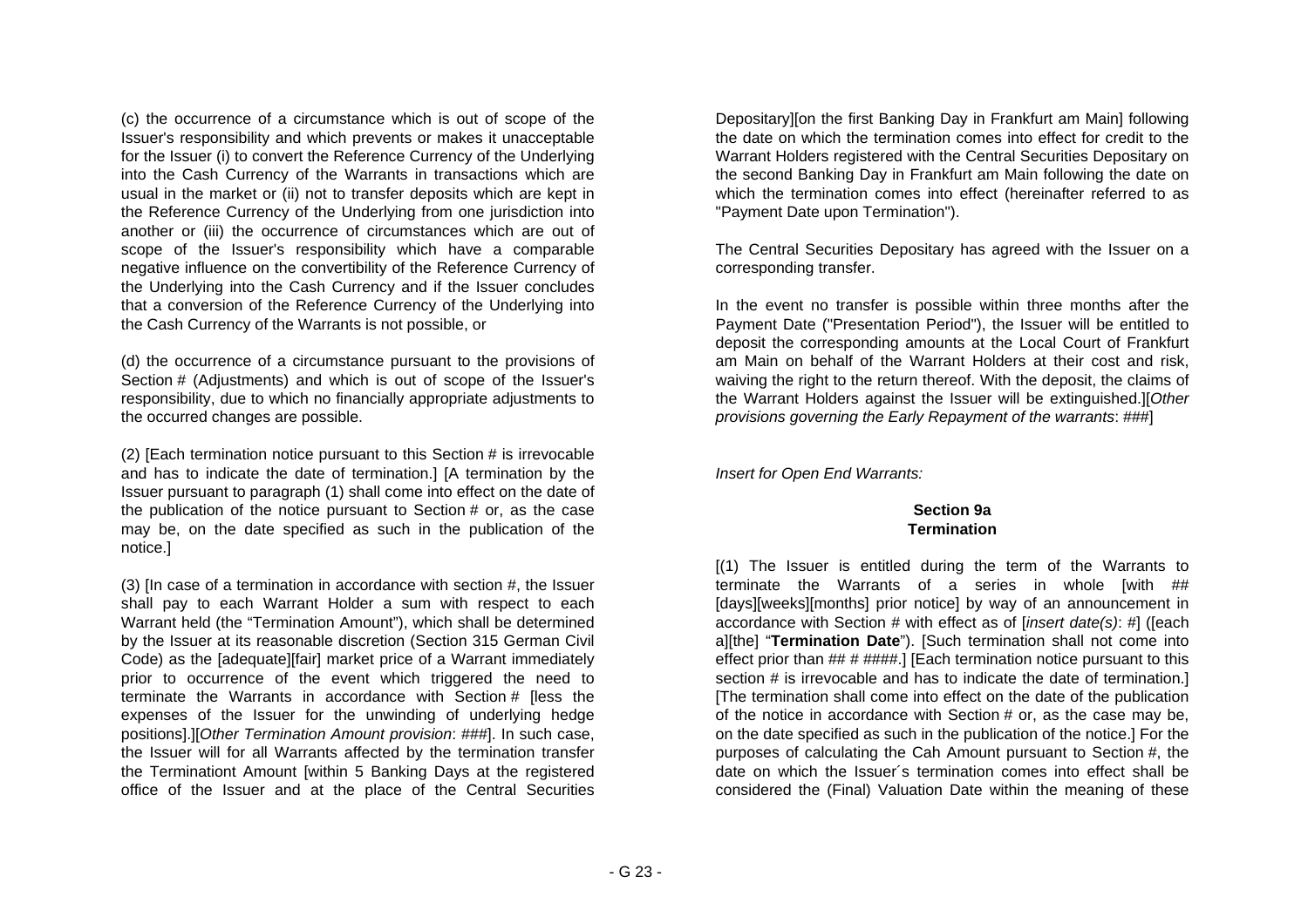Terms and Conditions.][*Other provision governing the Issuer Termination Right*: ###]

(2) In case of Issuer's termination, Section  $#$   $(H)$  to  $(H)$  will not apply. In such case, Exercise Date within the meaning of Section # (#) will be the day the termination comes into effect. [Payment Date is the Payment Date upon Termination pursuant to Section # (#).]

(3) In such case, the Issuer will for all Warrants affected by the termination transfer the Cash Amount [within 5 Banking Days at the registered office of the Issuer and at the place of the Central Securities Depositary][on the first Banking Day in Frankfurt am Main] following the date on which the termination comes into effect for credit to the Warrant Holders registered with the Central Securities Depositary on the second Banking Day in Frankfurt am Main following the Exercise Date (hereinafter referred to as "Payment Date upon Termination").

The Central Securities Depositary has agreed with the Issuer on a corresponding transfer.

In the event no transfer is possible within three months after the Payment Date ("Presentation Period"), the Issuer will be entitled to deposit the corresponding amounts at the Local Court of Frankfurt am Main on behalf of the Warrant Holders at their cost and risk, waiving the right to the return thereof. With the deposit, the claims of the Warrant Holders against the Issuer will be extinguished.][*Other provisions governing the Termination of the warrants*: ###]

# **Section 10 Period of Presentation, Postponement of Due Date**

(1) The period of presentation as established in Section 801 paragraph 1 sentence 1 German Civil Code is reduced to ten years.

(2) In the event Citigroup Global Markets Deutschland AG or the respective exercise agent is not actually or legally in the position to fulfill its liabilities from the Warrants in a legally admissible fashion in Frankfurt am Main or at the place of the respective exercise agent, the due date of such liabilities will be postponed until the date on which it is actually or legally feasible for Citigroup Global Markets Deutschland AG or the respective exercise agent to fulfill its liabilities in Frankfurt am Main or the place of the exercise agent. The Warrant Holders will not be entitled based on any such postponement to any rights against the assets of Citigroup Global Markets Deutschland AG or the exercise agent which are located in Frankfurt am Main or elsewhere.

(3) The Issuer will announce the occurrence and elimination of any event described in Section 10 (2) without delay pursuant to Section # hereof.

# **Section 11 Notices**

[Unless prescribed otherwise by the provisions of law applicable at the respective point in time in the countries where the warrants are offered publicly or listed on a stock exchange, the publication will be made in one or more periodicals common or with large circulation in the states in which the public offer has been submitted or the security admitted to trading on an exchange. Publication in one of these periodicals will be sufficient for legal validity. [The Issuer is entitled to publish notices on its website in lieu of in the aforementioned periodicals. The Issuer will notify any such change of the publication medium in one of the aforementioned newspapers.][*Other provisions governing notices*: ###]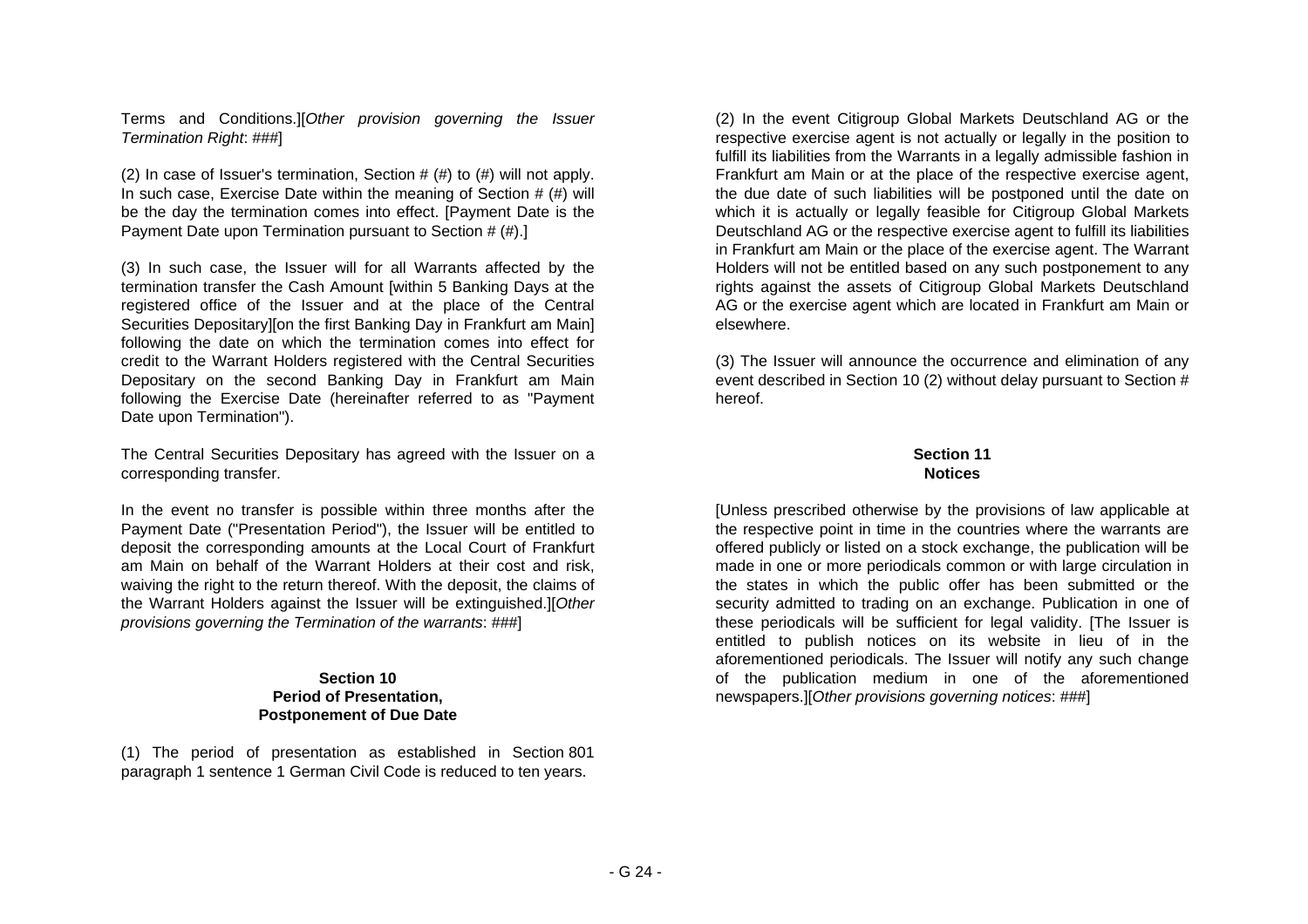### **Section 12 Substitution of the Issuer**

[(1) The Issuer is entitled at any time to substitute, without the consent of the warrant holders, any other company as Issuer (the "New Issuer") with respect to all obligations under or in connection with the Warrants; provided that:

(a) The New Issuer assumes all obligations of the Issuer under or in connection with the Warrants (the "Assumption"),

(b) the Assumption has no adverse credit-related, financial, legal or tax consequences for the Warrant Holders, and that this is confirmed by a trustee specifically appointed for this case by the Issuer at its own expense, which is a bank or auditing firm of international standing (the "Trustee"),

(c) the Issuer or another company authorised by the Trustee guarantees all the New Issuer's obligations under the Warrants for the benefit of the Warrant Holders, and

(d) the New Issuer has obtained all necessary authorisations from the competent authorities, so that the New Issuer can meet all obligations under or in connection with the Warrants.

(2) In the event of such a substitution of the Issuer, any reference to the Issuer in these Terms and Conditions shall be deemed to be references to the New Issuer.

(3) Substitution of the Issuer in accordance with section # shall be announced immediately in accordance with section #. Provided that the conditions set out above have been fulfilled, the New Issuer replaces the Issuer in all respects and the Issuer is released from all obligations towards the Warrant Holders under or in connection with the Warrants arising from its function as Issuer.][*other provisions regarding substitution of the Issuer: ###*]

# **Section 13 Miscellaneous Provisions**

[(1) The form and content of the Warrants as well as all rights and obligations arising out of these Terms and Conditions shall be governed in all respects by the laws of the Federal Republic of Germany.

(2) The place of jurisdiction for all legal disputes or other proceedings arising from or in connection with the Warrants is Frankfurt am Main.

(3) The place of performance is Frankfurt am Main.

(4) The Issuer is entitled to (i) correct obvious spelling or numerical errors and (ii) to amend or supplement contradictory or incomplete provisions whereby in the cases specified under (ii) only such amendments or additions are permitted that are reasonable to the Warrant Holders, taking into account the interests of the Issuer, i.e. that do not materially impair the financial situation of the Warrant Holder or do not make it significantly more difficult to exercise the Warrants. Any changes or additions to these Terms and Conditions shall be notified immediately in accordance with Section #.

(5) Should any provision of these Terms and Conditions be or become ineffective in whole or in part, the other provisions shall remain in force. The ineffective provision shall be replaced by an effective provision that achieves the economic purpose of the ineffective provision to the extent permitted by law.

(6) The Issuer hereby reserves the right to introduce all the warrants or individual series thereof to trading on other securities exchanges, including foreign securities exchanges, and to offer the warrants publicly abroad, and, to take all measures which are necessary in this context to introduce the warrants to trading on the respective stock exchanges or to offer them publicly. The Issuer will moreover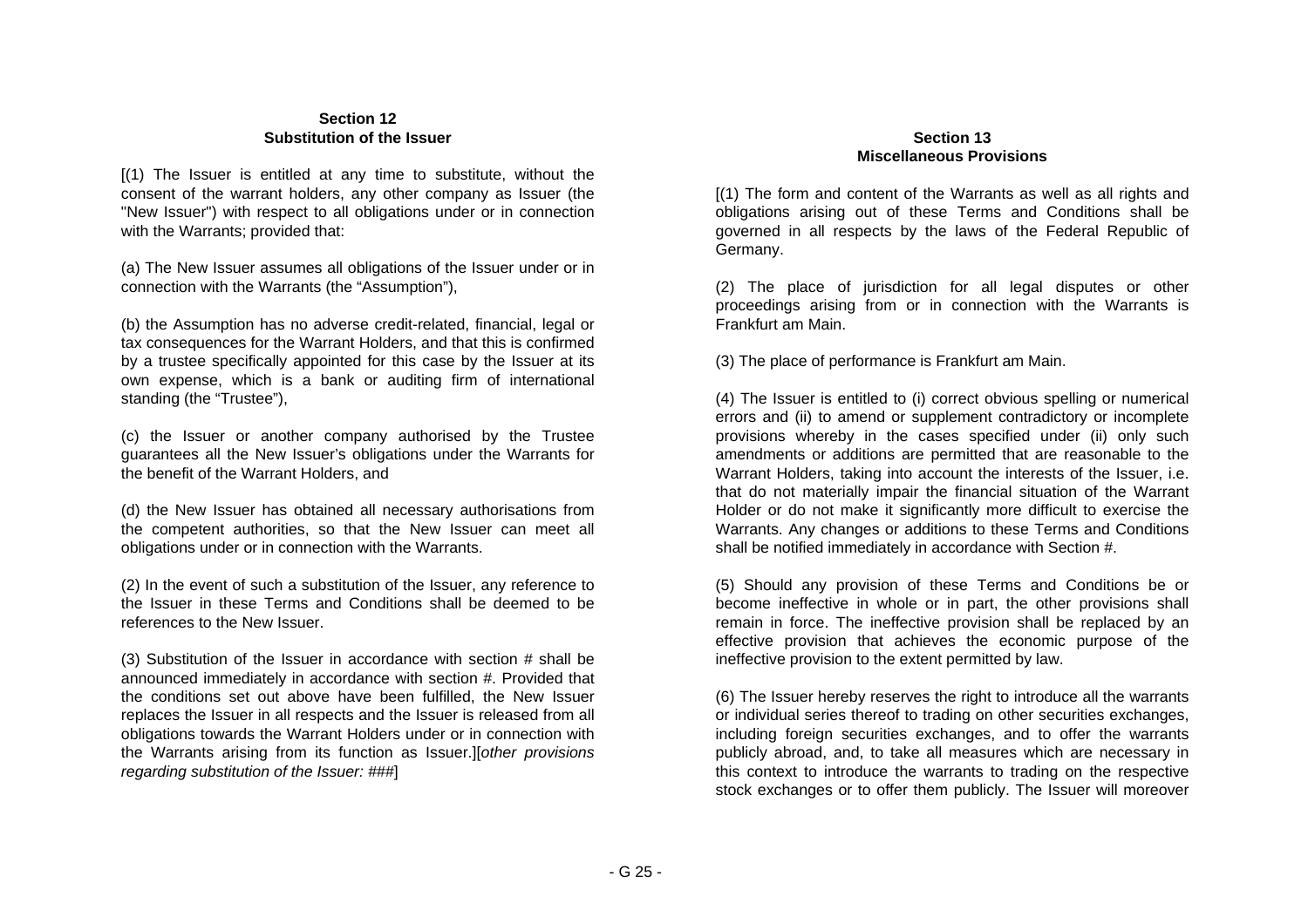be entitled: to allow the Warrant Holder to exercise the warrants visà-vis a foreign exercise agent; to disburse the Cash Amount in another currency; and to request that the warrants be listed in another currency.][*other miscellaneous provisions*: ###]

# **Frankfurt/Main, ## # ####**

**Citigroup Global Markets Deutschland AG**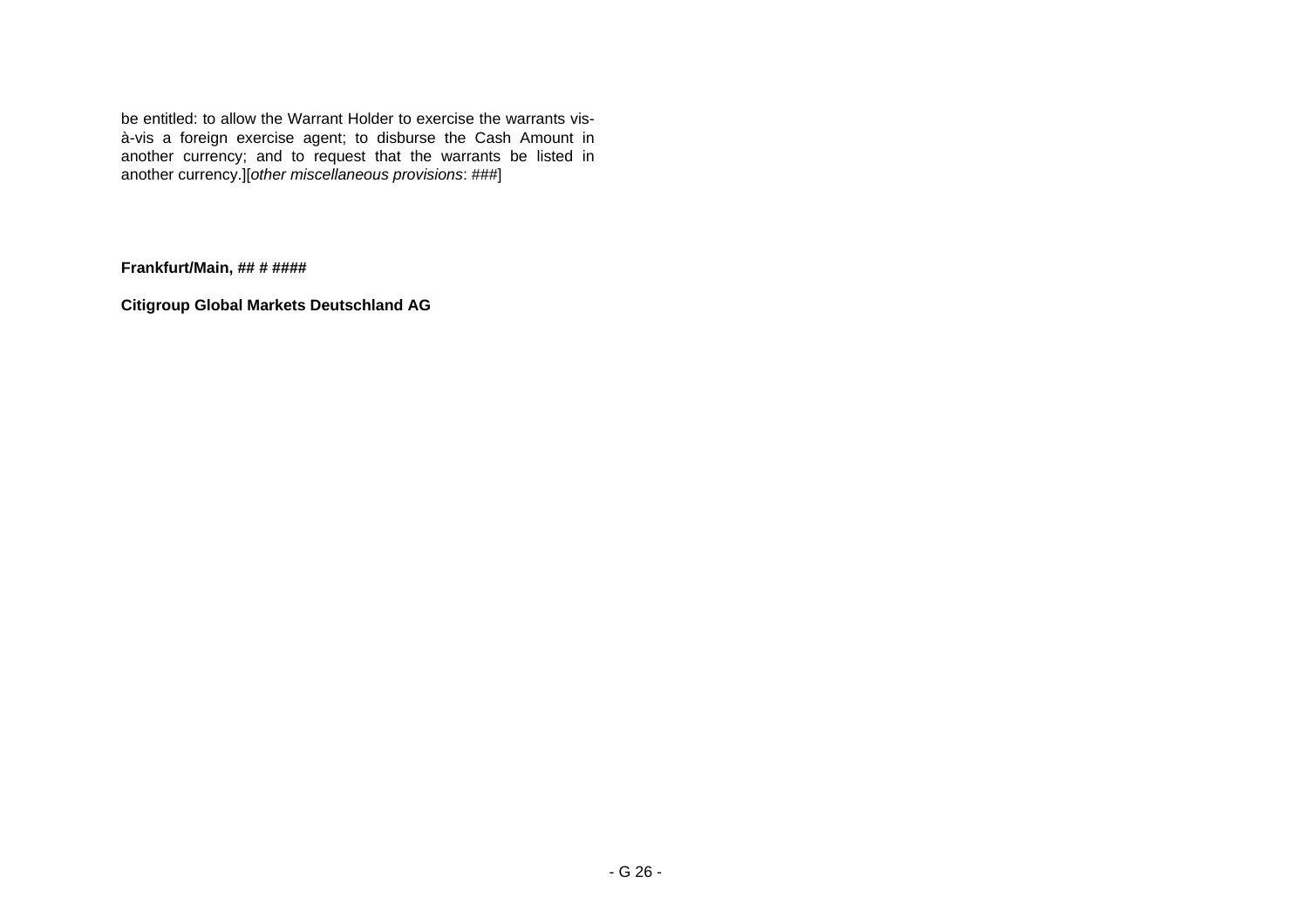# [LEGALLY NON-BINDING GERMAN TRANSLATION]

# **Optionsbedingungen**

**[***genaue Bezeichnung***: ###] Optionsscheine** 

**bezogen auf [Aktienindizes][Aktien bzw. aktienvertretende Wertpapiere][Wechselkurse][Rohstoffe][Futures-Kontrakte] [einen Korb bestehend aus [Aktienindizes][Aktien][Wechselkursen][Rohstoffen][Futures-Kontrakten]]** 

[Die [genaue Bezeichnung: ###] Optionsscheine] werden ausschließlich in [Frankreich][,][und][Portugal][,][und][den Niederlanden][,][und][Schweden][,][und][Finnland][,][und][*anderes Angebotsland*: ###] öffentlich angeboten]

# **Tabelle 1**

[Tag des ersten Angebots in [*Angebotsland einfügen*: ###]: ###] [Tag der anfänglichen Valutierung in [Angebotsland einfügen: ###]: ###]

| <b>WKN</b> | <b>ISIN-Code</b> | <b>Basiswert</b> |     | <b>Basispreis</b><br><b>Jam Tag des ersten</b><br>Angebots] |       | [Cap]<br>[Digitaler Zielbetrag] |       | [Knock-Out<br>Barriere] [im 1.<br>Anpassungszeitraum][am<br>Tag des ersten Angebots1 |  | [Anpassungs-<br>prozentsatz im<br>. Anpassungs-<br>zeitrauml | Bezugs-<br>verhält<br>nis | [Verfall]<br>[Beginn der<br>Laufzeit | Ausübuna | Anzahl     | <b>Tandere</b><br><b>Ausstattungs-</b><br>merkmale] |
|------------|------------------|------------------|-----|-------------------------------------------------------------|-------|---------------------------------|-------|--------------------------------------------------------------------------------------|--|--------------------------------------------------------------|---------------------------|--------------------------------------|----------|------------|-----------------------------------------------------|
| ######     | ############     | ########         | ### |                                                             | ##.## | ##                              | ##,## | ##.#                                                                                 |  |                                                              |                           | ##.##.####                           | #######  | ##.###.### | ######                                              |

# **Tabelle 2**

| <b>Basiswert</b>               | <b>ISIN oder Reuters-I</b> | [Maßgebliche Börse] [bzw.]         | Maßgebliche                    | <b>Finaler)</b>    | <b>IWährungs-</b>   | Referenzpreis des    | <b>Maximale Transaktions-</b> | Währung, in der der        | <b>Tandere</b>       |
|--------------------------------|----------------------------|------------------------------------|--------------------------------|--------------------|---------------------|----------------------|-------------------------------|----------------------------|----------------------|
| [Firmenname][Aktienart]        | Code des                   | [IMaßgeblicher ]Referenzmarkt]     | Anpassungsbörse ffür           | <b>Bewertungs-</b> | umrechnungstag] [/] | <b>Basiswertes</b>   | gebühr lie Einheit des        | Referenzpreis ausgedrückt  | <b>Ausstattungs-</b> |
| [Indextyp][Gewichts- oder      | <b>Basiswertes</b>         | [bzw.] [Maßgeblicher               | <b>Basiswert ("Anpassungs-</b> | tag                | [Rolltag]           | "Referenzpreis") [/  | Basiswerts]] [/][Referenz-    | wird ("Referenzwährung") I | merkmale]            |
| sonstige Maßeinheit]           |                            | Indexberechner] [(Reutersseite für | börse")][Maßgebliche           |                    |                     | Reutersseite für den | zinssatz / Reutersseite]      |                            |                      |
| [[Anfänglicher] Verfalltermin] |                            | den Beobachtungskurs)]             | Verfallsmonatel                |                    |                     | Referenzpreisl       |                               |                            |                      |
| #######                        | #######                    | #######                            | #######                        | #######            | #######             | #######              | ######                        | #######                    | #######              |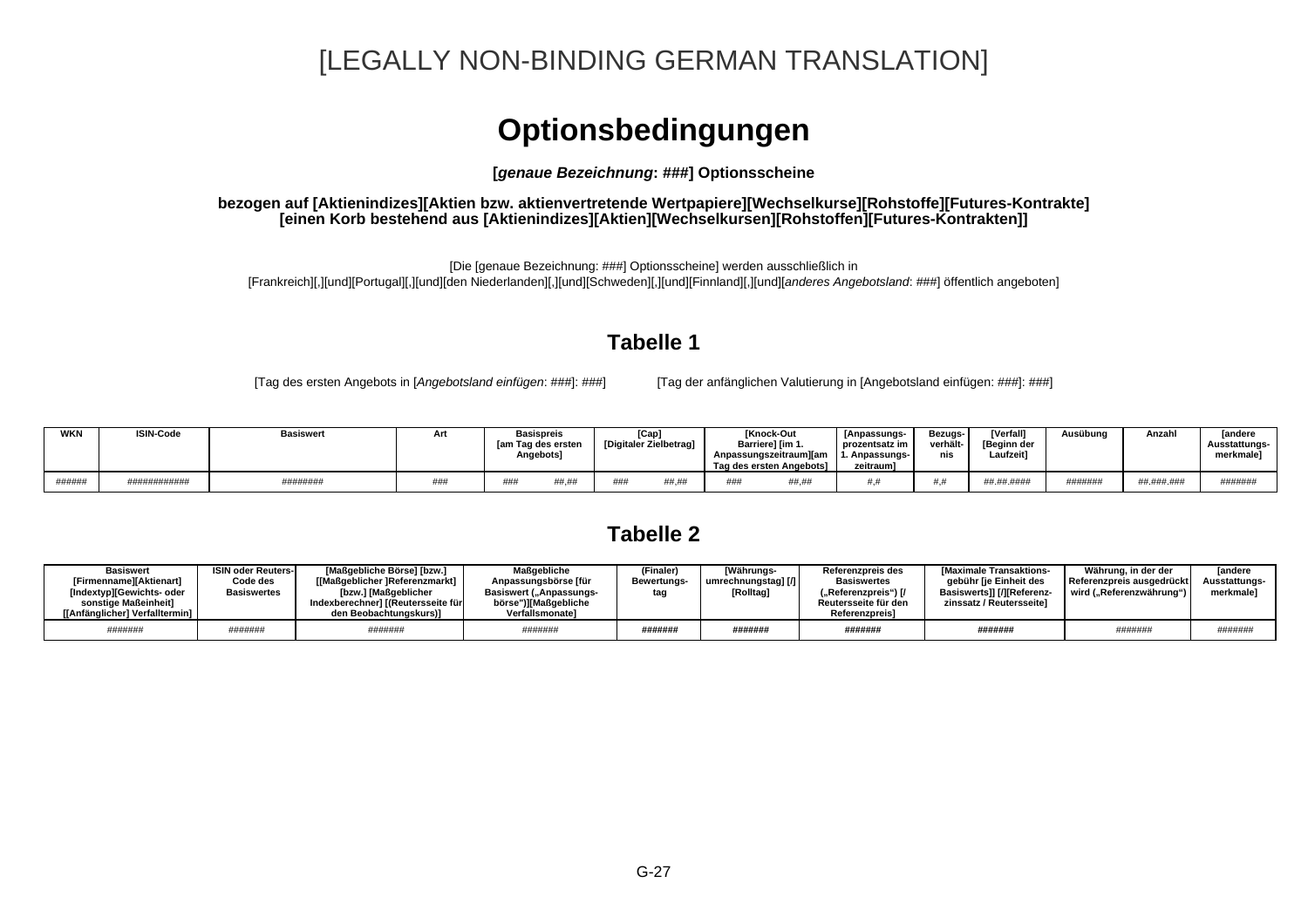| Korbbestandteil<br>[Firmenname][Aktienart]<br>[Indextyp][Gewichts- oder sonstige]<br>Maßeinheit1 [Verfalltermin] | ISIN oder Reuters-Code des<br>Korbbestandteils | [Maßgebliche Börse] [bzw.]<br>[Maßgeblicher Referenzmarkt] [bzw.]<br>[Maßgeblicher Indexberechner für den<br>Korbbestandteil1 | Maßgebliche<br>Anpassungs-<br>börse für den<br>Korbbestandteil<br>("Anpassungsbörse") | Referenzpreis des<br>Korbbestandteils<br>("Referenzpreis") | <b>I</b> [Gewichtung] [Gewichtungs- | Währung, in der der Referenzpreis<br>[faktor] des Korbbestandteils   ausgedrückt wird ("Referenzwährung") | <b>Tandere Aus</b><br>stattungs-<br>merkmale] |
|------------------------------------------------------------------------------------------------------------------|------------------------------------------------|-------------------------------------------------------------------------------------------------------------------------------|---------------------------------------------------------------------------------------|------------------------------------------------------------|-------------------------------------|-----------------------------------------------------------------------------------------------------------|-----------------------------------------------|
| #######                                                                                                          | #######                                        | #######                                                                                                                       | #######                                                                               | #######                                                    | #######                             | #######                                                                                                   | #######                                       |

Dabei bedeuten im Einzelnen:

 $[$ ###]  $[$   $]$   $]$   $[$   $]$   $[$   $]$   $[$   $]$   $[$   $]$   $[$   $]$   $[$   $]$   $[$   $]$   $]$   $[$   $]$   $[$   $]$   $]$   $[$   $]$   $]$   $[$   $]$   $[$   $]$   $[$   $]$   $[$   $]$   $[$   $]$   $[$   $]$   $[$   $]$   $[$   $]$   $[$   $]$   $[$   $]$   $[$   $]$   $[$   $]$   $[$   $]$   $[$ 

*[Zum Zwecke der Übersichtlichkeit kann die Darstellung der Tabellen, insbesondere die Anordnung der Spalten, in den Endgültigen Angebotsbedingungen von der hier gewählten Darstellung abweichen.]* 

**Der Rest dieser Seite bleibt absichtlich leer.**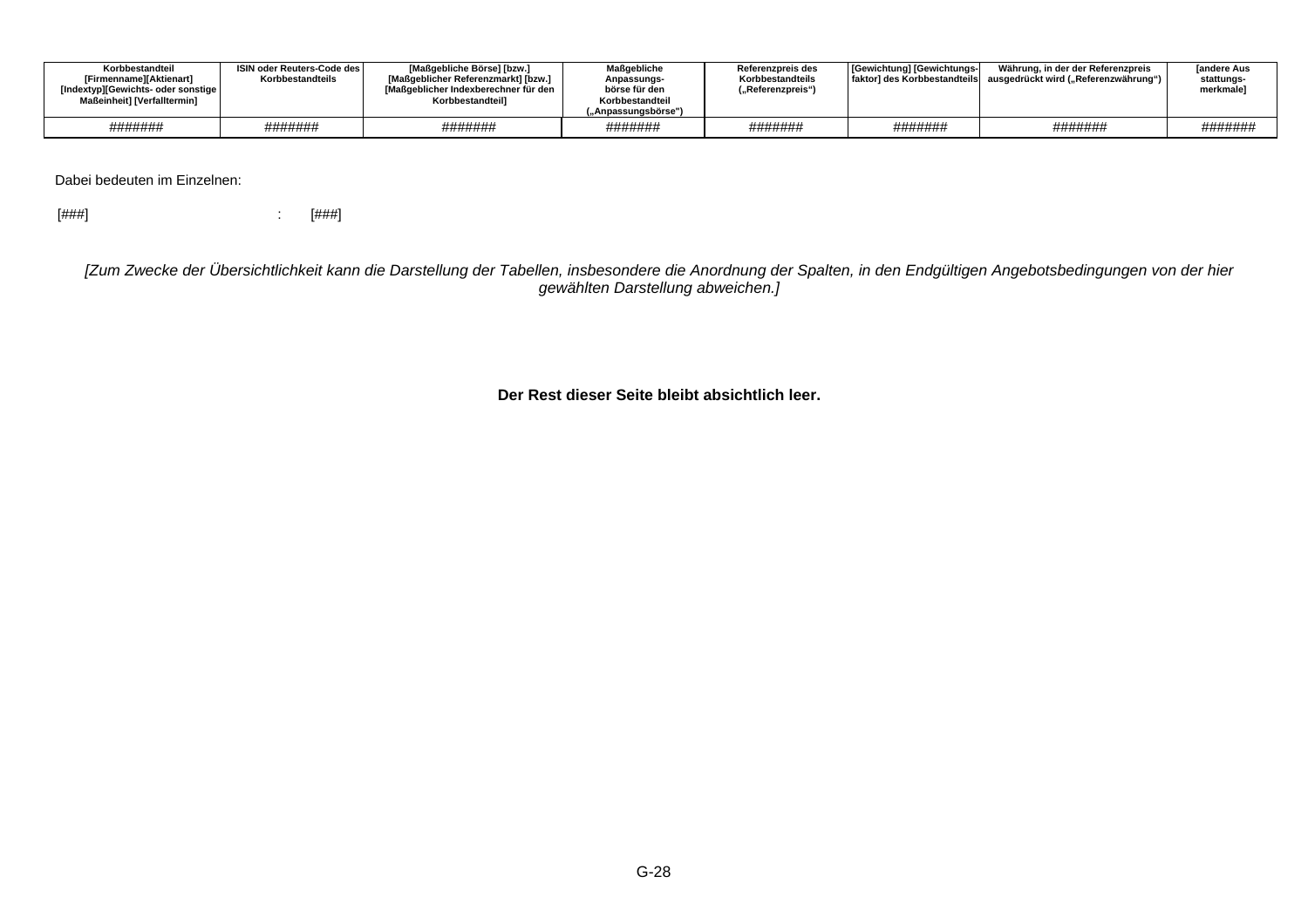#### **Nr. 1**

#### **Optionsrecht**

Citigroup Global Markets Deutschland AG, Frankfurt am Main (der "**Emittent**") gewährt hiermit dem Inhaber von [*genaue Bezeichnung*: ###] Optionsscheinen (die "**Optionsscheine**"), bezogen auf den Basiswert, wie im einzelnen jeweils in der **Tabelle 1** und der **Tabelle 2** auf Seite # (und ggf. den nachfolgenden Seiten) dieser Optionsscheinbedingungen angegeben, das Recht (das "**Optionsrecht**"), nach Maßgabe dieser Optionsscheinbedingungen die Zahlung des Auszahlungsbetrages (§ 2 (1)) [bzw. des Stopp-Loss Auszahlungsbetrages (§ # (#))] [bzw. des Kündigungsbetrages (§ # (#))] durch den Emittenten zu verlangen.

#### **Nr. 2 Auszahlungsbetrag; Definitionen**

(1) Der "**Auszahlungsbetrag**" je Optionsschein ist, vorbehaltlich  $[$ des Eintritts eines Knock-Out Ereignisses (§ #  $($ #))]  $[$ oder]  $[$ der vorzeitigen Rückzahlung der Optionsscheine durch den Emittenten (§ # (#))], der Innere Wert eines Optionsscheins, sofern dieser bereits in der Auszahlungswährung ausgedrückt ist, oder der mit dem Referenzpreis der Währungsumrechnung in die Auszahlungswährung umgerechnete Innere Wert eines Optionsscheins.

(2) Der "Innere Wert" eines Optionsscheins ist,

*Bei Plain-Vanilla Optionsscheinen einfügen:* 

[vorbehaltlich einer Anpassung des Basispreises, des Bezugsverhältnisses oder der sonstigen Ausstattungsmerkmale der Optionsscheine, die in der Referenzwährung ausgedrückte und mit dem Bezugsverhältnis multiplizierte Differenz, um die der am (Finalen) Bewertungstag festgestellte Referenzpreis des Basiswerts den jeweiligen Basispreis überschreitet ([Call][*genaue* *Bezeichnung*: ###] Optionsscheine) bzw. unterschreitet ([Put][*genaue Bezeichnung*: ###] Optionsscheine).]

*Bei Turbo Optionsscheinen einfügen:* 

[vorbehaltlich einer Anpassung des Basispreises, der Knock-Out Barriere, des Bezugsverhältnisses oder der sonstigen Ausstattungsmerkmale der Optionsscheine, die in der Referenzwährung ausgedrückte und mit dem Bezugsverhältnis multiplizierte Differenz, um die der am (Finalen) Bewertungstag festgestellte Referenzpreis des Basiswerts den jeweiligen Basispreis überschreitet ([Bull][*andere Bezeichnung*: ###] Optionsscheine) bzw. unterschreitet ([Bear][*andere Bezeichnung*: ###] Optionsscheine).]

[*andere Definition des Inneren Wertes*: ###]

(3) In diesen Optionsscheinbedingungen bedeuten:

"Bankarbeitstag": #######

"Verfalltag": #######

 $\sqrt{v}$  Verfalltag + 1": #######

"Tag des ersten Angebotes": #######

"Laufzeit der Optionsscheine": #######

"Ausübungsfrist": #######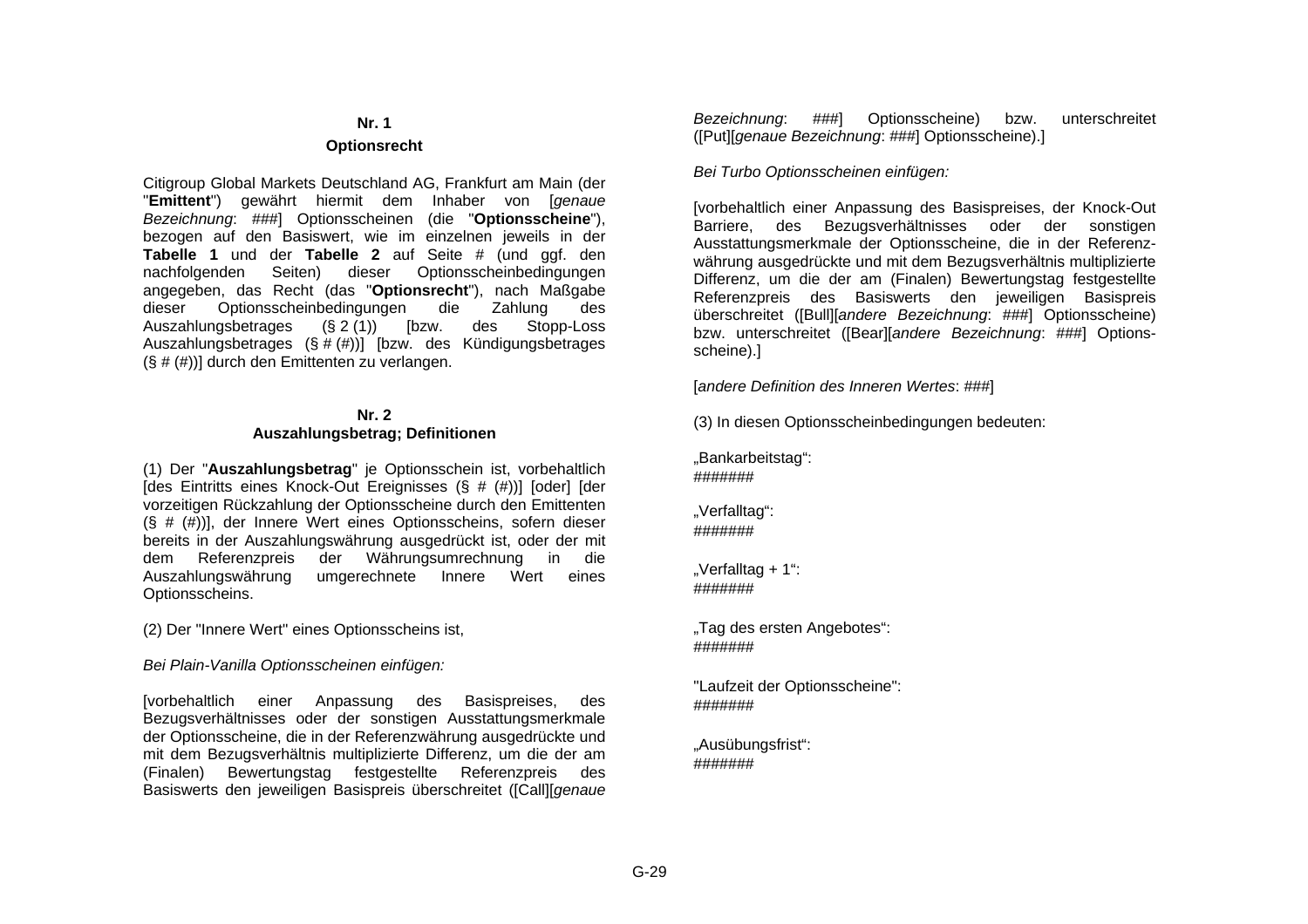"Mindestausübungsvolumen": #######

"Referenzpreis des Basiswerts (Korb)": #######

"(Finaler) Bewertungstag": #######

"Modifizierter (Finaler) Bewertungstag": #######

"Modifizierter (Finaler) Bewertungstag + 1": #######

"Währungsumrechnungstag": #######

"Anpassungszeitraum": #######

"Anpassungsprozentsatz": #######

"Zinsbereinigungsfaktor": #######

"Anpassung auf Grund von Dividendenzahlungen": #######

"Anpassungstag": #######

"Einlösungstag": #######

"Modifizierter Einlösungstag": #######

"Modifizierter Einlösungstag + 1": #######

"Beobachtungszeitraum": #######

"Zusatzort": #######

"Zahltag bei Kündigung": #######

"Zahltag bei [Einlösung][Ausübung]": #######

"Zahltag bei vorzeitiger Rückzahlung": #######

"Zahltag bei Verfall": #######

"Wechselkursreferenzstelle": #######

"Referenzpreis der Währungsumrechnung": #######

"Zentrale Wertpapiersammelbank": #######

"Clearinggebiet der zentralen Wertpapiersammelbank": #######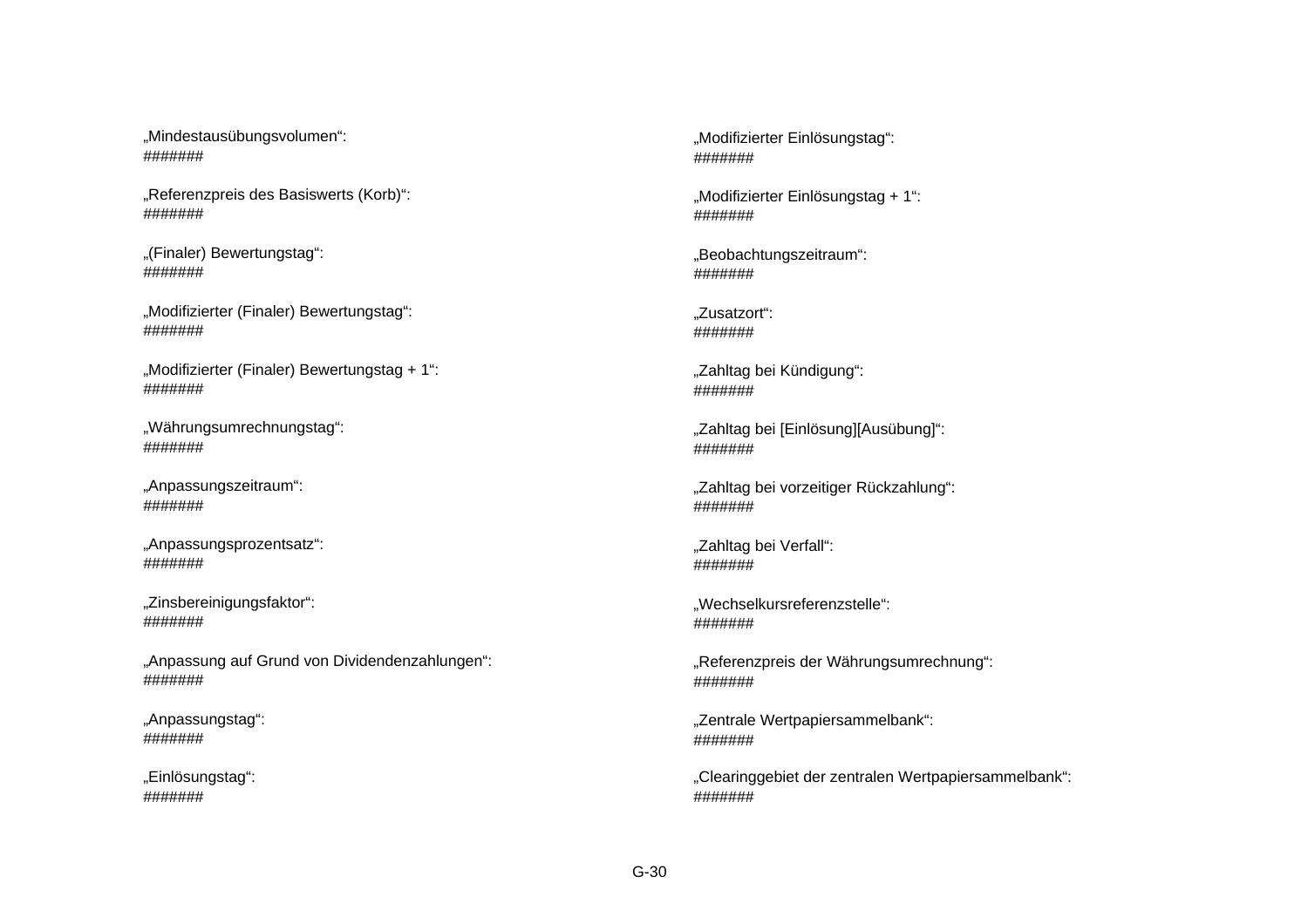"Weitere Wertpapiersammelbanken": #######

"Auszahlungswährung": #######

"Website des Emittenten": #######

[*andere Definition bzw. Begriffsbestimmung*: ###]

*Bei Turbo Optionsscheinen mit Knock-Out einfügen:* 

#### **Nr. 2a Knock-Out**

(1) [Falls der Beobachtungskurs des Basiswertes (Nr. #), ausgedrückt in der Referenzwährung, während des Beobachtungszeitraums (Nr. #) innerhalb der Beobachtungsstunden (Nr. #) zu irgendeinem Zeitpunkt (nachfolgend der "**Knock-Out Zeitpunkt**" genannt) der Knock-Out Barriere (Nr. #) des Optionsscheins entspricht oder diese unterschreitet ([Bull][*andere Bezeichnung*: ###]) bzw. entspricht oder diese überschreitet ([Bear][*andere Bezeichnung*: ###]) (das "**Knock-Out Ereignis**"), endet die Laufzeit der Optionsscheine mit dem Knock-Out Zeitpunkt vorzeitig.][*andere Knock-Out Bestimmung*: ###] [Der Auszahlungsbetrag ist in diesem Fall null.][Sofern der Stopp-Loss-Auszahlungsbetrag gemäß Absatz 2 positiv ist, erhält der Optionsscheininhaber den Stopp-Loss-Auszahlungsbetrag.] [Der Emittent wird das Erreichen oder Unterschreiten ([Bull][*andere Bezeichnung*: ###]) bzw. Erreichen oder Überschreiten ([Bear] [*andere Bezeichnung*: ###]) der Knock-Out Barriere unverzüglich gemäß Nr. # bekannt machen.]

(2) Falls die Laufzeit der Optionsscheine durch ein Knock-Out Ereignis vorzeitig endet, wird der Emittent den Optionsscheininhabern einen etwaigen Stopp-Loss-Auszahlungsbetrag zahlen.

[Der "**Stopp-Loss-Auszahlungsbetrag**" ist entweder der Innere Wert bei Stopp-Loss, sofern dieser bereits in der Auszahlungswährung ausgedrückt ist, oder der mit dem Stopp-Loss Wechselkurs in die Auszahlungswährung umgerechnete Innere Wert bei Stopp-Loss.]

[Der "**Innere Wert bei Stopp-Loss**" ist[, vorbehaltlich einer Anpassung des Basispreises, der Knock-Out Barriere, des Bezugsverhältnisses oder der sonstigen Ausstattungsmerkmale der Optionsscheine,] [die in der Referenzwährung ausgedrückte und mit dem Bezugsverhältnis multiplizierte Differenz, um die [der jeweilige Basispreis die jeweilige Knock-Out Barriere überschreitet ([Bull][*andere Bezeichnung*: ###] Optionsscheine) bzw. unterschreitet ([Bear][*andere Bezeichnung*: ###] Optionsscheine)] [der Hedge-Kurs den Basispreis überschreitet ([Mini Long][*andere Bezeichnung*: ###]) bzw. unterschreitet ([Mini Short][*andere Bezeichnung*: ###])]][der auf die nächste kleinste Währungseinheit abgerundete Barwert der in der Referenzwährung ausgedrückten und mit dem Bezugsverhältnis multiplizierten Differenz, um die der Kalkulationskurs den Basispreis überschreitet (im Falle eines [Turbo Stopp-Loss Bull][*andere Bezeichnung*: ###] Optionsscheines) bzw. unterschreitet (im Falle eines [Turbo Stopp-Loss Bear][*andere Bezeichnung*: ###] Optionsscheines)].][*andere Definition von Innerer Wert bei Stopp-Loss*: ###]

["**Kalkulationskurs**" ist der auf der Grundlage des Hedge-Kurses und unter Berücksichtigung der auf einen Kurs per Termin ursprünglicher Verfalltag des Optionsscheines gemäß Nr. # einwirkenden Faktoren (wie z.B. der erwarteten Zahlungsströme des Basiswertes) vom Emittenten festgestellte Kurs des Basiswertes per Termin ursprünglicher Verfalltag des Optionsscheines gemäß Nr. #.][*andere Definition von Kalkulationskurs: ###*]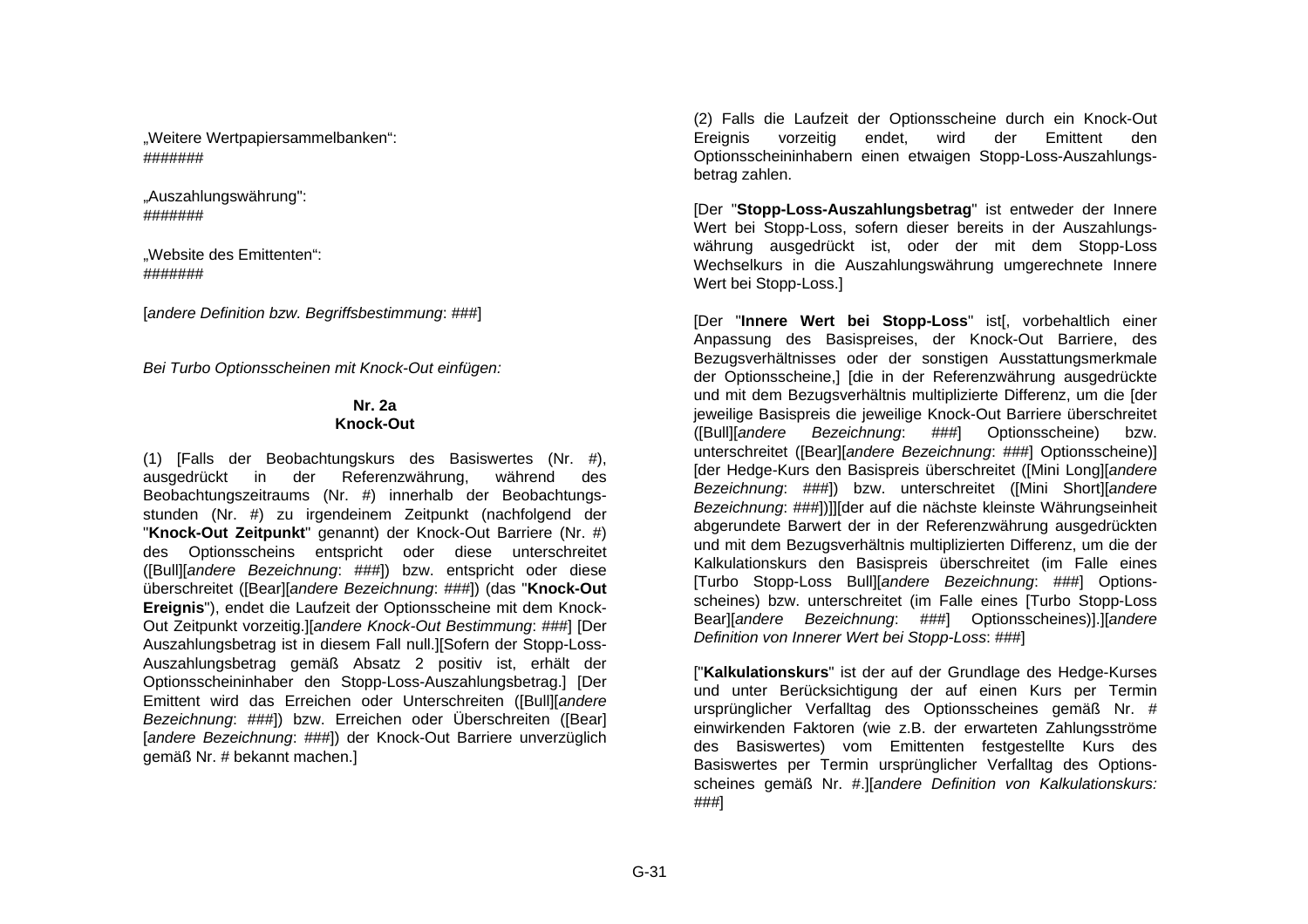["**Hedge-Kurs**" ist [der [volumengewichtete] rechnerische Durchschnitt der vom Emittenten erzielten Kurse für die Auflösung der von ihm für die Optionsscheine gehaltenen Hedge-Position [, ausgedrückt in der Auszahlungswährung ](nachfolgend "Hedge-Position" genannt). Der Emittent wird die Hedge-Position innerhalb von maximal [120][###] Minuten nach dem Eintritt des Knock-Out Zeitpunktes auflösen, sofern in diesen Optionsbedingungen nichts Abweichendes bestimmt ist.][ein vom Emittenten nach billigem Ermessen (§ 315 BGB) innerhalb von [120][###] Minuten nach dem Eintritt des Knock-Out Zeitpunktes festgelegter Kurs, der unter Berücksichtigung des rechnerischen Erlöses aus der Auflösung von entsprechenden Absicherungsgeschäften als der marktgerechte Stand des Basiswerts bestimmt wird.][ Der Hedge-Kurs entspricht dabei mindestens dem innerhalb von [120][###] Minuten nach Eintritt des Knock-Out Zeitpunktes festgestellten niedrigsten (*genaue Bezeichnung der Optionsscheine*: ###) bzw. höchsten (*genaue Bezeichnung der Optionsscheine*: ###) Kurs des Basiswerts.]][*andere Definition von Hedge-Kurs*: ###]

["**Stopp-Loss Wechselkurs**" ist der vom Emittenten nach billigem Ermessen innerhalb von maximal [120][###] Minuten nach dem Eintritt des Knock-Out Zeitpunktes anstelle des Referenzpreises der Währungsumrechnung festgelegte Wechselkurs.][*andere Definition von Stopp-Loss Wechselkurs*: ###]

Sollte der Knock-Out Zeitpunkt weniger als [120][###] Minuten vor dem Ende der üblichen Handelszeit an de[r][n] maßgeblichen Börse[n] eintreten, verlängert sich der nach dem vorstehenden Absatz zur Verfügung stehende Zeitraum für die [Auflösung der Hedge-Position][Bestimmung des Hedge-Kurses][ bzw. die Festlegung des Stopp-Loss Wechselkurses] ab Beginn der nächstfolgenden Börsensitzung entsprechend.

Sollte es während des dem Emittenten zur [Auflösung der Hedge-Position][Bestimmung des Hedge-Kurses][ bzw. Festlegung des Stopp-Loss Wechselkurses] zur Verfügung stehenden Zeitraumes zu Marktstörungen im Sinne von Nr. # kommen und der Emittent bei Eintritt der Marktstörungen noch nicht [die gesamte HedgePosition aufgelöst haben][den Hedge-Kurs [bzw. den Stopp-Loss<br>Wechselkurses ]bestimmt haben], verlängert sich der für die<br>[Auflösung der Hedge-Position][Bestimmung des Hedge-Kurses]<br>[ bzw. die Festlegung des Stopp-Loss Wec störungen zur [Auflösung der Hedge-Position][Bestimmung des<br>Hedge-Kurses][ bzw. zur Festlegung des Stopp-Loss<br>Wechselkurses] berechtigt.<br>Sollten die Marktstörungen im Sinne von Nr. # bis zum Ende des<br>[fünften][#] auf den [

scheine][nächsten Einlösungstag der Optionsscheine] folgenden<br>Bankarbeitstag [in Frankfurt am Main][.][ am Zusatzort] [und] [am Amin]<br>Ort der mäßgeblichen Börse][anderer Ort: ###] andauern und der<br>Emittent [die Hedge-Posit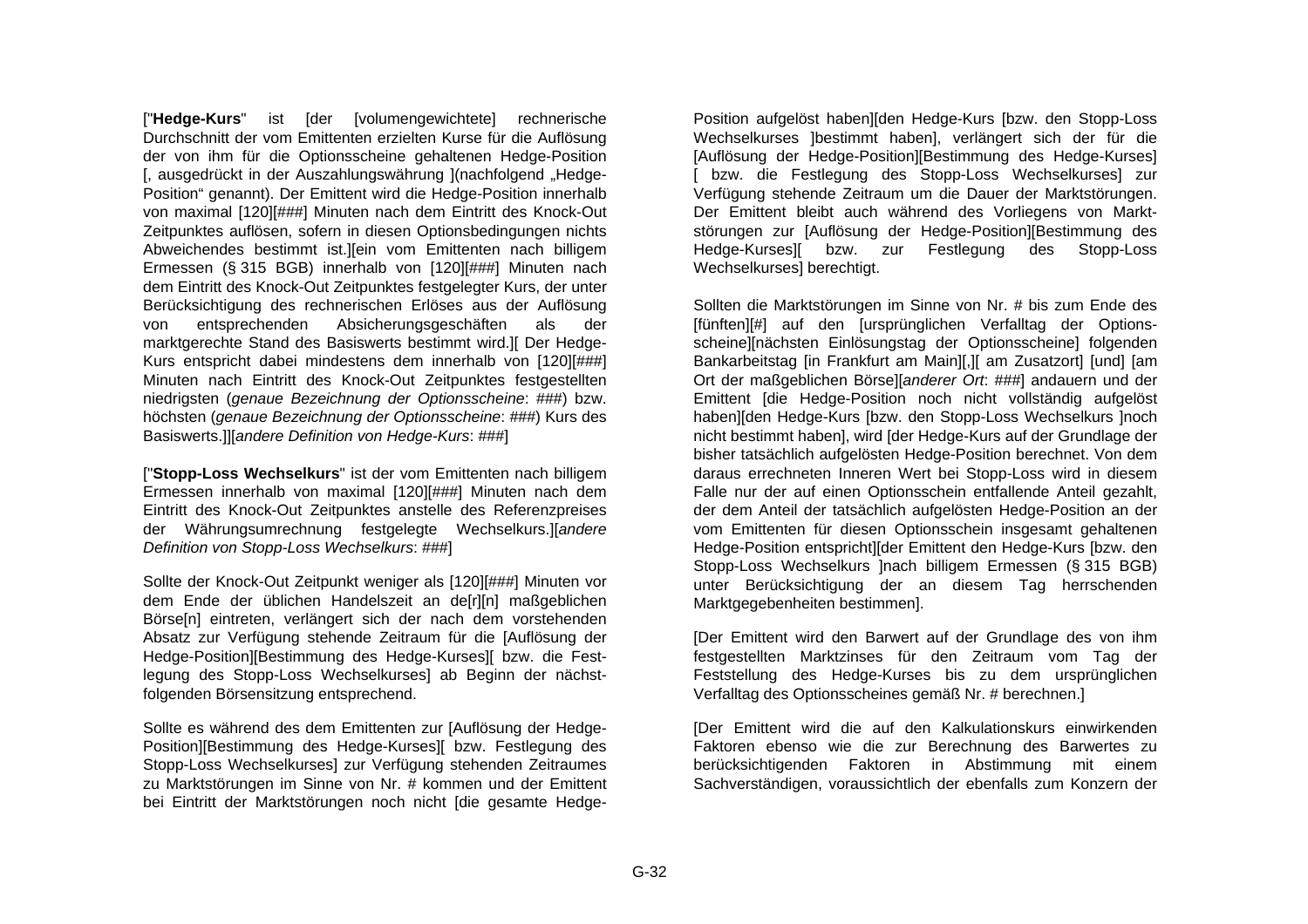Citigroup Inc. gehörenden Citigroup Global Markets Ltd., London, festlegen.]

Die Zahlung eines etwaigen Stopp-Loss-Auszahlungsbetrages erfolgt entsprechend Nr. #, wobei Zahltag bei Stopp-Loss spätestens der [fünfte][#] auf die Feststellung des [Hedge-Kurses] [Knock-Out Ereignisses] folgende Bankarbeitstag in [Frankfurt am Main][*anderer Ort*: ###] ist.]

[*andere Definition von Stopp-Loss Auszahlungsbetrag*: ###]

# **Nr. 2b Anpassungsbetrag**

(1) Der jeweilige "**Basispreis**" einer Serie entspricht [am Tag des ersten Angebots dem in Tabelle 1 genannten Wert. Nachfolgend wird der Basispreis an jedem Kalendertag während eines Anpassungszeitraums [mit Wirkung zu ##:## Uhr (Ortszeit Frankfurt am Main)][###] um den für diesen betreffenden Kalendertag von dem Emittenten berechneten Anpassungsbetrag erhöht. Der für jeden Kalendertag innerhalb des jeweiligen Anpassungszeitraums gültige "**Anpassungsbetrag**" einer Serie entspricht dem Ergebnis der Multiplikation des Basispreises, der an dem in diesen Anpassungszeitraum fallenden Anpassungstag gültig ist, mit dem in diesem Anpassungszeitraum anwendbaren Anpassungsprozentsatz, wobei das Ergebnis unter Anwendung der Zinskonvention [act/360][###] auf einen Kalendertag umgerechnet wird. Der sich für jeden Kalendertag ergebende Basispreis wird kaufmännisch auf [zwei][###] Nachkommastellen gerundet, wobei jedoch der Berechnung des jeweils nachfolgenden Basispreises der ungerundete Basispreis des Vortages zu Grunde gelegt wird. Für den ersten Anpassungszeitraum ist der Basispreis am Tag des ersten Angebots für die bevorstehenden Berechnungen maßgeblich.][*andere Basispreisanpassungsbestimmung*: ###]

(2) Die jeweilige "**Knock-Out Barriere**" einer Serie entspricht [für den ersten Anpassungszeitraum dem in Tabelle 1 genannten Wert.

Für jeden weiteren Anpassungszeitraum wird die Knock-Out Barriere an dem in diesem Anpassungszeitraum fallenden Anpassungstag vom Emittenten unter Berücksichtigung der jeweils herrschenden Marktgegebenheiten (insbesondere unter Berücksichtigung der Volatilität) nach billigem Ermessen (§315 BGB) festgelegt] [am Tag des ersten Angebots dem in Tabelle 1 genannten Wert. Nachfolgend wird die Knock-Out Barriere an jedem Kalendertag vom Emittenten so festgelegt, dass sie jeweils dem gemäß vorstehendem Absatz angepassten Basispreis entspricht].] [Zusätzlich ist der Emittent berechtigt an Tagen, an denen nach Feststellung des Emittenten der Basispreis nach Anpassung (Nr. # (#)) der Knock-Out Barriere entsprechen oder diese unter- bzw. überschreiten würde, gleichzeitig mit der Anpassung des Basispreises die Knock-Out Barriere unter Berücksichtigung der jeweils herrschenden Marktgegebenheiten (insbesondere unter Berücksichtigung der Volatilität) nach billigem Ermessen (§315 BGB) anzupassen.] [*andere Knock-Out Barrierenanpassungsbestimmung:* ###]

(3) Im Falle von Dividendenzahlungen oder Dividendenzahlungen gleichstehender sonstiger Barausschüttungen auf den Basiswert (anwendbar bei Aktien als Basiswert) oder auf die im Basiswert berücksichtigten Aktien (anwendbar bei Kursindizes als Basiswert) wird der jeweils geltende Basispreis und gegebenenfalls die Knock-Out Barriere gemäß Nr. # (Anpassung auf Grund von Dividendenzahlungen) angepasst.

 *Regelungen für Indizes als Basiswert:* 

#### **Nr. 3 Basiswert**

 (1) Der "**Basiswert**" entspricht dem in der Tabelle 2 als Basiswert angegebenen Index.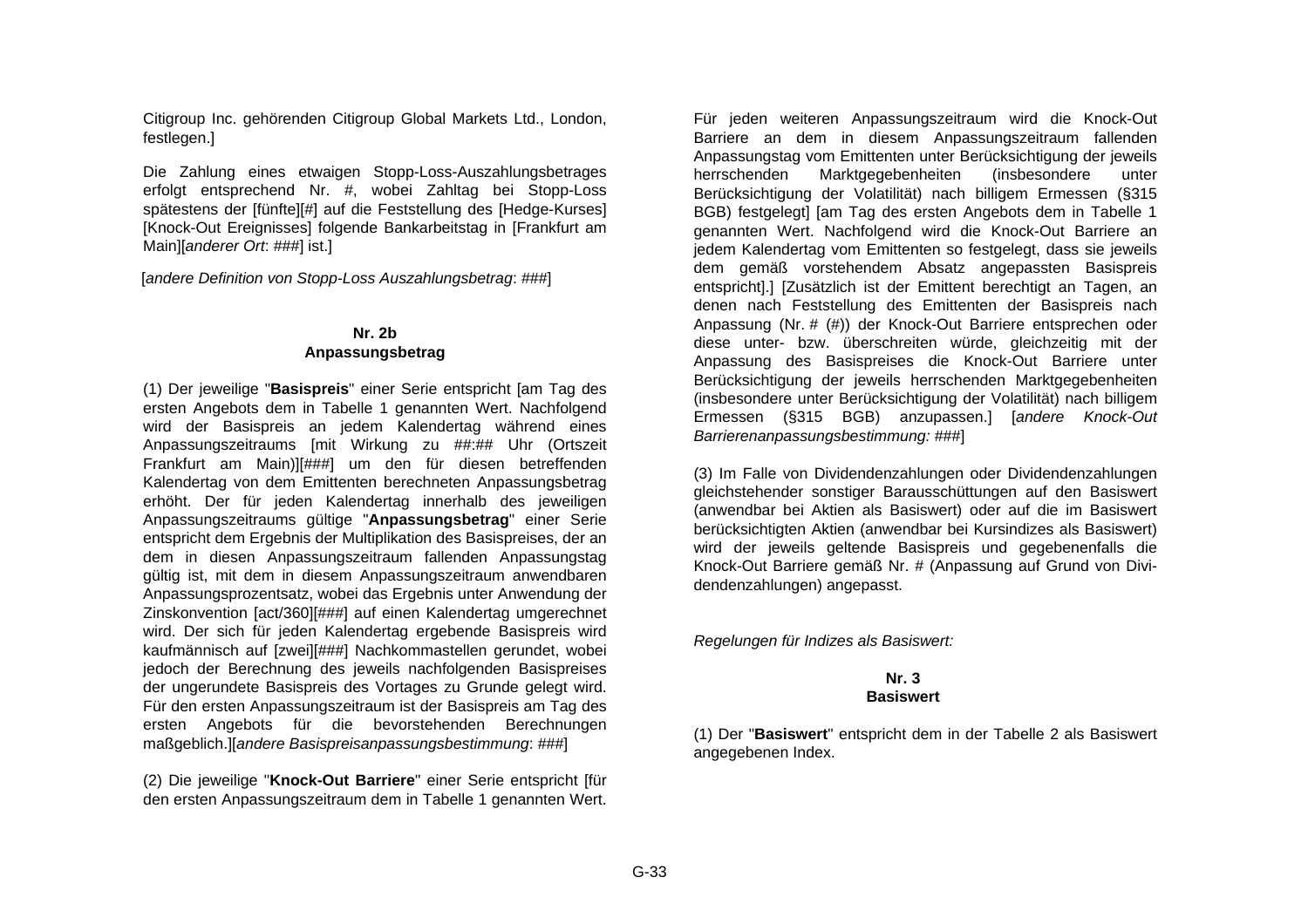(2) [Der "**Referenzpreis**" des Basiswerts entspricht [dem in der Tabelle 2 als Referenzpreis des Basiswertes angegebenen Kurs][dem offiziellen Schlusskurs des Index][, wie er an Handelstagen von dem in der Tabelle 2 angegebenen Maßgeblichen Indexberechner (der "**Maßgebliche Indexberechner**") berechnet und veröffentlicht wird]. Der "**Beobachtungskurs**" des Basiswerts entspricht [den vom Maßgeblichen Indexberechner an Handelstagen für den Index fortlaufend berechneten und veröffentlichten Kursen[ (unter Ausschluss der auf Grundlage der untertätigen Mittagsauktion oder einer anderen untertägigen Auktion berechneten Kurse).][ Bei DAX/X-DAX als Basiswert entspricht der Beobachtungskurs des Basiswerts den vom Maßgeblichen Indexberechner an Handelstagen für den Basiswert fortlaufend berechneten und veröffentlichten Kursen (i) des DAX® Performance Index (ISIN DE0008469008) oder (ii) des X-DAX® (ISIN DE000A0C4CA0) (unter Ausschluss (a) von Kursen, die auf Grundlage der untertägigen Mittagsauktion oder einer anderen untertägigen Auktion berechnet werden und (b) von Kursen, denen nach Einschätzung des Emittenten keine effektiv getätigten börslichen Handelsgeschäfte zu Grunde liegen).] ["**Beobachtungsstunden**" sind [die Handelsstunden].[ Bei DAX/X-DAX als Basiswert sind Beobachtungsstunden die Stunden, während denen der Maßgebliche Indexberechner üblicherweise Kurse für (i) den DAX® Performance Index (ISIN DE0008469008) oder (ii) den X-DAX® (ISIN DE000A0C4CA0) berechnet und veröffentlicht.] "**Handelstage**" sind Tage, [an denen der Index vom Maßgeblichen Indexberechner üblicherweise berechnet und veröffentlicht wird]. "**Handelsstunden**" sind Stunden, [während denen vom Maßgeblichen Indexberechner an Handelstagen üblicherweise Kurse für den Index berechnet und veröffentlicht werden].] [*andere Referenzpreis- / Maßgeblicher Indexberechner- / Beobachtungskurs- / Beobachtungsstunden- / Handelstage- / Handelsstundenbestimmung*: ###]

#### **Nr. 4 Anpassungen**

 [(1) Der Basispreis[, die Knock-Out Barriere] bzw. das Bezugsverhältnis sowie die sonstigen für die Berechnung des Auszahlungsbetrages maßgeblichen Ausstattungsmerkmale der Optionsscheine unterliegen der Anpassung gemäß den nachfolgenden Bestimmungen (nachfolgend "Anpassungen").]

 [(2) Künftige Fortschreibungen in der Berechnung des Basiswertes seitens des Maßgeblichen Indexberechners, insbesondere Änderungen in der Zusammensetzung und Gewichtung der im Basiswert berücksichtigten Aktien, Anpassungen der Kurse aufgrund marktunabhängiger Kursveränderungen (z.B. infolge von Kapitalveränderungen oder Dividendenzahlungen) und sonstige systembedingte Bereinigungen führen, soweit nicht die Voraussetzungen der nachfolgenden Absätze vorliegen, zu keiner Änderung des Basispreises[, der Knock-Out Barriere], des Bezugsverhältnisses oder sonstiger für die Berechnung des Auszahlungsbetrages maßgeblicher Ausstattungsmerkmale der Optionsscheine.]

 [(3) Eine Anpassung wird nur vorgenommen, wenn aufgrund einer Änderung des angewandten Berechnungsmodus die Berechnung des Basiswertes durch den Maßgeblichen Indexberechner am (Finalen) Bewertungstag nicht mehr mit der Berechnung am Tag des ersten Angebotes übereinstimmt. Dies ist insbesondere dann der Fall, wenn eine Neuberechnung des Basiswertes nach dem neuen Berechnungsmodus für den ersten Tag des Angebotes einen Wert ergeben würde, der von dem tatsächlich an diesem Tag festgestellten Wert abweicht, obwohl der Neuberechnung die am ersten Tag des Angebotes festgestellten Aktienkurse zugrunde gelegt und die Aktien wie am ersten Tag des Angebotes gewichtet wurden.]

 [(4) Wird der Index zu irgendeiner Zeit durch den Maßgeblichen Indexberechner aufgehoben oder sollte die Anpassungsstelle zu dem Ergebnis gelangen, dass durch eine Anpassung keine wirtschaftlich sachgerechte Anpassung an die eingetretenen Änderungen möglich ist, wird der Emittent die Optionsscheine gemäß Nr. # kündigen.]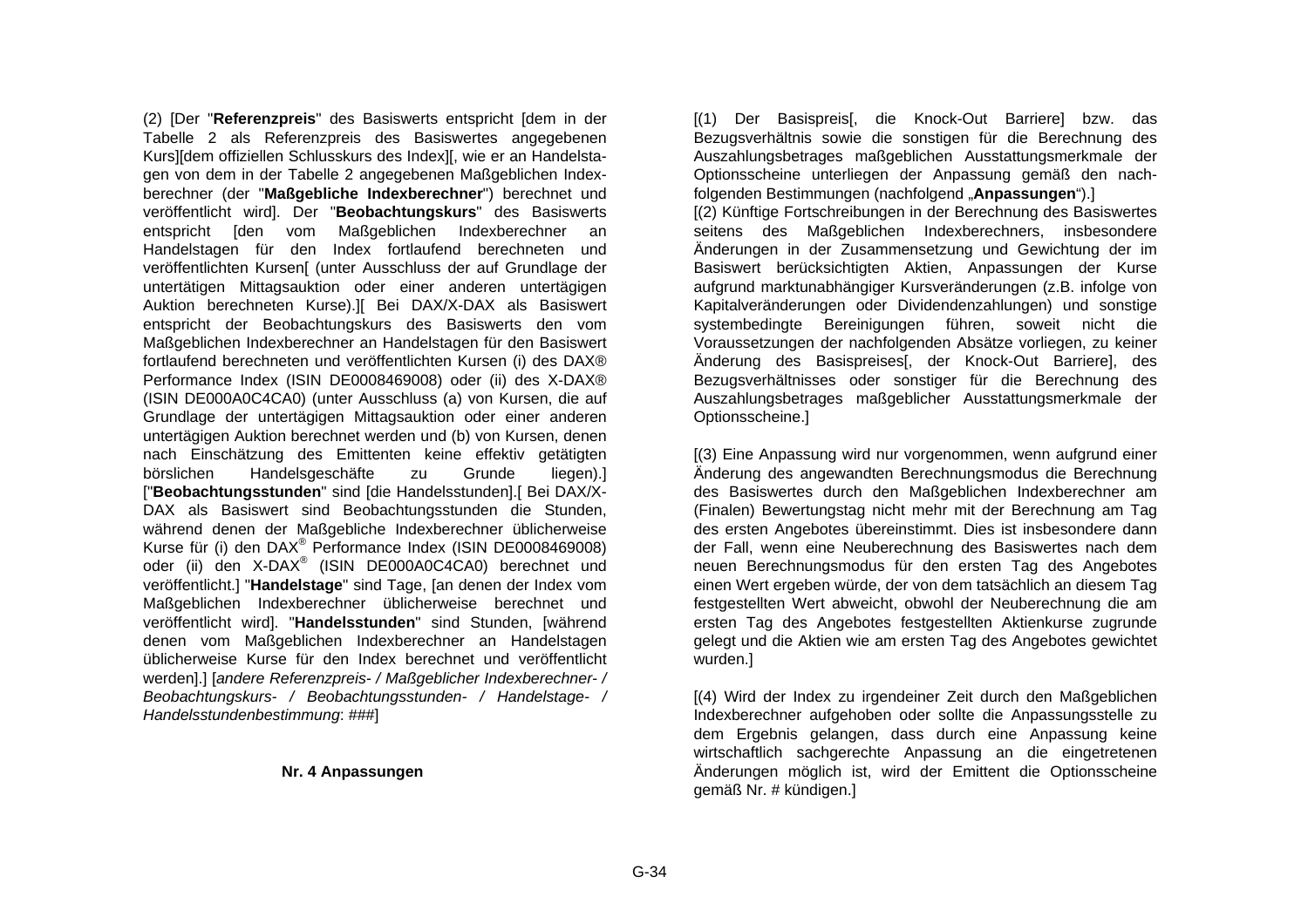[(5) Wird der Index durch einen anderen Index ersetzt, wird der Emittent die Optionsscheine entweder gemäß Nr. # kündigen oder den anderen Index als Basiswert, welcher künftig für das Optionsrecht zugrunde zu legen ist (der "**Nachfolgeindex**"), sowie den Zeitpunkt seiner erstmaligen Anwendung festlegen. Jede in diesen Optionsscheinbedingungen enthaltene Bezugnahme auf den Index gilt dann, sofern es der Zusammenhang erlaubt, als Bezugnahme auf den Nachfolgeindex.]

 [(6) Veränderungen in der Art und Weise der Berechnung des Referenzpreises bzw. anderer gemäß diesen Optionsscheinbedingungen maßgeblicher Kurse oder Preise für den Basiswert, einschließlich der Veränderung der für den Basiswert maßgeblichen Handelstage und Handelsstunden berechtigen die Anpassungsstelle, das Optionsrecht nach billigem Ermessen entsprechend anzupassen. Die Anpassungsstelle bestimmt unter Berücksichtigung des Zeitpunktes der Veränderung den Tag, zu dem das angepasste Optionsrecht erstmals zugrunde zu legen ist.]

 [(7) Werden der Referenzpreis oder andere nach diesen Optionsscheinbedingungen für den Basiswert maßgebliche Kurse nicht mehr vom Maßgeblichen Indexberechner, sondern von einer anderen Person, Gesellschaft oder Institution, die der Emittent nach billigem Ermessen (§ 315 BGB) für geeignet hält (der "**Neue Maßgebliche Indexberechner**") berechnet und veröffentlicht, so wird, sofern der Emittent die Optionsscheine nicht vorzeitig gemäß Nr. # kündigt, der Auszahlungsbetrag auf der Grundlage der von dem Neuen Maßgeblichen Indexberechner berechneten und veröffentlichten entsprechenden Kurse für den Basiswert berechnet. Ferner gilt dann jede in diesen Optionsscheinbedingungen enthaltene Bezugnahme auf den Maßgeblichen Indexberechner, sofern es der Zusammenhang erlaubt, als Bezugnahme auf den Neuen Maßgeblichen Indexberechner.]

 [(8) Die Berechnung der Anpassungen wird durch die Anpassungsstelle vorgenommen. Die "**Anpassungsstelle**" ist ein Sachverständiger, der von dem Emittenten nach billigem Ermessen unverzüglich nach Eintreten eines Ereignisses, das eine Anpassung erfordert, benannt und unverzüglich mit der Berechnung der Anpassungen für die Optionsscheine beauftragt wird. Die Anpassungen sind durch die Anpassungsstelle so vorzunehmen, dass die wirtschaftliche Stellung der Optionsscheininhaber trotz der vorgenommen Änderungen gemäß den vorstehenden Absätzen möglichst weitgehend unverändert bleibt. Die in den vorgenannten Absätzen erwähnten Entscheidungen der Anpassungsstelle sind abschließend und verbindlich, es sei denn, es liegt ein offensichtlicher Irrtum vor. Der Emittent wird die von der Anpassungsstelle festgelegten Anpassungen und den Zeitpunkt des Wirksamwerdens der Anpassungen gemäß Nr. # bekannt machen.]

[(#) *andere Anpassungsbestimmungen*: ###]

## **Nr. 5 Marktstörungen**

 (1) [Wenn nach Auffassung des Emittenten an dem (Finalen) Bewertungstag eine Marktstörung gemäß Absatz (2) vorliegt, dann wird der (Finale) Bewertungstag auf den nächstfolgenden Tag, der die Kriterien für einen (Finalen) Bewertungstag gemäß Nr. # erfüllt, und an dem keine Marktstörung mehr vorliegt verschoben. Der Emittent wird sich bemühen, den Optionsscheininhabern unverzüglich gemäß Nr. # bekannt zu machen, dass eine Marktstörung eingetreten ist. Eine Pflicht zur Bekanntmachung besteht jedoch nicht. Wenn der (Finale) Bewertungstag aufgrund der Bestimmungen dieses Absatzes um [5][#] hintereinander liegende Tage, die die Kriterien für einen (Finalen) Bewertungstag gemäß Nr. # erfüllen, verschoben worden ist und auch an diesem Tag die Marktstörung fortbesteht, dann gilt dieser Tag als der (Finale) Bewertungstag, wobei der Emittent den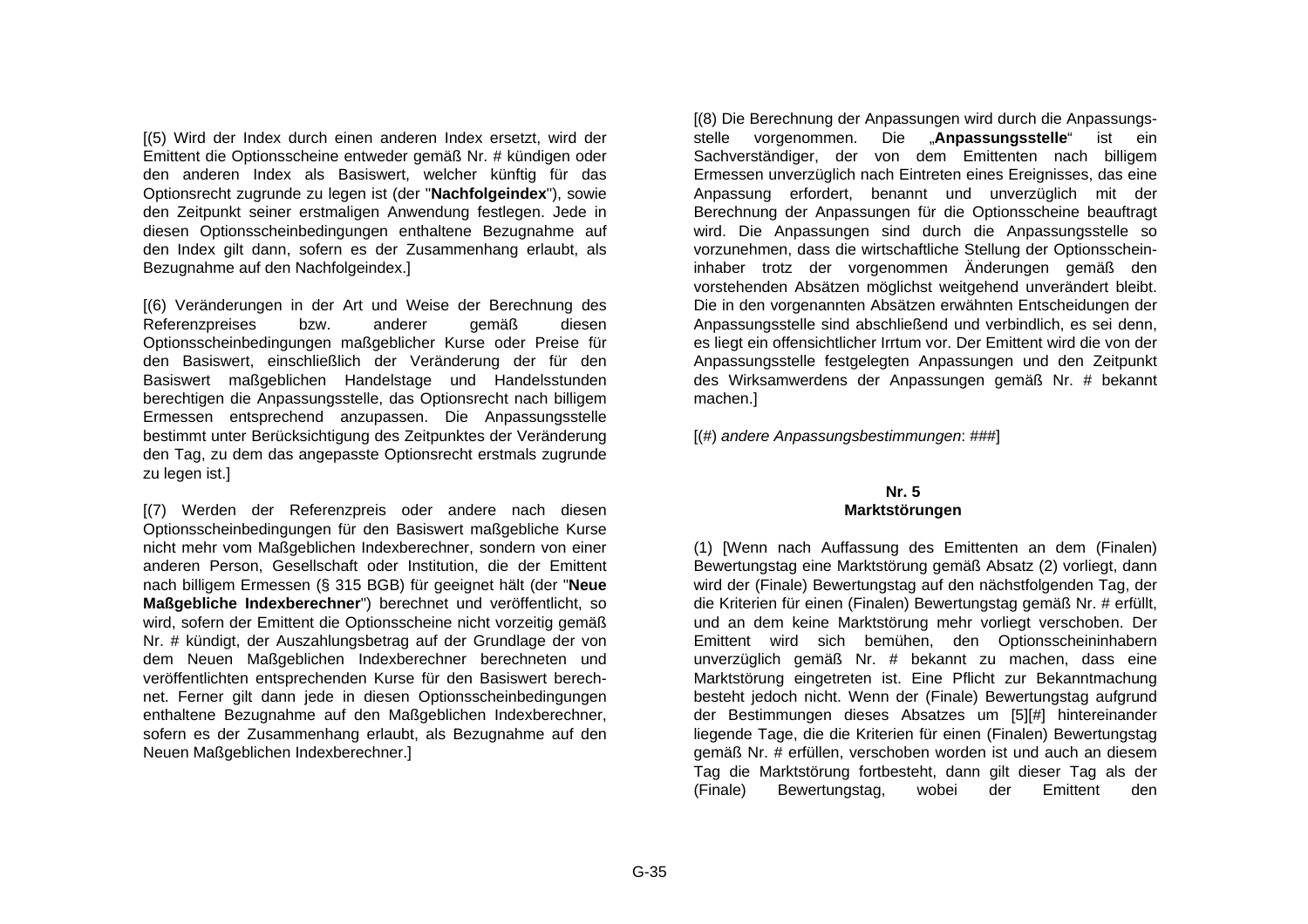Auszahlungsbetrag nach billigem Ermessen (§ 315 BGB) unter Berücksichtigung der an einem solchen angenommenen (Finalen) Bewertungstag herrschenden Marktgegebenheiten bestimmen wird.][*andere Marktstörungsbestimmung*: ###]

#### (2) "**Marktstörung**" bedeutet

 [(i) die Suspendierung oder Einschränkung des Handels an den Börsen oder Märkten, an denen die dem Index zugrunde liegenden Werte notiert bzw. gehandelt werden, allgemein oder

 (ii) die Suspendierung oder Einschränkung des Handels (einschließlich des Leihemarktes) einzelner dem Index zugrunde liegender Werte an den jeweiligen Börsen oder Märkten, an denen diese Werte notiert bzw. gehandelt werden, oder in einem Terminoder Optionskontrakt in Bezug auf den Index an einer Terminbörse, an der Termin- oder Optionskontrakte bezogen auf den Index gehandelt werden (die "**Terminbörse**");

 (iii) die Einstellung oder Störung der Berechnung des Index aufgrund einer Entscheidung des Maßgeblichen Indexberechners.

 Eine Änderung der Handelstage oder Handelsstunden, an denen der Index berechnet wird, begründet keine Marktstörung, vorausgesetzt, dass die Änderung aufgrund einer zuvor angekündigten Änderung der Indexberechnungsregeln durch den Maßgeblichen Indexberechner erfolgt.][*andere Marktstörungsbestimmung*: ###]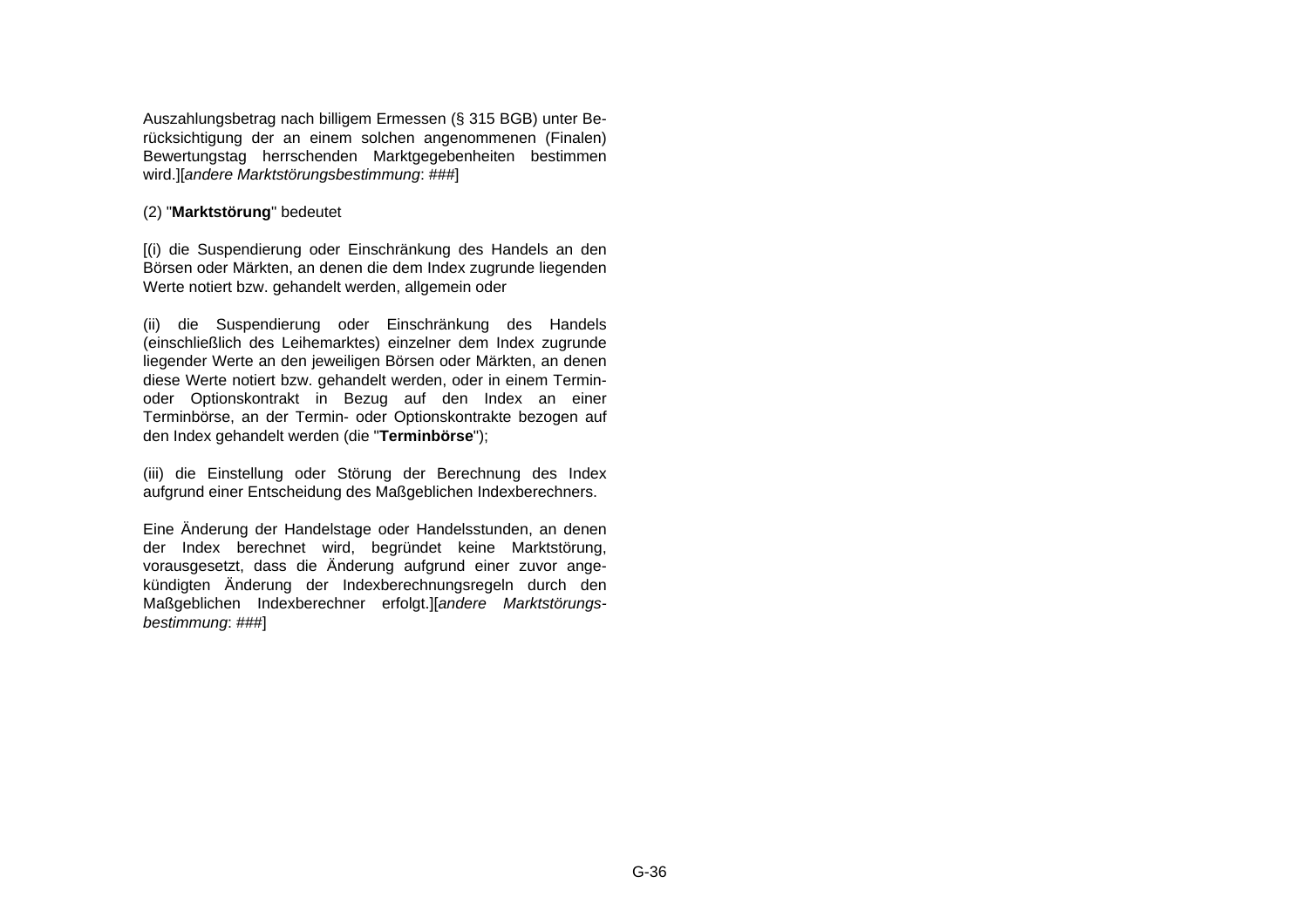*Regelungen für Aktien bzw. aktienvertretende Wertpapiere als Basiswert:* 

#### **Nr. 3 Basiswert**

 (1) Der "**Basiswert**" entspricht der in der Tabelle 2 als Basiswert angegebenen Aktie bzw. aktienvertretenden Wertpapier der in der Tabelle 2 angegebenen Gesellschaft (die "**Gesellschaft**").

 (2) [Der "**Referenzpreis**" des Basiswerts entspricht [dem in der Tabelle 2 als Referenzpreis des Basiswertes angegebenen Kurs][dem offiziellen Schlusskurs des Basiswerts][, wie er an Handelstagen an der in der Tabelle 2 angegebenen Maßgeblichen Börse (die "**Maßgebliche Börse**") berechnet und veröffentlicht wird]. Der "**Beobachtungskurs**" des Basiswerts entspricht [den an der Maßgeblichen Börse an Handelstagen für den Basiswert fortlaufend berechneten und veröffentlichten Kursen]. "**Beobachtungsstunden**" sind [die Handelsstunden]. "**Handelstage**" sind Tage, [an denen der Basiswert an der Maßgeblichen Börse üblicherweise gehandelt wird]. "**Handelsstunden**" sind Stunden, [während denen der Basiswert an der Maßgeblichen Börse an Handelstagen üblicherweise gehandelt wird].] [*andere Referenzpreis- / Maßgebliche Börse- / Beobachtungskurs- / Beobachtungsstunden- / Handelstage- / Handelsstundenbestimmung*: ###]

#### **Nr. 4 Anpassungen**

 [(1) Falls ein Anpassungsereignis gemäß Absatz 2 eintritt, bestimmt die Anpassungsstelle, ob das betreffende Anpassungsereignis einen Verwässerungs-, Konzentrations- oder sonstigen Effekt auf den rechnerischen Wert des Basiswerts hat und nimmt, falls dies der Fall sein sollte, gegebenenfalls eine

entsprechende Anpassung der betroffenen Ausstattungsmerkmale der Optionsscheine vor, die nach ihrem billigem Ermessen sachgerecht ist, um dem Verwässerungs-, Konzentrations- oder sonstigen Effekt Rechnung zu tragen und die Optionsscheininhaber wirtschaftlich so weit wie möglich so zu stellen, wie sie vor dem Inkrafttreten des Anpassungsereignisses standen. Die Anpassungen können sich unter anderem auf den Basispreis und das Bezugsverhältnis, andere maßgebliche Barrieren sowie darauf beziehen, dass der Basiswert durch einen Aktienkorb oder andere Vermögenswerte oder im Falle der Verschmelzung durch Aktien der aufnehmenden oder neu gebildeten Gesellschaft in angepasster Zahl ersetzt und gegebenenfalls eine andere Börse als Maßgebliche Börse und/oder eine andere Währung als Referenzwährung bestimmt wird. Die Anpassungsstelle kann (muss jedoch nicht) die Bestimmung dieser sachgerechten Anpassung an der Anpassung ausrichten, die eine Terminbörse, an der zum Zeitpunkt des Anpassungsereignisses Options- oder Terminkontrakte auf den Basiswert gehandelt werden, aus Anlass des betreffenden Anpassungsereignisses bei an dieser Terminbörse gehandelten Options- oder Terminkontrakten auf die jeweilige Aktie vornimmt.]

# [(2) "**Anpassungsereignis**" ist:

 (a) die Teilung (Aktiensplit), Zusammenlegung (Aktienkonsolidierung) oder Gattungsänderung der jeweiligen Aktien oder die Ausschüttung von Dividenden in Form von Bonus- oder Gratisaktien oder einer vergleichbaren Emission;

 (b) die Erhöhung des Kapitals der Gesellschaft durch die Ausgabe neuer Aktien gegen Einlagen unter Einräumung eines unmittelbaren oder mittelbaren Bezugsrechts an ihre Aktionäre (Kapitalerhöhung gegen Einlagen);

 (c) die Erhöhung des Kapitals der Gesellschaft aus Gesellschaftsmitteln (Kapitalerhöhung aus Gesellschaftsmitteln);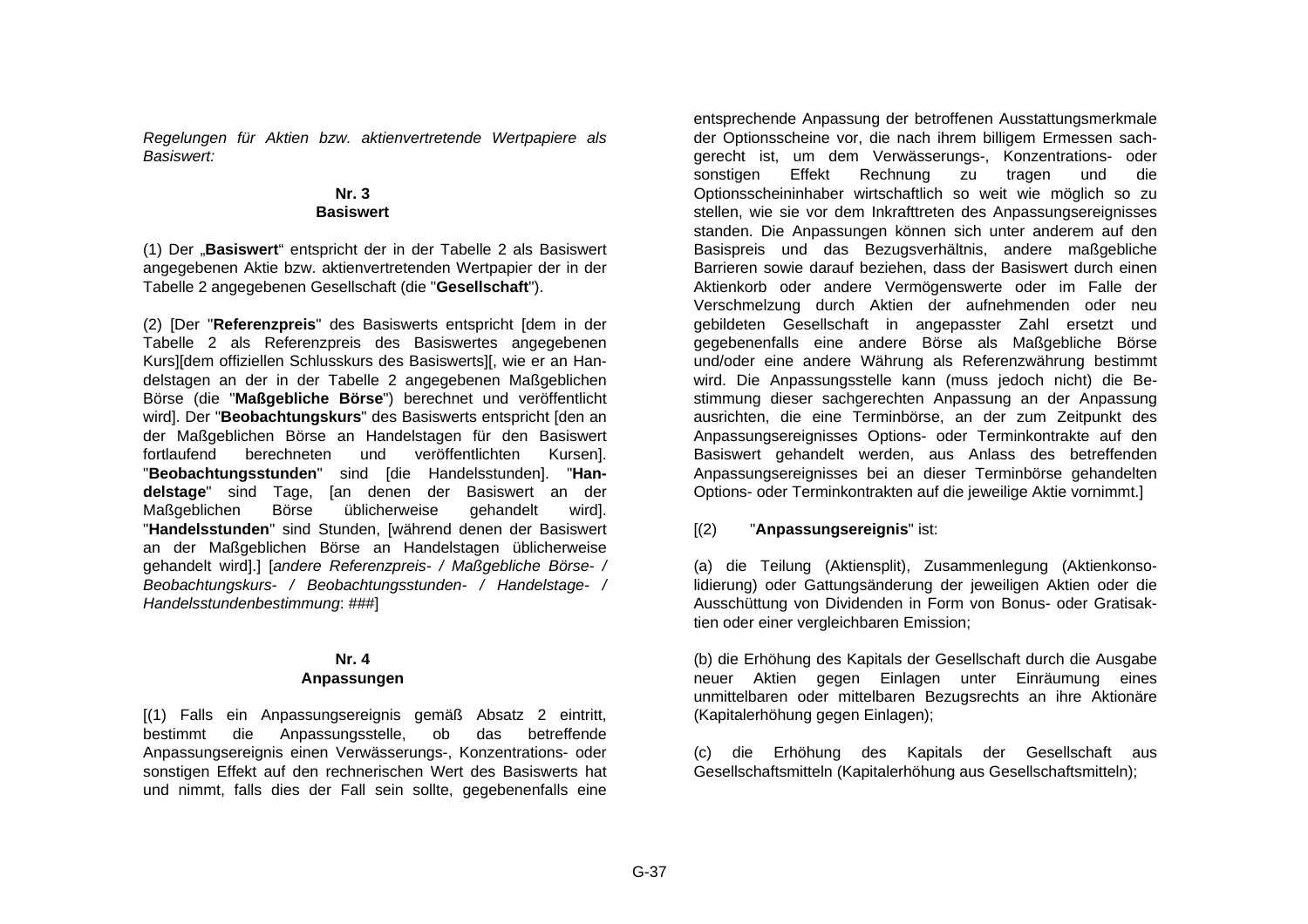(d) die Einräumung des Bezugs von Schuldverschreibungen oder sonstigen Wertpapieren mit Options- oder Wandelrechten durch die Gesellschaft an ihre Aktionäre (Emission von Wertpapieren mit Options- oder Wandelrechten);

(e) die Ausschüttung einer Sonderdividende;

 (f) die Abspaltung eines Unternehmensteils der Gesellschaft in der Weise, dass ein neues selbständiges Unternehmen entsteht oder der Unternehmensteil von einem dritten Unternehmen aufgenommen wird, wobei den Aktionären der Gesellschaft unentgeltlich Anteile entweder an dem neuen Unternehmen oder an dem aufnehmenden Unternehmen gewährt werden;

 (g) die endgültige Einstellung der Notierung des Basiswertes an der Maßgeblichen Börse aufgrund einer Verschmelzung durch Aufnahme oder Neubildung oder aus einem sonstigen Grund;

 (h) andere vergleichbare Ereignisse, die einen Verwässerungs-, Konzentrations- oder sonstigen Effekt auf den rechnerischen Wert des Basiswerts haben können.]

 [(3) Auf aktienvertretende Wertpapiere als Basiswert (wie z.B. ADR, ADS, GDR) sind die in den vorstehenden Absätzen beschriebenen Regeln entsprechend anzuwenden.]

 [(4) Veränderungen in der Art und Weise der Berechnung des Referenzpreises bzw. anderer gemäß diesen Optionsscheinbedingungen maßgeblicher Kurse oder Preise für den Basiswert, einschließlich der Veränderung der für den Basiswert maßgeblichen Handelstage und Handelsstunden berechtigen die Anpassungsstelle, das Optionsrecht nach billigem Ermessen entsprechend anzupassen. Die Anpassungsstelle bestimmt unter Berücksichtigung des Zeitpunktes der Veränderung den Tag, zu dem das angepasste Optionsrecht erstmals zugrunde zu legen ist.]

 [(5) Im Falle der endgültigen Einstellung der Notierung des Basiswertes an der Maßgeblichen Börse, in welchem Fall eine Notierung jedoch an einer anderen Börse oder einem anderen Markt besteht, die oder den der Emittent nach billigem Ermessen (§ 315 BGB) für geeignet hält (die "Neue Maßgebliche Börse"), wird, sofern der Emittent die Optionsscheine nicht vorzeitig gemäß Nr. # kündigt, der Auszahlungsbetrag auf der Grundlage der an der Neuen Maßgeblichen Börse berechneten und veröffentlichten entsprechenden Kurse für den Basiswert berechnet. Ferner gilt dann jede in diesen Optionsscheinbedingungen enthaltene Bezugnahme auf die Maßgebliche Börse, sofern es der Zusammenhang erlaubt, als Bezugnahme auf die Neue Maßgebliche Börse.]

 [(6) Im Falle der Einleitung einer/s freiwilligen oder zwangsweisen Liquidation, Konkurses, Insolvenz, Abwicklung, Auflösung oder eines vergleichbaren die Gesellschaft betreffenden Verfahrens oder im Falle eines Vorganges, durch den alle Aktien der Gesellschaft oder alle oder im Wesentlichen alle Vermögenswerte der Gesellschaft verstaatlicht oder enteignet werden oder sonst auf staatliche Stellen, Behörden oder Einrichtungen übertragen werden müssen oder sollte der Emittent nach Eintritt eines sonstigen Ereignisses zu dem Ergebnis gelangen, dass durch eine Anpassung keine wirtschaftlich sachgerechte Anpassung an die eingetretenen Änderungen möglich ist, wird der Emittent die Optionsscheine gemäß Nr. # kündigen.]

 [(7) Die Berechnung der Anpassungen wird durch die Anpassungsstelle vorgenommen. Die "**Anpassungsstelle**" ist ein Sachverständiger, der von dem Emittenten nach billigem Ermessen unverzüglich nach Eintreten eines Ereignisses, das eine Anpassung erfordert, benannt und unverzüglich mit der Berechnung der Anpassungen für die Optionsscheine beauftragt wird. Die in den vorgenannten Absätzen erwähnten Entscheidungen der Anpassungsstelle sind abschließend und verbindlich, es sei denn, es liegt ein offensichtlicher Irrtum vor. Der Emittent wird die von der Anpassungsstelle festgelegten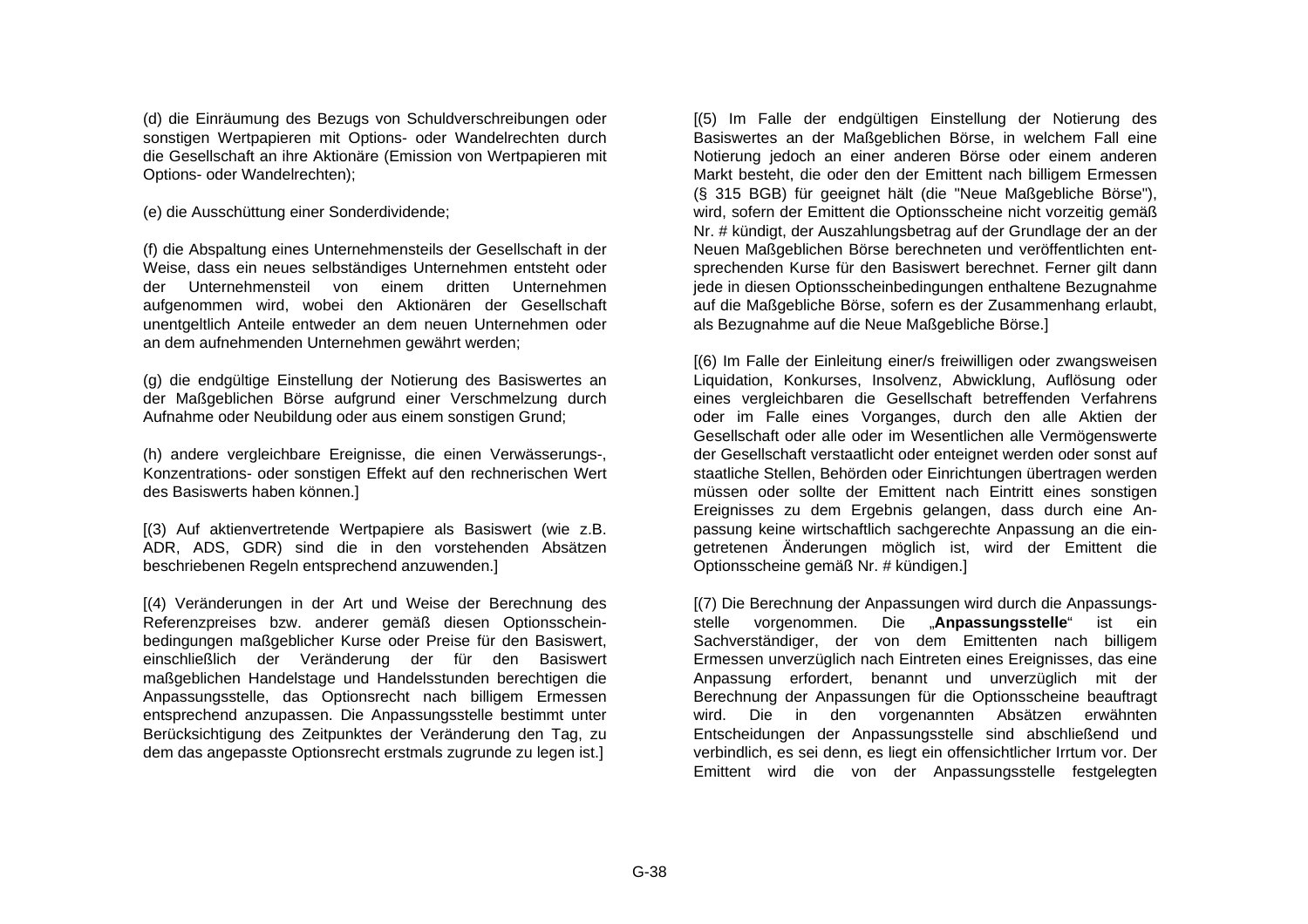Anpassungen und den Zeitpunkt des Wirksamwerdens der Anpassungen gemäß Nr. # bekannt machen.]

[(#) *andere Anpassungsbestimmungen*: ###]

#### **Nr. 5 Marktstörungen**

 (1) [Wenn nach Auffassung des Emittenten an dem (Finalen) Bewertungstag eine Marktstörung gemäß Absatz (2) vorliegt, dann wird der (Finale) Bewertungstag auf den nächstfolgenden Tag, der die Kriterien für einen (Finalen) Bewertungstag gemäß Nr. # erfüllt, und an dem keine Marktstörung mehr vorliegt verschoben. Der Emittent wird sich bemühen, den Optionsscheininhabern unverzüglich gemäß Nr. # bekannt zu machen, dass eine Marktstörung eingetreten ist. Eine Pflicht zur Bekanntmachung besteht jedoch nicht. Wenn der (Finale) Bewertungstag aufgrund der Bestimmungen dieses Absatzes um [5][#] hintereinander liegende Tage, die die Kriterien für einen (Finalen) Bewertungstag gemäß Nr. # erfüllen, verschoben worden ist und auch an diesem Tag die Marktstörung fortbesteht, dann gilt dieser Tag als der (Finale) Bewertungstag, wobei der Emittent den Auszahlungsbetrag nach billigem Ermessen (§ 315 BGB) unter Berücksichtigung der an einem solchen angenommenen (Finalen) Bewertungstag herrschenden Marktgegebenheiten bestimmen wird.][*andere Marktstörungsbestimmung*: ###]

# (2) "**Marktstörung**" bedeutet

 [(i) die Suspendierung oder Einschränkung des Handels in dem Basiswert an der Maßgeblichen Börse, oder

 (ii) die Suspendierung oder Einschränkung des Handels (einschließlich des Leihemarktes) in einem Termin- oder Optionskontrakt in Bezug auf den Basiswert an einer Terminbörse,

an der Termin- oder Optionskontrakte bezogen auf den Basiswert gehandelt werden (die "**Terminbörse**");

 soweit eine solche Suspendierung oder Einschränkung in der letzten halben Stunde vor der üblicherweise zu erfolgenden Berechnung des Schlusskurses des Basiswertes eintritt bzw. besteht und nach Auffassung des Emittenten wesentlich ist. Eine Änderung der Handelstage oder Handelsstunden, an denen der Basiswert gehandelt wird, begründet keine Marktstörung, vorausgesetzt, dass die Änderung aufgrund einer zuvor angekündigten Änderung der Handelsregularien durch die Maßgebliche Börse erfolgt.][*andere Marktstörungsbestimmung*: ###]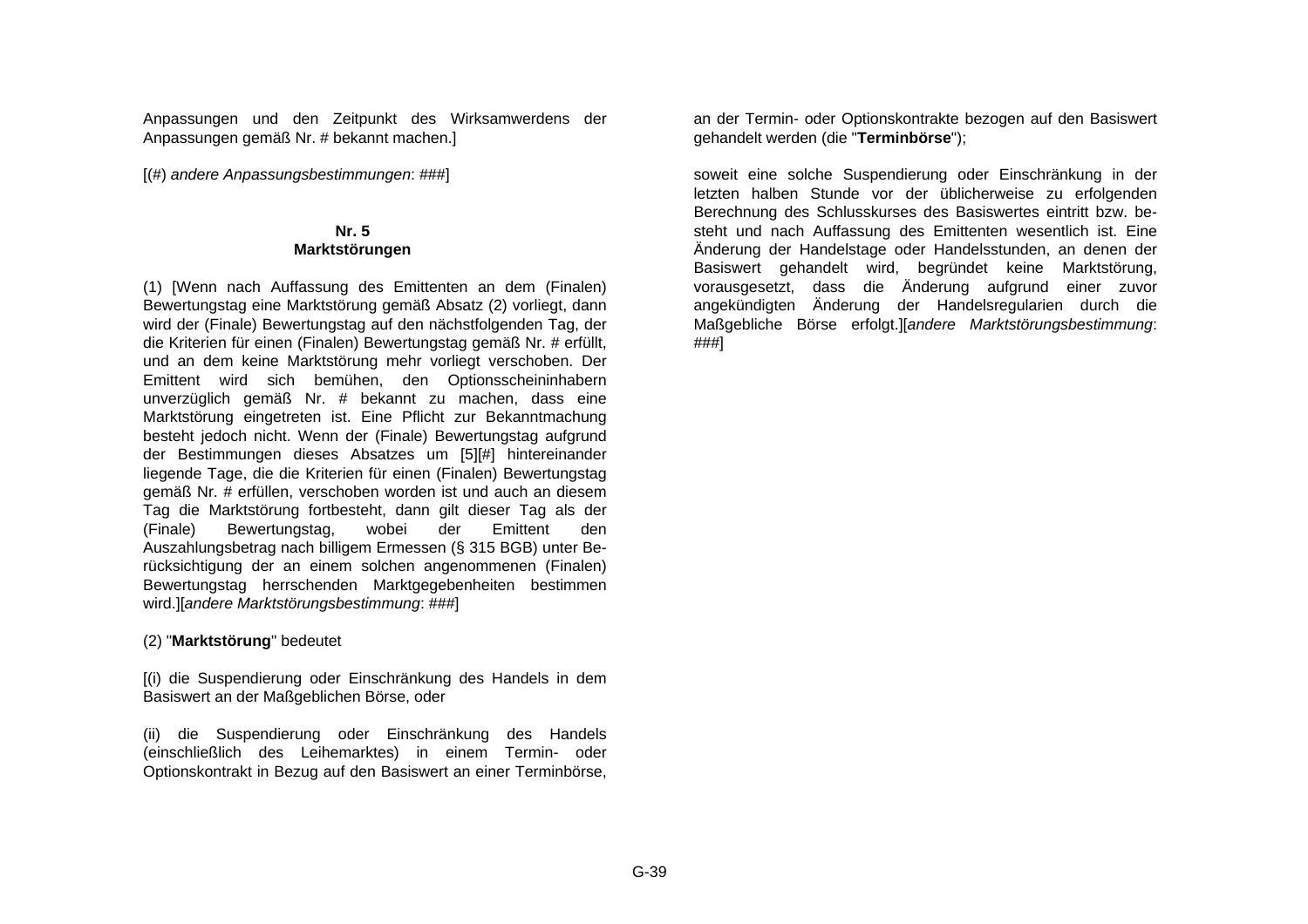*Regelungen für Wechselkurse als Basiswert:* 

#### **Nr. 3 Basiswert**

 (1) Der "**Basiswert**" entspricht dem in der Tabelle 2 als Basiswert angegebenen Wechselkurs-Währungspaar.

 (2) [Der "**Referenzpreis**" des Basiswerts entspricht [dem in der Preiswährung ausgedrückten und in der Tabelle 2 angegebenen Referenzpreis für eine Einheit der Handelswährung, wie er an dem in der Tabelle 2 angegebenen Referenzmarkt (der "**Referenzmarkt**") festgestellt wird [und auf der in der Tabelle 2 angegebenen Bildschirmseite des angegebenen Wirtschaftsinformationsdienstes für den Referenzpreis (die "**Bildschirmseite**") oder einer diese ersetzenden Seite angezeigt wird. Sollte die Bildschirmseite an dem angegebenen Tag nicht zur Verfügung stehen oder wird der Referenzpreis nicht angezeigt, entspricht der Referenzpreis dem Referenzpreis, wie er auf der entsprechenden Seite eines anderen Wirtschaftsinformationsdienstes angezeigt wird. Sollte der Referenzpreis nicht mehr in einer der vorgenannten Arten angezeigt werden, ist der Emittent berechtigt, als Referenzpreis einen auf der Basis der dann geltenden Marktusancen und unter Berücksichtigung der dann herrschenden Marktgegebenheiten nach billigem Ermessen ermittelten Referenzpreis festzulegen]. Der "**Beobachtungskurs**" des Basiswerts entspricht den von dem Emittenten nach billigem Ermessen festgestellten, auf dem Referenzmarkt angebotenen und auf der für den Beobachtungskurs maßgeblichen Bildschirmseite fortlaufend veröffentlichten [Mittelkursen (arithmetisches Mittel zwischen den jeweils quotierten An- und Verkaufspreispaaren)][Ankaufspreisen][Verkaufspreisen] für den Basiswert. "**Beobachtungsstunden**" sind [die Handelsstunden]. "**Handelstage**" sind Tage, [an denen Kurse für den Basiswert auf dem Referenzmarkt üblicherweise berechnet und auf der für den Referenzmarkt maßgeblichen Bildschirmseite veröffentlicht werden]. "**Handelsstunden**" sind Stunden, [während denen Kurse

für den Basiswert auf dem Referenzmarkt üblicherweise berechnet und auf der für den Referenzmarkt maßgeblichen Bildschirmseite veröffentlicht werden].] [*andere Referenzpreis- / Referenzmarkt- / Beobachtungskurs- / Beobachtungsstunden- / Handelstage- / Handelsstundenbestimmung*: ###]

#### **Nr. 4 Anpassungen**

 [(1) Soweit der Basiswert sich aufgrund von Bedingungen des Referenzmarktes oder eines Dritten oder aufgrund von im folgenden Absatz aufgeführten Umständen geändert hat, hat die Anpassungsstelle das Recht, die Ausstattungsmerkmale der Optionsscheine anzupassen.]

 [(2) Soweit eine der Währungen (Preis- oder Handelswährung) des Basiswerts in ihrer Funktion als gesetzliches Zahlungsmittel innerhalb eines Landes oder eines Währungsraums aufgrund irgendwelcher Maßnahmen oder Sanktionen einer Regierungsoder Aufsichtsbehörde eines solchen Landes oder eines solchen Währungsgebietes durch eine andere Währung ersetzt wurde, hat die Anpassungsstelle das Recht, diese Optionsscheinbedingungen in der Weise anzupassen, dass sämtliche Verweise auf die betreffende Währung als Verweis auf die ersetzende Währung gilt, wobei Beträge, die in der ersetzten Währung ausgewiesen sind, in die ersetzende Währung zum offiziellen Umrechnungskurs vom Tag einer solchen Ersetzung umgerechnet werden.]

 [(3) Veränderungen in der Art und Weise der Berechnung des Referenzpreises bzw. anderer gemäß diesen Optionsscheinbedingungen maßgeblicher Kurse oder Preise für den Basiswert, einschließlich der Veränderung der für den Basiswert maßgeblichen Handelstage und Handelsstunden berechtigen die Anpassungsstelle, die Ausstattungsmerkmale der Optionsscheine nach billigem Ermessen entsprechend anzupassen. Die Anpassungsstelle bestimmt unter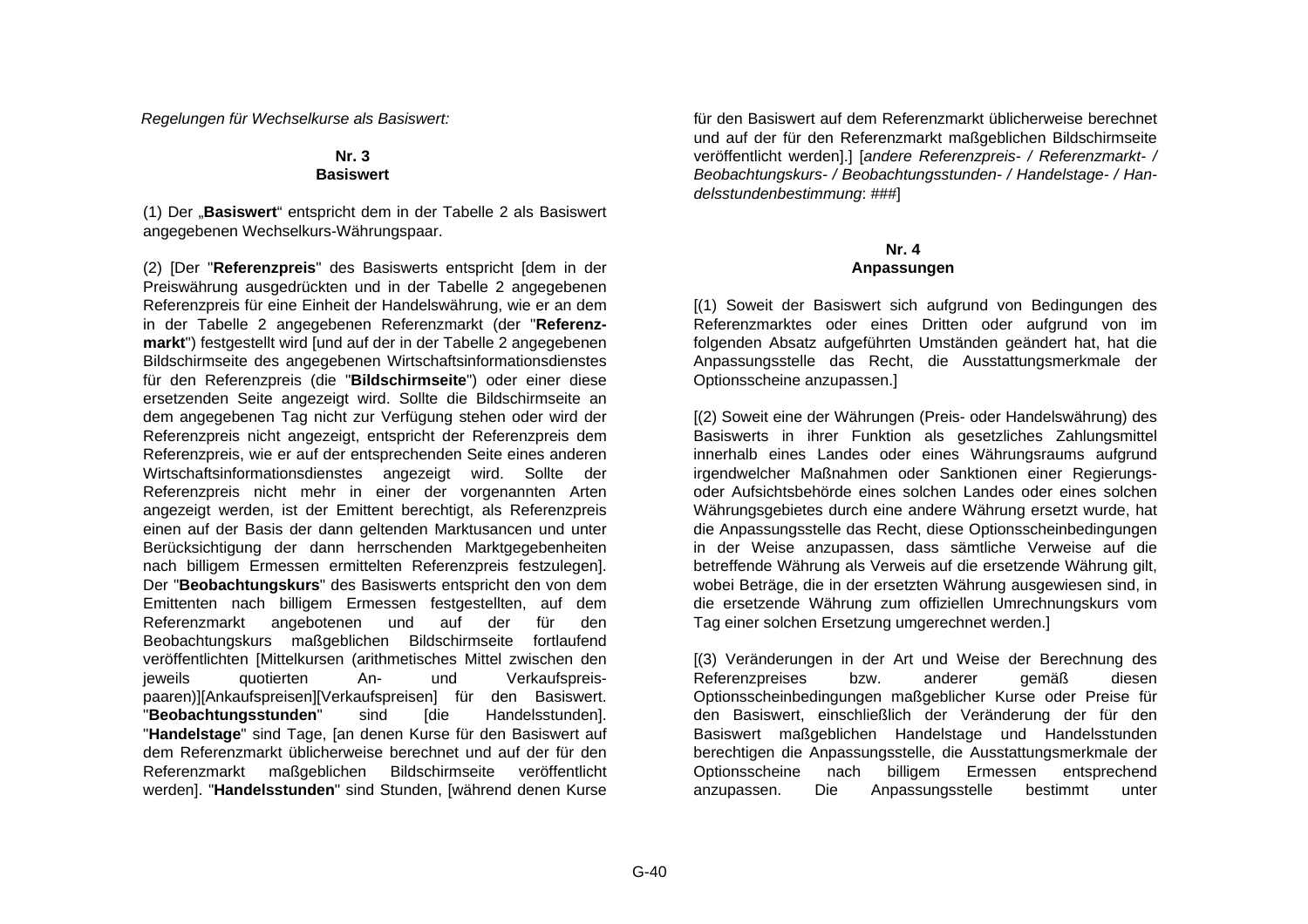Berücksichtigung des Zeitpunktes der Veränderung den Tag, zu dem das angepasste Optionsrecht erstmals zugrunde zu legen ist.]

 [(4) Wird der Referenzpreis oder andere nach diesen Optionsscheinbedingungen für den Basiswert maßgebliche Kurse nicht mehr am Referenzmarkt, sondern von einer anderen Person, Gesellschaft oder Institution, die der Emittent nach billigem Ermessen (§ 315 BGB) für geeignet hält (der "**Neue Referenzmarkt**") berechnet und veröffentlicht, so wird der Auszahlungsbetrag auf der Grundlage der an dem Neuen Referenzmarkt berechneten und veröffentlichten entsprechenden Kurse für den Basiswert berechnet. Ferner gilt dann jede in diesen Optionsscheinbedingungen enthaltene Bezugnahme auf den Referenzmarkt, sofern es der Zusammenhang erlaubt, als Bezugnahme auf den Neuen Referenzmarkt.]

 [(5) Die Berechnung der Anpassungen wird durch die Anpassungsstelle vorgenommen. Die "**Anpassungsstelle**" ist ein Sachverständiger, der von dem Emittenten nach billigem Ermessen unverzüglich nach Eintreten eines Ereignisses, das eine Anpassung erfordert, benannt und unverzüglich mit der Berechnung der Anpassungen für die Optionsscheine beauftragt wird. Die Anpassungen sind durch die Anpassungsstelle so vorzunehmen, dass die wirtschaftliche Stellung der Optionsscheininhaber trotz der vorgenommen Änderungen gemäß den vorstehenden Absätzen möglichst weitgehend unverändert bleibt. Die in den vorgenannten Absätzen erwähnten Entscheidungen der Anpassungsstelle sind abschließend und verbindlich, es sei denn, es liegt ein offensichtlicher Irrtum vor. Der Emittent wird die von der Anpassungsstelle festgelegten Anpassungen und den Zeitpunkt des Wirksamwerdens der Anpassungen gemäß Nr. # bekannt machen.]

[(#) *andere Anpassungsbestimmungen*: ###]

# **Nr. 5 Marktstörungen**

 (1) [Wenn nach Auffassung des Emittenten an dem (Finalen) Bewertungstag eine Marktstörung gemäß Absatz (2) vorliegt, dann wird der (Finale) Bewertungstag auf den nächstfolgenden Tag, der die Kriterien für einen (Finalen) Bewertungstag gemäß Nr. # erfüllt, und an dem keine Marktstörung mehr vorliegt verschoben. Der Emittent wird sich bemühen, den Optionsscheininhabern unverzüglich gemäß Nr. # bekannt zumachen, dass eine Marktstörung eingetreten ist. Eine Pflicht zur Bekanntmachung besteht jedoch nicht. Wenn der (Finale) Bewertungstag aufgrund der Bestimmungen dieses Absatzes um [5][#] hintereinander liegende Tage, die die Kriterien für einen (Finalen) Bewertungstag gemäß Nr. # erfüllen, verschoben worden ist und auch an diesem Tag die Marktstörung fortbesteht, dann gilt dieser Tag als der (Finale) Bewertungstag, wobei der Emittent den Auszahlungsbetrag nach billigem Ermessen (§ 315 BGB) unter Berücksichtigung der an einem solchen angenommenen (Finalen) Bewertungstag herrschenden Marktgegebenheiten bestimmen wird.][*andere Marktstörungsbestimmung*: ###]

# (2) "**Marktstörung**" bedeutet

 [(i) die Suspendierung oder Einschränkung des Devisenhandels in mindestens einer der Währungen des Wechselkurs-Währungspaares (eingeschlossen Options- oder Terminkontrakte) bzw. die Einschränkung der Konvertierbarkeit der Währungen des Wechselkurs-Währungspaares bzw. die wirtschaftliche Unmöglichkeit einen Wechselkurs für selbige zu erhalten,

 (ii) andere als die vorstehend bezeichneten Ereignisse, die jedoch in ihren Auswirkungen den genannten Ereignissen wirtschaftlich vergleichbar sind,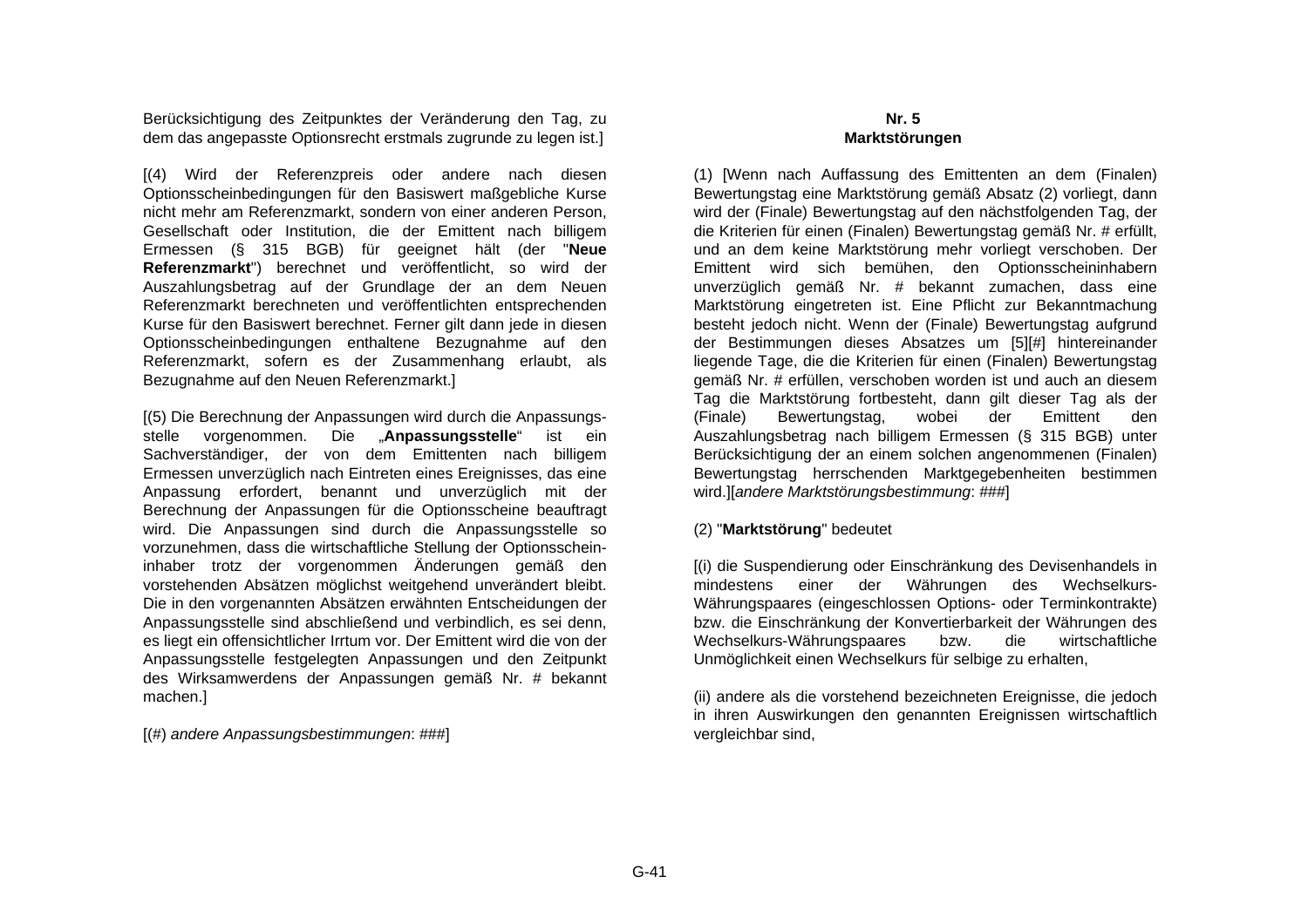sofern die vorstehend benannten Ereignisse nach Auffassung des Emittenten wesentlich sind.][*andere Marktstörungsbestimmung*: ###]

 *Regelungen für Rohstoffe als Basiswert:* 

#### **Nr. 3 Basiswert**

 (1) Der "**Basiswert**" entspricht dem in der Tabelle 2 als Basiswert angegebenen Rohstoff.

 (2) [Der "**Referenzpreis**" des Basiswerts entspricht dem in der Tabelle 2 angegebenen Referenzpreis des Basiswerts, wie er an dem in der Tabelle 2 angegebenen Referenzmarkt (der "**Referenzmarkt**") festgestellt wird [und auf der in der Tabelle 2 angegebenen Bildschirmseite des angegebenen Wirtschaftsinformationsdienstes für den Referenzpreis (die "**Bildschirmseite**") oder einer diese ersetzenden Seite angezeigt wird. Sollte die Bildschirmseite an dem angegebenen Tag nicht zur Verfügung stehen oder wird der Referenzpreis nicht angezeigt, entspricht der Referenzpreis dem Referenzpreis, wie er auf der entsprechenden Seite eines anderen Wirtschaftsinformationsdienstes angezeigt wird. Sollte der Referenzpreis nicht mehr in einer der vorgenannten Arten angezeigt werden, ist der Emittent berechtigt, als Referenzpreis einen auf der Basis der dann geltenden Marktusancen und unter Berücksichtigung der dann herrschenden Marktgegebenheiten nach billigem Ermessen ermittelten Referenzpreis festzulegen]. Der "**Beobachtungskurs**" des Basiswerts entspricht den von dem Emittenten nach billigem Ermessen festgestellten, auf dem Referenzmarkt angebotenen und auf der für den Beobachtungskurs maßgeblichen Bildschirmseite fortlaufend veröffentlichten [Mittelkursen (arithmetisches Mittel zwischen den jeweils quotierten An- und Verkaufspreispaaren)][Ankaufspreisen][Verkaufspreisen] für den Basiswert. "**Beobachtungsstunden**" sind [die Handelsstunden]. "Handelstage" sind Tage, [an denen Kurse für

den Basiswert auf dem Referenzmarkt üblicherweise berechnet und auf der für den Referenzmarkt maßgeblichen Bildschirmseite veröffentlicht werden]. "**Handelsstunden**" sind Stunden, [während denen Kurse für den Basiswert auf dem Referenzmarkt üblicherweise berechnet und auf der für den Referenzmarkt maßgeblichen Bildschirmseite veröffentlicht werden].] [*andere Referenzpreis- / Referenzmarkt- / Beobachtungskurs- / Beobachtungsstunden- / Handelstage- / Handelsstundenbestimmung*: ###]

# **Nr. 4 Anpassungen**

 [(1) Soweit der Basiswert sich aufgrund von Bedingungen des Referenzmarktes oder eines Dritten oder aufgrund von im folgenden Absatz aufgeführten Umständen geändert hat, hat die Anpassungsstelle das Recht, die Ausstattungsmerkmale der Optionsscheine anzupassen.]

 [(2) Veränderungen in der Art und Weise der Berechnung des Referenzpreises bzw. anderer gemäß diesen Optionsscheinbedingungen maßgeblicher Kurse oder Preise für den Basiswert, einschließlich der Veränderung der für den Basiswert maßgeblichen Handelstage und Handelsstunden berechtigen die Anpassungsstelle, die Ausstattungsmerkmale der Optionsscheine nach billigem Ermessen entsprechend anzupassen. Die Anpassungsstelle bestimmt unter Berücksichtigung des Zeitpunktes der Veränderung den Tag, zu dem das angepasste Optionsrecht erstmals zugrunde zu legen ist.]

 [(3) Wird der Referenzpreis oder andere nach diesen Optionsscheinbedingungen für den Basiswert maßgebliche Kurse nicht mehr am Referenzmarkt, sondern von einer anderen Person, Gesellschaft oder Institution, die der Emittent nach billigem Ermessen (§ 315 BGB) für geeignet hält (der "**Neue Referenzmarkt**") berechnet und veröffentlicht, so wird der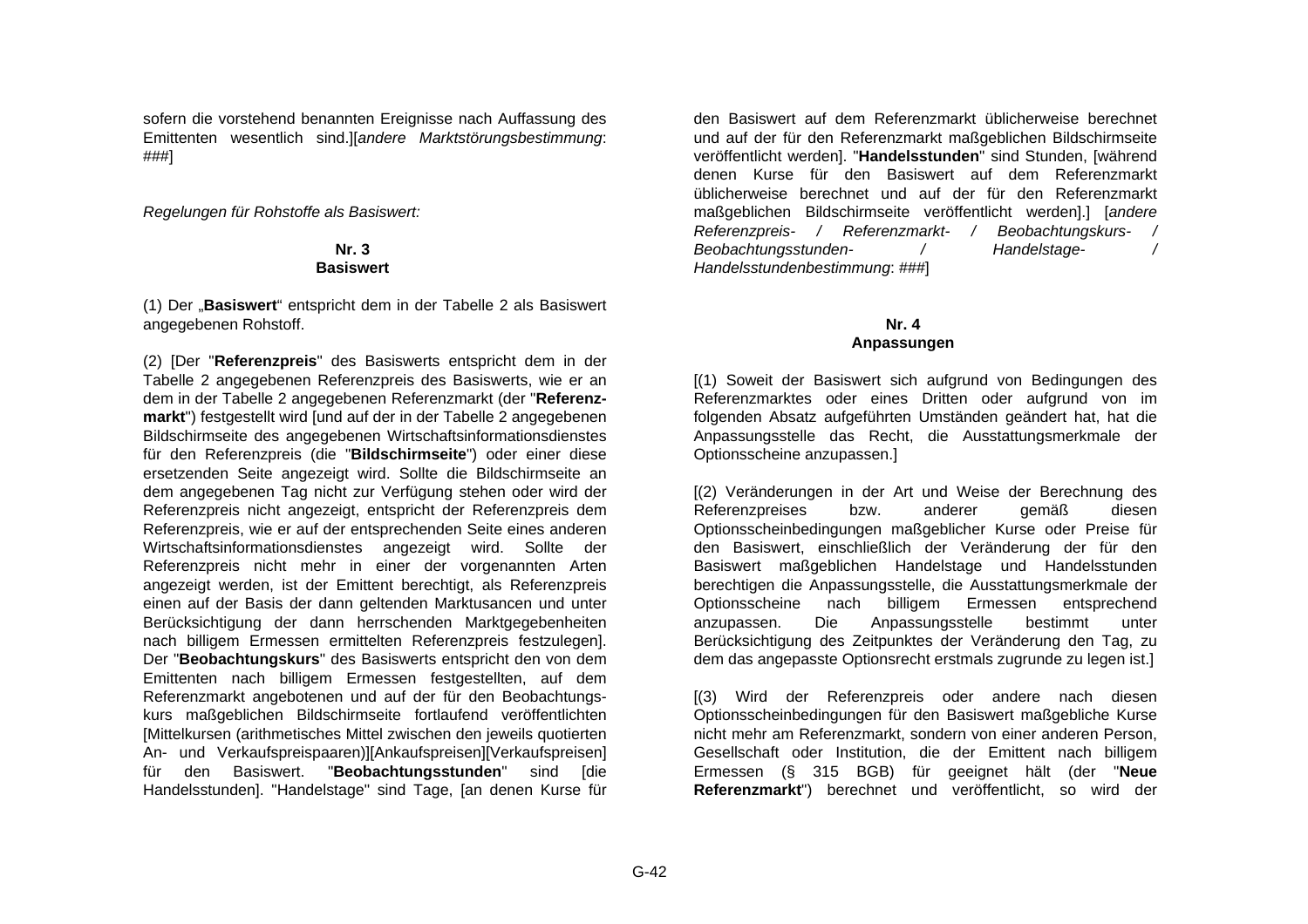Auszahlungsbetrag auf der Grundlage der an dem Neuen Referenzmarkt berechneten und veröffentlichten entsprechenden Kurse für den Basiswert berechnet. Ferner gilt dann jede in diesen Optionsscheinbedingungen enthaltene Bezugnahme auf den Referenzmarkt, sofern es der Zusammenhang erlaubt, als Bezugnahme auf den Neuen Referenzmarkt.]

 [(4) Die Berechnung der Anpassungen wird durch die Anpassungsstelle vorgenommen. Die "**Anpassungsstelle**" ist ein Sachverständiger, der von dem Emittenten nach billigem Ermessen unverzüglich nach Eintreten eines Ereignisses, das eine Anpassung erfordert, benannt und unverzüglich mit der Berechnung der Anpassungen für die Optionsscheine beauftragt wird. Die Anpassungen sind durch die Anpassungsstelle so vorzunehmen, dass die wirtschaftliche Stellung der Optionsscheininhaber trotz der vorgenommen Änderungen gemäß den vorstehenden Absätzen möglichst weitgehend unverändert bleibt. Die in den vorgenannten Absätzen erwähnten Entscheidungen der Anpassungsstelle sind abschließend und verbindlich, es sei denn, es liegt ein offensichtlicher Irrtum vor. Der Emittent wird die von der Anpassungsstelle festgelegten Anpassungen und den Zeitpunkt des Wirksamwerdens der Anpassungen gemäß Nr. # bekannt machen.]

[(#) *andere Anpassungsbestimmungen*: #]

## **Nr. 5 Marktstörungen**

 (1) [Wenn nach Auffassung des Emittenten an dem (Finalen) Bewertungstag eine Marktstörung gemäß Absatz (2) vorliegt, dann wird der (Finale) Bewertungstag auf den nächstfolgenden Tag, der die Kriterien für einen (Finalen) Bewertungstag gemäß Nr. # erfüllt, und an dem keine Marktstörung mehr vorliegt verschoben. Der Emittent wird sich bemühen, den Optionsscheininhabern unverzüglich gemäß Nr. # bekannt zu machen, dass eine Marktstörung eingetreten ist. Eine Pflicht zur Bekanntmachung besteht jedoch nicht. Wenn der (Finale) Bewertungstag aufgrund der Bestimmungen dieses Absatzes um [5][#] hintereinander liegende Tage, die die Kriterien für einen (Finalen) Bewertungstag gemäß Nr. # erfüllen, verschoben worden ist und auch an diesem Tag die Marktstörung fortbesteht, dann gilt dieser Tag als der (Finale) Bewertungstag, wobei der Emittent den Auszahlungsbetrag nach billigem Ermessen (§ 315 BGB) unter Berücksichtigung der an einem solchen angenommenen (Finalen) Bewertungstag herrschenden Marktgegebenheiten bestimmen wird.][*andere Marktstörungsbestimmung*: ###]

# (2) "**Marktstörung**" bedeutet

 [(i) die Suspendierung oder Einschränkung des Handels oder der Preisfeststellung des Basiswerts an dem Referenzmarkt, oder

 (ii) die Suspendierung oder Einschränkung des Handels in einem Options- oder Terminkontrakt bezogen auf den Basiswert an einer Terminbörse, an der Termin- oder Optionskontrakte bezogen auf den Basiswert gehandelt werden (die "**Terminbörse**");

 Eine Einschränkung der Handelszeit oder der Handelstage an dem Referenzmarkt gilt nicht als Marktstörung, wenn sie auf einer zuvor angekündigten Änderung beruhen][*andere Marktstörungsbestimmung*: ###]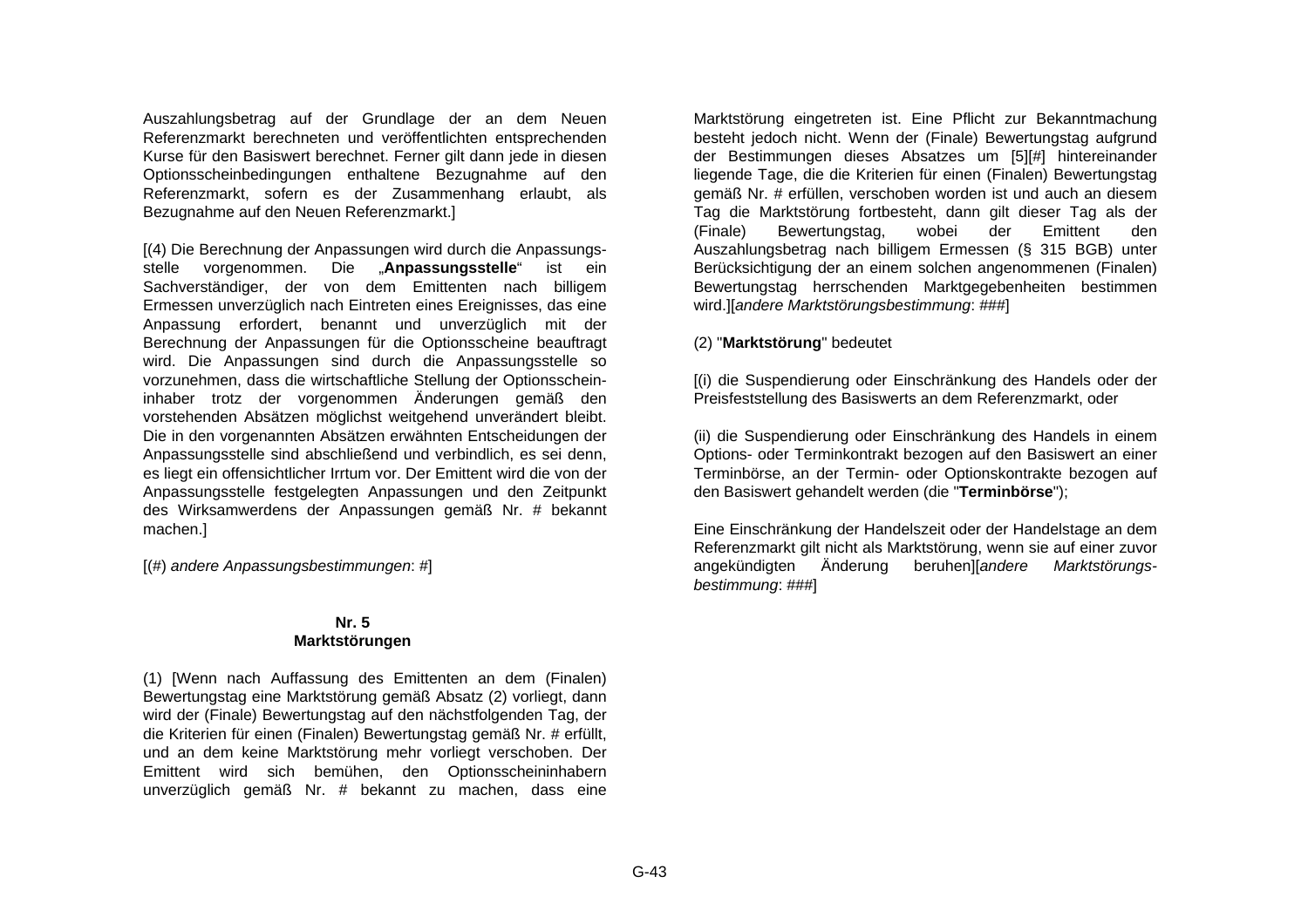*Regelungen für Futures-Kontrakte als Basiswert:* 

#### **Nr. 3 Basiswert**

 (1) Der "**Basiswert**" [entspricht dem in der Tabelle 2 als Basiswert angegebenen Futures-Kontrakt [mit dem in der Tabelle 2 angegebenen Anfänglichen Verfalltermin (der "**Anfängliche Verfalltermin**")]][ am Tag des ersten Angebotes entspricht dem in der Tabelle 2 als Basiswert angegebenen Futures-Kontrakt mit dem auf den Tag des ersten Angebotes zeitlich nächstfolgenden der in der Tabelle 2 definierten Maßgeblichen Verfallsmonate in Bezug auf den ein Rolltag (Nr. # (#)) am Tag des ersten Angebotes noch nicht eingetreten ist].

 (2) [Der "**Referenzpreis**" des Basiswerts entspricht dem in der Tabelle 2 angegebenen Referenzpreis des Basiswerts, wie er an der in der Tabelle 2 angegebenen Maßgeblichen Börse (die "**Maßgebliche Börse**") festgestellt wird. Der "**Beobachtungskurs**" des Basiswerts entspricht [den an der Maßgeblichen Börse an Handelstagen für den Basiswert fortlaufend berechneten und veröffentlichten Kursen]. "**Beobachtungsstunden**" [sind die Handelsstunden][ist der Zeitraum zwischen [08:00][#] Uhr und [19:00][#] Uhr (jeweils Ortszeit [London][*anderer Ort*: ###]). "**Handelstage**" sind Tage, [an denen der Basiswert an der Maßgeblichen Börse üblicherweise gehandelt wird]. "**Handelsstunden**" sind Stunden, [während denen an der Maßgeblichen Börse an Handelstagen der Basiswert üblicherweise gehandelt wird].] [*andere Referenzpreis- / Maßgebliche Börse- / Beobachtungskurs- / Beobachtungsstunden- / Handelstage- / Handelsstundenbestimmung*: ###]

 [(3) Der Futures-Kontrakt wird jeweils [Zeitpunkt der Ersetzung: ###] mit Wirkung zum Beginn des [Zeitpunkt des Wirksamwerdens der Ersetzung: ###] durch einen Futures-Kontrakt mit den gleichen Kontraktspezifikationen ersetzt, wobei der Verfalltermin des neuen maßgeblichen Futures-Kontraktes [Spezifikation des

Verfallstermins: ###] entspricht. Der Basispreis wird jeweils [Zeitpunkt der Anpassung: ###] mit Wirkung zum Beginn des [Zeitpunkt des Wirksamwerdens der Anpassung: ###] angepasst. Die Anpassung erfolgt derart, dass sich der bisherige maßgebliche Basispreis um die absolute Differenz ermäßigt (bzw. erhöht), um die der für den letzten Handelstag festgestellte Abrechnungskurs des bisher maßgeblichen Futures-Kontraktes den Abrechnungskurs des nunmehr maßgeblichen Futures-Kontraktes überschreitet (bzw. unterschreitet).][*andere Rolloverbestimmung*: ###]

# **Nr. 4 Anpassungen**

 [(1) Wenn während der Laufzeit der Optionsscheine das dem Futures-Kontrakt zugrunde liegende Konzept so grundlegend verändert wird, dass nach Auffassung der Anpassungsstelle eine Vergleichbarkeit mit dem bisherigen Konzept nicht mehr gegeben ist, oder der Handel mit den Futures-Kontrakten an der maßgeblichen Börse endgültig eingestellt wird, wird die Anpassungsstelle vom Tage des Eintritts der Änderungen an für jeden Geschäftstag der Maßgeblichen Börse einen fiktiven täglichen Abrechnungspreis festlegen. Diese Festlegung erfolgt auf der Grundlage des Berechnungsverfahrens, das derzeit zur Bestimmung des theoretischen Kontraktwertes (fair value) des Futures-Kontraktes angewendet wird. Im Falle der Festlegung eines fiktiven täglichen Abrechnungspreises gilt dieser als täglicher Abrechnungspreis im Sinne dieser Optionsbedingungen.]

 [(2) Veränderungen in der Art und Weise der Berechnung des Referenzpreises bzw. anderer gemäß diesen Optionsscheinbedingungen maßgeblicher Kurse oder Preise für den Basiswert, einschließlich der Veränderung der für den Basiswert maßgeblichen Handelstage und Handelsstunden berechtigen die Anpassungsstelle, das Optionsrecht nach billigem Ermessen (§ 315 BGB) entsprechend anzupassen. Die Anpassungsstelle bestimmt unter Berücksichtigung des Zeitpunk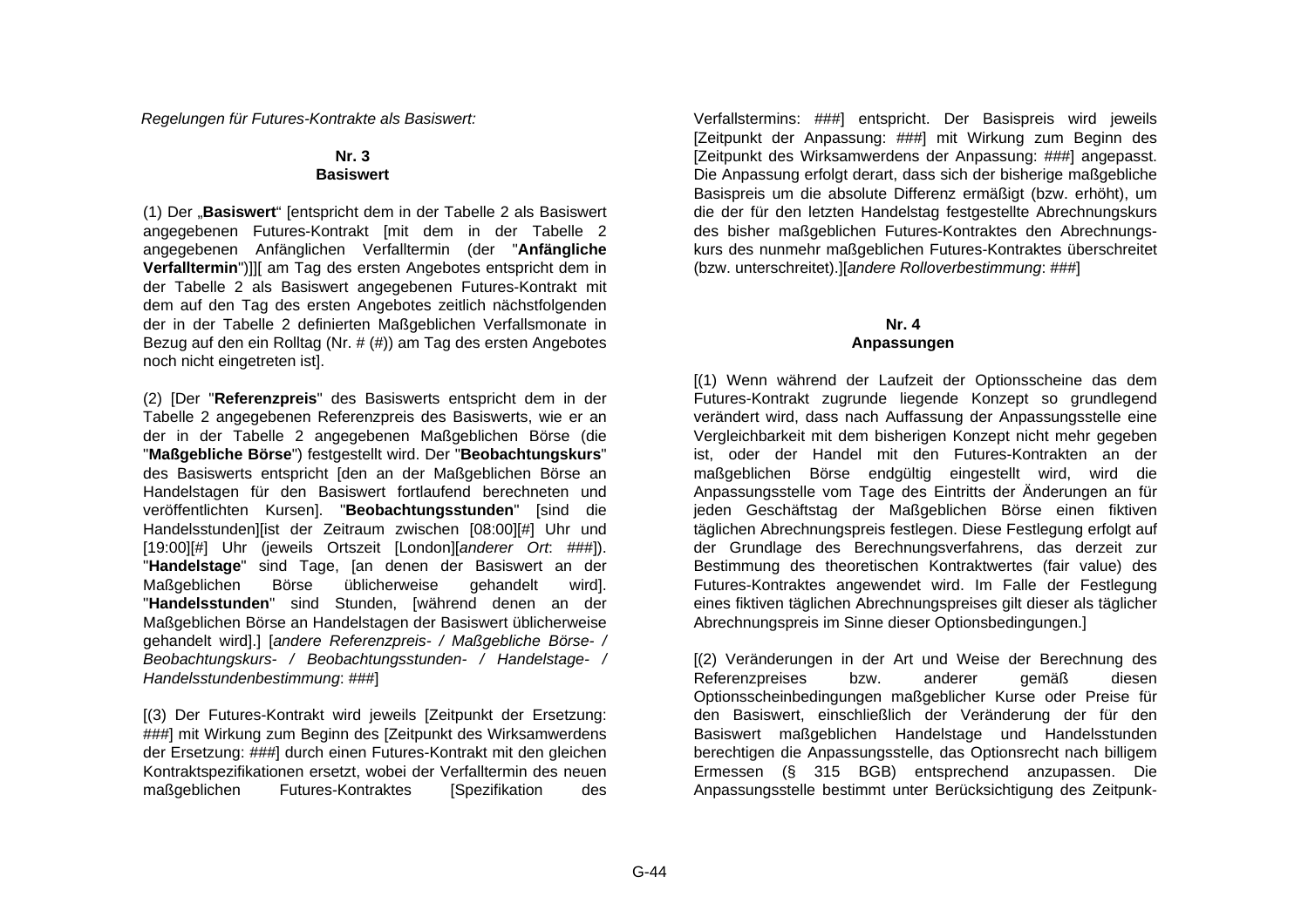tes der Veränderung den Tag, zu dem das angepasste Optionsrecht erstmals zugrunde zu legen ist.]

 [(3) Im Falle der endgültigen Einstellung der Notierung des Basiswertes an der Maßgeblichen Börse, in welchem Fall eine Notierung jedoch an einer anderen Börse oder einem anderen Markt besteht, die oder den der Emittent nach billigem Ermessen (§ 315 BGB) für geeignet hält (die "**Neue Maßgebliche Börse**"), wird, sofern der Emittent die Optionsscheine nicht vorzeitig gemäß Nr. # kündigt, der Auszahlungsbetrag auf der Grundlage der an der Neuen Maßgeblichen Börse berechneten und veröffentlichten entsprechenden Kurse für den Basiswert berechnet. Ferner gilt dann jede in diesen Optionsscheinbedingungen enthaltene Bezugnahme auf die Maßgebliche Börse, sofern es der Zusammenhang erlaubt, als Bezugnahme auf die Neue Maßgebliche Börse.]

 [(4) Sollte die Anpassungsstelle feststellen, dass eine Weiterberechnung des Wertes des Basiswerts gemäß Absatz 1 nicht möglich ist, oder, dass aus sonstigen Gründen nach einer Änderung der Bedingungen oder der Handelbarkeit des Basiswerts keine wirtschaftlich sachgerechte Anpassung an die eingetretenen Änderungen möglich ist, wird der Emittent die Optionsscheine gemäß Nr. # kündigen.]

 [(5) Die Berechnung der Anpassungen wird durch die Anpassungsstelle vorgenommen. Die "**Anpassungsstelle**" ist ein Sachverständiger, der von dem Emittenten nach billigem Ermessen unverzüglich nach Eintreten eines Ereignisses, das eine Anpassung erfordert, benannt und unverzüglich mit der Berechnung der Anpassungen für die Optionsscheine beauftragt wird. Die Anpassungen sind durch die Anpassungsstelle so vorzunehmen, dass die wirtschaftliche Stellung der Optionsscheininhaber trotz der vorgenommen Änderungen gemäß den vorstehenden Absätzen möglichst weitgehend unverändert bleibt. Die in den vorgenannten Absätzen erwähnten Entscheidungen der Anpassungsstelle sind abschließend und verbindlich, es sei denn,

es liegt ein offensichtlicher Irrtum vor. Der Emittent wird die von der Anpassungsstelle festgelegten Anpassungen und den Zeitpunkt des Wirksamwerdens der Anpassungen gemäß Nr. # bekannt machen.]

[(#) *andere Anpassungsbestimmungen*: ###]

## **Nr. 5 Marktstörungen**

 (1) [Wenn nach Auffassung des Emittenten an dem (Finalen) Bewertungstag eine Marktstörung gemäß Absatz (2) vorliegt, dann wird der (Finale) Bewertungstag auf den nächstfolgenden Tag, der die Kriterien für einen (Finalen) Bewertungstag gemäß Nr. # erfüllt, und an dem keine Marktstörung mehr vorliegt verschoben. Der Emittent wird sich bemühen, den Optionsscheininhabern unverzüglich gemäß Nr. # bekannt zu machen, dass eine Marktstörung eingetreten ist. Eine Pflicht zur Bekanntmachung besteht jedoch nicht. Wenn der (Finale) Bewertungstag aufgrund der Bestimmungen dieses Absatzes um [5][#] hintereinander liegende Tage, die die Kriterien für einen (Finalen) Bewertungstag gemäß Nr. # erfüllen, verschoben worden ist und auch an diesem Tag die Marktstörung fortbesteht, dann gilt dieser Tag als der (Finale) Bewertungstag, wobei der Emittent den Auszahlungsbetrag nach billigem Ermessen (§ 315 BGB) unter Berücksichtigung der an einem solchen angenommenen (Finalen) Bewertungstag herrschenden Marktgegebenheiten bestimmen wird.][*andere Marktstörungsbestimmung*: ###]

# (2) "**Marktstörung**" bedeutet

 [(i) die Suspendierung oder Einschränkung des Handels in dem Basiswert an der Maßgeblichen Börse, oder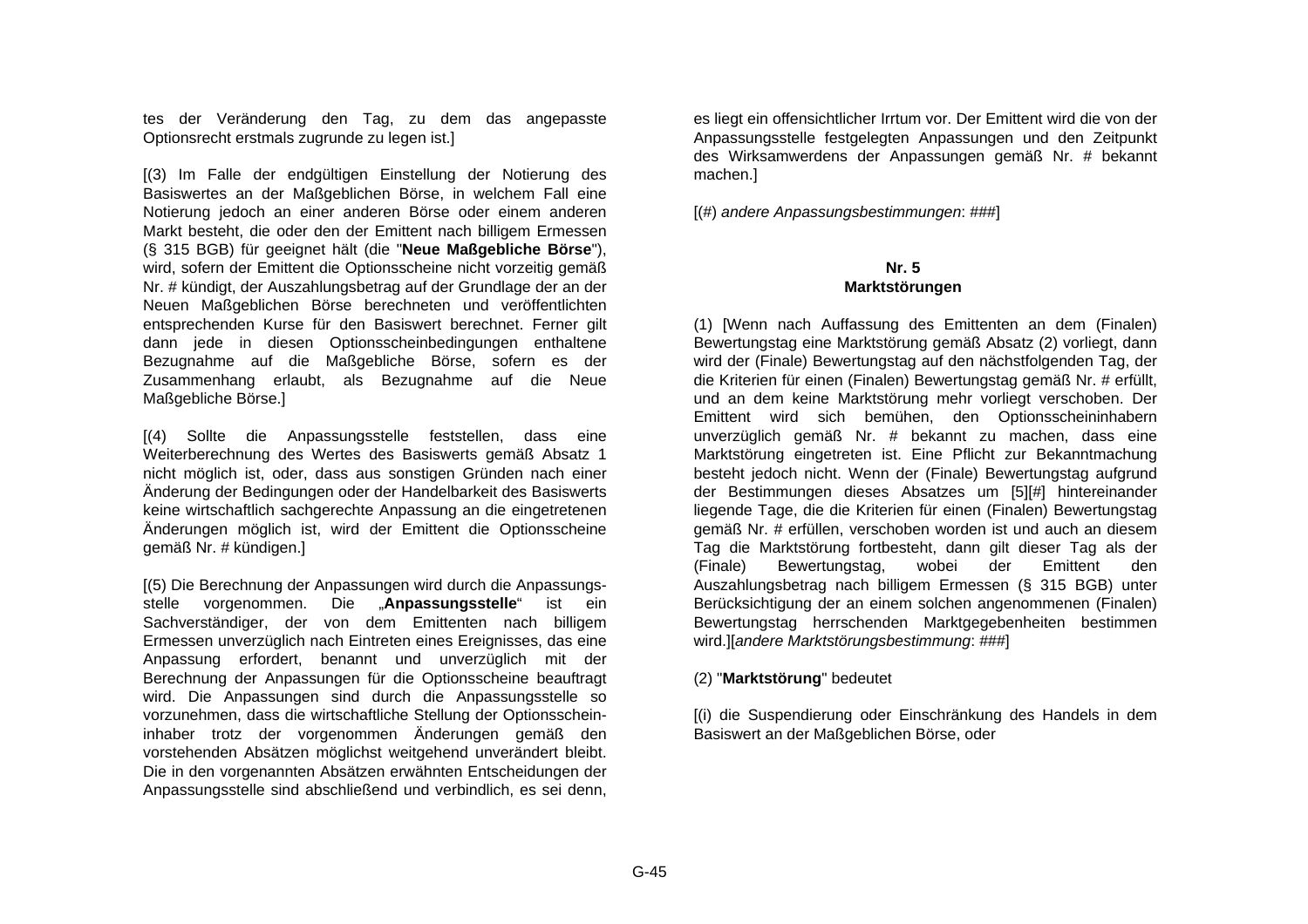(ii) die wesentliche Änderung der Methode der Preisfeststellung oder der Handelsbedingungen hinsichtlich des Basiswerts an der Maßgeblichen Börse.

 Eine Änderung der Handelstage oder Handelsstunden, an denen der Basiswert gehandelt wird, begründet keine Marktstörung, vorausgesetzt, dass die Änderung aufgrund einer zuvor angekündigten Änderung der Handelsregularien durch die Maßgebliche Börse erfolgt.][*andere Marktstörungsbestimmung*: ###]

 *Regelungen für Körbe als Basiswert*:

#### **Nr. 3 Basiswert**

 (1) Der "**Basiswert**" entspricht einem Korb bestehend aus den in der Tabelle 2 angegebenen Korbbestandteilen (die "**Korbbestandteile**").

 (2) [Der "**Referenzpreis des Basiswerts**" entspricht [der Summe der in Euro ausgedrückten bzw. gemäß Nr. # in Euro umgerechneten und mit dem jeweiligen Gewichtungsfaktor (wie in Tabelle 2 angegeben) multiplizierten Referenzpreise der Korbbestandteile, wie jeweils von dem Emittenten an Korbhandelstagen berechnet][andere Referenzpreisbestimmung: ###] Der "**Beobachtungskurs**" des Basiswerts entspricht [der Summe der in Euro ausgedrückten bzw. gemäß Nr. # in Euro umgerechneten Kurse der Korbbestandteile, wie jeweils von dem Emittenten an Korbhandelstagen während den Korbhandelsstunden fortlaufend berechnet]. "**Beobachtungsstunden**" sind [die Korbhandelsstunden]. "**Korbhandelstage**" sind [*Bestimmung der Korbhandelstage*: ###] "**Korbhandelsstunden**" sind [*Bestimmung der Korbhandelsstunden*: ###]][*andere Referenzpreis- / Beobachtungskurs- / Beobachtungsstunden- / Korbhandelstage- / Korbhandelsstundenbestimmung*: ###]

 [(3) Sollte [hinsichtlich eines Korbbestandteils ein Ereignis eintreten, dass die wirtschaftliche Kontinuität des Kursverlaufs des betreffenden Korbbestandteils beeinflusst bzw. dass gemäß den oben stehenden Bestimmungen hinsichtlich eines Korbbestandesteiles ein eine Anpassung auslösendes Ereignis darstellen würde, ist die Anpassungsstelle berechtigt, den Gewichtungsfaktor des betroffenen Korbbestandteils bzw. andere Ausstattungsmerkmale der Optionsscheine anzupassen.][*andere Anpassungsbestimmung*: ###]

> **Nr. 4 (***entfällt***)**

# **Nr. 5 (***entfällt***)**

#### **Nr. 6 Form der Optionsscheine, Girosammelverwahrung, Status, Aufstockung, Rückkauf**

 [(1) Jede Serie der vom Emittenten begebenen Optionsscheine ist jeweils in einem Inhaber-Sammeloptionsschein (nachfolgend "Inhaber-Sammeloptionsschein" genannt) verbrieft, der bei der Zentralen Wertpapiersammelbank gemäß Nr. #, hinterlegt ist. Effektive Optionsscheine werden während der gesamten Laufzeit nicht ausgegeben. Das Recht auf Lieferung effektiver Stücke ist ausgeschlossen.

 (2) Die Übertragung der Optionsscheine erfolgt als Miteigentumsanteile am jeweiligen Inhaber-Sammeloptionsschein gemäß den Regeln der Zentralen Wertpapiersammelbank und, außerhalb des Clearinggebietes der Zentralen Wertpapiersammelbank, der weiteren Wertpapiersammelbanken gemäß Nr. #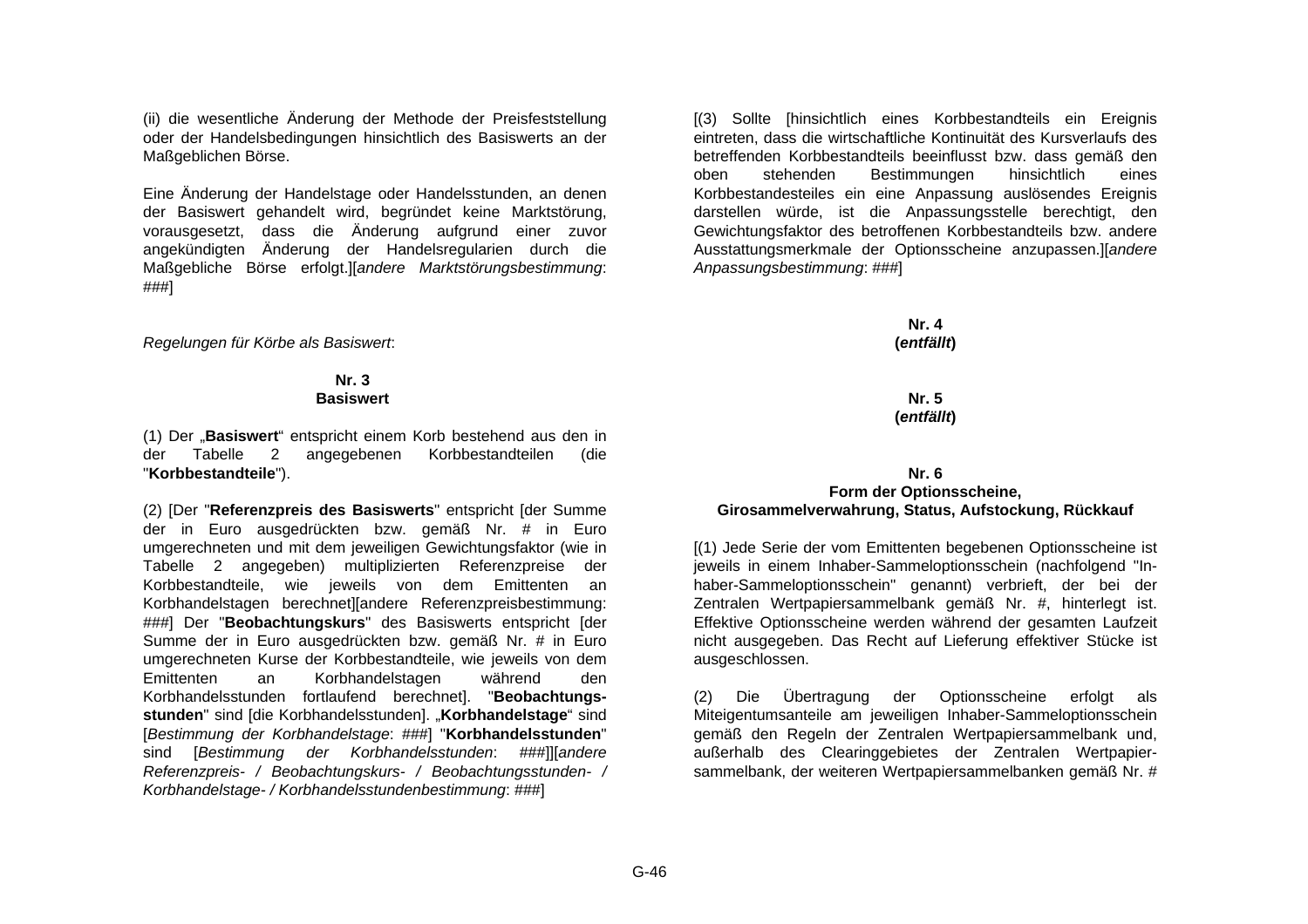oder im Falle von Nr. # anderer ausländischer Wertpapiersammelbanken oder Lagerstellen.

 (3) Die Optionsscheine begründen unmittelbare, unbesicherte und nicht nachrangige Verbindlichkeiten des Emittenten, die untereinander und mit allen sonstigen gegenwärtigen und künftigen unbesicherten und nicht nachrangigen Verbindlichkeiten des Emittenten gleichrangig sind, ausgenommen solche Verbindlichkeiten, denen auf Grund zwingender gesetzlicher Vorschriften Vorrang zukommt.

 (4) Der Emittent ist berechtigt, ohne Zustimmung der Optionsscheininhaber jederzeit weitere Optionsscheine mit gleicher Ausstattung zu begeben, so dass sie mit den Optionsscheinen zusammen gefasst werden, eine einheitliche Emission mit ihnen bilden und ihre Anzahl erhöhen. Der Begriff "Optionsscheine" umfasst im Falle einer solchen Aufstockung auch solche zusätzlich begebenen Optionsscheine.

 (5) Der Emittent ist berechtigt, jederzeit Optionsscheine über die Börse oder durch außerbörsliche Geschäfte zu einem beliebigen Preis zurückzuerwerben. Der Emittent ist nicht verpflichtet, die Optionsscheininhaber davon zu unterrichten. Die zurückerworbenen Optionsscheine können entwertet, gehalten, weiterveräußert oder von dem Emittenten in anderer Weise verwendet werden.][*weitere Bestimmungen in Bezug auf Form, Verwahrung, Status Aufstockung und Rückkauf der Optionsscheine*: ###]

# **Nr. 7 Verkaufsbeschränkungen**

 [(1) Eine Registrierung der Optionsscheine unter dem "United States Securities Act" von 1933 in der jeweiligen Fassung erfolgt nicht; der Handel in den Optionsscheinen ist nicht von der "United States Commodity Futures Trading Commission" ("CFTC") unter

dem "United States Commodity Exchange Act" zugelassen. Die Optionsscheine dürfen zu keinem Zeitpunkt direkt oder indirekt in den Vereinigten Staaten von Amerika, ihren Territorien oder Besitzungen oder an oder durch U.S. Personen angeboten, verkauft oder ausgeliefert werden. Bei Einlösung der Optionsrechte sind die Optionsscheininhaber verpflichtet zu versichern, dass die Optionsscheine weder direkt noch indirekt für eine U.S. Person gehalten werden. Der Emittent ist nicht bei der CFTC als Makler ("commission merchant") registriert. Mit Kauf und Annahme der Optionsscheine versichert der Optionsscheininhaber, dass er keine United States-Person wie nachstehend definiert ist und dass er, sollte er in Zukunft unter die Definition einer United States Person fallen, die Optionsscheine noch vorher verkaufen wird; der Optionsscheininhaber sichert weiterhin zu, dass er die Optionsscheine zu keinem Zeitpunkt in den Vereinigten Staaten direkt oder indirekt angeboten, verkauft oder gehandelt hat und dies auch in Zukunft nicht tun wird; der Optionsscheininhaber sichert außerdem zu, (a) dass er die Optionsscheine zu keinem Zeitpunkt einer United States Person direkt oder indirekt angeboten, verkauft oder mit einer solchen gehandelt hat und dass er dies auch in Zukunft (weder für sich noch für Dritte) tun wird und (b) dass er die Optionsscheine nicht für Rechnung einer United States Person gekauft hat. Der Optionsscheininhaber verpflichtet sich, bei einem Verkauf der Optionsscheine dem Käufer diese Verkaufsbeschränkungen - einschließlich nachfolgender Erläuterungen - auszuhändigen oder den Käufer auf diese Verkaufsbeschränkungen schriftlich hinzuweisen.

 Es gelten folgende Definitionen: "Vereinigte Staaten" bedeuten die Vereinigten Staaten von Amerika (einschließlich deren Staaten, des "District of Columbia", sowie der Territorien, Besitzungen und sonstigen Gebiete unter deren Jurisdiktion); "United States Person" bedeutet Bürger oder Gebietsansässiger der Vereinigten Staaten von Amerika sowie Kapital- und Personengesellschaften oder sonstige nach dem Recht der Vereinigten Staaten von Amerika oder einer ihrer Gebietskörperschaften begründete oder organisierte Gesellschaften sowie Erbschafts- oder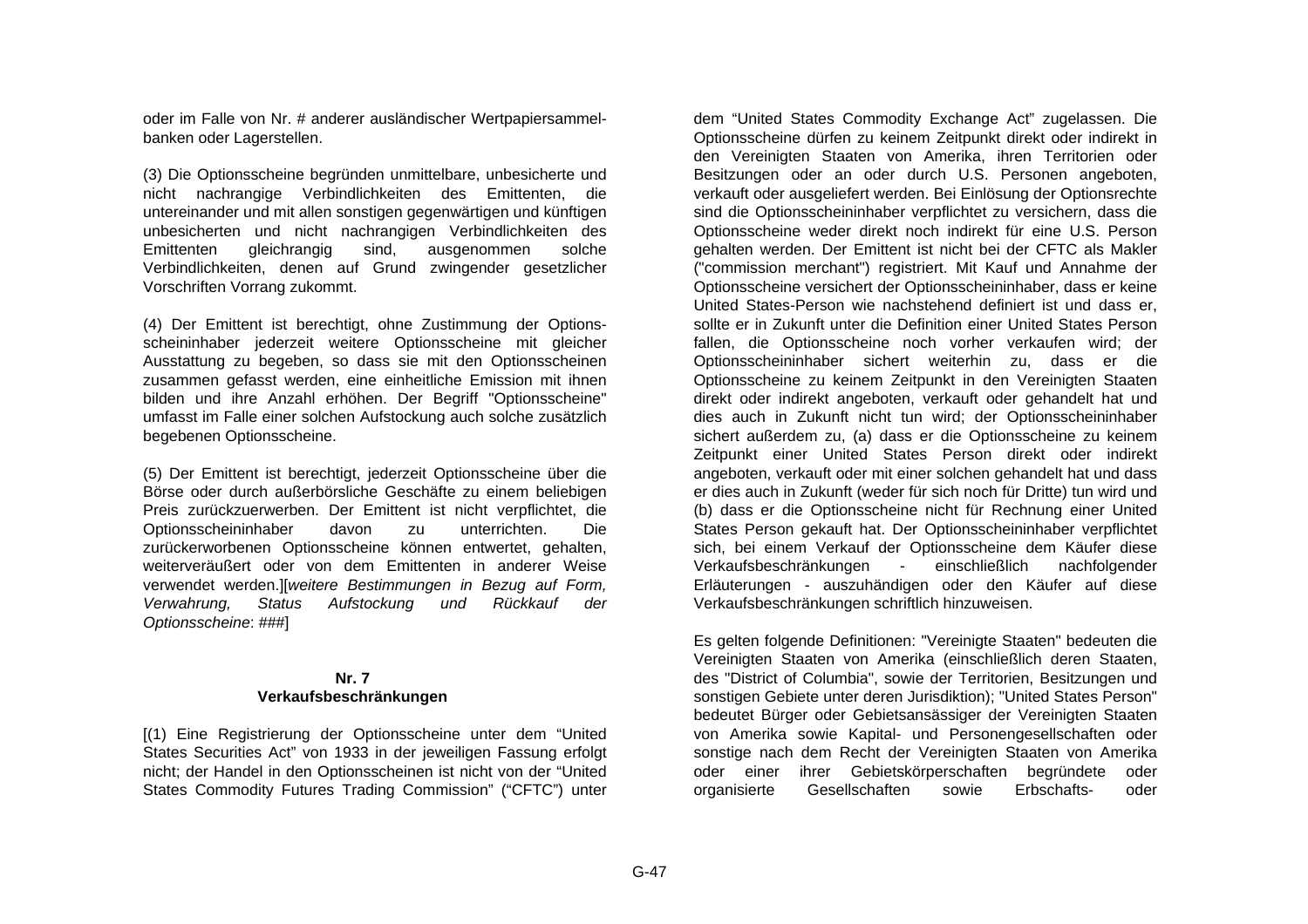Treuhandvermögen, die unabhängig von der Quelle ihrer Einkünfte der Besteuerung der Vereinigten Staaten von Amerika unterliegen.

 (2) Bei jeder Tätigkeit im Zusammenhang mit Citigroup Optionsscheinen/Zertifikaten oder anderen derivativen Produkten im Vereinigten Königreich müssen alle anwendbaren Bestimmungen des "Financial Services and Markets Act 2000 (nachfolgend "FSMA")" beachtet werden. Jede Verbreitung von Angeboten oder von Anreizen zur Aufnahme einer Investment Aktivität i.S.v. Paragraph 21 der FSMA darf im Zusammenhang mit der Emission oder dem Verkauf von Optionsscheinen/Zertifikaten oder anderen derivativen Produkten nur in solchen Fällen vorgenommen oder veranlasst werden, in denen Paragraph 21 der FSMA nicht anwendbar ist. In Bezug auf Wertpapiere mit einer Laufzeit von weniger als einem Jahr ist zudem Folgendes zu beachten: (i) die Wertpapiere dürfen nur von Personen verkauft werden, deren gewöhnliche Geschäftstätigkeit darin besteht, im Rahmen ihres Geschäftszwecks Anlagen zu erwerben, zu halten, zu verwalten oder zu veräußern (als Auftraggeber oder Beauftragter), und (ii) diese Personen haben keine Wertpapiere angeboten oder verkauft und werden keine Wertpapiere anbieten oder verkaufen, außer an Personen, deren gewöhnliche Geschäftstätigkeit darin besteht, im Rahmen ihres Geschäftszwecks Anlagen zu erwerben, zu halten, zu verwalten oder zu veräußern (als Auftraggeber oder Beauftragter), da die Begebung der Wertpapiere andernfalls einen Verstoß der Emittentin gegen Paragraph 19 des FSMA darstellen würde.

 (3) In Bezug auf jeden Mitgliedstaat des Europäischen Wirtschaftsraums, der die Prospektrichtlinie umgesetzt hat (jeweils ein "Betreffender Mitgliedstaat"), wurde bzw. wird für die Optionsscheine ab einschließlich dem Tag der Umsetzung der Prospektrichtlinie in diesem Betreffenden Mitgliedstaat (der "Betreffende Umsetzungstag") kein öffentliches Angebot unterbreitet. Unter folgenden Bedingungen können die Optionsscheine jedoch ab einschließlich dem Betreffenden Umsetzungstag in dem Betreffenden Mitgliedstaat öffentlich angeboten werden:

 (a) in dem Zeitraum ab dem Tag der Veröffentlichung des Basisprospekts in Bezug auf diese Optionsscheine, der von den zuständigen Behörden dieses Betreffenden Mitgliedstaats gebilligt wurde bzw. in einem anderen Betreffenden Mitgliedstaat gebilligt und die zuständigen Behörde in diesem Betreffenden Mitgliedstaat unterrichtet wurde, jeweils in Übereinstimmung mit der Prospektrichtlinie, bis zu dem Tag, der 12 Monate nach dem Tag der Veröffentlichung liegt;

 (b) an juristische Personen, die in Bezug auf ihre Tätigkeit auf den Finanzmärkten zugelassen sind bzw. beaufsichtigt werden, oder, falls sie nicht zugelassen sind oder beaufsichtigt werden, deren einziger Geschäftszweck in der Wertpapieranlage besteht;

 (c) an juristische Personen, die laut ihrem letzten Jahresabschluss bzw. konsolidierten Jahresabschluss mindestens zwei der nachfolgenden Kriterien erfüllen: (1) eine durchschnittliche Beschäftigtenzahl im letzten Geschäftsjahr von mindestens 250, (2) eine Gesamtbilanzsumme von über EUR 43.000.000 und (3) ein Jahresnettoumsatz von über EUR 50.000.000;

 (d) sofern sich das Angebot an weniger als 100 natürliche oder juristische Personen in diesem Betreffenden Mitgliedstaat richtet, bei denen es sich nicht um qualifizierte Anleger im Sinne des Artikels 2 der Prospektrichtlinie handelt; oder

 (e) unter anderen Umständen, die eine Veröffentlichung eines Prospekts durch den Emittenten gemäß Artikel 3 der Prospektrichtlinie nicht erfordern,

 Für die Zwecke dieser Vorschrift bezeichnet der Ausdruck "öffentliches Angebot von Wertpapieren" (wie ggf. durch Maßnahmen im Betreffenden Mitgliedstaat zur Umsetzung der Prospektrichtlinie in diesem Betreffenden Mitgliedstaat geändert) in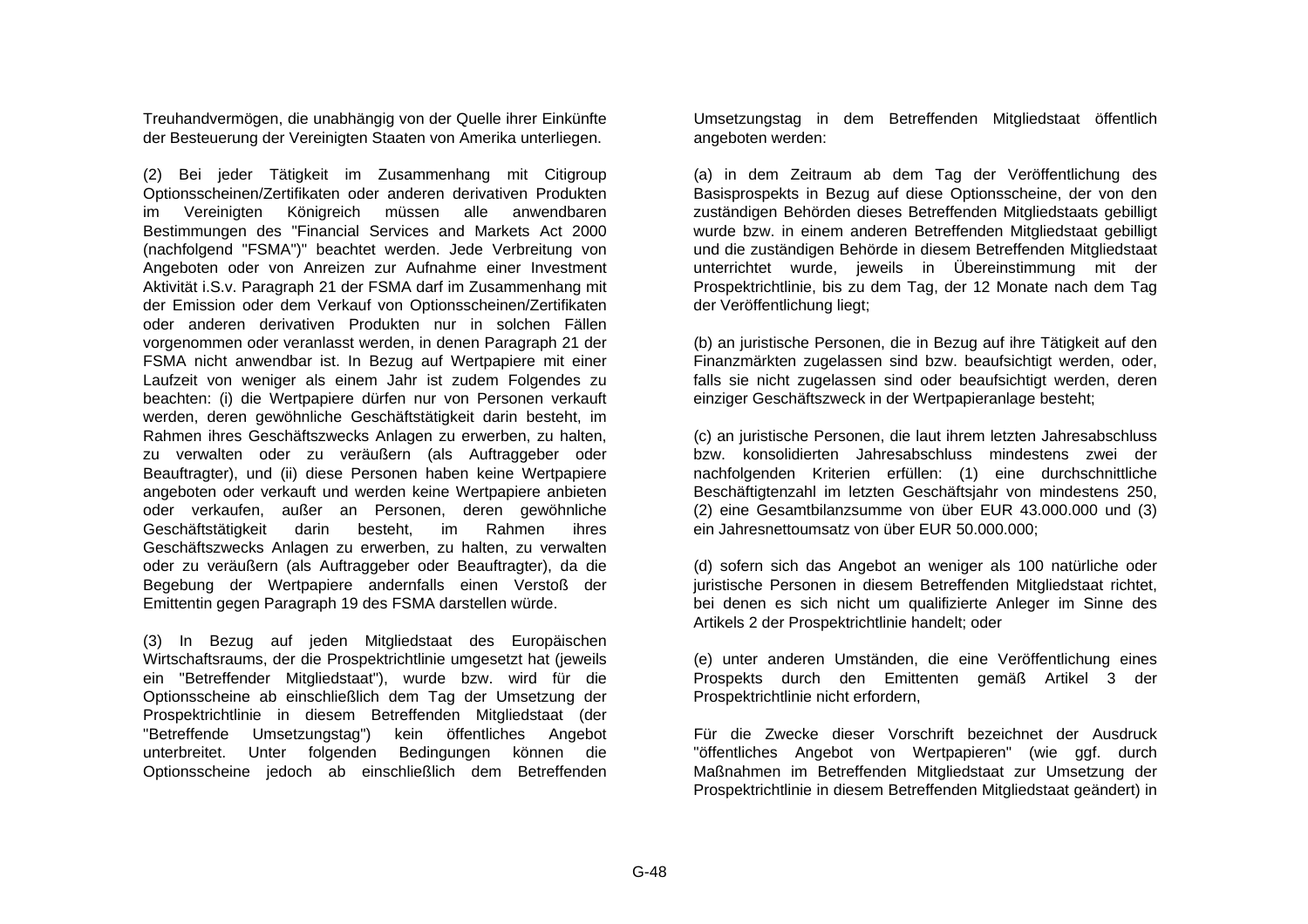Bezug auf Wertpapiere in einem Betreffenden Mitgliedstaat eine Mitteilung in jedweder Form und auf jedwede Art und Weise, die ausreichende Informationen über die Angebotsbedingungen und die anzubietenden Wertpapiere enthält, um einen Anleger in die Lage zu versetzen, sich für den Kauf oder die Zeichnung dieser Wertpapiere zu entscheiden; "Prospektrichtlinie" bezeichnet die Richtlinie 2003/71/EG und umfasst die jeweiligen Umsetzungsmaßnahmen in dem Betreffenden Mitgliedstaat.

 (4) Bei jeder Tätigkeit im Zusammenhang mit den Optionsscheinen, insbesondere deren Erwerb oder Verkauf bzw. der Einlösung der Optionsrechte aus den Optionsscheinen sind durch die Optionsscheininhaber sowie jeden anderen beteiligten Marktteilnehmer die in dem jeweiligen Land geltenden gesetzlichen Bestimmungen zu beachten. Üblicherweise darf ein öffentliches Angebot der Optionsscheine nur erfolgen, wenn zuvor ein den gesetzlichen Bestimmungen des Landes, in dem das öffentliche Angebot erfolgt, entsprechender Verkaufsprospekt bzw. Börsenprospekt von der zuständigen Behörde genehmigt und veröffentlicht wurde. Die Veröffentlichung muss üblicherweise durch die Person erfolgen, die ein entsprechendes Angebot in der betreffenden Jurisdiktion unterbreitet. Optionsscheininhaber bzw. an einem Erwerb interessierte Personen sind daher gehalten, sich über die diesbezüglichen gesetzlichen Bestimmungen jederzeit zu informieren und sie zu beachten.]

[*andere Verkaufsbeschränkungsbestimmungen*: ###]

#### **Nr. 8 Ausübung der Optionsscheine**

*Anwendbar bei Optionsscheinen mit europäischer Ausübungsart:* 

 [(1) Das Optionsrecht kann von dem Optionsscheininhaber ausschließlich mit Wirkung zum Verfalltag des jeweiligen Optionsscheines ausgeübt werden. Sofern der Auszahlungsbetrag

einen positiven Wert ergibt, gilt das Optionsrecht des jeweiligen Optionsscheines ohne weitere Voraussetzung und ohne die Abgabe einer ausdrücklichen Ausübungserklärung als am Verfalltag ausgeübt (nachfolgend "Automatische Ausübung" genannt).

 (2) Der Emittent wird einen etwaigen positiven Auszahlungsbetrag am Zahltag bei Verfall an die zentrale Wertpapiersammelbank zur Gutschrift an die bei der zentralen Wertpapiersammelbank am vorherigen Bankarbeitstag am Sitz der zentralen Wertpapiersammelbank bei Geschäftsschluss registrierten Optionsscheininhaber überweisen.

 (3) Die zentrale Wertpapiersammelbank hat sich gegenüber dem Emittenten zu einer entsprechenden Weiterleitung verpflichtet. Sollte die Weiterleitung des Auszahlungsbetrages oder des angemessenen Marktwertes nicht innerhalb von drei Monaten nach dem Zahltag bei Verfall möglich sein ("Vorlegungsfrist"), ist der Emittent berechtigt, die entsprechenden Beträge beim Amtsgericht Frankfurt am Main für die Optionsscheininhaber auf deren Gefahr und Kosten unter Verzicht auf das Recht zur Rücknahme zu hinterlegen. Mit der Hinterlegung erlöschen die Ansprüche der Optionsscheininhaber gegen den Emittenten.

 (4) Alle im Zusammenhang mit der Zahlung des Auszahlungsbetrages und des angemessenen Marktwertes etwa anfallenden Steuern oder sonstigen Abgaben sind vom Optionsscheininhaber zu tragen.

 (5) Fällt der Verfalltag zwischen den Tag, an dem der Emittent einen Grund zur Anpassung gemäß Nr. # feststellt und vor den Tag, an dem der Emittent die Anpassungen bekanntgemacht hat (nachfolgend "Anpassungsperiode"), ist Zahltag bei Verfall der erste auf den Tag folgende gemeinsame Bankarbeitstag am Sitz des Emittenten sowie am Ort der zentralen Wertpapiersammelbank, an dem der Emittent die Anpassungen für den Verfalltag bekannt gemacht hat. Für die Berechnung des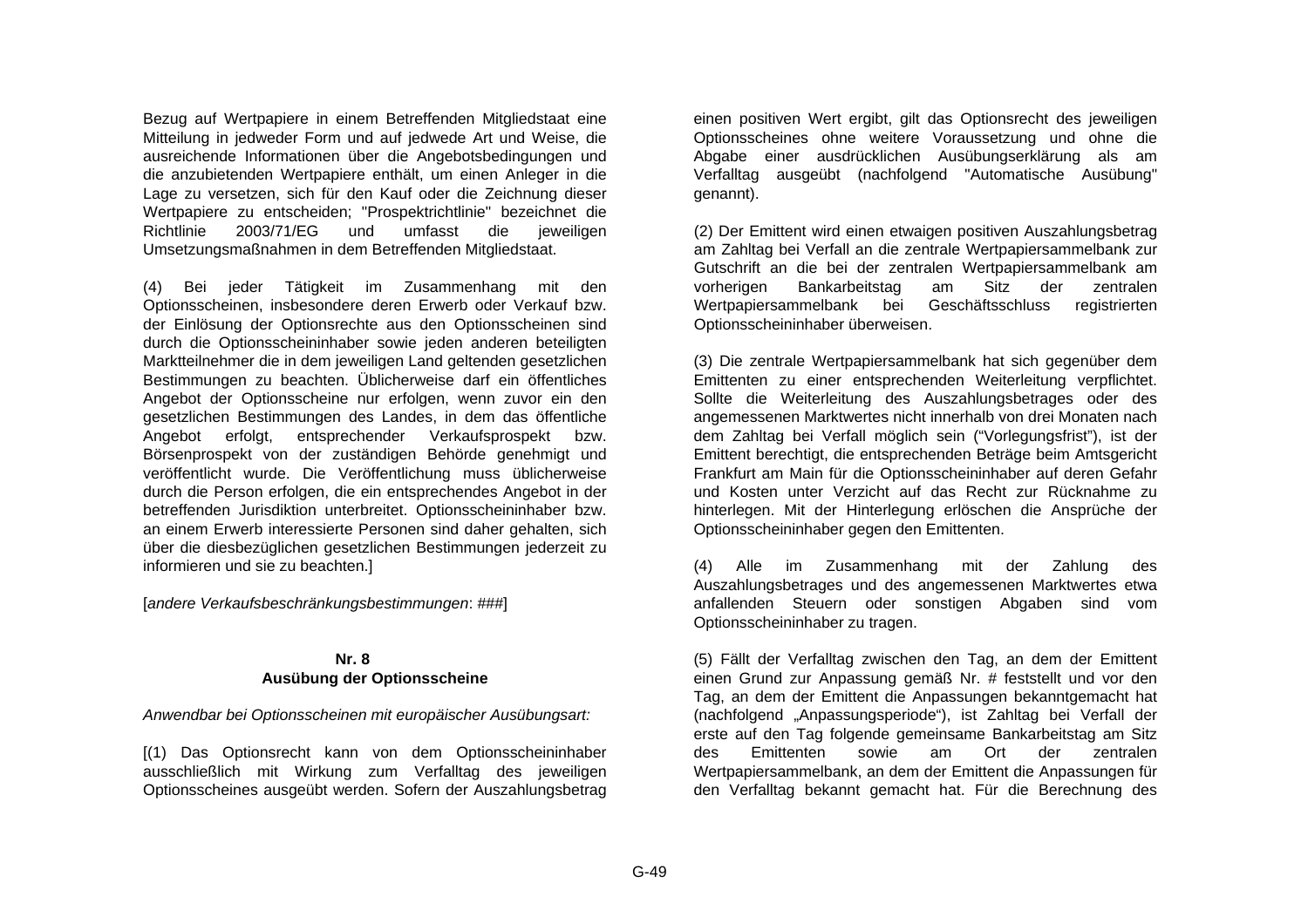Auszahlungsbetrages gemäß Nr. # sind der am Verfalltag maßgebliche Referenzpreis des Basiswertes sowie die vom Emittenten vorgenommenen Anpassungen maßgeblich.

 (6) Auszahlungsbetrag bzw. angemessener Marktwert werden in der Auszahlungswährung gezahlt, ohne dass der Emittent zur Abgabe irgendwelcher Erklärungen verpflichtet ist.]

[andere Ausübungsbestimmungen: ###]

*Anwendbar bei Optionsscheinen mit amerikanischer Ausübungsart:* 

 [(1) Zur wirksamen Einlösung der Optionsscheine muss der Optionsscheininhaber des jeweiligen Optionsscheines die nachstehend genannten Voraussetzungen gegenüber der jeweiligen Einlösungsstelle erfüllen. Zusätzlich gelten die Bestimmungen der Absätze 2 bis 4.

 a) Bei Einlösung der Optionsrechte gegenüber der Einlösungsstelle in ###### muss der Optionsscheininhaber ######

 b) Bei Einlösung der Optionsrechte gegenüber der Einlösungsstelle in ###### muss der Optionsscheininhaber ######

 c) Bei Einlösung der Optionsrechte gegenüber der Einlösungsstelle in ###### muss der Optionsscheininhaber ######

 d) Bei Einlösung der Optionsrechte gegenüber der Einlösungsstelle in ###### muss der Optionsscheininhaber ######

 (2) Die Einlösungserklärung wird am Einlösungstag gemäß Nr. # wirksam. Ein Widerruf der Einlösungserklärung ist auch vor Wirksamwerden der Erklärung ausgeschlossen. Sämtliche in Nr. # Absatz 1 genannten Voraussetzungen sind innerhalb von [15][#] Bankarbeitstagen am Sitz der jeweiligen Einlösungsstelle nach dem Eintreten der ersten Voraussetzung zu erfüllen. Andernfalls ist der Emittent berechtigt, dem Optionsscheininhaber bereits vorgenommene Leistungen auf seine Gefahr und Kosten zinslos zurückzugewähren; die Einlösungserklärung wird in diesem Fall nicht wirksam.

 (3) Alle im Zusammenhang mit der Einlösung der Optionsscheine etwa anfallenden Steuern oder sonstigen Abgaben sind vom Optionsscheininhaber zu tragen. Der Einlösungsbetrag wird in der Auszahlungswährung gezahlt, ohne dass der Emittent oder die Einlösungsstelle zur Abgabe irgendwelcher Erklärungen verpflichtet ist.

 (4) Der Emittent wird einen eventuellen Einlösungsbetrag am Zahltag bei Einlösung an die Zentrale Wertpapiersammelbank zur Gutschrift an die bei der Zentralen Wertpapiersammelbank am vorangegangenen Bankarbeitstag am Sitz der Zentralen Wertpapiersammelbank bei Geschäftsschluss registrierten Optionsscheininhaber überweisen. Die Zentrale Wertpapiersammelbank hat sich gegenüber dem Emittenten zu einer entsprechenden Weiterleitung verpflichtet.]

[*andere Ausübungsbestimmungen*: ### ]

## **Nr. 9 Vorzeitige Rückzahlung**

 [(1) Der Emittent ist berechtigt sämtliche Optionsscheine einer Serie bei Eintritt eines der nachfolgend beschriebenen Ereignisse durch Bekanntmachung gemäß Nr. # unter Angabe des gemäß Absatz 3 definierten Kündigungsbetrages zu kündigen und vorzeitig fällig zu stellen. "Kündigungsereignisse" sind

 (a) der Eintritt eines vom Emittenten nicht zu vertretenden Umstandes, der dazu führt, dass die Erfüllung seiner Verpflichtungen aus den Optionsscheinen ganz oder teilweise – gleich aus welchem Grund – [rechtswidrig oder] undurchführbar oder bei wirtschaftlicher Betrachtungsweise unzumutbar wird oder geworden ist, oder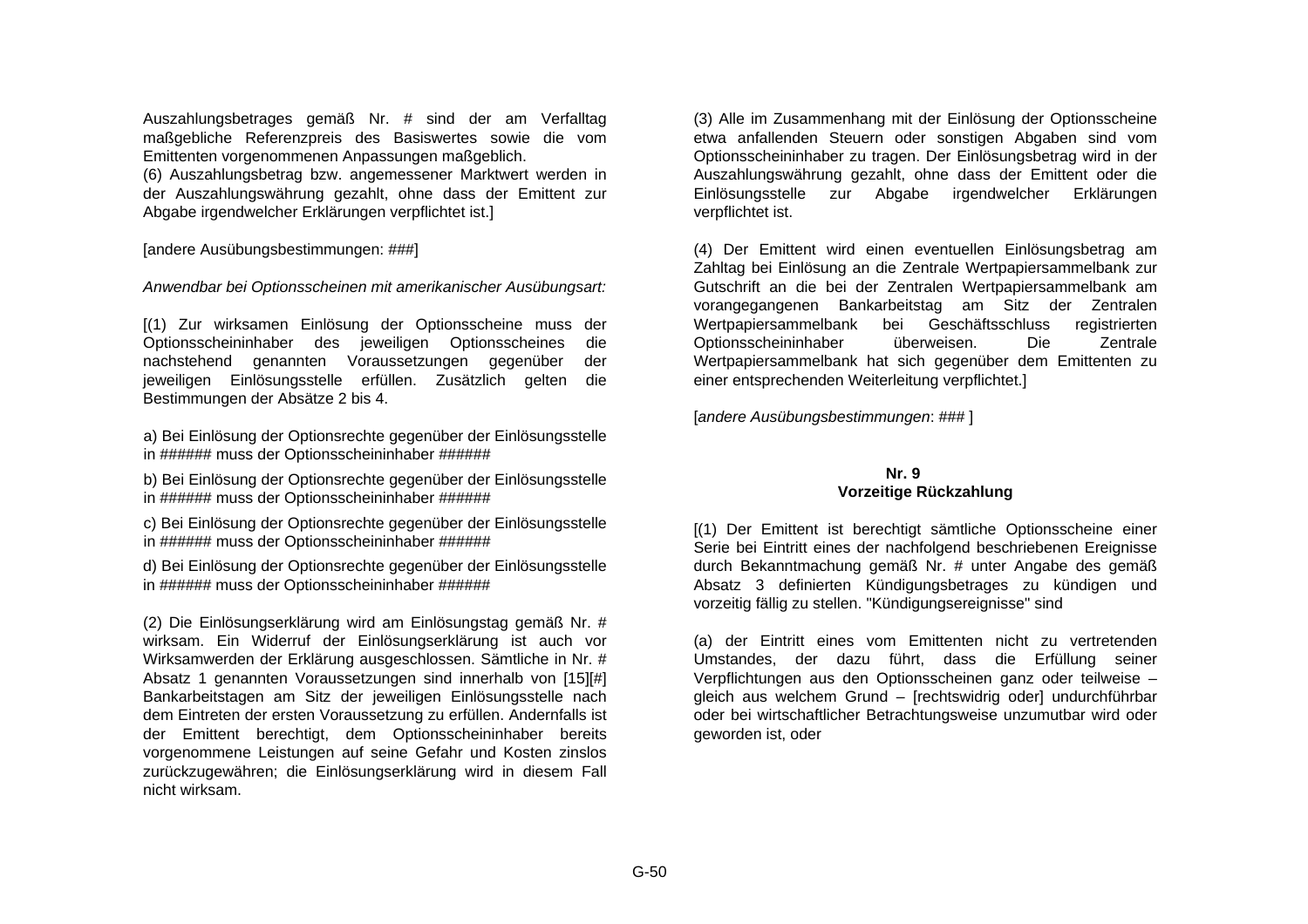(b) eine Änderung der Rechtslage bzw. behördliche Auflagen oder Weisungen, die dazu führen, dass die Aufrechterhaltung der Hedge-Positionen des Emittenten rechtswidrig geworden ist, oder (c) der Eintritt eines vom Emittenten nicht zu vertretenden Umstandes, der es verhindert oder unzumutbar macht, dass der Emittent (i) mittels marktüblicher und legaler Transaktionen am Devisenmarkt die Referenzwährung des Basiswerts in die Auszahlungswährung der Optionsscheine konvertiert oder (ii) in der Referenzwährung des Basiswerts gehaltene Einlagen nicht aus einer bestimmten Jurisdiktion in eine andere transferieren kann, oder (iii) der Eintritt sonstiger von dem Emittenten nicht zu vertretender Umstände, die auf die Konvertabilität der Referenzwährung des Basiswerts in die Auszahlungswährung der Optionsscheine einen vergleichbaren negativen Einfluss haben, sofern der Emittent aufgrund dieser Umstände zu dem Ergebnis gelangt, dass eine Umrechnung der Referenzwährung des Basiswerts in die Auszahlungswährung der Optionsscheine nicht mehr möglich ist, oder

 (d) der Eintritt vom Emittenten nicht zu vertretender Umstände gemäß den Bestimmungen der Nr. # (Anpassungen), die dazu führen, dass keine wirtschaftlich sachgerechten Anpassungen an die eingetretenen Änderungen möglich sind.

 (2) [Jede Kündigungsbekanntmachung nach Maßgabe dieser Nr. # ist unwiderruflich und muss den Kündigungstermin benennen.] [Eine Kündigung durch den Emittenten gemäß Absatz 1 wird am Tage der Bekanntmachung gemäß Nr. # bzw., falls abweichend, an dem in der Bekanntmachungsanzeige genannten Tag wirksam.]

 (3) [Im Fall einer Kündigung gemäß Absatz 1 zahlt der Emittent an jeden Optionsscheininhaber bezüglich jedes von ihm gehaltenen Optionsscheins einen Betrag (der "Kündigungsbetrag"), der von dem Emittenten nach billigem Ermessen (§ 315 BGB) als [angemessener][fairer] Marktpreis eines Optionsscheins [unmittelbar vor Eintritt des Ereignisses, das zur Kündigung der Optionsscheine gemäß Absatz 1 berechtigt,] [abzüglich der Kosten

des Emittenten für die Auflösung etwaiger zugrunde liegender Absicherungspositionen,] festgelegt wird.][*andere Kündigungsbetragsbestimmung*: ###]. Der Emittent wird in diesem Fall für alle von der Kündigung betroffenen Optionsscheine den Kündigungsbetrag [innerhalb von 5 Bankarbeitstagen am Sitz des Emittenten sowie am Ort der Zentralen Wertpapiersammelbank nach dem Tag des Wirksamwerdens der Kündigung][am ersten auf den Tag des Wirksamwerdens der Kündigung folgenden Bankarbeitstag in Frankfurt am Main] an die Zentrale Wertpapiersammelbank zur Gutschrift an die bei der Zentralen Wertpapiersammelbank am zweiten Bankarbeitstag in Frankfurt am Main nach dem Tag des Wirksamwerdens der Kündigung ("Zahltag bei Kündigung") registrierten Optionsscheininhaber überweisen.

 Die Zentrale Wertpapiersammelbank hat sich gegenüber dem Emittenten zu einer entsprechenden Weiterleitung verpflichtet.

 Sollte die Weiterleitung nicht innerhalb von drei Monaten nach dem Zahltag bei Kündigung möglich sein ("Vorlegungsfrist"), ist der Emittent berechtigt, die entsprechenden Beträge beim Amtsgericht in Frankfurt am Main für die Optionsscheininhaber auf deren Gefahr und Kosten unter Verzicht auf das Recht zur Rücknahme zu hinterlegen. Mit der Hinterlegung erlöschen die Ansprüche der Optionsscheininhaber gegen den Emittenten.][*andere Bestimmung zur Vorzeitigen Rückzahlung*: ###]

 *Einfügen bei Open End Turbo Optionsscheinen:* 

#### **Nr. 9a Kündigung**

 [(1) Der Emittent ist berechtigt, sämtliche Optionsscheine einer Serie während ihrer Laufzeit [mit einer Kündigungsfrist von ### [Tagen][Wochen][Monaten]] durch Bekanntmachung gemäß Nr. # mit Wirkung zu [Datum/Daten einfügen: #] (jeweils [ein][der]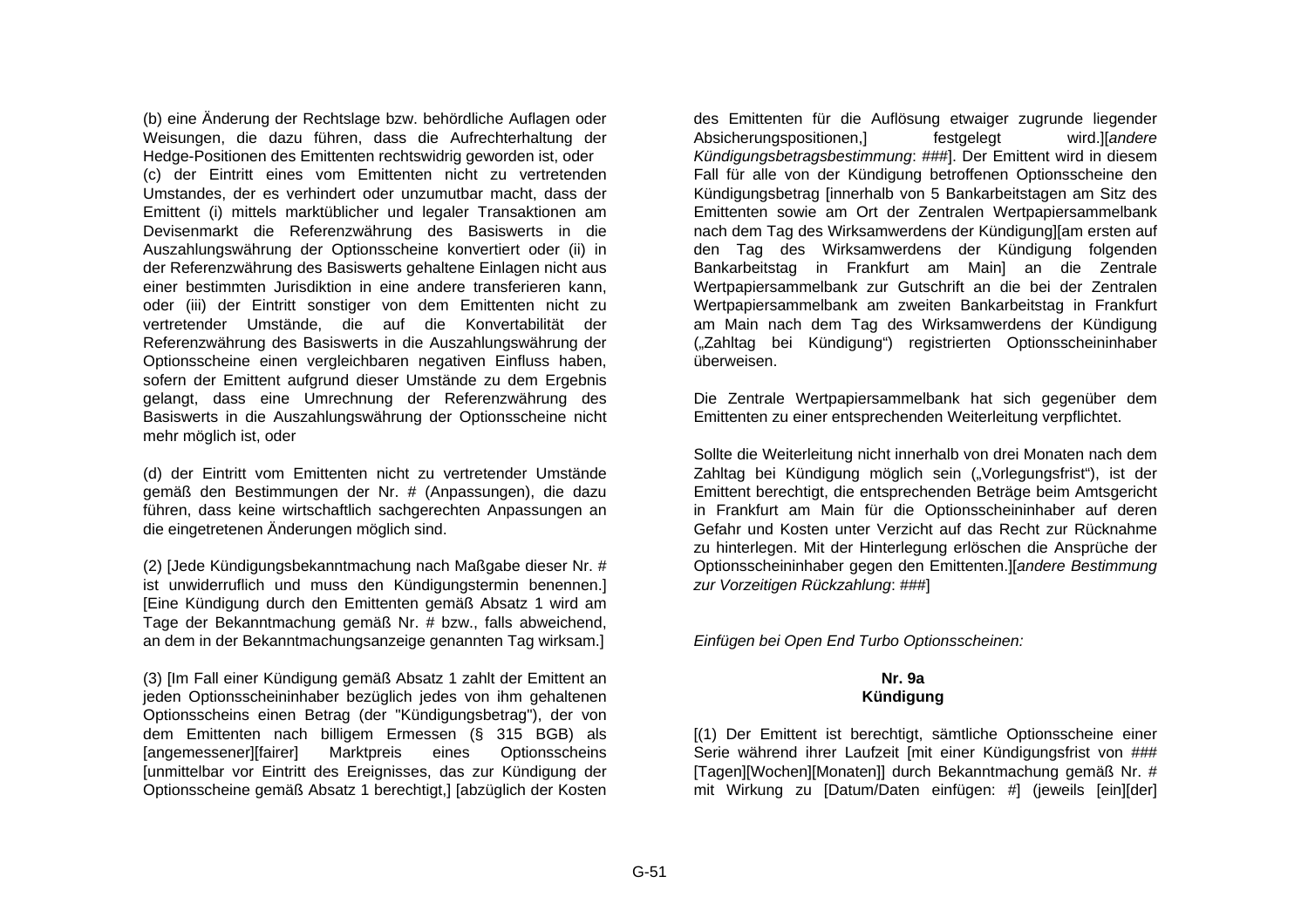"Kündigungstermin") zu kündigen. [Die Kündigung kann erstmals mit Wirkung zum ##.##.#### erfolgen.] [Jede Kündigungsbekanntmachung nach Maßgabe dieser Nr. # ist unwiderruflich und muss den Kündigungstermin benennen.] [Die Kündigung wird am Tage der Bekanntmachung gemäß Nr. # bzw., falls abweichend, an dem in der Bekanntmachungsanzeige genannten Tag wirksam.] Für die Zwecke der Berechnung des Auszahlungsbetrages gemäß Nr. # gilt der Tag des Wirksamwerdens der Kündigung als (Finaler) Bewertungstag im Sinne dieser Optionsscheinbedingungen.][*andere Kündigungsbestimmung*: ###]]

 (2) Im Falle der Kündigung durch den Emittenten finden Nr. # Absätze # bis # keine Anwendung. Einlösungstag im Sinne der Nr. # Absatz # ist in diesem Fall der Tag, an dem die Kündigung wirksam wird. [Zahltag ist der Zahltag bei Kündigung gemäß Nr. # Absatz #.]

 (3) Der Emittent wird in diesem Fall für alle von der Kündigung betroffenen Optionsscheine den Einlösungsbetrag [innerhalb von 5 Bankarbeitstagen am Sitz des Emittenten sowie am Ort der Zentralen Wertpapiersammelbank nach dem Einlösungstag][am ersten auf den Einlösungstag folgenden Bankarbeitstag in Frankfurt am Main] an die Zentrale Wertpapiersammelbank zur Gutschrift an die bei der Zentralen Wertpapiersammelbank am zweiten Bankarbeitstag in Frankfurt am Main nach dem Einlösungstag (nachfolgend "Zahltag bei Kündigung" genannt) registrierten Optionsscheininhaber überweisen.

 Die Zentrale Wertpapiersammelbank hat sich gegenüber dem Emittenten zu einer entsprechenden Weiterleitung verpflichtet.

 Sollte die Weiterleitung nicht innerhalb von drei Monaten nach dem Zahltag möglich sein ("Vorlegungsfrist"), ist der Emittent berechtigt, die entsprechenden Beträge beim Amtsgericht in Frankfurt am Main für die Optionsscheininhaber auf deren Gefahr und Kosten unter Verzicht auf das Recht zur Rücknahme zu hinterlegen. Mit der Hinterlegung erlöschen die Ansprüche der Optionsscheininhaber gegen den Emittenten.][andere Kündigungsbestimmungen: ###]

# **Nr. 10 Vorlegungsfrist, Verschiebung der Fälligkeit**

 (1) Die Vorlegungsfrist nach § 801 Abs. 1 Satz 1 BGB ist auf zehn Jahre reduziert.

 (2) Sollte die Citigroup Global Markets Deutschland AG oder die jeweilige Zahlstelle tatsächlich oder rechtlich nicht in der Lage sein, ihre Verbindlichkeiten aus den Optionsscheinen in rechtlich zulässiger Weise in Frankfurt am Main bzw. am Ort der jeweiligen Zahlstelle zu erfüllen, verschiebt sich die Fälligkeit dieser Verbindlichkeiten bis zu dem Zeitpunkt, zu dem es der Citigroup Global Markets Deutschland AG bzw. der jeweiligen Zahlstelle tatsächlich und rechtlich wieder möglich ist, ihre Verbindlichkeiten in Frankfurt am Main bzw. am Ort der Zahlstelle zu erfüllen. Den Optionsscheininhabern stehen aufgrund einer solchen Verschiebung der Fälligkeit keine Rechte gegen das in Frankfurt am Main oder sonst wo belegene Vermögen der Citigroup Global Markets Deutschland AG bzw. der Zahlstelle zu.

 (3) Der Emittent wird den Eintritt und den Wegfall eines in Nr. 10 Ziffer 2 beschriebenen Ereignisses unverzüglich gemäß Nr. # bekannt machen.

#### **Nr. 11 Bekanntmachungen**

 [Sofern die zum jeweiligen Zeitpunkt in den Ländern, in denen die Optionsscheine öffentlich angeboten bzw. börsennotiert werden, einschlägigen gesetzlichen Bestimmungen nichts anderes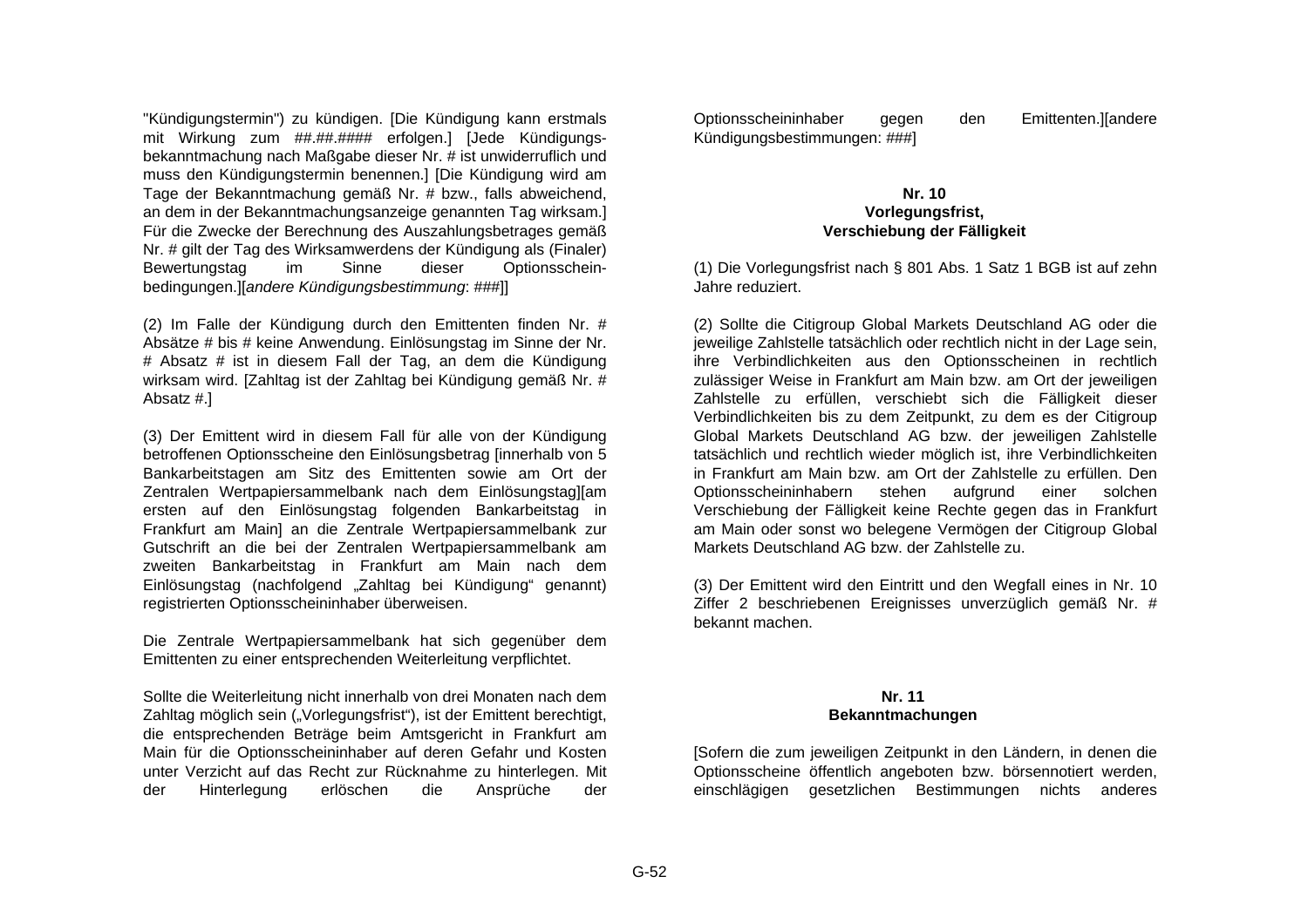vorschreiben, erfolgt die Veröffentlichung in einer oder mehreren Zeitungen, die in den Staaten, in denen das öffentliche Angebot unterbreitet oder die Zulassung zum Börsenhandel angestrebt bzw. betrieben wird, gängig sind oder in großer Auflage verlegt werden. Zur Rechtswirksamkeit ist die Veröffentlichung in einer dieser Zeitungen ausreichend. [Der Emittent ist berechtigt, Bekanntmachungen statt in den genannten Zeitungen auf seiner Website zu veröffentlichen. Der Emittent wird eine solche Änderung des Veröffentlichungsmediums in einer der genannten Zeitungen bekannt machen.]][*andere Bekanntmachungsbestimmung*: ###]

## **Nr. 12 Ersetzung des Emittenten**

 [(1) Der Emittent ist jederzeit berechtigt, ohne Zustimmung der Optionsscheininhaber eine andere Gesellschaft als Emittenten (der "Neue Emittent") hinsichtlich aller Verpflichtungen aus oder in Verbindung mit den Optionsscheinen an die Stelle des Emittenten zu setzen, sofern

 (a) der Neue Emittent alle Verpflichtungen des Emittenten aus oder in Verbindung mit den Optionsscheinen übernimmt (die "Übernahme");

 (b) die Übernahme keine nachteiligen bonitätsmäßigen, finanziellen, rechtlichen und steuerlichen Folgen für die Optionsscheininhaber hat und dies durch eine von dem Emittenten auf seine Kosten speziell für diesen Fall zu bestellende unabhängige Treuhänderin, die eine Bank oder Wirtschaftsprüfungsgesellschaft mit internationalem Ansehen ist (die "Treuhänderin"), bestätigt wird;

 (c) der Emittent oder ein anderes von der Treuhänderin genehmigtes Unternehmen sämtliche Verpflichtungen des Neuen Emittenten aus den Optionsscheinen zugunsten der Optionsscheininhaber garantiert; und

 (d) der Neue Emittent alle notwendigen Genehmigungen von den zuständigen Behörden erhalten hat, damit der Neue Emittent alle Verpflichtungen aus oder in Verbindung mit den Optionsscheinen erfüllen kann.

 (2) Im Falle einer solchen Ersetzung des Emittenten gilt jede in diesen Optionsscheinbedingungen enthaltene Bezugnahme auf den Emittent als auf den Neuen Emittenten bezogen.

 (3) Die Ersetzung des Emittenten wird gemäß Nr. # bekannt gemacht. Mit Erfüllung der vorgenannten Bedingungen tritt der Neue Emittent in jeder Hinsicht an die Stelle des Emittenten und der Emittent wird von allen mit der Funktion als Emittent zusammenhängenden Verpflichtungen gegenüber den Optionsscheininhabern aus oder im Zusammenhang mit den Optionsscheinen befreit.][*andere Bestimmungen zur Ersetzung der Emittentin: ###*]

## **Nr. 13 Verschiedenes**

 [(1) Form und Inhalt der Optionsscheine sowie alle Rechte und Pflichten aus den in diesen Bedingungen geregelten Angelegenheiten bestimmen sich in jeder Hinsicht nach dem Recht der Bundesrepublik Deutschland.

 (2) Ausschließlicher Gerichtsstand für alle Klagen oder sonstigen Verfahren aus oder im Zusammenhang mit den Optionsscheinen ist Frankfurt am Main.

(3) Erfüllungsort ist Frankfurt am Main.

 (4) Der Emittent ist berechtigt, in diesen Bedingungen ohne Zustimmung der Optionsscheininhaber (i) offensichtliche Schreiboder Rechenfehler zu berichtigen sowie (ii) widersprüchliche oder lückenhafte Bestimmungen zu ändern bzw. zu ergänzen, wobei in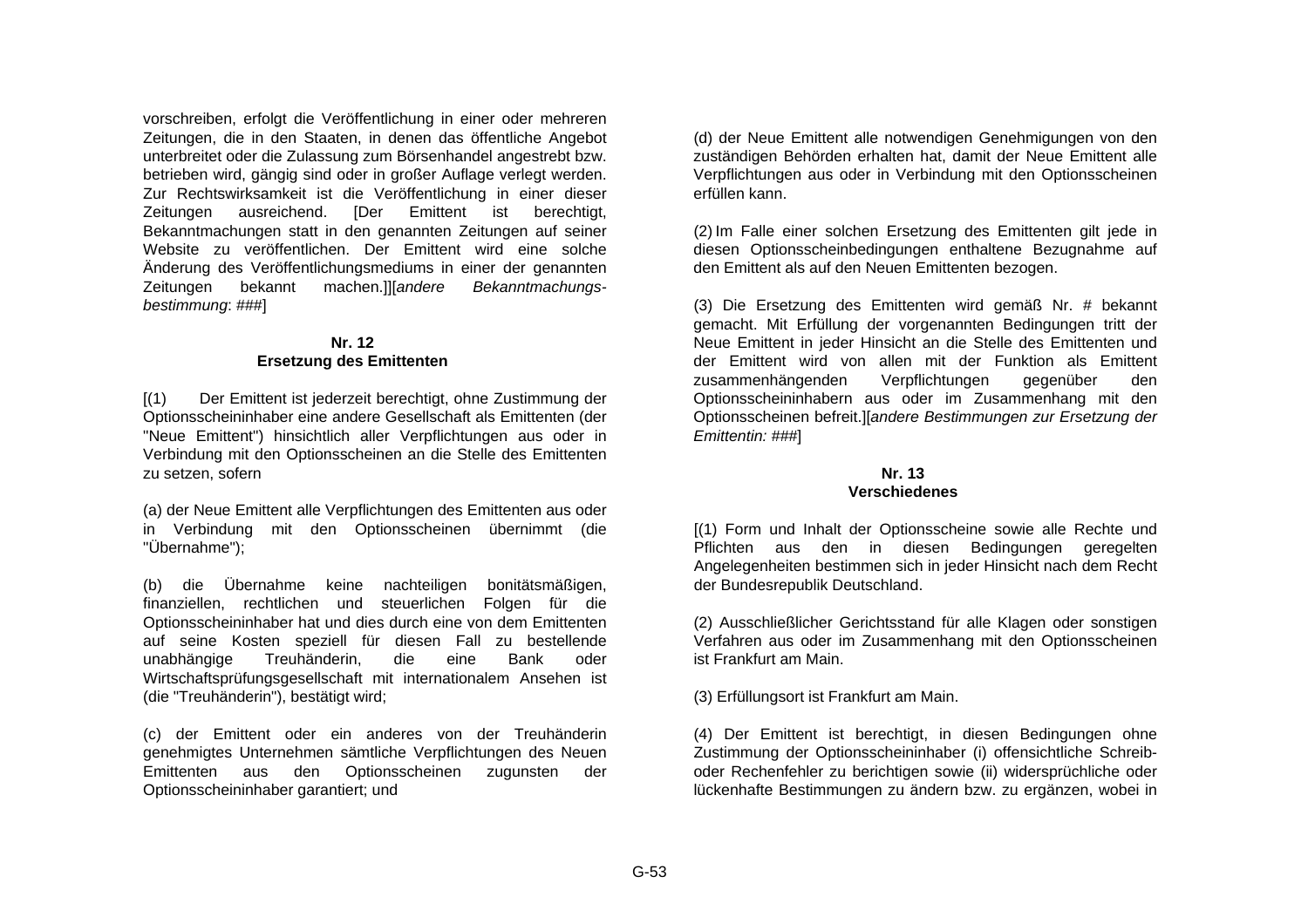den unter (ii) genannten Fällen nur solche Änderungen bzw. Ergänzungen zulässig sind, die unter Berücksichtigung der Interessen des Emittenten für die Optionsscheininhaber zumutbar sind, d.h. die die finanzielle Situation des Optionsscheininhaber nicht wesentlich verschlechtern bzw. die Ausübungsmodalitäten nicht wesentlich erschweren. Änderungen bzw. Ergänzungen dieser Bedingungen werden unverzüglich gemäß Nr. # bekannt gemacht.

 (5) Sollte eine Bestimmung dieser Bedingungen ganz oder teilweise unwirksam oder undurchführbar sein oder werden, so bleiben die übrigen Bestimmungen wirksam. Die unwirksame oder undurchführbare Bestimmung ist durch eine wirksame und durchführbare Bestimmung zu ersetzen, die den wirtschaftlichen Zwecken der unwirksamen Bestimmung so weit wie rechtlich möglich Rechnung trägt.

 (6) Der Emittent behält sich vor, die Optionsscheine insgesamt, oder einzelne Serien, auch in den Handel an anderen, auch ausländischen Wertpapierbörsen einzuführen sowie die Optionsscheine im Ausland öffentlich anzubieten und in diesem Zusammenhang alle Maßnahmen zu ergreifen, die für die Einführung der Optionsscheine in den Handel an der jeweiligen Börse bzw. ein öffentliches Angebot erforderlich sind. Der Emittent ist hierbei insbesondere berechtigt, dem Optionsscheininhaber die Ausübung der Optionsscheine auch gegenüber einer ausländischen Zahlstelle zu gestatten, den Auszahlungsbetrag in anderer Währung auszuzahlen sowie die Notierung der Optionsscheine in anderer Währung zu beantragen.][*andere Bestimmungen unter Verschiedenes: ###*]

Frankfurt am Main, ##.##.####

**Citigroup Global Markets Deutschland AG**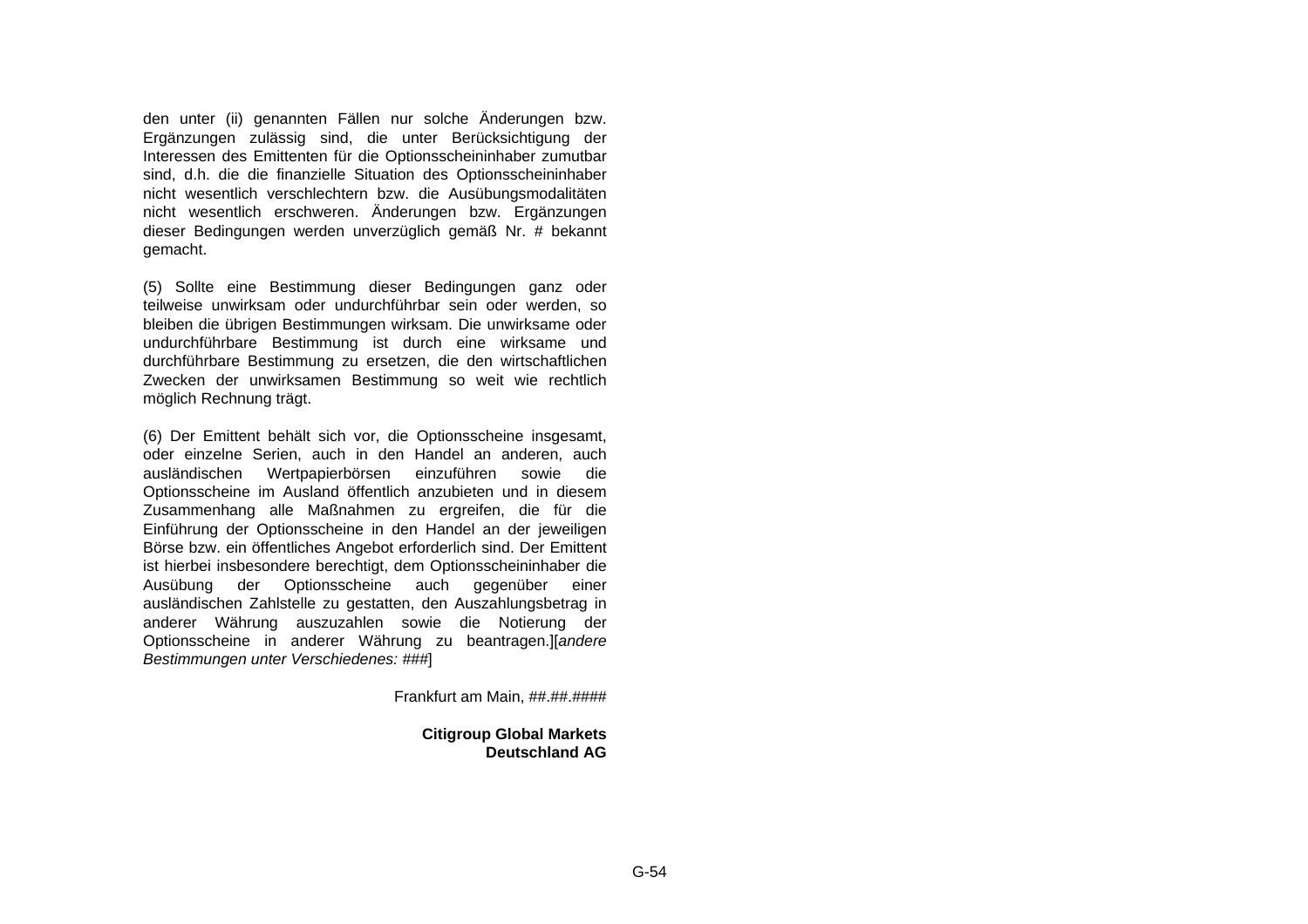## **List of cross references**

Information that is required to be disclosed in respect of Citigroup Global Markets Deutschland AG as the Issuer of the Warrants can be found in the Issuer´s Registration Document dated 03 May 2012 which is incorporated by reference on page F 1 of this Base Prospectus.

Hard copies of the Registration Document will be available free of charge at the following address of the Issuer's place of business:

Citigroup Global Markets Deutschland AG New Issues Structuring Frankfurter Welle Reuterweg 16 60323 Frankfurt am Main